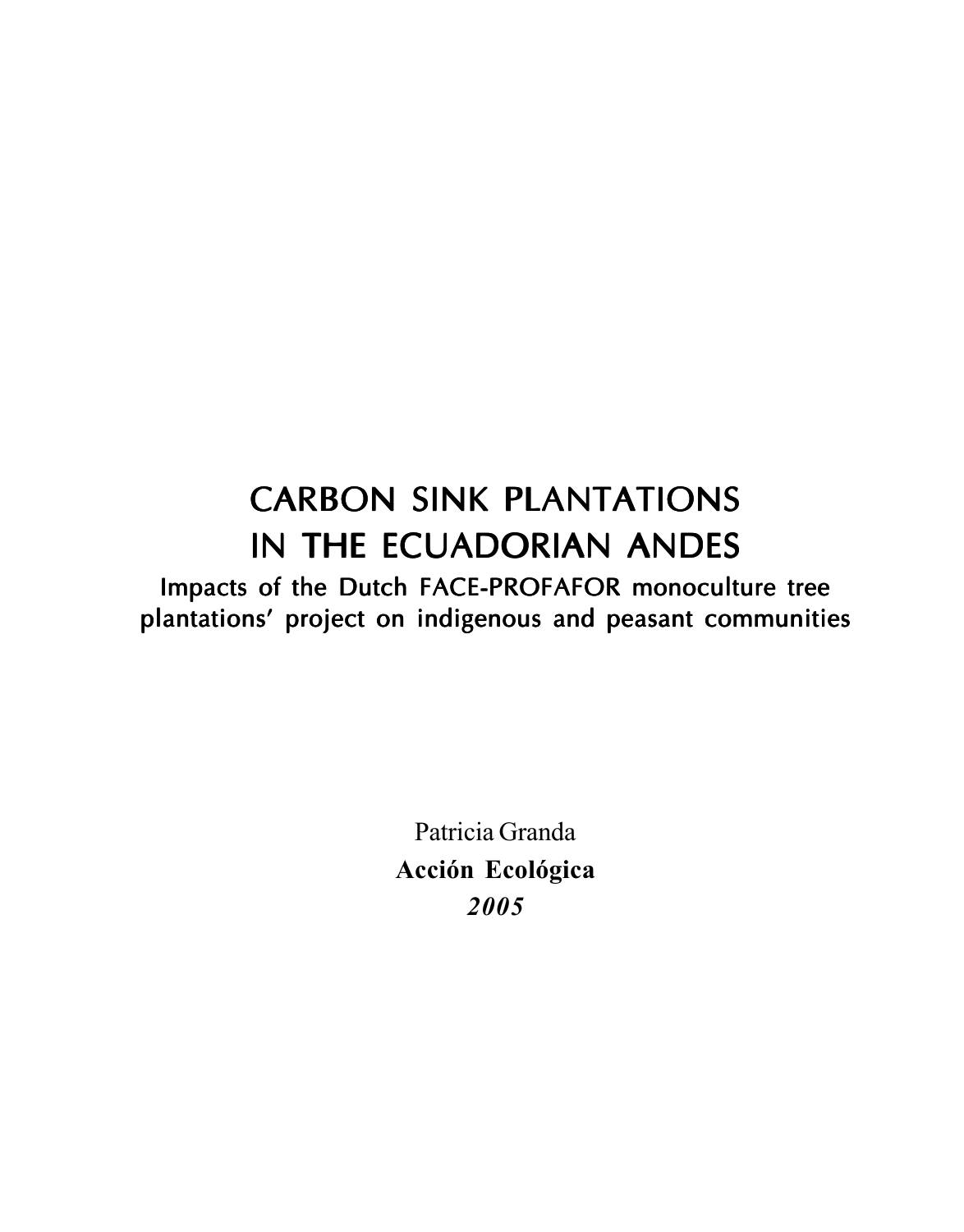English version coordination: WRM Cover design: Flavio Pazos

© Acción Ecológica Alejandro de Valdez Nº 2433 y la Gasca Casilla 17 15 246C Quito - Ecuador Telefax: 593 - 22 527583 / 593 22 547516 e-mail: verde@accionecologica.org internet: http://www.accionecologica.org

This publication is also available in spanish

The content of this publication can be reproduced totally or parcially without rpior authorization. However, the World Rainforest Movement should be duly accredited and notified of any reproduction.

This research was made possible through support from WRM (World Rainforest Movement), Entre Pueblos, and the Municipality of Alicante.

Published in: May 2005

ISBN: 0074-7853-7-5

This publication was made possible with the support from Novib and SSNC (Swedish Society for Nature Conservation).



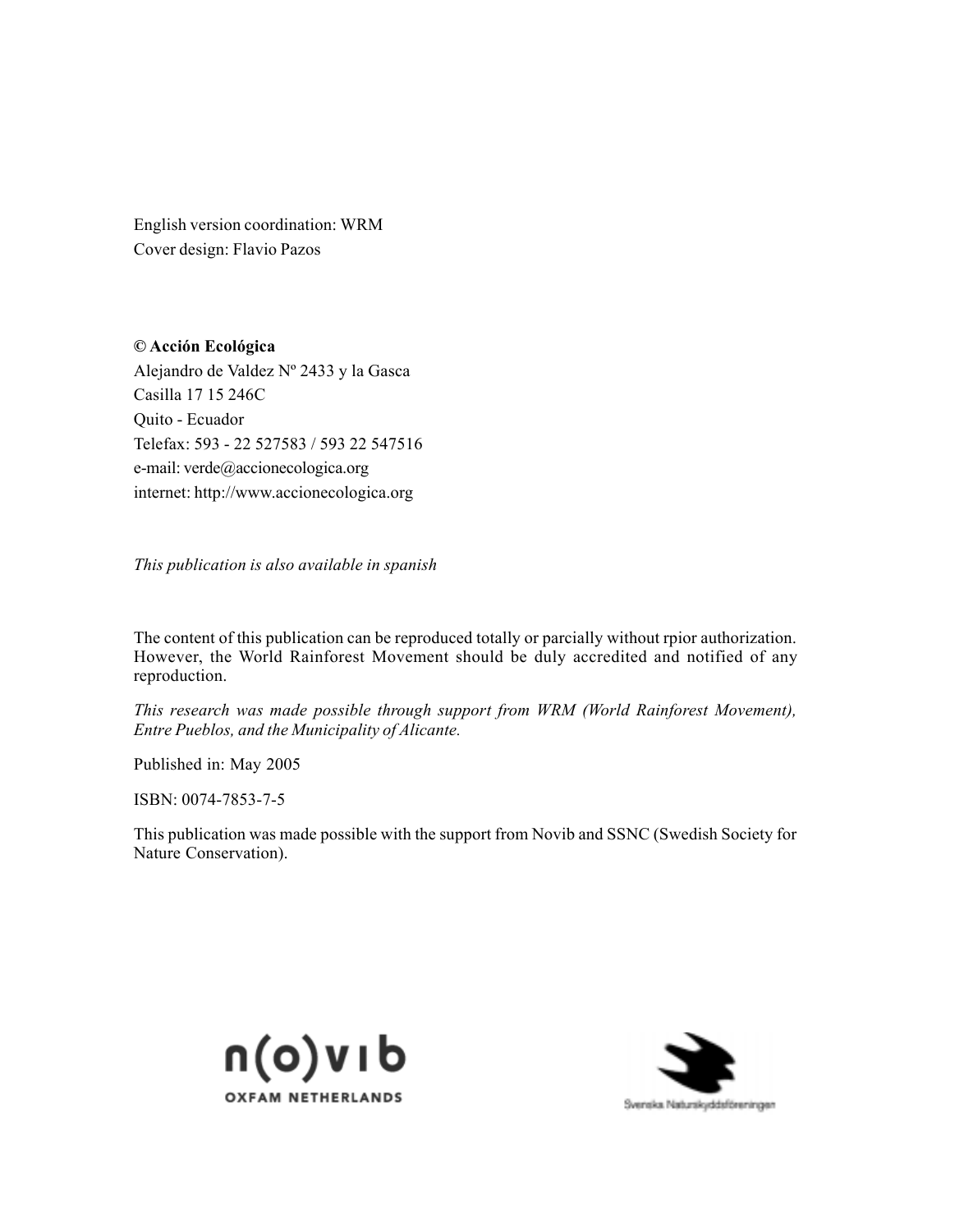# CARBON SINK PLANTATIONS IN THE **ECUADORIAN ANDES**

Impacts of the Dutch FACE-PROFAFOR monoculture tree plantations' project on indigenous and peasant communities

> Patricia Granda Acción Ecológica 2005



WRM

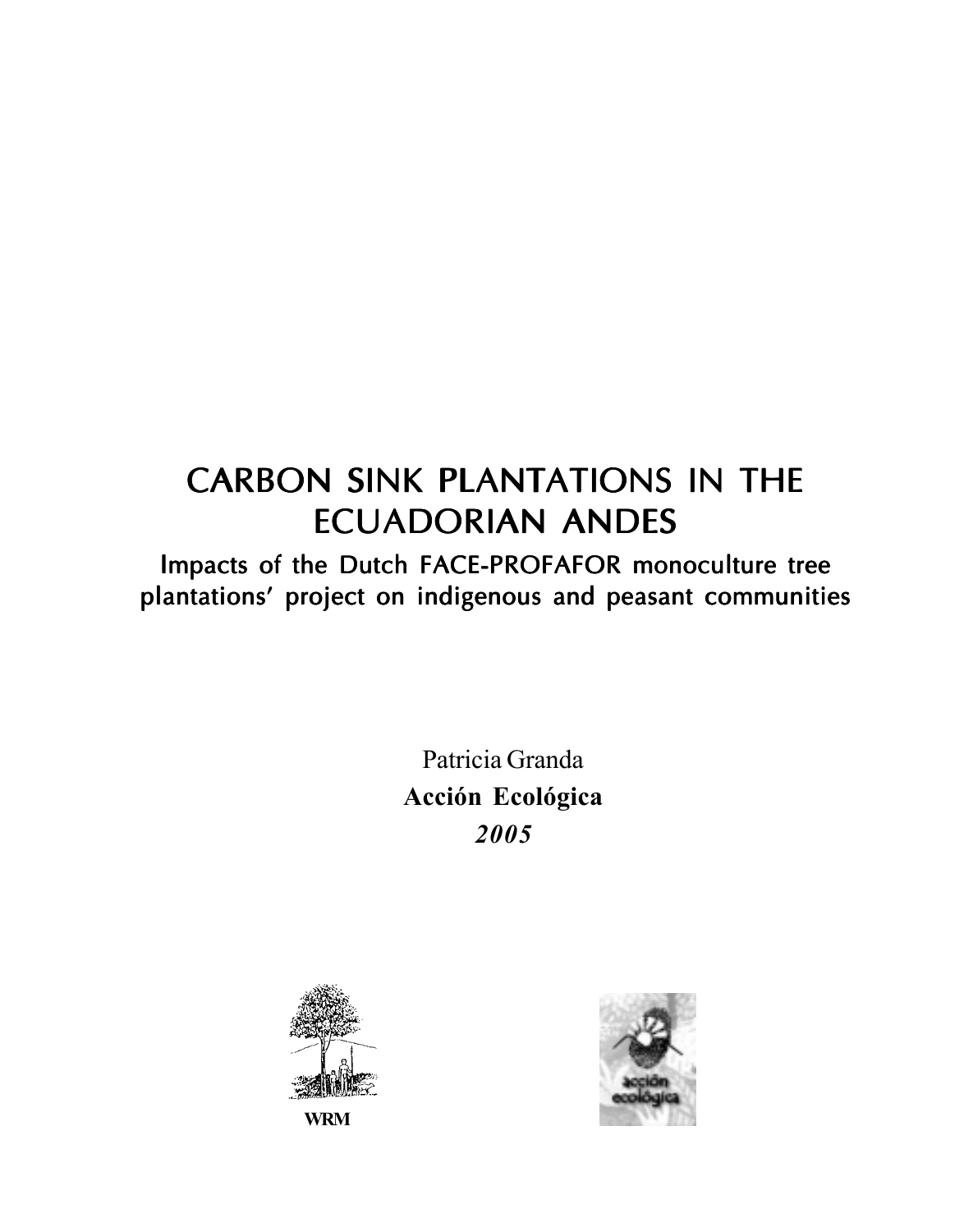# TABLE OF CONTENTS

|             |                | <b>INTRODUCTION</b>                                                                   |    |  |  |  |  |
|-------------|----------------|---------------------------------------------------------------------------------------|----|--|--|--|--|
|             |                | 1. WHAT IS FACE - PROFAFOR?                                                           |    |  |  |  |  |
|             | 1.1            |                                                                                       |    |  |  |  |  |
|             | 1.2            |                                                                                       | 12 |  |  |  |  |
|             | 1.3            |                                                                                       | 14 |  |  |  |  |
|             |                | THE INTERNATIONAL CONTEXT: THE EMISSIONS MARKET AND CARBON DUMPS                      |    |  |  |  |  |
| $2^{\circ}$ |                |                                                                                       |    |  |  |  |  |
|             | 2.1            |                                                                                       | 16 |  |  |  |  |
|             | 22             | United Nations Framework Convention on Climate Change - UNFCCC                        | 17 |  |  |  |  |
|             | 2.3            | The Kyoto Protocol, the Clean Development Mechanism and Activities                    |    |  |  |  |  |
|             |                |                                                                                       | 18 |  |  |  |  |
|             | 2.4            | The Role of Land Carbon Sinks in the Mitigation of Climate Change                     | 21 |  |  |  |  |
|             | 2.5            |                                                                                       | 23 |  |  |  |  |
|             |                | THE FOREST STEWARDSHIP COUNCIL                                                        |    |  |  |  |  |
|             | 30             |                                                                                       |    |  |  |  |  |
|             |                |                                                                                       | 30 |  |  |  |  |
|             |                |                                                                                       | 32 |  |  |  |  |
|             |                | ON A LOCAL LEVEL: MONOCULTURE TREE PLANTATIONS THAT GENERATE SOCIAL AND ENVIRONMENTAL |    |  |  |  |  |
|             | <b>IMPACTS</b> |                                                                                       |    |  |  |  |  |
|             |                |                                                                                       | 35 |  |  |  |  |
|             | 4.1            | 35                                                                                    |    |  |  |  |  |
|             | 4.2            |                                                                                       | 36 |  |  |  |  |
|             |                |                                                                                       | 36 |  |  |  |  |
|             |                |                                                                                       | 39 |  |  |  |  |
|             |                |                                                                                       | 40 |  |  |  |  |
|             |                |                                                                                       | 41 |  |  |  |  |
|             | 4.3            |                                                                                       | 43 |  |  |  |  |
|             |                |                                                                                       | 43 |  |  |  |  |
|             |                |                                                                                       | 44 |  |  |  |  |
|             | 44             | 49                                                                                    |    |  |  |  |  |
|             |                |                                                                                       | 49 |  |  |  |  |
|             |                |                                                                                       | 50 |  |  |  |  |
|             |                | 4.4.2.1 Prior consultation and publicly accessible information                        | 50 |  |  |  |  |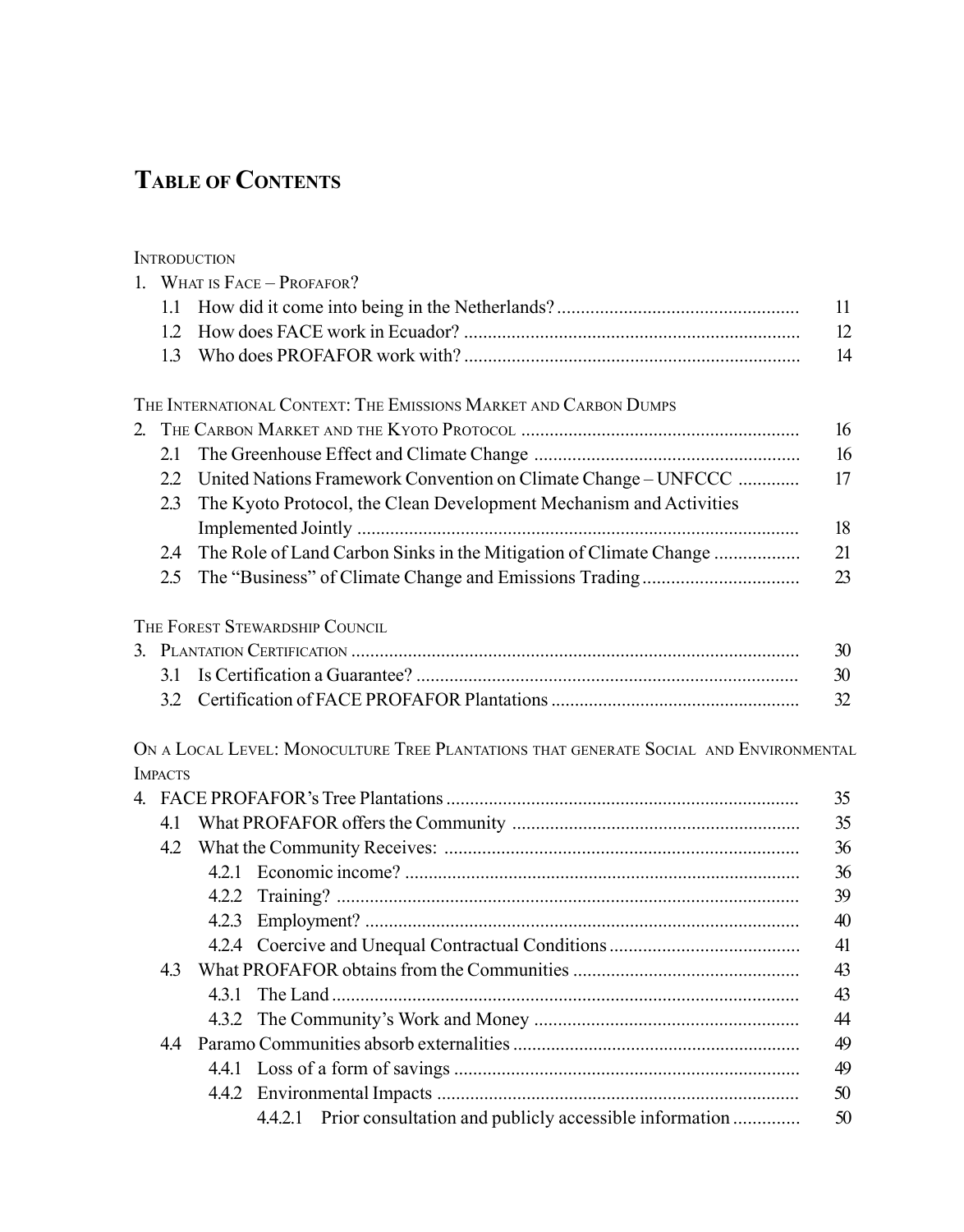|                                                                           | 4.4.2.2 |                                                  | 51 |  |  |
|---------------------------------------------------------------------------|---------|--------------------------------------------------|----|--|--|
|                                                                           | 4.4.2.3 |                                                  | 52 |  |  |
|                                                                           | 4.4.2.4 | Species used and difficulties in adapting to the |    |  |  |
|                                                                           |         |                                                  | 53 |  |  |
|                                                                           | 4.4.2.5 |                                                  | 55 |  |  |
|                                                                           |         |                                                  | 57 |  |  |
|                                                                           |         | 4.4.2.5.2 Carbon sequestering or more emissions? | 58 |  |  |
|                                                                           |         |                                                  |    |  |  |
| 5.                                                                        |         |                                                  | 60 |  |  |
| 5.1                                                                       |         |                                                  |    |  |  |
|                                                                           |         | 61                                               |    |  |  |
|                                                                           | 5.3     |                                                  | 61 |  |  |
| 5.4                                                                       |         |                                                  |    |  |  |
| The dangerous challenge of attempting to fix carbon in trees prone<br>5.5 |         |                                                  |    |  |  |
|                                                                           |         |                                                  | 62 |  |  |
|                                                                           | 5.6     |                                                  | 63 |  |  |
|                                                                           |         |                                                  |    |  |  |
|                                                                           |         |                                                  | 76 |  |  |
|                                                                           |         |                                                  |    |  |  |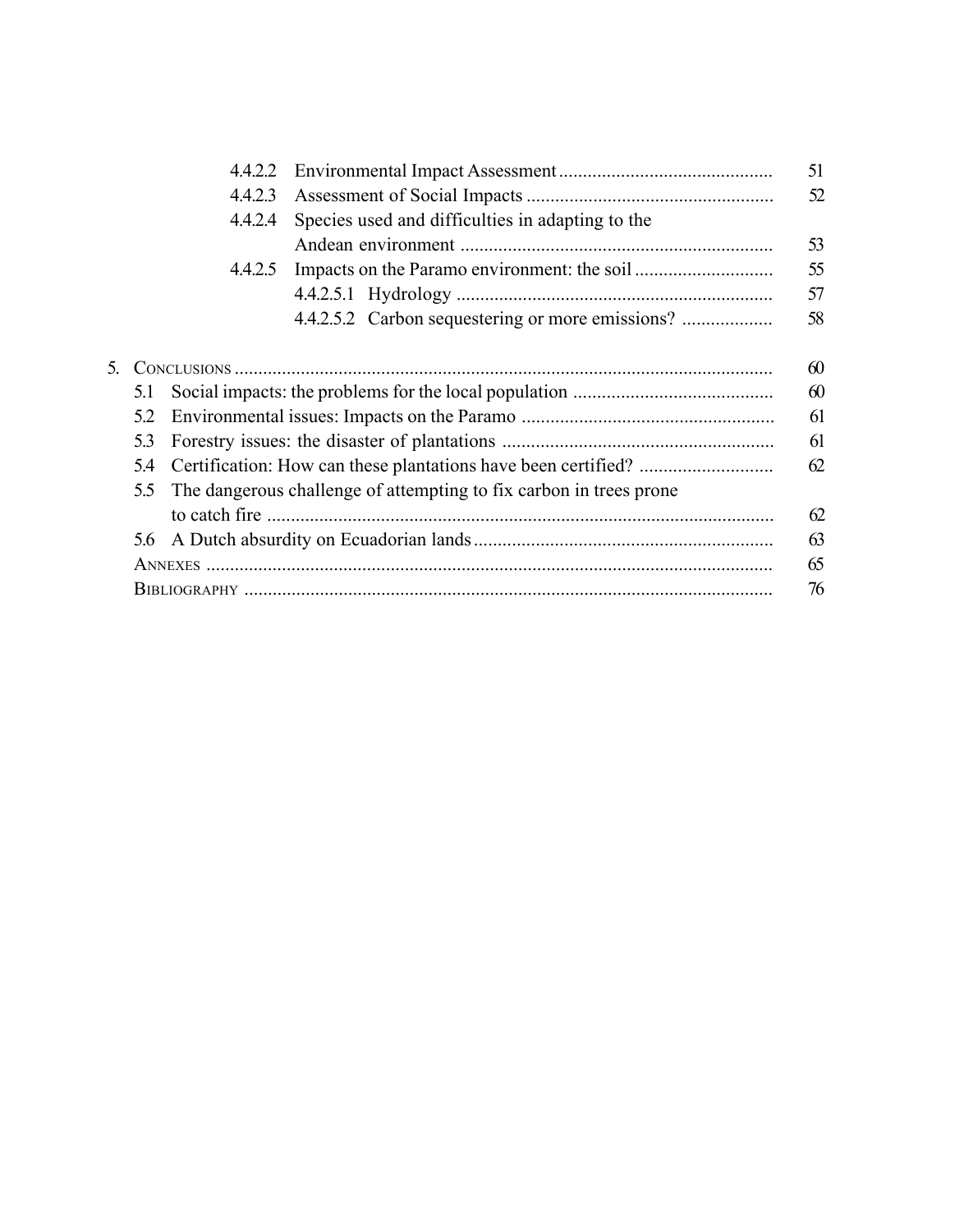"...The carbon credit approach (to Climate Change) may trigger a new wave of debt mechanism and inequity on the South. The more carbon a person / company in a northern country emit the more land it will be entitled to grab in the South for its carbon emissions."

Declaration on Carbon sinks and trade, dams, rivers linking and extractive industries: New Terms & Mechanisms for further Expropriation & Livelihoods Threats to Peoples in India's North Eastern Region. Guwahati, 18 November 2003.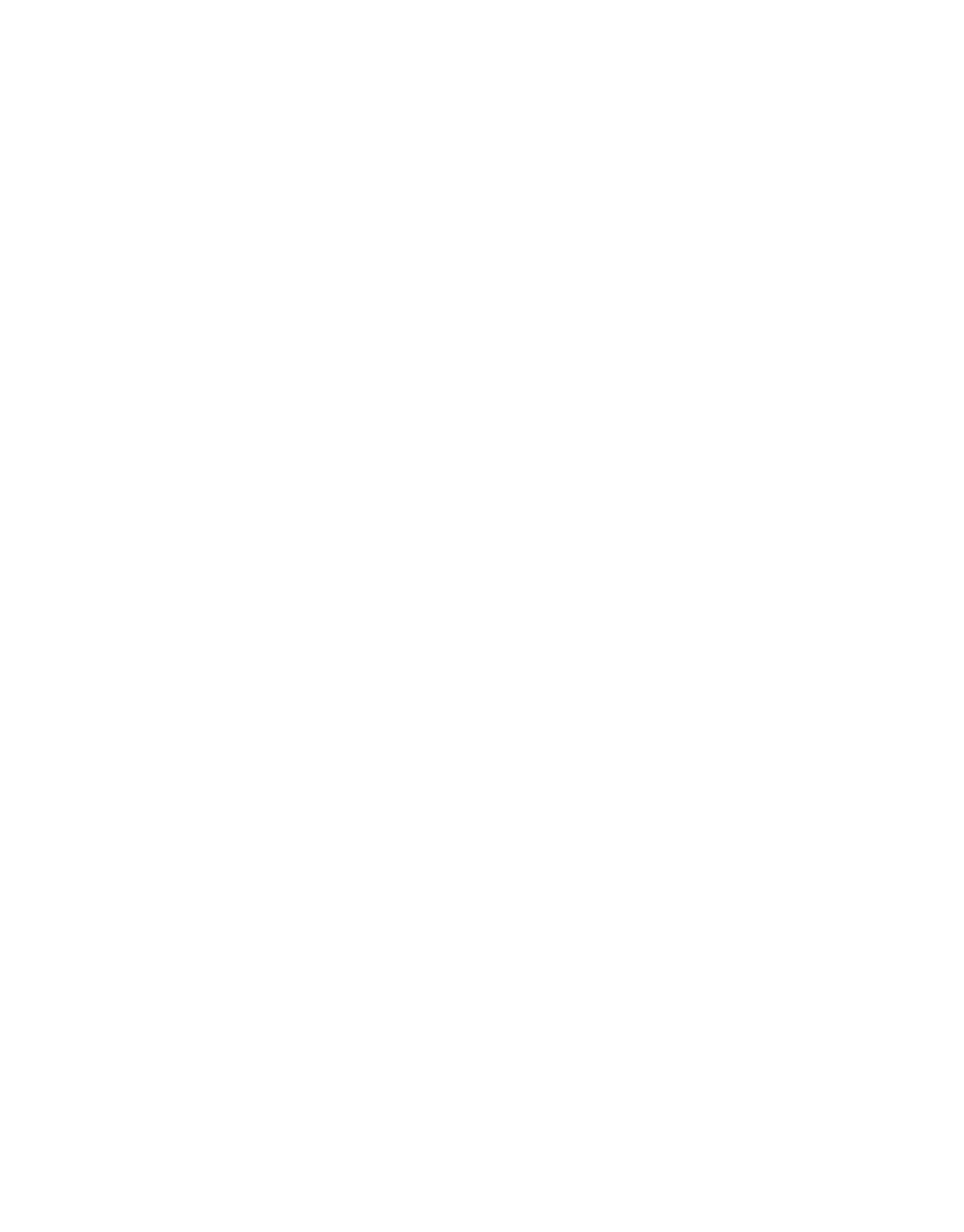# INTRODUCTION

While evidence is accumulating on the seriousness and the impacts of Climate Change due to Global Warming, the "efforts" aimed at seeking to mitigate them foreseen in the United Nations Framework Convention on Climate Change seem increasingly distant from resolving the fundamental causes of the problem. This is the case of the so-called "Clean Development" projects and other similar initiatives contemplated within the process of climate negotiations and in the Kyoto Protocol.

The Kyoto Protocol, seen as a hopeful measure by part of various sectors of the population, emerged in the context of the United Nations climate negotiations as a legally binding instrument seeking to establish commitments to reduce emissions by the industrialized countries.

Unfortunately, this instrument suffers from serious problems. In the first place the targets set for the reduction of emissions are totally inadequate – the 1990 levels of emissions are arbitrarily taken as a reference and a 5.2 per cent reduction of emissions is proposed with respect to those levels, in spite of the fact that an infinite number of studies maintain that for this reduction to have a real impact on the climate problem, the figure should be set at no less than 70 per cent of the levels released 15 years ago.

In addition to demanding insignificant reductions vis- $\dot{a}$ -vis the magnitude of the climate problem, the Kyoto Protocol allows industrialized countries to evade their commitments for the reduction of emissions through the Clean Development Mechanism (CDM). The initiative gestated in the United Nations under the pretext of struggling against or 'mitigating' climate change has originated a Carbon Trade, of incalculable proportions, some of which can be characterized as the sale of "hot air"

The Clean Development Mechanism arose when the United Nations Framework Convention on Climate Change pointed out that the Greenhouse Effect could be fought against in a costeffective way by the industrialized countries, by means of investment in the so-called "reduction" and sequestering of greenhouse gases (GHGs) in other countries: the industrialized countries managed to displace their responsibilities beyond their own frontiers through projects – of doubtful real use – implemented in poor countries. For the industrialized countries, the cost of getting other countries to "*absorb*" is far less than the cost of *reducing*.

Thanks to the levels in reduction foreseen by the Kyoto Protocol, the industrialized North can continue its emissions of Greenhouse Effect Gases, and thanks to the framework foreseen by the CDM, it can continue to implement projects in Third World countries and avoid *real* reduction of GHGs at the source.

The idea of the Clean Development Mechanism is to increase sinks and to maintain or expand carbon reservoirs with the aim of compensating for the emission of GHGs. As CDM projects, initiatives are to be found that are intended to "absorb" CO2 from the atmosphere: projects that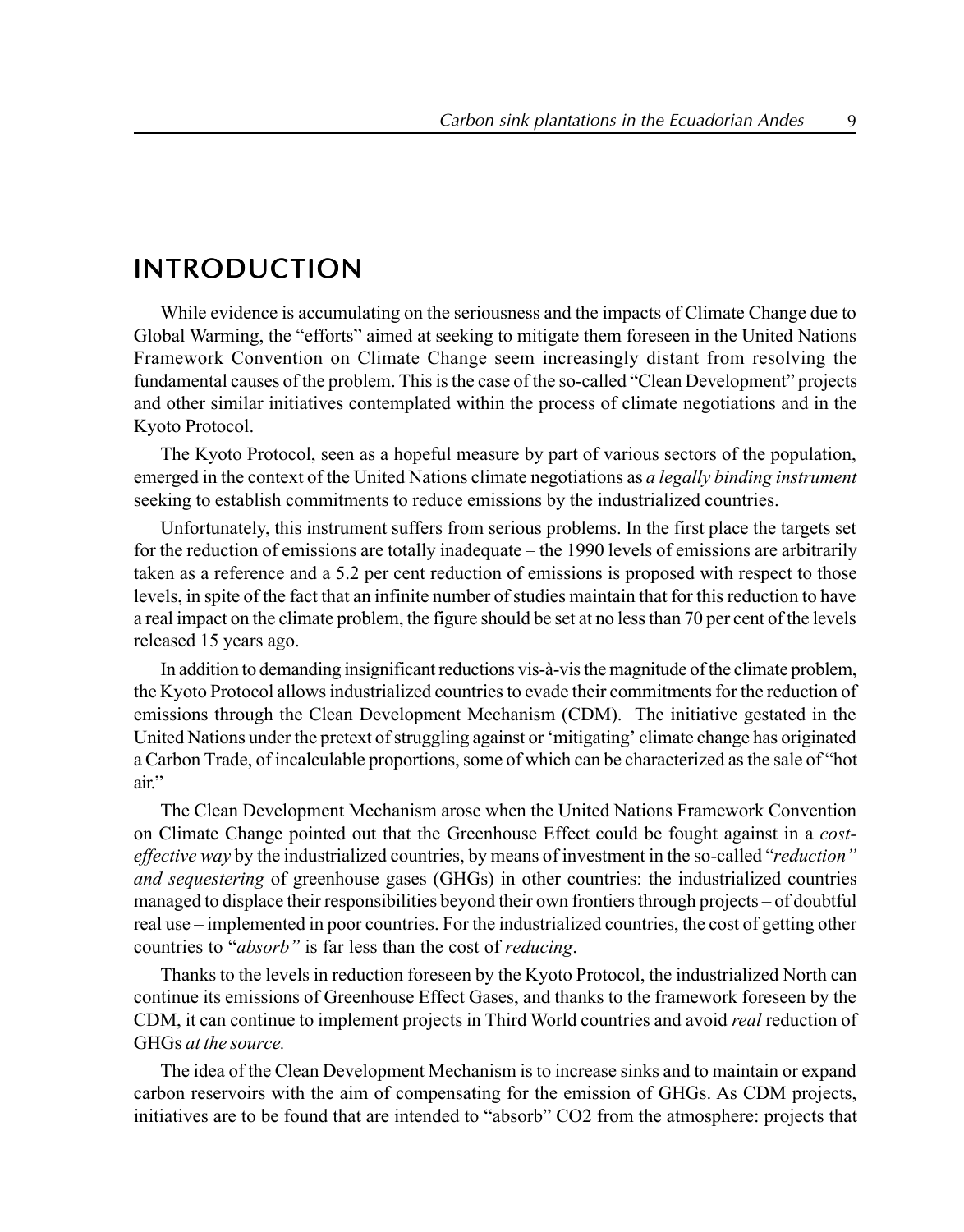increase carbon *sinks* (e.g. tree plantations), or the existing *reservoirs* of this element (i.e. forest conservation). The pretext is that in maintaining reservoirs or increasing sinks, carbon emissions are being "compensated for" – something that has not been fully demonstrated.

In addition to the biosphere's carbon absorption capacity being appropriated as private property, the fundamental causes of the climate change phenomenon are forgotten and knowledge is confused with speculation regarding the carbon exchanges that take place between the atmosphere and the Earth's vegetation, that soils and vegetation can be managed in such a way as to increase their sequestering and fixation of carbon and thus make them into terrestrial carbon sinks.

The capacity to recycle and absorb carbon from the biosphere thus becomes a new environmental "service" that can be traded. Industrialized countries finance projects for absorbing or trapping CO2 instead of reducing their domestic emissions of GHGs. Such projects in turn generate Carbon Certificates or Credits tradable on a permit market by governments and companies.

The idea does not attack the basic problem of excessive consumption of fossil fuels and thus provides wrong or even "perverse" incentives: focusing on carbon sequestration enables more credit to be obtained while demonstrating a faster growth of trees. This becomes an incentive for large-scale tree plantations.

Locally this is translated into the establishment of tree plantations, such as those sponsored by the FACE PROFAFOR company in Ecuador. This project has the Forest Stewardship Councilís certification, which is presented to international public opinion as a guarantee of good management.

The Dutch foundation FACE attempts to "sequester" carbon with pine plantations grown in Ecuadorian primary ecosystems. This so-called "sequestering" of carbon is cheap for the Netherlands as it does not consider various costs that are being absorbed by peasant communities and primary ecosystems in the host country. Factors such as the low or inexistent cost of land use, free peasant labour and displacement of the communities' productive activities, added to externalities generated by the project – such as the environmental impacts on soil, the loss of water retention and a greater release of carbon because of the establishment of plantations in the Paramo<sup>1</sup> – make the FACE PROFAFOR project an absurd idea, seeking to increase terrestrial carbon sinks and only achieving the diversion of financial and political resources from a restructuring of energy use and generation.

Translator's note: Paramo - The highest belt of Andean vegetation, extending up to the snow line from above the tree line, almost devoid of woody vegetation, the natural vegetation is mainly gramineous, resting on stratified layers of volcanic soil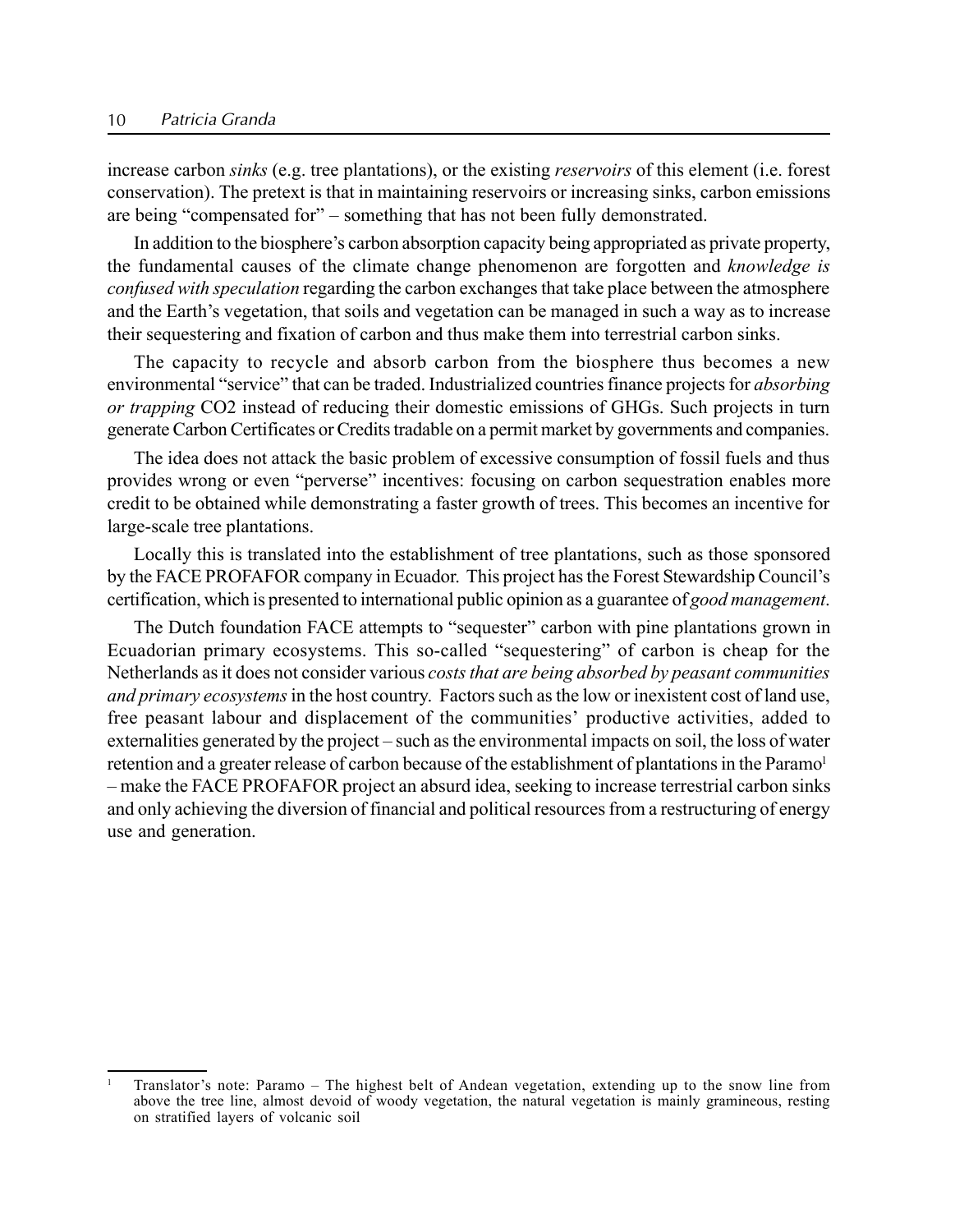# 1. What is FACE - PROFAFOR?

## 1.1 How did it come into being in the Netherlands?

The Dutch FACE Foundation or "Forest Absorbing Carbon dioxide Emissions", was established in 1990 by the Board of Management of the Dutch Electricity Generating Companies, N.V. Sep, with the initial objective of establishing 150,000 hectares of tree plantations and thus compensate for the emissions from a new coal fired electricity generation plant to be set up in the Netherlands. The new project was to represent millions of tons of carbon dioxide released into the atmosphere. Due to the costs involved, they turned to the establishment of tree plantations in developing countries.

> ì...having studied that reforestation would make it possible to diminish costs regarding a reduction in  $CO$ , emissions in the same country... The biomass of these 150,000 has should compensate for a minimum of 75 million tons of  $CO^{-2}$ , equivalent to the production of a new 600 MW coal fired electricity generation plant during its 25 years of life<sup>3</sup>  $\ldots$  for reasons of land availability and costeffectiveness, greater emphasis has been placed on collaboration with developing countries and countries in transition." $4$

Since 2000 the FACE Foundation has been working independently without SEP funding. Its main offer is absorption and sale of Carbon Credits, through third parties including logging companies, small farmers and national parks. According to a statement by the FACE Foundation in its public access information, FACE works with partners who are genuinely interested in "forests" and that have the capacity to manage them "sustainably."

It should be mentioned that within the rationale of the carbon trade  $-$  of timber and paper  $-$  the meanings of "forest" and "plantation" are often confused with each other. The word "forests" is used by international organizations and corporations to refer to "tree plantations." Very often, in this context mention is made of "planted forests," something which in practice is impossible.

Again a mixture of concepts and interpretations when FACE talks about "sustainable" management, it does not necessarily refer to decentralized and balanced management of a natural resource and rather confuses the possible economic profitability of industrial management of a

 $CO2 + H2O = C6 H12 O6 + O2$ 

 $carbon dioxide + water = glucose + oxygen$ 

Taking into account that one unit of elemental carbon is the equivalent of 3.6 units of CO2. After Vidal, 1999.

 $\overline{2}$ Generally speaking, it is calculated that half of the biomass of a tree (that is to say the dry weight of its material) is carbon, accumulated through photosynthesis, according to the generic formula:

<sup>&</sup>lt;sup>3</sup> Initiative of Joint Implementation of the US, press release, EPA and US Department of Energy, Washington D.C., 20 April 1995.

VIDAL, Verónica, "LA APLICACIÓN DE POLÍTICAS SOBRE CAMBIO CLIMÁTICO EN EL SECTOR FORESTAL DEL ECUADOR", Memoria de Investigación Doctorado en Gestión Ambiental y Economía Ecológica, UAB. October 1999.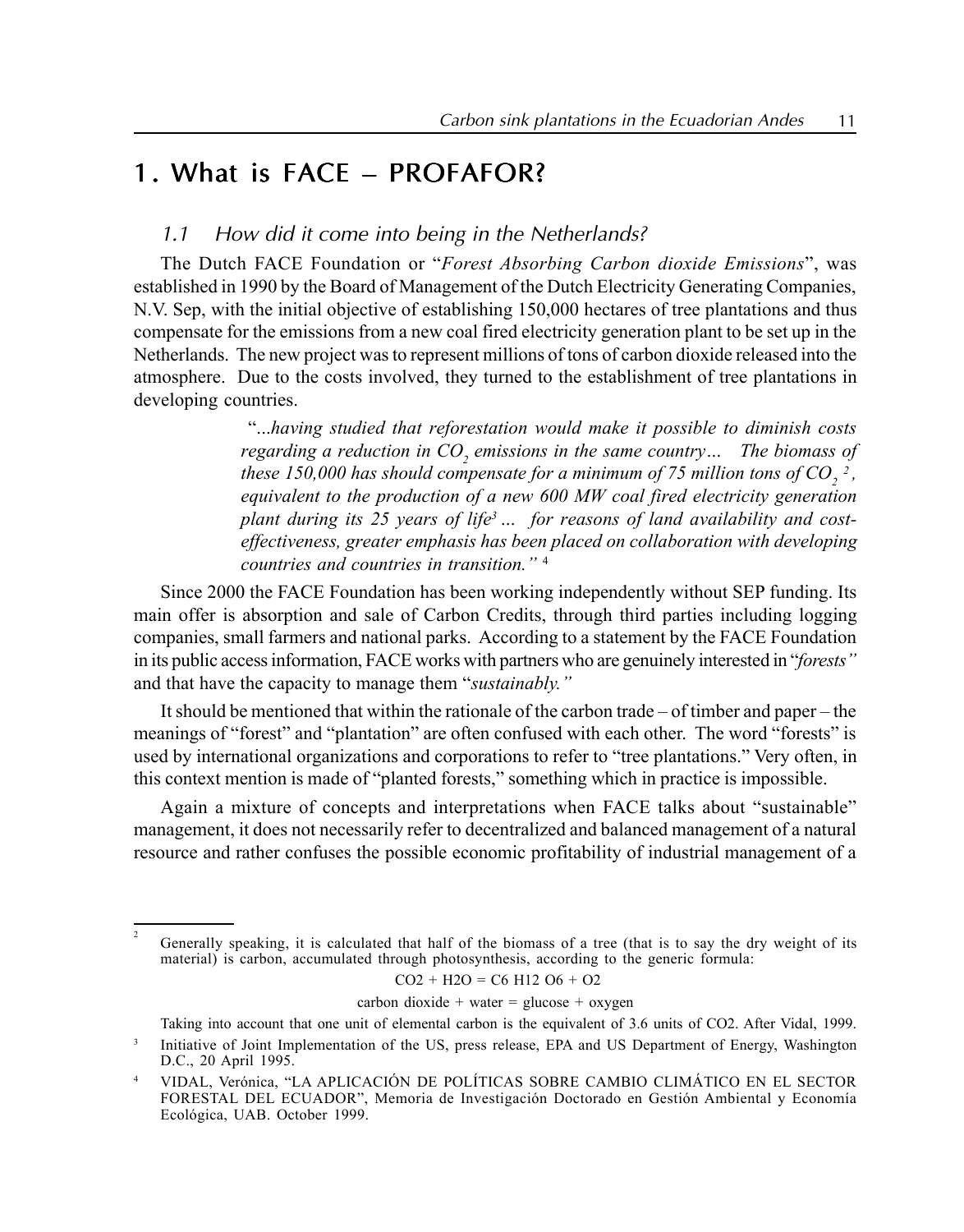monoculture tree plantation, with the *sustainability* of traditional forest management and the traditional communities that inhabit them5 .

FACE maintains that its "*sustainable forests*" are *certified* by an *independent* organization. This certification seeks to grant credibility and add commercial value to forest management and to the project's absorption of carbon. According to FACE, this is an *independent organization* that grants forest certification and that looks after monitoring the established amounts of carbon. The independent organization referred to is the SGS certification company. In spite of its so-called independence, in the world of "voluntary certification" the certifying firm is *selected and hired* by the company seeking certification. FACE hired SGS to *verify the sustainability* of its forest management.

While partially sponsoring the establishment of tree plantations, FACE reserves all the "rights" over the carbon that in theory these trees are "*sequestering.*" FACE trades the carbon credits through two Dutch companies: Business for Climate and Triodos Climate Clearing House. ìBusiness for Climateî was founded by FACE in 2002 jointly with the Triodos Bank and Kegado BV.

### 1.2 How does FACE work in Ecuador?

The FACE Programme for Forestation in Ecuador S.A., or PROFAFOR, is presently the largest among the various projects of the Dutch FACE Foundation. PROFAFOR del Ecuador S.A. is a company incorporated in Ecuador with the funding of FACE, to establish forestry plantations and  $\hat{f}$ ix" CO<sub>2</sub> from the atmosphere. FACE PROFAFOR is promoted under the slogan of: "LET US SAVE THE CLIMATE! It maintains that it bases its reforestation activities on carbon absorption and fixation and also that it "takes advantage of land that is not being used and that could generate income to the local economy." <sup>6</sup>

> $\ldots$  at one extreme of the spectrum is PROFAFOR, an example of a partner from an Annex 1 country acting as a Carbon Credit financier, executor, implementer, investor and vendor. The Annex 1 Partner has also established its own office in the host country, solely leaving co-implementation and production of carbon credits to the receiving country..."<sup>7</sup>

In order to process the requests and contracts, FACE established PROFAFOR in Ecuador in June 1993. In its establishment, PROFAFOR received the support of INEFAN (presently the Ministry of the Environment). Initially the Ministry was the "local actor" to be consulted and

<sup>&</sup>lt;sup>5</sup> The World Rainforest Movement maintains that  $\frac{1}{\sqrt{2}}$ . Community forest management has shown to be much more sustainable than approaches on an industrial scale... it gives priority to the needs and interests of local communities having scant resources and provides them with basic elements such as water, firewood, edible plants, meat from wild animals and medicinal plants in addition to cultural and spiritual assets...a pillar in strategies to eradicate poverty and avoid the impoverishment of communities that depend on forests...successful from the environmental standpoint..." WRM, "Certificando lo incertificable", page 14, December 2003.

<sup>6</sup> www.profafor.com

<sup>7</sup> MILNE, Mary; TRANSACTION COSTS OF FOREST CARBON PROJECTS; Center for International Forestry Research (CIFOR); www.une.edu.au/febl/Economics/carbon/CC05.PDF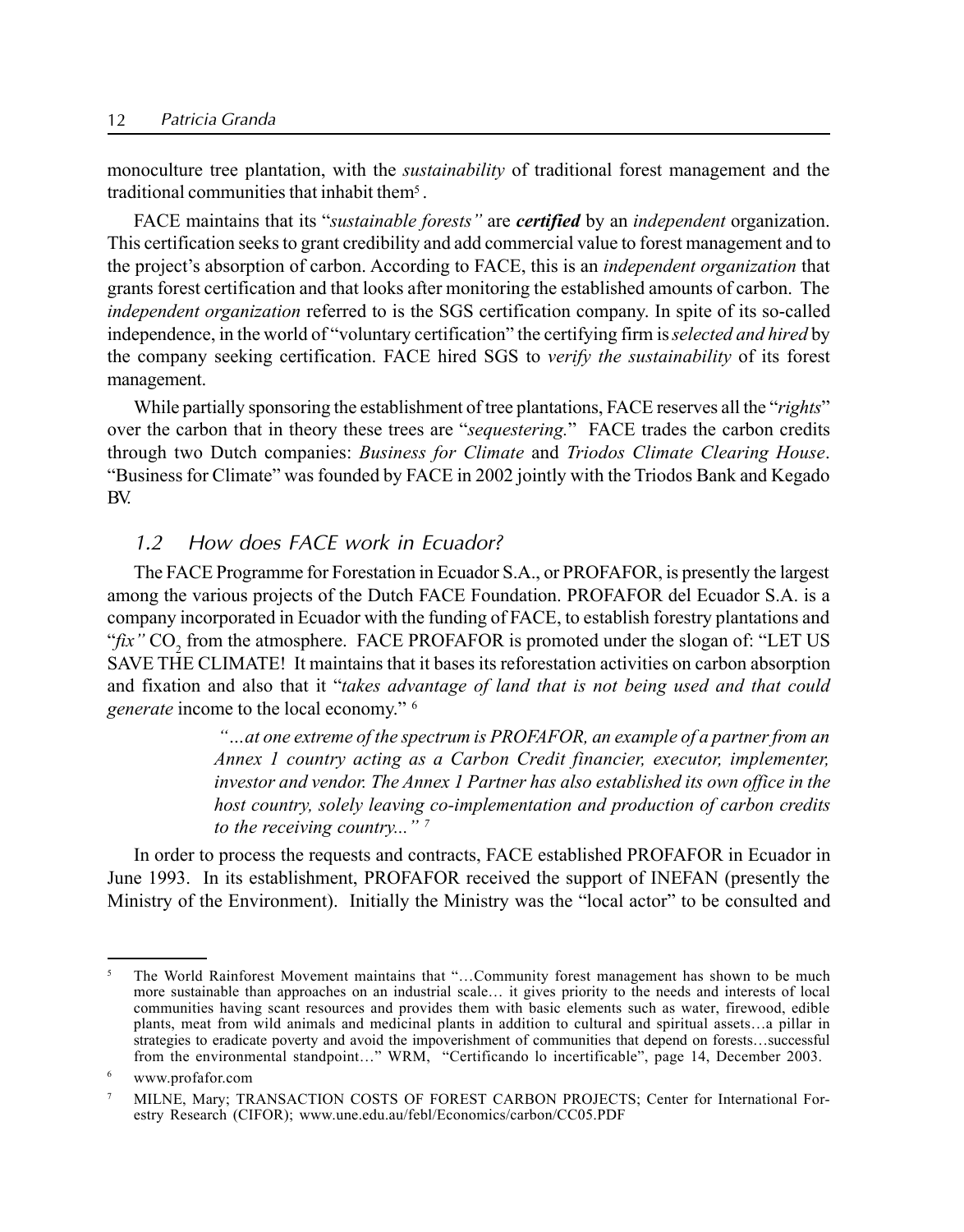entrusted PROFAFOR with the execution of part of the PlanFor (National Forestation Plan). This was a Ministerial initiative that was aimed at foresting and/or reforesting 250,000 hectares in the Andean zone in the term of 15 years. When PROFAFOR proposed its initial goal of planting 75,000 hectares of trees in five years, it was seen as an interesting counterpart by the Ecuadorian Government to complete its forestation plan. It was thus that in 1993 the Ministry of the Environment  $-\mathbf{ex}$ INEFAN  $-$ , prepared the agreement and the parties signed a Memorandum of Understanding, whereby PROFAFOR obtained a seal of institutional support.<sup>8</sup>

The electronic portal of the FACE Foundation maintains that the PROFAFOR programme, with the help of farmers and farming communities, forested areas in the Upper Andes where "agriculture" is not profitable and the land is not suitable for subsistence activities." Forestation activities with exotic species are also carried out, maintaining that they seek to "strengthen agricultural economy and stuggle agains soil degradation.<sup>"</sup>

Since the beginning of its activities and up to 1999, PROFAFOR promoted massive planting of pine and eucalyptus because according to them in Ecuador "knowledge of the use of native species had been lost."<sup>9</sup> Since 1999 native species have been included in their forestry projects.

In December 2001, PROFAFOR received forestry certification granted by SGS<sup>10</sup> for forest management of 20,000 hectares of plantations in the Ecuadorian Andes, where most of the forestation projects carried out by PROFAFOR are located. Forestry management was assessed under the SGS Qualifor Programme (Forest Quality Management) and this body has decided that it complies with FSC<sup>11</sup> "Principles and Criteria" and therefore has been granted the Forest Certification Seal. This certificate is valid for five years, during which time PROFAFOR will be subject to annual visits from the certification firm.

The same certification company hired by FACE PROFAFOR (SGS - Société Générale de Surveillance), issued a certificate in 2000 on *Project Design* in the name of the Programa FACE de Forestación del Ecuador S.A., PROFAFOR. The projected number of GEG <sup>12</sup> credits is specified in a second certificate under the title of Projected Scheme of Emission Reduction Units, issued in January 2001 valid for one year. This sets out that the units of emission reduction from the project's activities totalled 2.49 million tons of CO2, not exempt from risks<sup>13</sup>. This involves millions of tons of carbon "fixed" in trees that at any time may catch fire, in which case all the "fixed" carbon would irremediably return to the atmosphere (see ANNEX 2).

Albán, Montserrat. Com. Pers.

<sup>9</sup> www.stichtingface.nl

<sup>&</sup>lt;sup>10</sup> SGS Societé Generale de Surveillance, a Swiss Certification Company.

<sup>11</sup> FSC Forest Stewardship Council.

<sup>&</sup>lt;sup>12</sup> GEG Greenhouse Effect Gases.

<sup>&</sup>lt;sup>13</sup> The Projected Scheme for Emission Reduction Units totals 2,49 million tons of CO2, of which 1,8 million are virtually free from risk and 613,472 tons of de CO2 have been placed in the buffer band. JARA, Luis Fernando, EXPERIENCIAS EN LA VERIFICACIÓN Y CERTIFICACIÓN DE CARBONO DE PROFÁFOR S.A. http://cd4cdm.org/countries%20and%20regions/Latin%20America/Ecuador/Training%20Workshop%20- %20Reforestation%20and%20Bioenergy/docs/viernes/vi\_1\_verify\_certif.pdf.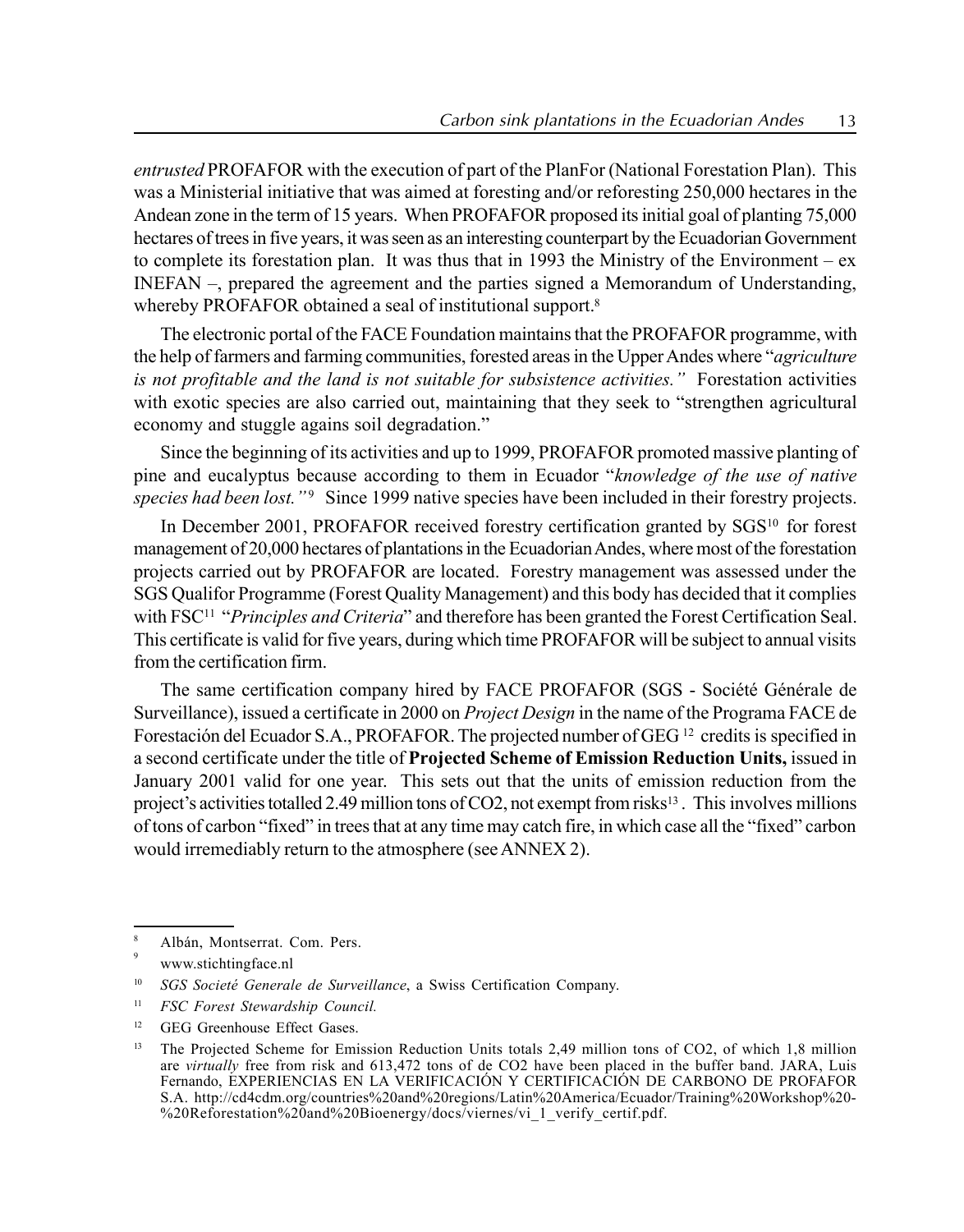#### 14 Patricia Granda

This is the second certificate obtained by FACE for carbon absorbtion by its plantations; the first was obtained in FACE plantations located in the Netherlands. This is the first case in which carbon fixation and absorption in tree plantations, not real forests, has been certified.

Regarding the quantification of PROFAFOR plantations<sup>*'*</sup> "absorption" of carbon units, previous studies have already identified a NEGATIVE balance regarding carbon absorption (See Annex 2). Veronica Vidal, in her doctoral thesis on Environmental Management at theAutonomous University of Barcelona, has established - on the basis of studies entrusted by PROFAFOR itself - that absorption calculated for pine plantations is considerably less than the stipulated minimum absorption.

In fact, in the areas where PROFAFOR plantations have been introduced there is more carbon loss than carbon fixation. Given that the plantations in Paramo ecosystems may be drying up and at the same time, oxidizing soil organic matter, a release of large quantities of the carbon stored in Paramo soils is achieved. Vidal concludes that the net carbon balance in PROFAFOR plantations may be negative and that the application of the CDM in the case of Ecuador might be showing results in which all lose. "We are facing a lose-lose situation, in which those who most lose are the future generations that will have to face the problems of climate change."

## 1.3 Who does PROFAFOR work with?

In 1993, the initial objective of  $FACE - PROFAFOR$  was to establish 75,000 hectares of tree plantations in a period of 15 years. Subsequently this objective was reformulated to 25,000 ha. So far contracts have been signed for the plantation of 24,000 ha and effectively, 22,000 ha have been planted. Of these, 20,000 ha have the Forest Stewardship Council FSC certification.

Initially, FACE PROFAFOR activities were focused on the Andean region, in the Ecuadorian Sierra. However, since the year 2000, contracts have also been signed in the Coastal region, particularly in the provinces of Manabi and Esmeraldas.14

The plantations are established through contracts signed between the company and private owners, either individual land holders or indigenous communities in the Sierra. Some contracts are signed in the form of a mortgage with terms running for up to 99 years.

The contractual figure of a mortgage is limited to those contracts signed with private estate and land holders, individuals or corporate bodies. However, for Indigenous Communities another type of contract is established, as "Communal Property" is not subject – according to the "Commune" Law" – to land tax or mortgages. In these cases, the contracts include penalty clauses and fines in the event of a breach of contract.

A significant part of the planted area (8,000 hectares) has been done under contract with 39 Sierra indigenous communities. According to PROFAFOR this "...has served to incorporate degraded lands or unused lands into the national economy."

 $\frac{14}{14}$  Since 1994 PROFAFOR has established forestation contracts in the Provinces of the Ecuadorian Sierra: Imbabura, Pichincha, Chimborazo, Cañar, Azuay, Loja. In the Coast: in the buffer zone of the Mache-Chindul Ecological Reserve within the polygon: El Carmen, Pedernales, Cojimíes, Muisne, Atacames, Bilsa and Quinindé, that is to say, to the north of the Province of Manabi and to the south of the Province of Esmeraldas.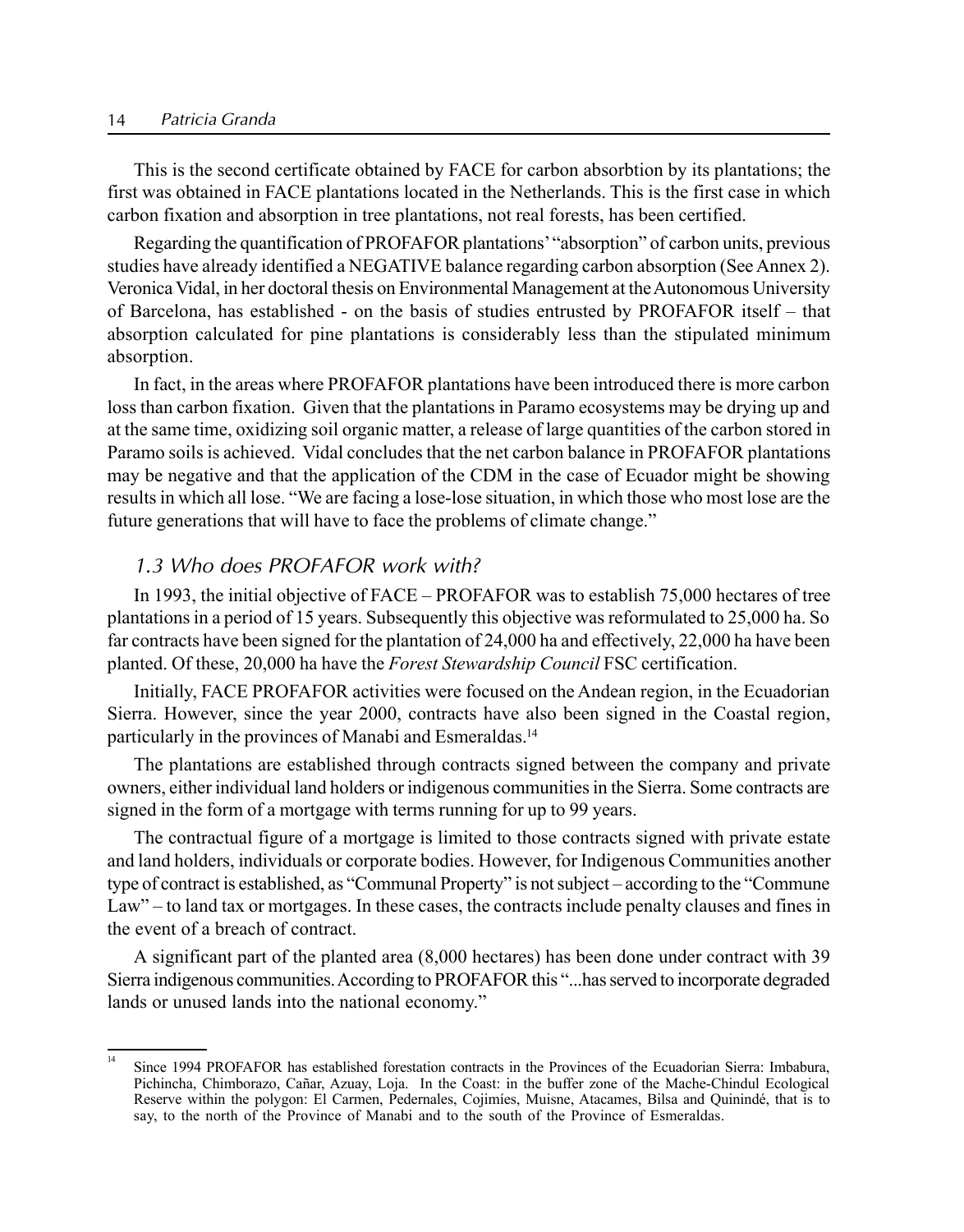Of the species planted in the Sierra, Pinus radiata represents the greatest percentage planted, particularly in the Provinces of Carchi and Chimborazo. The second largest percentage corresponds to Pinus patula, mainly planted in the Provinces of Cañar and Loja.<sup>15</sup>

Out of the totality of the plantations partially sponsored by the PROFAFOR Programme, 90 per cent of the plantations are pine, 4 per cent eucalyptus and cypress and only 5 to 6 per cent correspond to native species.

According to the terms of the contracts, the totality of the activities required for forestation, maintenance of the plantations and timber exploitation are the responsibility of the owners of the lands under plantation. PROFAFOR maintains exclusive rights over carbon. Thus FACE PROFAFOR acquires "rights" for absorption and fixation of atmospheric carbon dioxide, through forestation carried out by owners and local communities.

The Dutch FACE Foundation has 5 projects worldwide: Malaysia, the Netherlands, Czech Republic, Ecuador and Indonesia. Due to the rise in costs of plantation per hectare in Ecuador<sup>16</sup>, FACE decided to decrease financing for Ecuador and increase its funding of projects in Malaysia. Presently PROFAFOR is not establishing new contracts in Ecuador and it is seeking a way to obtain new funds and promote itself as a company "providing technical forestry services."

<sup>&</sup>lt;sup>15</sup> PROFAFOR, Luis F. Jara, Com. Pers.

Since dollarization of the Ecuadorian economy in 1999.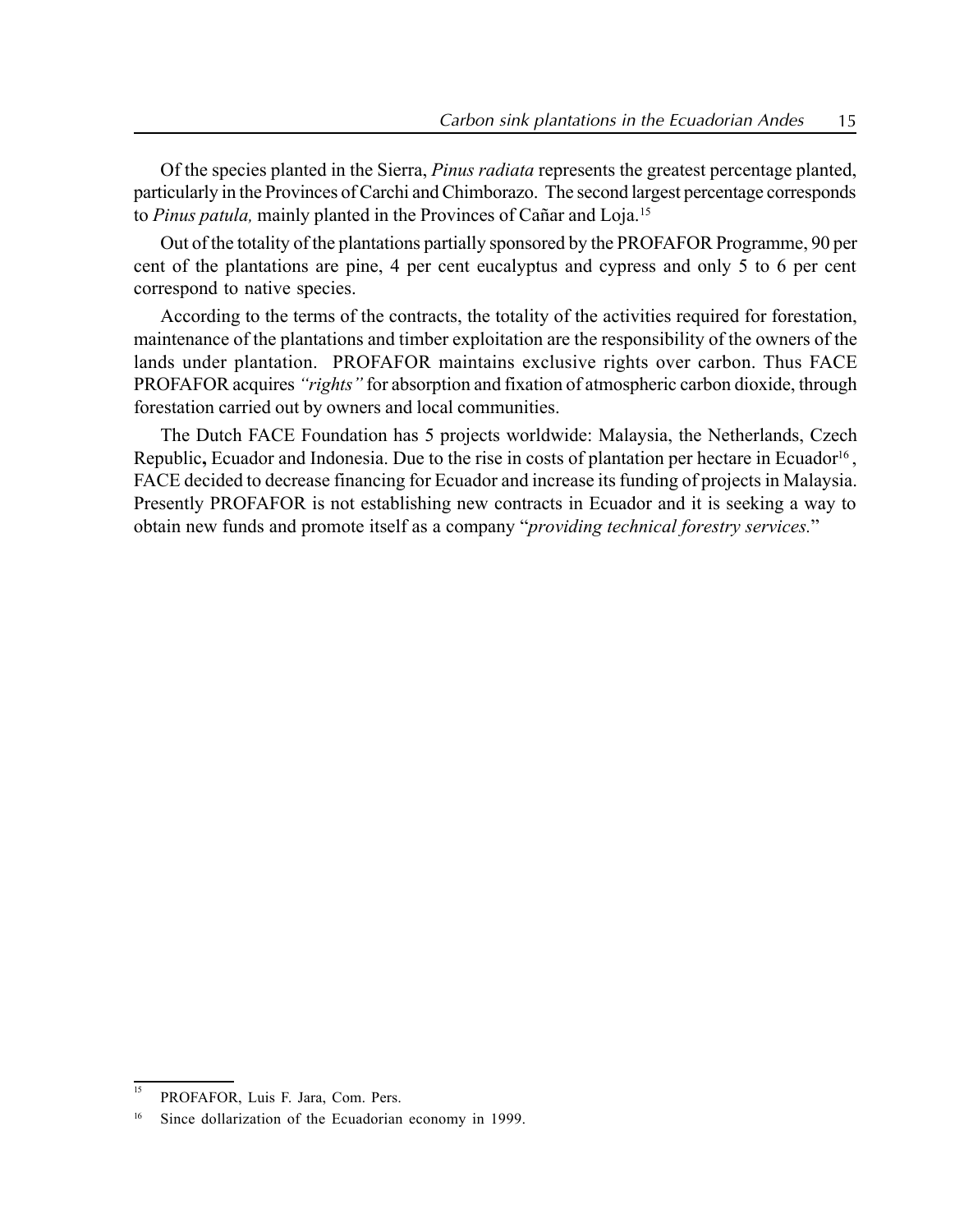# The International Context:

The Emissions Market and Carbon Dumps

# 2 The Carbon Market and the Kyoto Protocol

## 2.1 The Greenhouse Effect and Climate Change

The Greenhouse Effect is a natural phenomenon that provides planet Earth with one of its most important conditions for inhabitability: it allows the Earth to maintain a stable temperature on retaining heat from solar radiation.

Part of the energy input received from the sun is directly reflected by the earth's surface and another percentage is returned in the form of infrared radiation, less energetic, on cooling. Radiation reemitted by the Earth is absorbed by different atmospheric components17. These components release heat, producing a natural warming that makes the Earth inhabitable for living beings: this is the Greenhouse Effect.

The temperature of planet Earth has increased since the industrial revolution, and particularly since the use of fossil fuels, the change in agricultural practices (deforestation) and industrial processes (the use of Chlorofluorocarbons, CFCs) that increase the amounts of carbon dioxide and other gases in the atmosphere, further retaining heat around the globe. This warming produces readjustments to the climate and is what has been called Climate Change.

> ì...There is much uncertainty both regarding the scale and the impacts of climate change, particularly on a regional scale. Because of the retarding effect of the oceans, surface temperatures do not immediately respond to greenhouse gas emissions, and therefore climate change will continue for many decades after the atmospheric concentrations of such gases become stable (UNFCCC, 1998). Meanwhile, the cumulus of available evidence suggests that the climate may already be responding to prior emissions: strong tornados, the intensification of the Niño phenomenon in 1998, or the serious flooding that continuously take place all over the planet, may be some of the samples."  $18$

The deep oceans are warming. Island nations are going under. Glaciers are melting. Infectious diseases are spreading. Violent weather is intensifying and the timing of the seasons has changed. And all this has resulted from a mere 1° Fahrenheit increase in temperature. The IPCC (International Panel on Climate Change) has predicted an increase of  $3^{\circ}$ -10 ° Fahrenheit during this century.<sup>19</sup>

<sup>17</sup> Carbon Dioxide (CO2), methane (CH4), nitric oxide (N2O), water vapour, CFCs and derivates (HCFC and HFC) and tropospheric ozone (O3). In VIDAL, 1999.

<sup>&</sup>lt;sup>18</sup> VIDAL, Verónica, "LA APLICACIÓN DE POLÍTICAS SOBRE CAMBIO CLIMÁTICO EN EL SECTOR FORESTAL DEL ECUADOR", Memoria de Investigación Doctorado en Gestión Ambiental y Economía Ecológica, UAB, October, 1999.

GELBSPAN, Ross; "Carbon Emmissions Trading, A permit to pollute or a step in the right direction?"; The Ecologist, 22/05/2002.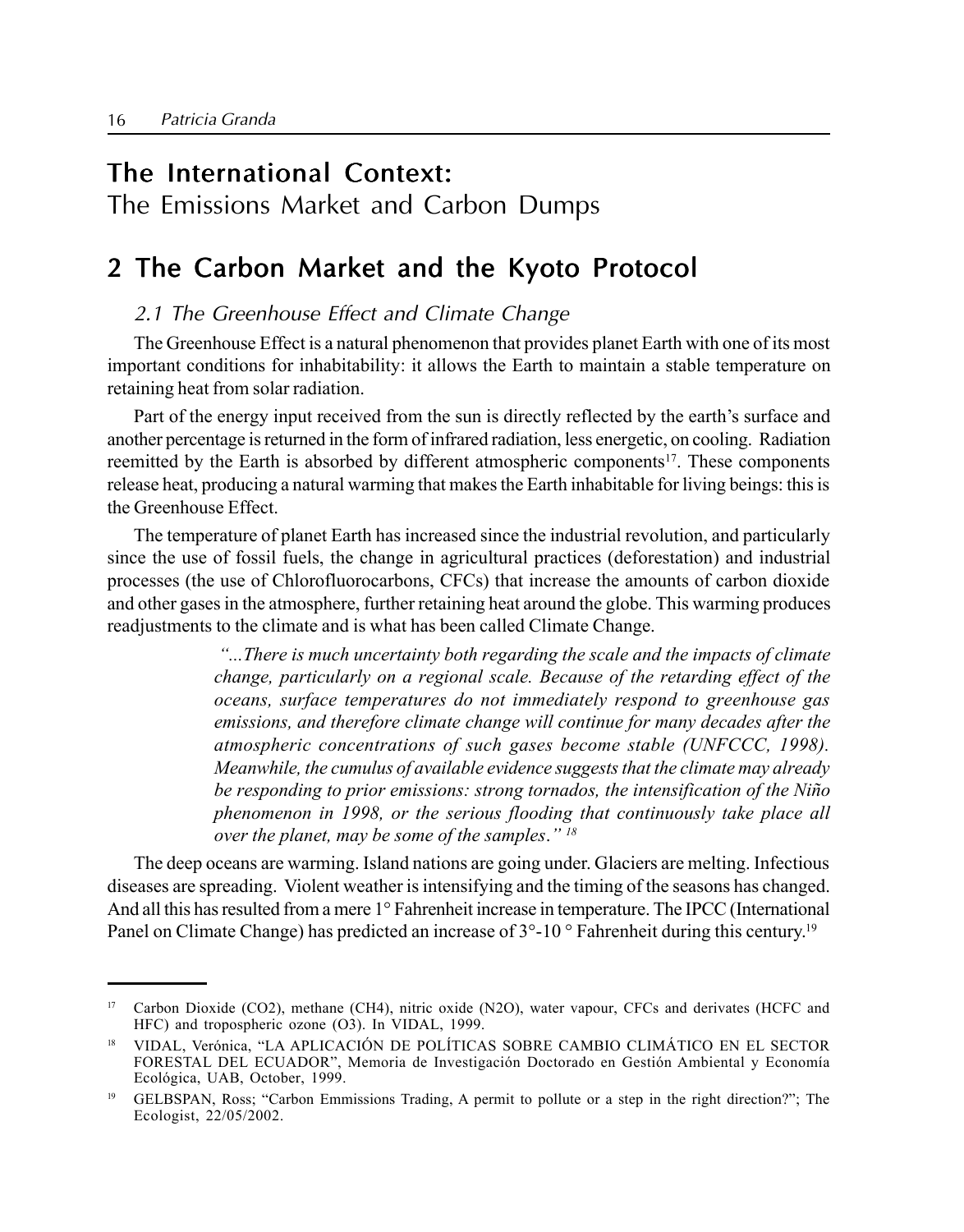2.2 United Nations Framework Convention on Climate Change - UNFCCC

In June 1992, 165 countries signed the Framework Convention on Climate Change ( $FCCC<sup>20</sup>$ ), at the United Nations Conference on Environment and Development (UNCED) held in Rio de Janeiro (Earth Summit) in 1992. The objective of the FCCC is:

> $\dot{w}$  to achieve, [...] stabilization of greenhouse gas concentrations in the atmosphere at a level that would prevent dangerous anthropogenic interference with the climate system  $[...]$ .within a time-frame sufficient to allow ecosystems to adapt naturally to climate change, to ensure that food production is not threatened and to enable economic development to proceed in a sustainable manner." (FCCC, art.2).

At the third Conference of the Parties in Kyoto in 1997, delegates drafted the world climate treaty under which the industrialized countries (known as Annex 1 countries) took on certain commitments. One of these was to reduce their emissions of Greenhouse Gases so that by the year 2000 they would have returned to the levels of emissions recorded in 1990. Any level below these would represent immediate changes in energy uses, with a negative impact on their economies.

> $\degree$ ... The determination of this level of emissions in which human interference is prevented, maintaining "sustainable development" is a task that cannot be decided by the scientific teams of the Convention. Even so, the IPCC (International Panel on Climate Change), scientists recommend a stabilization at the 1990 levels (although there is no evidence that these objectives of the FCCC are being complied with), and conclude that for this purpose the emissions of CO  $_{\rm z}$  N  $_{\rm 2}$ O, and CFC must be reduced by 60%, and the emissions of CH, by 15-20%...<sup> $\frac{5}{2}$ 21</sup>

The Convention also points out that the Greenhouse Effect can be dealt with in a cost-effective way by Annex I countries by means of investments in the reduction and sequestering of Greenhouse Gases in other countries.<sup>22</sup> With this, the industrialized countries have obtained a *cost-effective* mechanism to transfer their responsibilities beyond their frontiers.

Thanks to the Convention on Climate Change and the Kyoto Protocol, the industrialized countries have acquired the capacity to implement projects – of uncertain real usefulness – in poor countries, logically at a much lower cost than if they were to take real action in their own countries, such as reducing GHGs at source.

> $\ldots$ CO2 is the most abundant greenhouse effect gas, annually 5,500 million tons of carbon are released due to the consumption of fossil fuels. In an attempt to solve the climate problem, one of the questions under debate is the capacity for carbon absorption, which is what some international environmental policy instruments

<sup>20</sup> From here after, FCCC.

<sup>&</sup>lt;sup>21</sup> "...Such levels have also been decided in an exogenous way to the costs derived from climate effects, although models have been made precisely to account for the economic effects of Climate Change in the event of measures not being taken. VIDAL, 1999.

 $22$   $\ldots$ . These Parties may implement such policies and measures jointly with other Parties and may assist other Parties in contributing to the achievement of the objective of the Convention..." (FCCC: art.4.2a).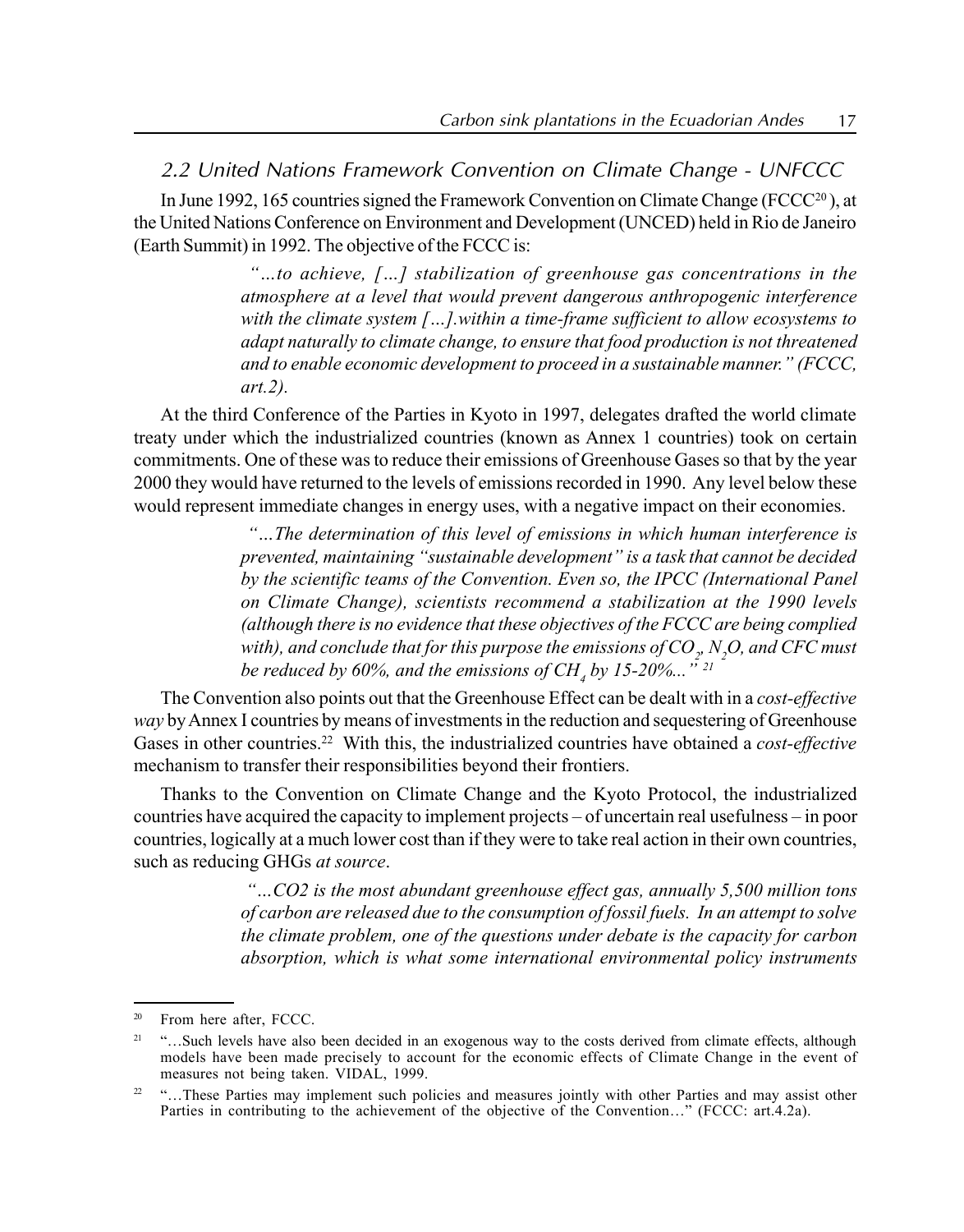are trying to increase. This is the idea of the Clean Development Mechanism: to enhance sinks and to maintain or expand carbon reservoirs in order to compensate for the emissions of  $GEGs$ ...the capacity for absorption has started to be appropriated as a private property resource...the principle of common heritage ceases to exist (that is to say, freely accessible and without restrictions on its use)  $\cdots$  " 23

2.3 The Kyoto Protocol, the Clean Development Mechanism and Activities Implemented Jointly

The Clean Development Mechanism (CDM) is one of the Kyoto Protocol's Flexible Mechanisms. These Mechanisms have been designed seeking to lower costs and facilitate the industrialized countries fulfilment of the commitments to reduce GEG emissions agreed on in the Protocol. The CDM must also support developing countries in seeking sustainable development.

#### THEKYOTOPROTOCOL

The Kyoto Protocol, signed at the Third Conference of the Parties in 1997, emerges as a legally binding instrument establishing commitments for the reduction of emissions by the Annex 1 countries – industrialized countries and countries in the process of transition to a market economy – after the year 2000.

One of the main agreements is that the *Annex 1 countries engage themselves to* reduce their Greenhouse Effect Gases (GEG) differently from the developing countries, reaffirming the principle of *common but differentiated responsibility*  $$ for the climate change phenomenon – established by the FCCC.

The Kyoto Protocol reaffirms the establishment of various mechanisms to reach emission reduction objectives in the most *cost-effective way*, which are:

Emission Trading Joint Implementation

Both of those only among Annex 1 countries, and the

Clean Development Mechanism (CDM)

The latter is the only one in which developing countries may participate...

The CDM was initially proposed by the G77 and China and approved by COP3. However, this approval is not definitive due to difficulties in establishing adequate criteria. The CDM (should have) started operating as from the year 2000.

<sup>23</sup> VIDAL, 1999.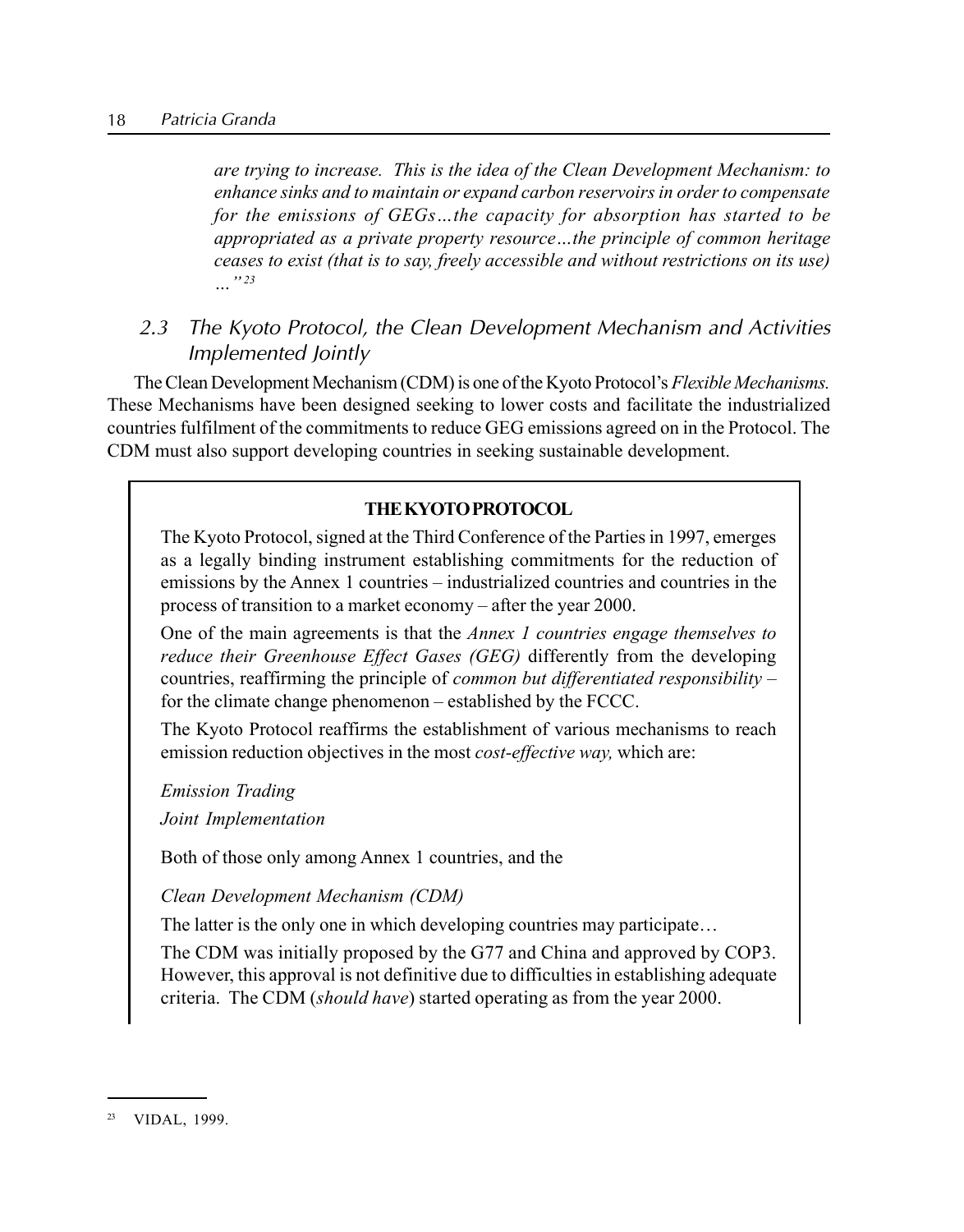*These three mechanisms have the same foundation: the theory of tradable permits.* This theory, - like other instruments of environmental policy, alternative to complete governmental intervention  $-$  is based on the possibility of achieving "optimum contamination" through the market. The regulating authority only allows a certain level of emissions and grants permits (also called licences, rights or certificates) for this amount, which is tradable on the permit market..." Taken from: VIDAL, 1999.

In the light of the Kyoto Protocol, the main requisite for the approval of *Clean Development* projects is that they must show their contribution to the Sustainable Development of the country hosting them. If this were the case, the priority objective of developing one or various mechanisms aimed at improving the living conditions of the local population would exist in CDM projects, if such projects were to have an emphasis on ensuring that the communities receive real benefits.

For the implementation of Clean Development Mechanism projects and their contribution to seeking *sustainable development*, each government must develop a set of criteria in harmony with the precept of *sustainability* that they must demonstrate for the host country; however, "...*although* this is a key point, unfortunately the Government of Ecuador, four years after signing the Protocol, has still not defined these criteria... $i^{24}$ 

A special issue are the projects of Activities Implemented Jointly  $(AIJ)$  – which are voluntary, multilateral agreements, not *officially* contemplated in the Kyoto Protocol – that have served as part of a pilot phase for future Carbon sequestration. The AIJ projects have been established as bilateral agreements between industrialized countries that invest in projects in developing countries and thus seek emission reductions at a lower cost than that of achieving domestic reductions. Although with this mechanism certified carbon reductions cannot be achieved, the projects have fulfilled the purpose of obtaining experience in the development of carbon mitigation projects while carbon markets are being developed and their processes and procedures are standardized and simplified.

Although in its web page the FACE PROFAFOR project promotes itself as a CDM project, this is not the case and according to the IUCN, it does not fit into the framework foreseen for Activities Implemented Jointly (AIJ)<sup>25</sup> projects. According to the latter, we are talking about a non-regulated private initiative to sequester GHGs, which in Ecuador would become, according to some,  $"the$ national referent in forestation."  $26$ 

<sup>&</sup>lt;sup>24</sup> ALBÁN, Montserrat, Page 8.

WORLDWIDE FUND FOR NATURE - REGIONAL OFFICE FOR SOUTH AMERICA (UICN SUR) PROGRAMA REGIONAL DE BOSQUES y CORPORACIÓN DE GESTION CIENTÍFICA Y TECNOLÓGICA SOBRE EL AMBIENTE (OIKOS). "EL MECANISMO DE DESARROLLO LIMPIO Y LOS PROYECTOS FORESTALES: Impacto de los proyectos forestales dentro de la AIC en América Latina. Análisis comparativo de 4 proyectos. Quito  $-$  Ecuador, March 2001.

<sup>&</sup>lt;sup>26</sup> ALBÁN Montserrat, Com. Pers.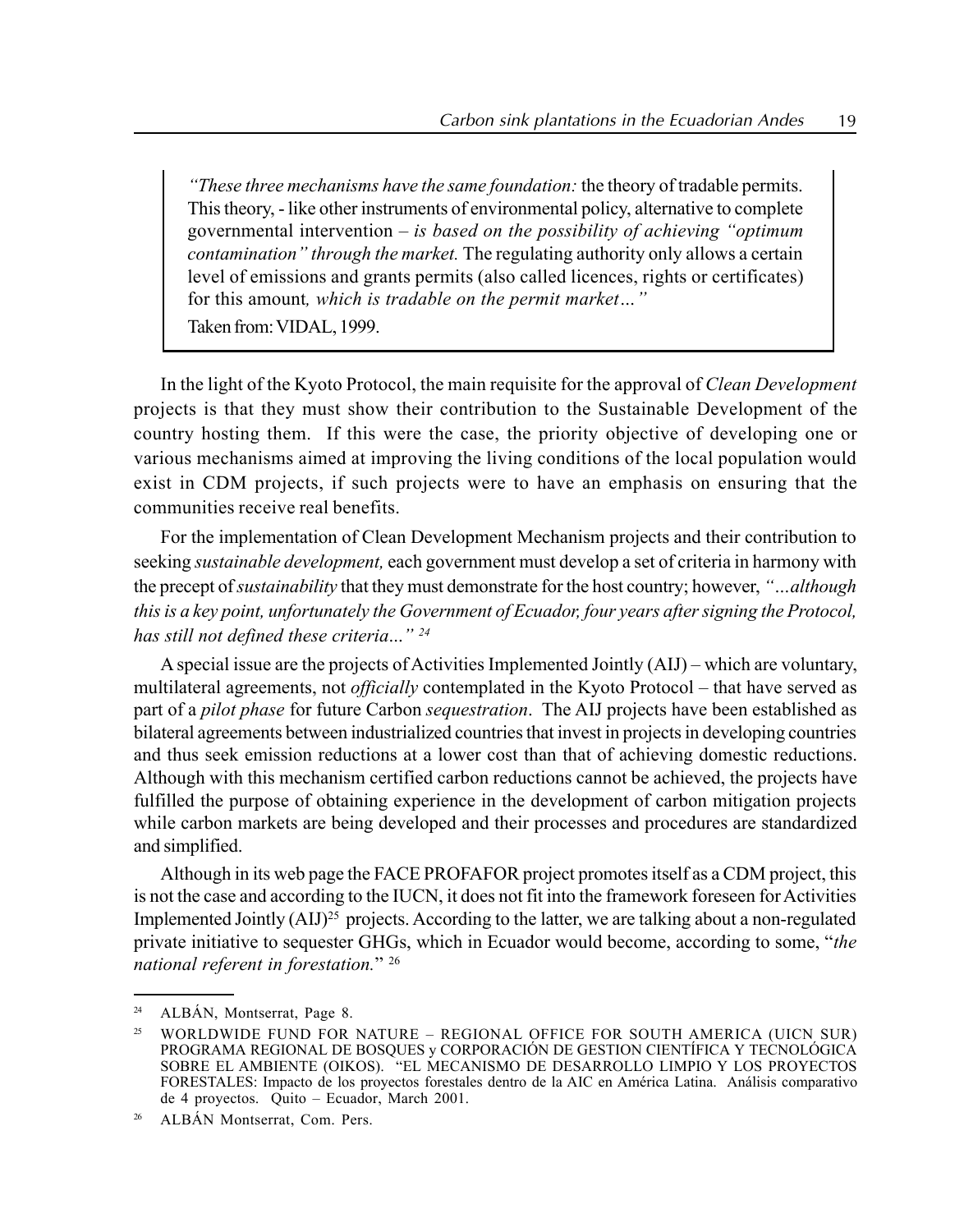According to PROFAFOR's web page, its activities in Ecuador are related with the specifications of the Clean Development Mechanism, as a "pilot" project for CDM projects, and maintains that it is governed by the following criteria:

#### ADDITIONALITY

Projects are supported that would not have had the possibility of being carried out without the assistance of PROFAFOR. The plantation should increase the amount of carbon in the system at the time of being established and in the medium and long term should maintain the amount of carbon in the plantation (in the original document the word forest is incorrectly used to refer to pine and eucalyptus plantations).

#### SUSTAINABILITY

The projects should maintain and increase the social, economic and environmental benefits in the course of time, and under suitable management should guarantee the durability of the plantations, contributing to conserve system biodiversity.

#### COST-BENEFIT

The projects should be economically and financially viable.

#### **EFFICIENCY**

Programme beneficiaries as well as their project sites should show sufficient conditions to obtain maximum yields from the point of view of the growth of the plantation and of CO<sub>2</sub>. absorption and fixation.

Mary Milne, in her study on the transaction costs of forest carbon projects<sup>27</sup>, classes PROFAFOR as an AIJ project or Activity Implemented Jointly. This study finds that carbon projects that are implemented by the community are likely to carry higher costs of information and search, particularly in the establishment phase, especially in the cases in which the executing agency must meet with the population to identify their needs and priorities and land management strategies must by formulated. It is possible that while the more participative and transparent the process, the higher the number of meetings required with the community, thus increasing transaction costs.

However, the participation of land holders is not a requirement for AIJ or CDM projects. Therefore, some project executors may decide not to invest their resources in this effort, in spite of the fact that various lessons learnt from attempts to link *conservation and development* show that

<sup>&</sup>lt;sup>27</sup> When speaking of transactional costs or Costs of Transactor we refer to the time, effort and resources required for research, initiate, negotiate and accomplish a business. En: MILNE, Mary; TRANSACTION COSTS OF FOREST CARBON PROJECTS; Center for International Forestry Research (CIFOR) www.une.edu.au/febl/Economics/carbon/CC05.PDF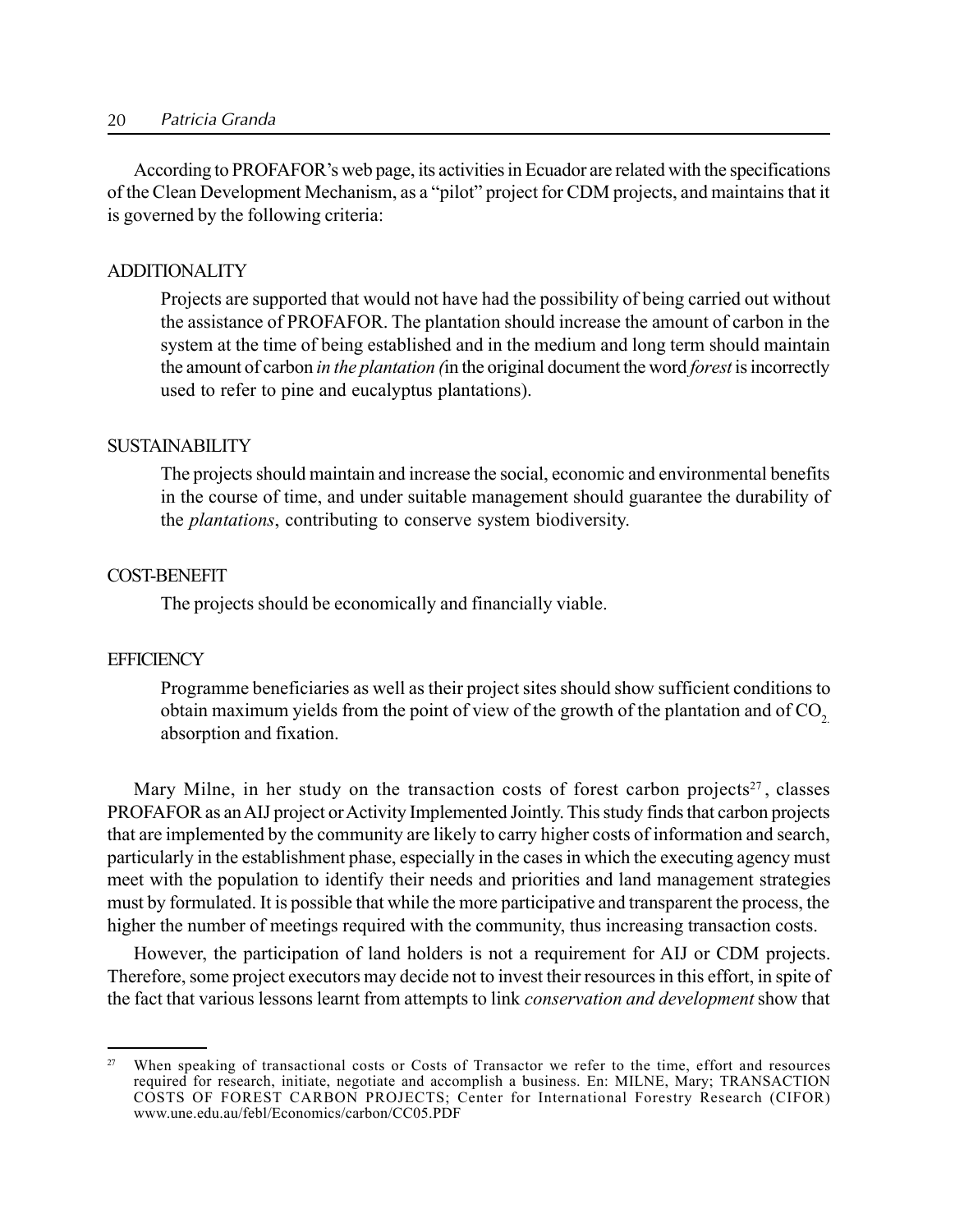local community participation from the launching of the project cycle, increases the chances that this will be a sustainable project, on seeking to reach the goals set by the project and the population.28

In spite of promoting itself as such in its web-page, the FACE PROFAFOR Project is not a CDM, nor does it fit into the framework provided by the AIJ or Activities Implemented Jointly projects, as it is not an initiative promoted jointly by Annex I countries.

According to the latter, we would be talking about a private, non-regulated initiative to sequester Greenhouse Effect Gases that, according to some, would however become "the national referent for forestation" and also a referent for Carbon Sequestering activities in Ecuador.

PROFAFOR has been carrying out forestation activities in Ecuador for ten years now. Even before Carbon Trading becomes fully operational PROFAFOR is already negotiating Carbon Credits on the international market through the FACE Foundation.

Following the last Conference of the Parties, COP 10 in Buenos Aires and ratification of the protocol by the former USSR, the Kyoto Protocol entered into force on 16, February, 2005.

Entry into force of the Kyoto Protocol means that:

1. Thirty industrialized countries will be legally bound to achieve their quantified Greenhouse Gas emission limitation and reduction commitments.

2. The International Carbon Trade will become a legal and practical reality. The "Emissions" Tradeî regime of the Protocol enables industrialized countries to buy and sell Emission Credits among themselves.

3. The Clean Development Mechanism (CDM) will move from an early phase of implementation towards Total Execution. The CDM will encourage investment in projects to Compensate for Emissions from industrialized countries, to be implemented in developing countries.

4. The Protocolís Adaptation Fund, established in 2001, shall start preparing itself to provide assistance to developing countries in order to address the negative effects of climate change.

## 2.4 The Role of Land Carbon Sinks in the Mitigation of Climate Change

Regarding the decisions and tools proposed by United Nations to seek a solution or to mitigate Climate Change, already in 2001 a team from the Royal Society published research work on The Role of Land Carbon Sinks in Mitigating Global Climate Change<sup>29</sup>. This study undoubtedly maintains that, in spite of certain international efforts having focused on ways in which emissions of GEG, particularly carbon dioxide, can be reduced, "... Knowledge is confused with an idea. Knowledge that carbon is stored within and exchanged between the atmosphere and vegetation and soils has led to the suggestion that soils and vegetation could be managed to increase their uptake and storage of carbon and thus become land carbon sinks..."

<sup>&</sup>lt;sup>28</sup> Nawir and Calderon, 2001: Wells and Brandon 1992, and Brandon *et.al.* 1998.

<sup>&</sup>lt;sup>29</sup> THE ROYAL SOCIETY, The Role of Land Carbon Sinks in Mitigating Global Climate Change, Policy Document 10/01, July, 2001.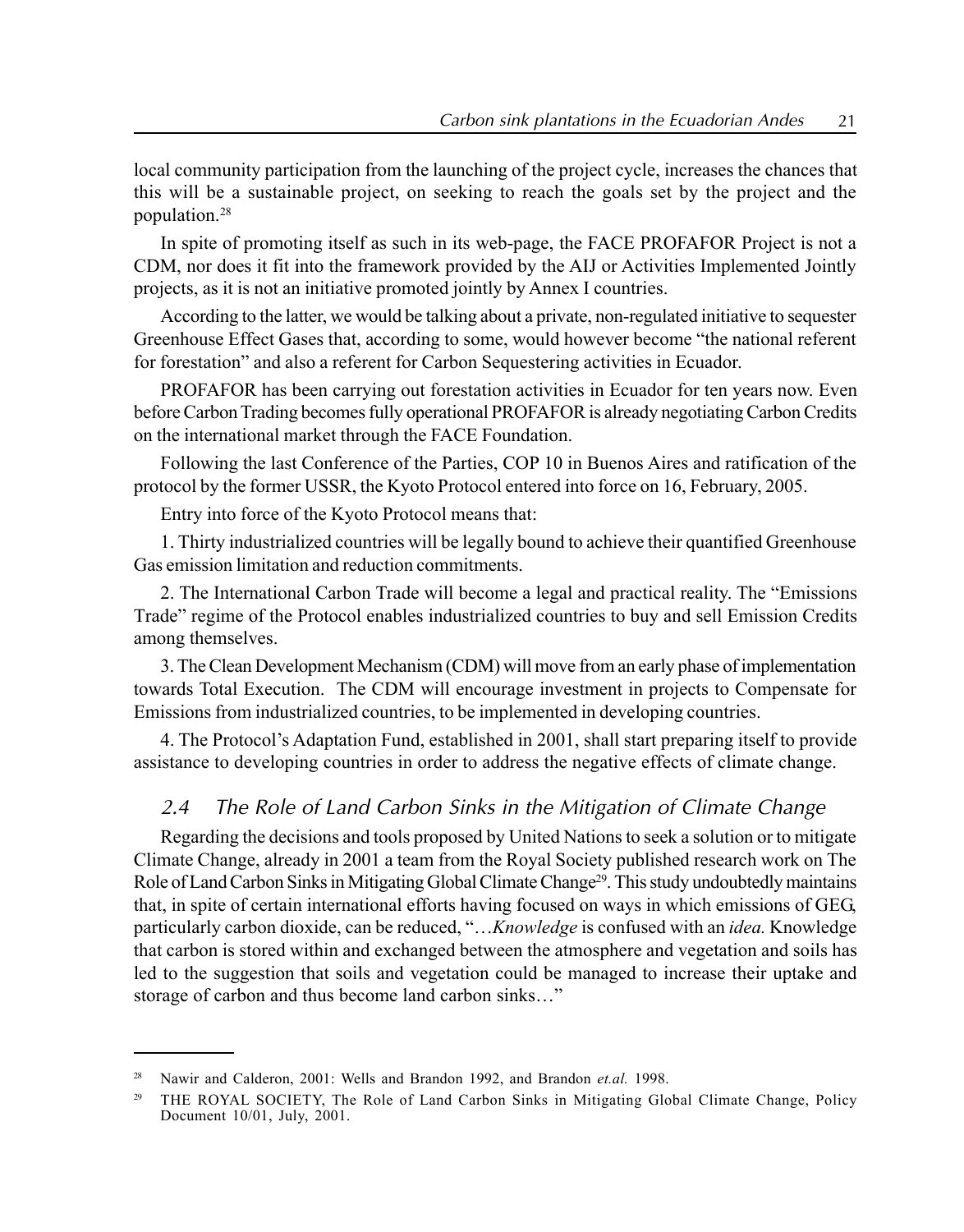#### 22 Patricia Granda

The above mentioned document is focused on scientific issues underpinning Carbon Sinks, particularly in the context of their inclusion in the Kyoto Protocol, due to the concern generated by the real "*permanence*" of carbon in these "*sinks*" and the "*accuracy*" with which they can be quantified and verified. This study sought to determine the land's real capacity to increase carbon sinks, and also the way they are monitored, quantified and verified.

The earth's vegetation presently absorbs 40 percent of the global emissions of carbon dioxide. If deforestation were to be *completely* halted and changes were to take place in agricultural and forest practices<sup>30</sup>, this capacity for absorption could potentially cover, at most, 25 per cent of the reductions of CO2 required by the year 2050. To be able to comply with a quarter of what is required "...however it requires considerable political will, [and] additionally there is almost no possibility of increasing carbon sinks beyond this point..."

It was also found that there is "considerable uncertainty associated with the estimates derived using the techniques that will be required to monitor, quantify and verify land carbon sinks," and that there is an "urgent need" to increase the accuracy of these techniques before land carbon sinks are utilised to any significant extent. It also points out that the *permanence of land carbon* sinks is uncertain, with global warming the capacity of the sinks could be limited in growth, saturate or even be converted to a source of CO2.

Therefore, the conclusion is that:

ìÖThere is still considerable uncertainty in the scientific understanding of the causes, magnitude and permanence of Land Carbon Sink. However, our current knowledge indicates that the potential to enhance the land carbon sink  $\ldots$  is finite in size and duration. The amount of CO2 that can be sequestered in these sinks is small in comparison to the ever-increasing global emissions of GHG. Projects designed to enhance land carbon sinks must therefore not be allowed to divert financial and political resources away from the restructuring of energy generation and use..."<sup>31</sup>

Industry in the countries of the North prefers to use these mechanisms for carbon sequestration  $-$  implemented in countries of the South  $-$  as it is the cheapest short-term solution to comply with their commitments to Reduce Carbon Emissions.

International carbon trading would help industrialized countries attain the final 10-15 per cent of their obligations32 agreed on under the Protocol. The obligations or targets for reduction proposed by the Kyoto Protocol engage the industrialized North to reduce its emissions by 5.2 per cent as compared to their 1990 Greenouse Gas Emissions, a rather poor target if we take into account that science is unambiguous on one point: climate stabilization requires global emissions reductions of about  $70 - 80$  per cent, that will only be achieved through a worldwide energy transition.

<sup>&</sup>lt;sup>30</sup> i.e. Such as the massive implementation of Carbon Sink projects.

<sup>&</sup>lt;sup>31</sup> THE ROYAL SOCIETY, The Role of Land Carbon Sinks in Mitigating Global Climate Change, Policy Document 10/01, July, 2001; www.royalsoc.ac.uk

<sup>&</sup>lt;sup>32</sup> GELBSPAN, Ross; "Carbon Emmissions Trading, A permit to pollute or a step in the right direction?"; The Ecologist, 22/05/2002.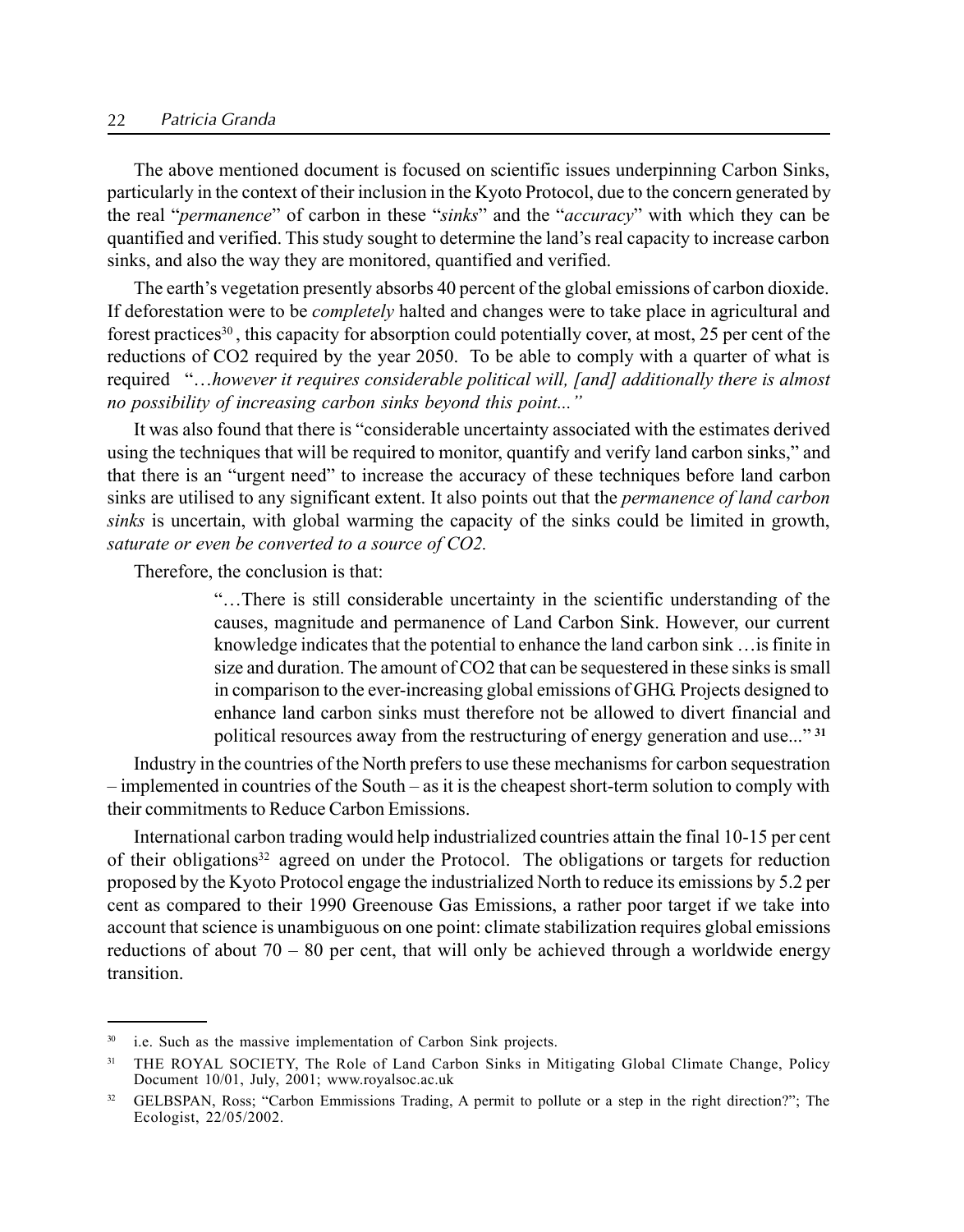The idea of using credits from carbon sinks to halt climate change is based on the incorrect assumption that Carbon is Carbon, which ignores the different interactions of carbon in the atmosphere. This reasoning equates Carbon from the various biological processes – such as the vital processes of living organisms, such as breathing and decomposition of organic compounds – with carbon coming from the burning of fossil fuels, thus overloading biospheric carbon's capacity for recycling.

The idea does not attack the fundamental problem of excessive consumption of fossil fuels and therefore incorrect and even "perverse" incentives are provided: focusing on Carbon Sequestering makes it possible to obtain more credits when showing a faster growth of trees, which becomes an incentive for large-scale tree plantations. This turns it into a "perverse" incentive for two reasons. In the first place, on having the possibility to sequester carbon, developed economies do not reduce their emissions and in the case of local communities inhabiting primary or scantly disturbed ecosystems considerable pressure is put on them to introduce *fast growing* species in primary ecosystems, degrading them and releasing more carbon into the atmosphere, in exchange for an economic "incentive."

# 2.5 The "Business" of Climate Change and Emissions Trading

Various authors have commented on the danger involved in this new initiative of the industrialized countries. Trade in emissions has even been qualified as the sale of "hot air."<sup>33</sup> In essence the Clean Development Mechanism involves another form of inequitable international trade, that uses climate policies to  $\cdot \cdot \cdot$ ..to bring about a variation on the traditional means by which the global South is dominated..."  $34$ 

Given the framework of cost-effectiveness foreseen in the Kyoto Protocol, industrialized countries may in fact stop reducing their emissions of GHG and finance projects in developing countries that allegedly absorb Carbon, as the price of *absorbing* is much lower than the price of reducing "...and thus, companies that have high costs of emissions reduction prefer to buy absorption permits..."

On comparing the difference between the costs of absorbtion and reduction, according to a study used by FACE, the cost of a ton of absorbed carbon through tree plantations in the tropics "may be between 50 and 200 times cheaper than the ton reduced in the same industries..."  $35$ 

<sup>33</sup> Alier, J.M., Com. pers.

BACHRAM, Heidi. "Climate Fraud and Carbon Colonialism: The New Trade in Greenhouse Gases"; Capitalism Nature Socialism, Vol 15, Number 4, December 2004.

<sup>&</sup>lt;sup>35</sup> Study carried out in 1989 by the University of Utrecht, entrusted by SEP to assess the possibility of compensating for residual or unavoidable CO<sub>2</sub> emissions. The study reveals that the only viable option is reforestation. In comparison with other options investigated, such as storing in depleted gas fields, the prices are much lower. in VIDAL, 1999.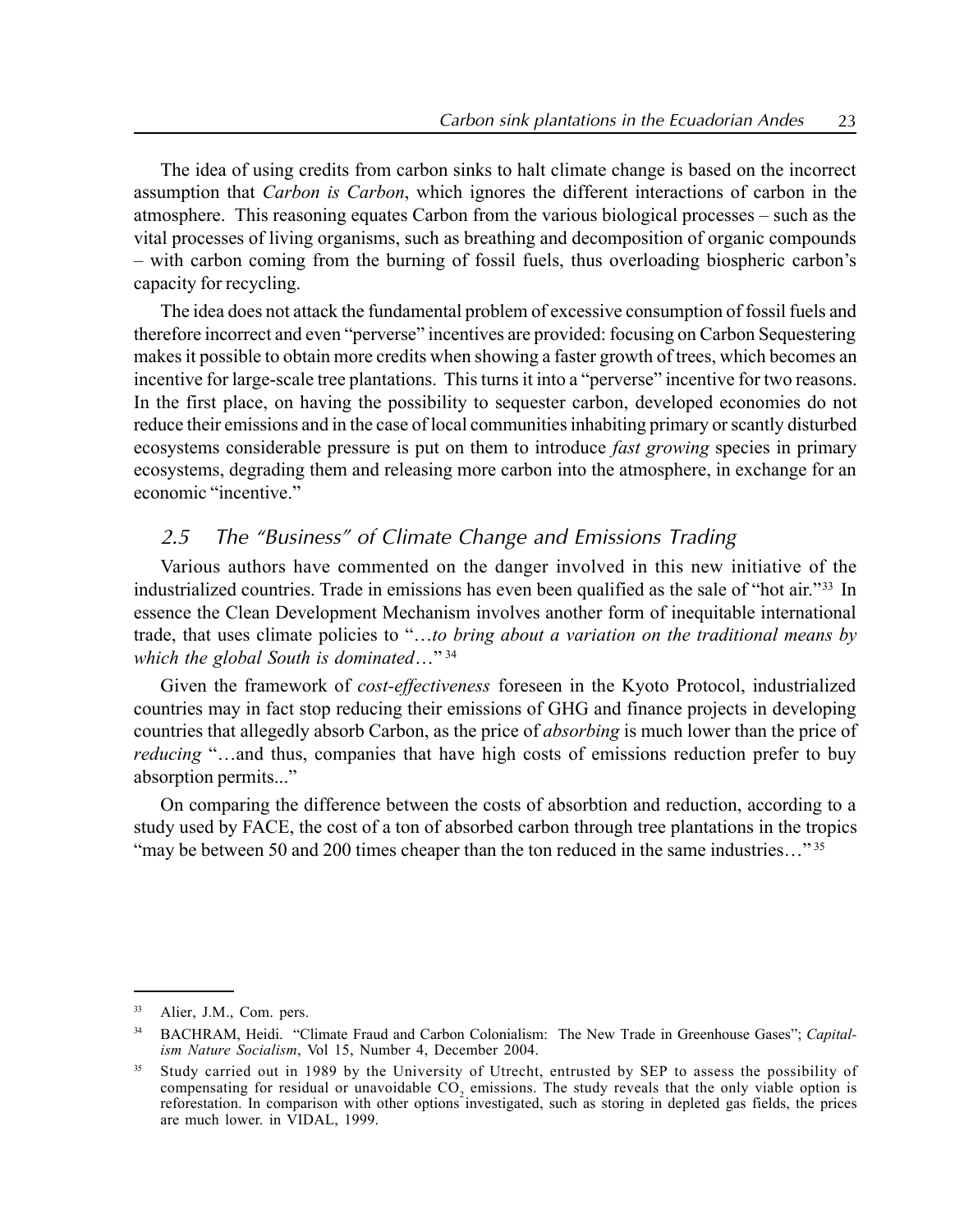| <b>TYPE OF PROJECT</b>                                | <b>COST</b> |                       |  |  |
|-------------------------------------------------------|-------------|-----------------------|--|--|
| <b>Tree plantations (tropics)</b>                     | $1-10$      | <b>USS/ton carbon</b> |  |  |
| Tree plantations (temperate zones)                    | 8-23        | US\$/ton carbon       |  |  |
| Reduction of emissions "at the chimney" of industries |             |                       |  |  |
| and electricity generating plants                     |             | 50-200 USS/ton carbon |  |  |
| Proposals for a "carbon tax"                          | 22-28       | US\$/ton carbon       |  |  |

## Calculation of the costs of the various projects assessed

Source: OLANDER,1996.

As will be seen, the price of the ton in plantations in Ecuador is below the margin calculated for temperate zones and "...adjusts to the principle that the poor sell cheap..."<sup>36</sup> – if we relate low land use costs, the price of labour and lax national regulations, factors that lessen the costs for projects funded by industrialized countries in the countries of the South.

Under the Kyoto Protocol, the United Nations would distribute thousands of millions of dollars worth of rights to use "sinks" among the 38 nations that most contaminate the global environment. The governments are already distributing these funds "gratis" to private companies (in industrialized sectors) and these in turn can sell them to other polluting industries in what may become "...the largest market ever created."<sup>37</sup> Regarding the volumes of capital moved by operations derived from the Kyoto Protocol, it is estimated that these will amount to \$ 2,345 thousands of millions of dollars and thus become "the greatest invention in history of monetary assets derived from a voluntary international agreement.<sup>"38</sup>

## CLIMATEANDPROPERTYRIGHTS

The creation of rights to emit carbon and to use parts of the biosphere to dump it in represents a radical extension of world property systems and world capitalism.

Previously, the atmosphere was an "open access" regime  $-$  anyone could contaminate it to any degree, provided that no nuisance or pollution laws were violated or local powerholders offended. There was, in short, no property in the atmosphere.

Under the Kyoto Protocol, however, the United Nations has distributed tens of billions of dollars' worth of rights to (over)use the existing global carbon dump to 38

<sup>&</sup>lt;sup>36</sup> Stated for the first time by Lawrence Summers, in *The Economist*, 8 February 1992.

<sup>&</sup>lt;sup>37</sup> LOHMANN, Larry, Background Paper To "COMMODIFYING CARBON: CONSEQUENCES AND STRAT-EGIES", Septiembre, 2004.

<sup>&</sup>lt;sup>38</sup> David Victor, The Collapse of the Kyoto Protocol and the Struggle to Slow Global Warming, Princeton University Press, 2001, pp.14-17.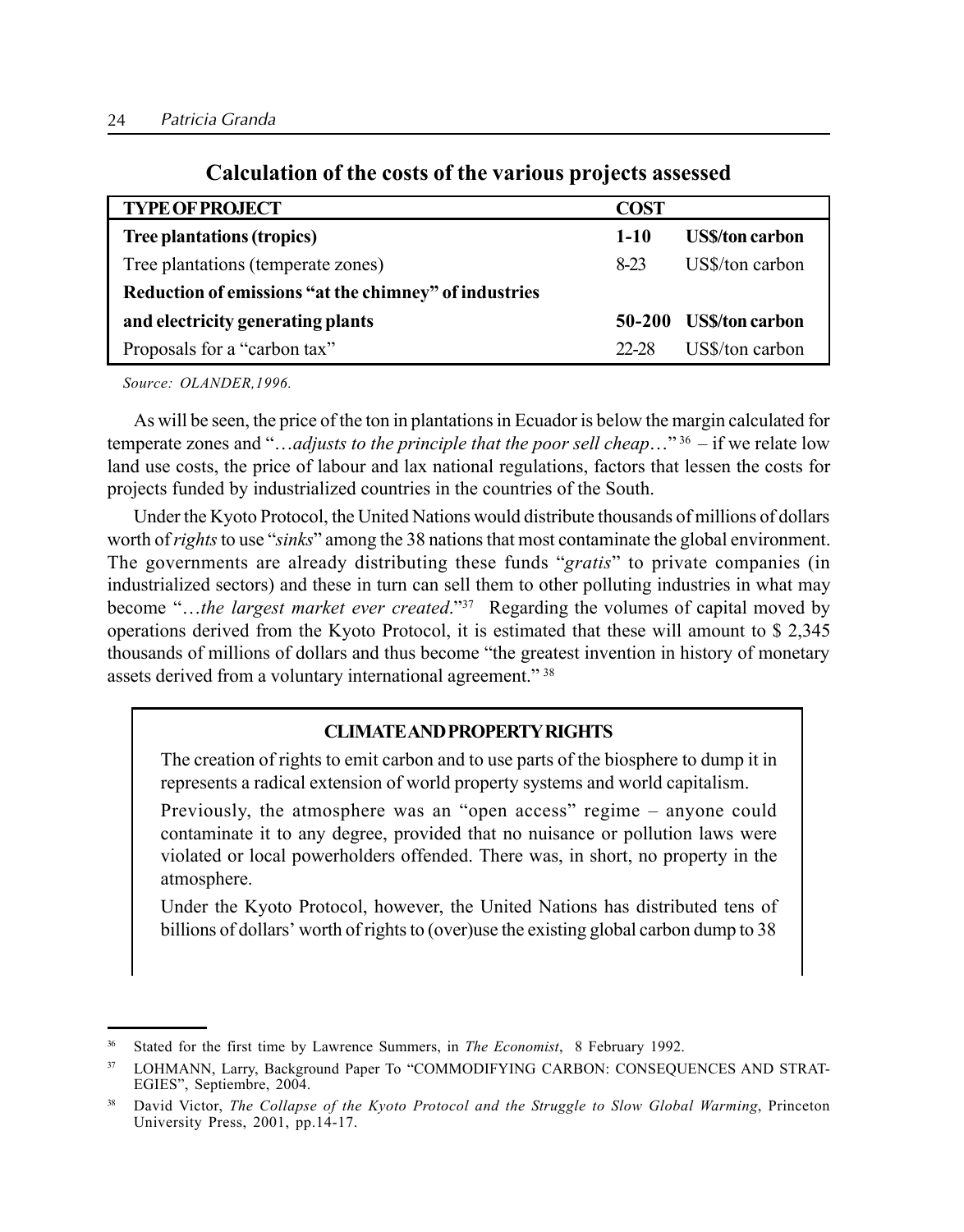industrialized nations who, in per capita terms, already use it the most, permitting them to sell portions of what they don't use.

Most nations receiving these rights are in turn passing large quantities of them on gratis to private companies in heavy industrial sectors. The European Union Emissions Trading Scheme (EUETS), for example, is allocating rights to emit 2.2 billion tonnes of carbon dioxide yearly to around 9,200 industrial installations across the EU. The UK, to take one instance, plans to hand out, as of 2005, free, transferable global carbon dump assets currently worth around  $\cdot$ 3.8 billion yearly to approximately a thousand installations responsible for around 46 per cent of UK emissions (see Table). The companies granted these rights can then sell any unused rights on to other polluters.

These property rights are a source of profit and are transferable, as with ordinary private property. They are assets that constitute major inputs to production. UK power generators, for example, are expected to receive an annual £500 million windfall from the EUETS, easily convertible into valuable income on their balance sheets.At the same time, however, EUETS emissions rights are only partially exclusionary, differentiating them somewhat from ordinary private property. While no rights are to be granted to Southern countries, neither are any restrictions being placed on Southern dump use. (The US, which refuses to ratify the Protocol, also continues to have free access to the dump although receiving no tradable rights to it.) Hence it is only other Northern ratifiers of the Kyoto Protocol and their corporations that are excluded from using the carbon dump assets which have been granted to (for example) UK firms through the EUETS. As is routinely observed, this lack of global exclusion, if maintained, would ultimately make Kyoto climatically ineffective.

In addition, the EUETS, together with the rest of the Kyoto market, is unlike other tradable permit systems, such as those sometimes used in fisheries, in which what is believed to be the "core" of a non-renewable resource is deliberately preserved and property rights are given away only to a small part of the resource. Under Kyoto, none of the "sustainable" core (the world's carbon-cycling capacity) is set aside; instead, legal rights to several hundred per cent of it are immediately given away and become eligible for trade. UK industrial sectors, with the exception of power generators, are to be granted formal rights to emit yearly between 2005-2007 at least as much as they annually emitted between  $1998-2003 - a$  level acknowledged to be unsustainable. While nations and corporations are expected to surrender these assets bit by bit over time – this is how emissions are to be cut – "there has been no serious political analysis" of how this is to be negotiated. Currently,  $CO<sub>2</sub>$ emissions of all but a few of Kyoto's parties are increasing, not decreasing.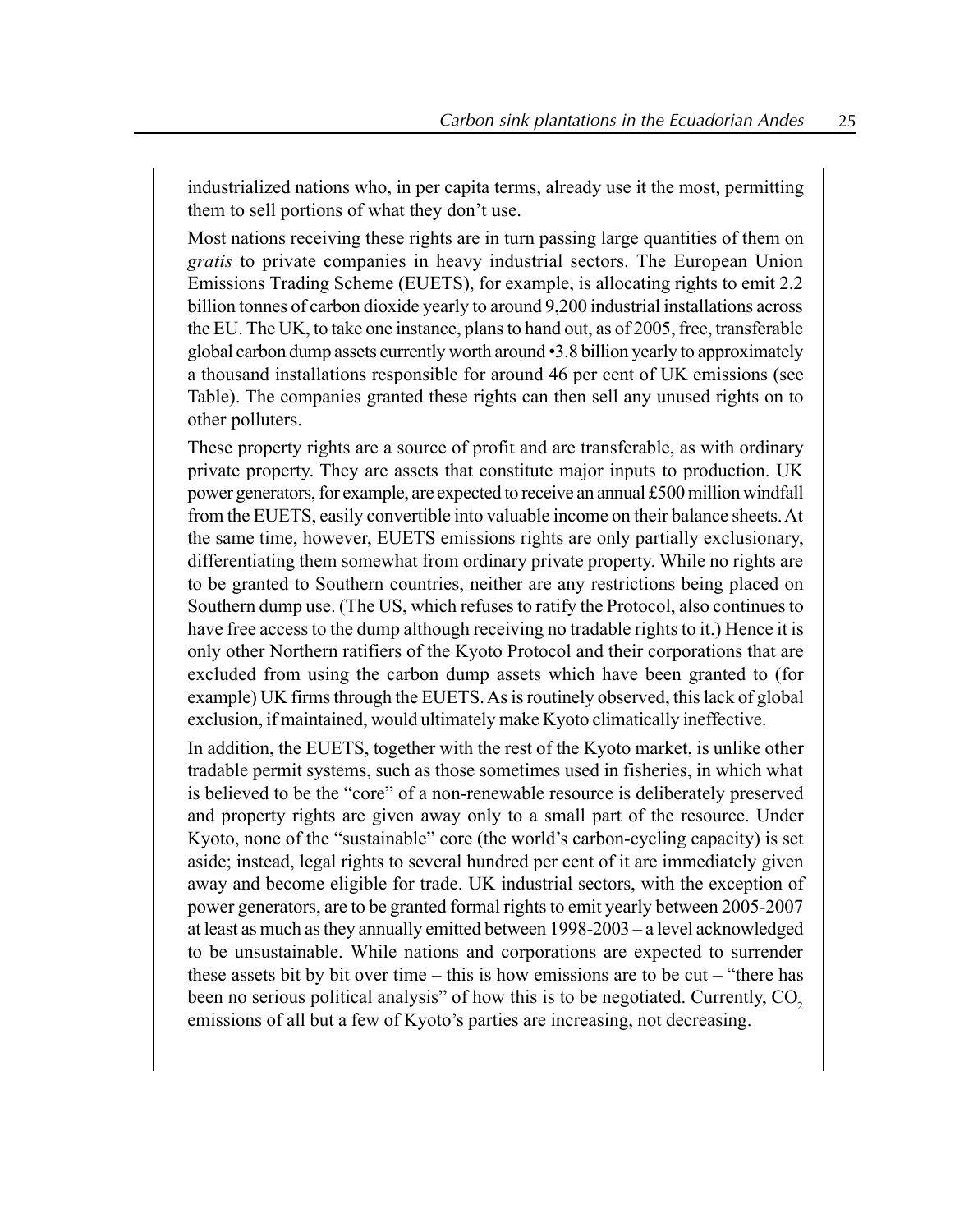| <b>TABLE</b><br>Quasi-Privatization of the Existing Global Carbon Dump by the UK                                            |                                                                                            |                                                                                                                        |                                                                                                    |                                                                                    |  |
|-----------------------------------------------------------------------------------------------------------------------------|--------------------------------------------------------------------------------------------|------------------------------------------------------------------------------------------------------------------------|----------------------------------------------------------------------------------------------------|------------------------------------------------------------------------------------|--|
| Proposed National Allocation under the EU Emissions Trading Scheme, 2005<br><b>INDUSTRIAL</b><br><b>SECTOR</b><br>(UK only) | <b>ANNUAL</b><br><b>GIFT OF</b><br><b>EMISSIONS</b><br><b>RIGHTS</b><br>$(mtCO2) - 2005-7$ | <b>INCREASE/</b><br><b>DECREASE</b><br><b>FROM</b><br><b>ACTUAL</b><br><b>AVERAGE</b><br><b>EMISSIONS</b><br>1998-2003 | <b>FRACTION OF</b><br>"AVAILABLE"<br><b>WORLD</b><br><b>ABOVE-GROUND</b><br><b>CARBON</b><br>DUMP* | APPROX.<br><b>CURRENT</b><br><b>ANNUAL</b><br><b>VALUE</b><br>$AT \cdot 15/tCO$ ,† |  |
| Power generators                                                                                                            | 145.3                                                                                      | $-6\%$                                                                                                                 | $1.5 - 3.0\%$                                                                                      | $-2.180h$                                                                          |  |
| Iron and steel                                                                                                              | 23.3                                                                                       | $+16%$                                                                                                                 | $0.2 - 0.5\%$                                                                                      | 350m                                                                               |  |
| Refineries                                                                                                                  | 19.8                                                                                       | $+11%$                                                                                                                 | $0.2 - 0.4\%$                                                                                      | 297m                                                                               |  |
| Offshore oil and gas                                                                                                        | 19.1                                                                                       | $+14%$                                                                                                                 | $0.2 - 0.4\%$                                                                                      | 287m                                                                               |  |
| Cement                                                                                                                      | 10.7                                                                                       | $+18%$                                                                                                                 | $0.1 - 0.2\%$                                                                                      | 161m                                                                               |  |
| Chemicals                                                                                                                   | 10.1                                                                                       | $+12%$                                                                                                                 | $0.1 - 0.2\%$                                                                                      | 152m                                                                               |  |
| Pulp and paper                                                                                                              | 4.7                                                                                        | $+18%$                                                                                                                 | $0.0 - 0.1\%$                                                                                      | 71m                                                                                |  |
| Food and drink                                                                                                              | 3.9                                                                                        | $+26%$                                                                                                                 | $0.0 - 0.1\%$                                                                                      | 59m                                                                                |  |
| Other industries                                                                                                            | 15.1                                                                                       | $+16%$                                                                                                                 | $0.2 - 0.3\%$                                                                                      | 227m                                                                               |  |
| <b>TOTAL</b>                                                                                                                | 252.0                                                                                      | $+2\%$                                                                                                                 | $2.6 - 5.1\%$                                                                                      | $-3.780b$                                                                          |  |

\* Figures in this column are not based on any attempt to estimate the earth's capacity to recycle transfers of fossil carbon with no remainder, which, even if initial assumptions could be agreed on, would probably be impossible in technical terms. Rather, it takes as point of reference the Intergovernmental Panel on Climate Change finding that anthropogenic CO<sub>2</sub> emissions from fossil fuel combustion and flaring must be reduced by 60-80 per cent from current levels of 24,533 million metric tonnes/year to achieve eventual stabilization of  $CO<sub>2</sub>$  levels at twice Industrial Revolution levels.

ÜApproximate price in early April, 2005. Many experts believe the price would have to double for there to be any meaningful incentive for change, although without structural innovation, higher prices will not necessarily result in impeding belowground to above-ground carbon flows. By comparison, annual subsidies to fossil fuels are estimated at up to US\$235 billion (CDM Watch, 2004). For every tonne of uncompensated-for CO<sub>2</sub> emitted above the limit, companies face a fine of  $\cdot$  40, rising to  $\cdot$  100 from 2008 onwards.

 $\ddot{\ }$  Columns may not add up due to rounding.

Sources: UK Government, Point Carbon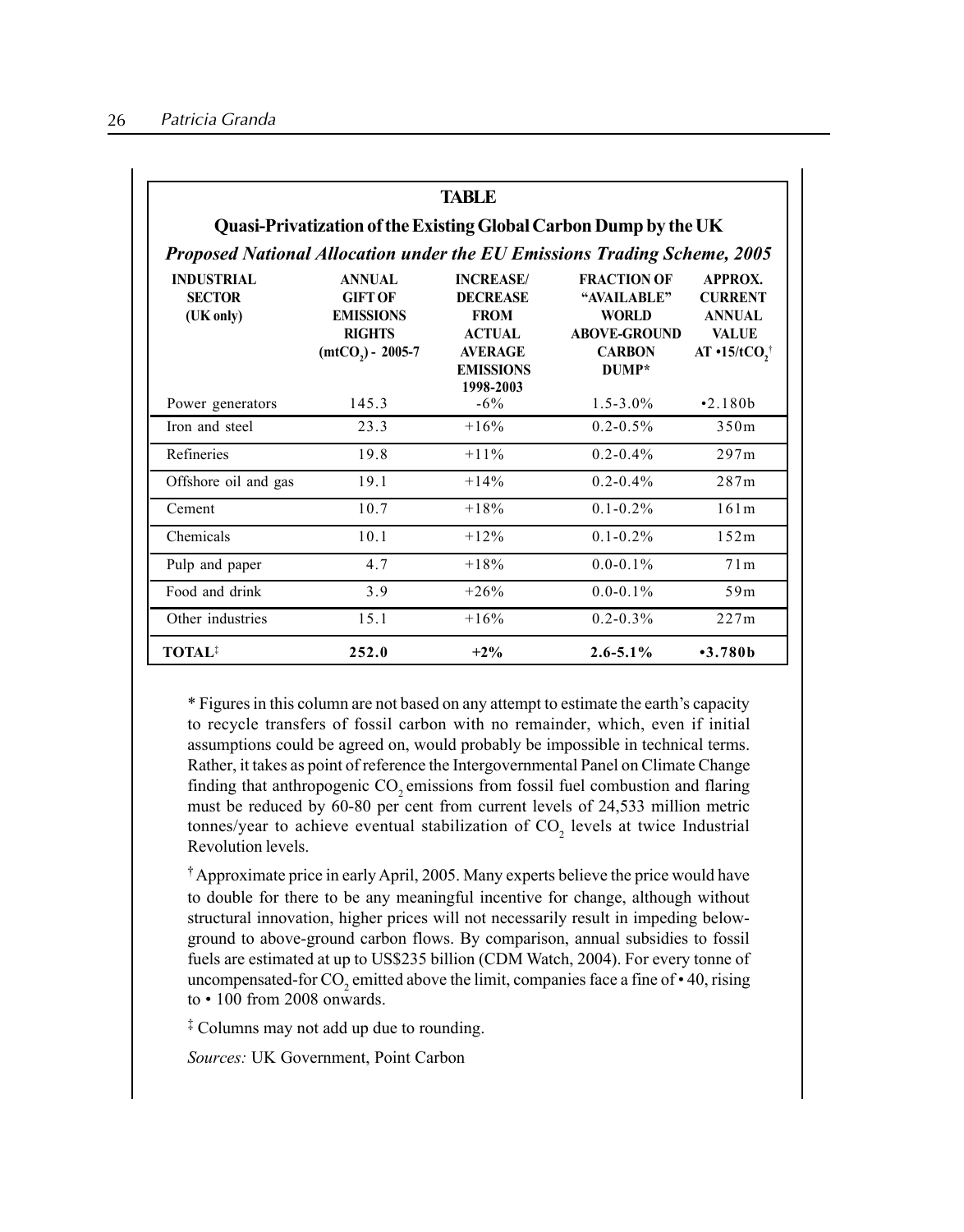In addition to being granted rights in the world's existing carbon dump, Northern countries are also being encouraged to create, and claim property rights in, new carbon-cycling capacity in the biosphere. Thus The Netherlands is claiming property rights in the new carbon-cycling capacity supposedly associated with the FACE PROFAFOR project. But industrialized countries are also creating new property rights within their own borders. In New Zealand, plantation owners joined battle with the government in 2003 over who owns the carbon in 200,000 hectares of trees planted after 1989, which are eligible to earn emissions credits under the Kyoto Protocol. The owners claimed the government was trying to steal NZ\$2.6 billion from them with a stroke of the pen, "possibly the largest private property theft in New Zealand's history" (Business Today, 2003). Large emitters, whether states or corporations, are, across the world, trying to build new carbon dumps on someone else's land or in someone else's future. Resistance to the idea that they own them is inevitable.

The justification for this huge scheme for creating new property rights  $-$  one of the largest, if not the largest, in history  $-$  is that it will tackle climate change "more" efficiently" than the alternatives.

The idea is that only through the creation of these private property rights can pollution be "optimised" so that it maximizes overall social welfare in the form of gross domestic product. If rights to pollute are created and made into tradable ìfactors of productionî, the theory goes, then, in a market without transaction costs and with perfect information, and inhabited by economic agents trying to maximize their income, these rights will automatically be bargained into the hands of those who can produce the most wealth from them, resulting in the greatest good for the greatest number. This theory, originating in the mid-20th century, was developed further by the US "market environmentalist" theorists who thrived in the increasingly strident neoliberal atmosphere of the 1980s and 1990s, and further enriched by US experience with markets in rights to emit sulphur dioxide and other pollutants.

Like many other orthodox economic theories, the theory underlying the new carbon market depends on a colonialist idea of property – the Lockean claim that rights to property should go to those who can add the most exchange value to it, "improve" it, or produce the most from it in commerce. This claim was used beginning in the early 17<sup>th</sup> century to justify seizing land both from conquered peoples in the English colonies and from commoners in England itself. It was then reinforced by the mistaken "tragedy of the commons" idea which has proved so destructive in policies applied to rural and forested areas of the South where institutions like the minga and common property in the *paramo* (see below) are so fundamental. This is the idea that when environmental goods are not privately owned and marketed, or have no price or a zero price, they will always become degraded in the absence of draconian centralized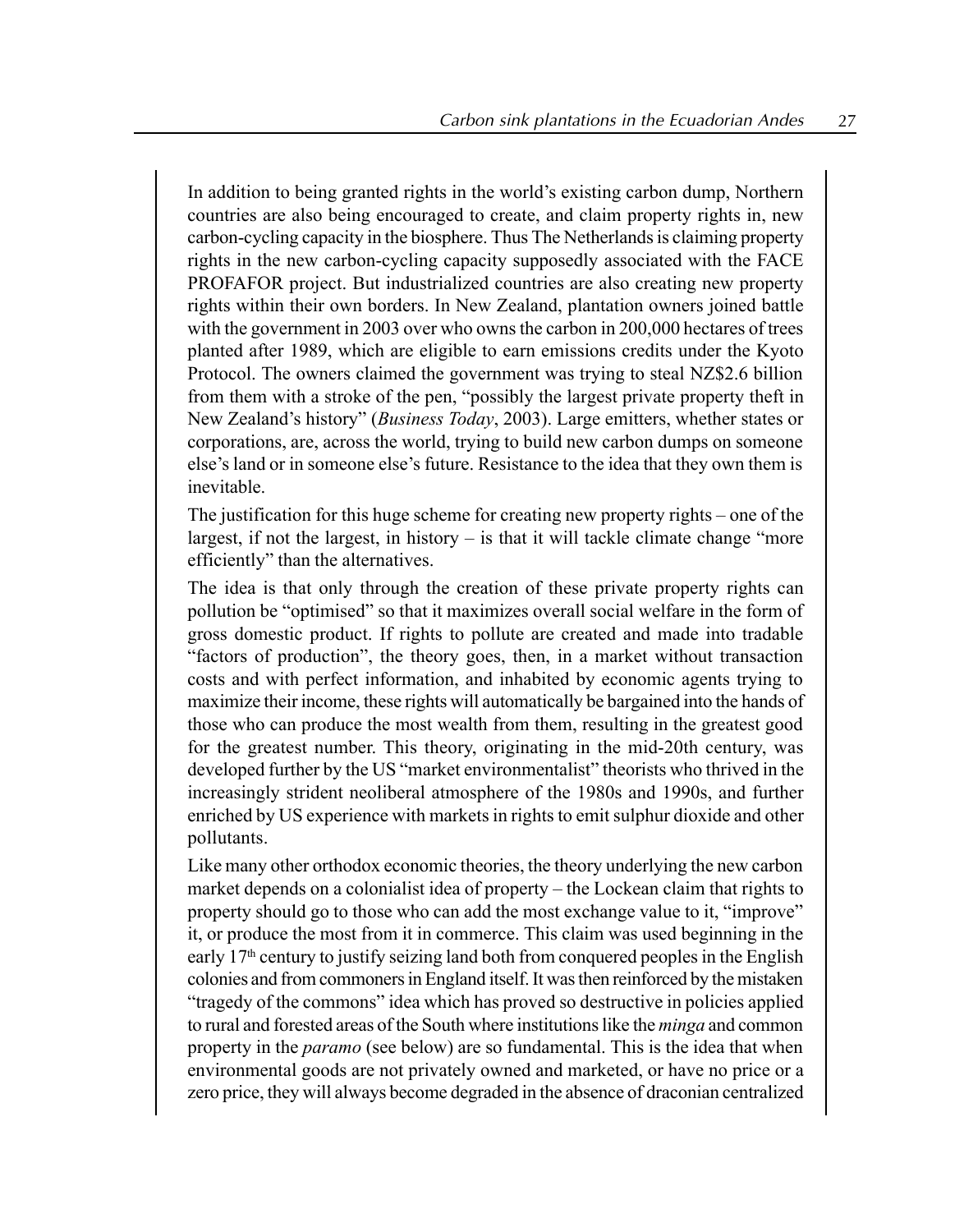#### 28 Patricia Granda

government control. On this view, it is only holders of full private title to an environmental good who will manage it efficiently at the lowest possible cost to society, since they directly reap the monetary reward.

There are two problems with the idea that creating an enormous system of private property in carbon-cycling capacity is "lower-cost" or "more efficient" than the alternatives.

First, the underlying theory is wrong. It assumes, incorrectly, that all value is unitary, that all pollution can be uncontroversially quantified along with all other goods using the same measuring stick, and that to improve social welfare is to maximize gross domestic product. In addition, as even the theory's originator, Ronald Coase, was careful to stress, the costless, transparent market it required was only a figment of the imagination.

Second, the theory is inapplicable to climate. It assumes that governments will be able to ration rights to emit according to how damaging emissions are to climate. But there is no way even to begin to calculate the costs of GHG emissions or the value of carbon dumps, both because the probabilities of the various possible outcomes of continued emissions are unknown and because not all the possible outcomes themselves are known. Even those possible outcomes which are known are, in some cases, so catastrophic that they defy any attempt to measure them or put them into a hypothetical bargaining scenario. In addition, emissions themselves cannot yet be calculated with sufficient accuracy to do the necessary accounting. What's more, governments are proving unable to ration emissions rights strictly enough for there to be the scarcity a meaningful market requires, due partly to the lobbying power of corporations (see Table). Russia and the Ukraine have been granted huge amounts of property rights merely for having undergone economic collapse after 1989.

Finally, the credits to be supplied by carbon projects such as FACE PROFAFOR cannot be calculated even in principle, for three reasons: the probabilities of various carbon outcomes of such projects are unknown (that is, conditions of uncertainty apply); not all the relevant factors governing those outcomes are known (that is, there are likely to be many as yet undiscovered factors relating to flows of carbon into and out of the biosphere); and no uncontroversial estimate can be made of how much carbon such projects save over and above "what would have been the case" otherwiseî. There are no possible ways of solving these problems.

Current attempts to create property rights in carbon dumps, in short, could never verify that they are making a contribution to solving the climate crisis. In reality, the carbon market promoted by the Kyoto Protocol seems to be less and less related to climate at all.

Source: LOHMANN, Larry, "Marketing and Making Carbon Dumps", forthcoming in 2005 in Science as Culture; LOHMANN, Larry, "Democracy or Carbocracy? Intellectual Corruption and the Future of the Climate Debate", 2001, http://www.thecornerhouse.org.uk.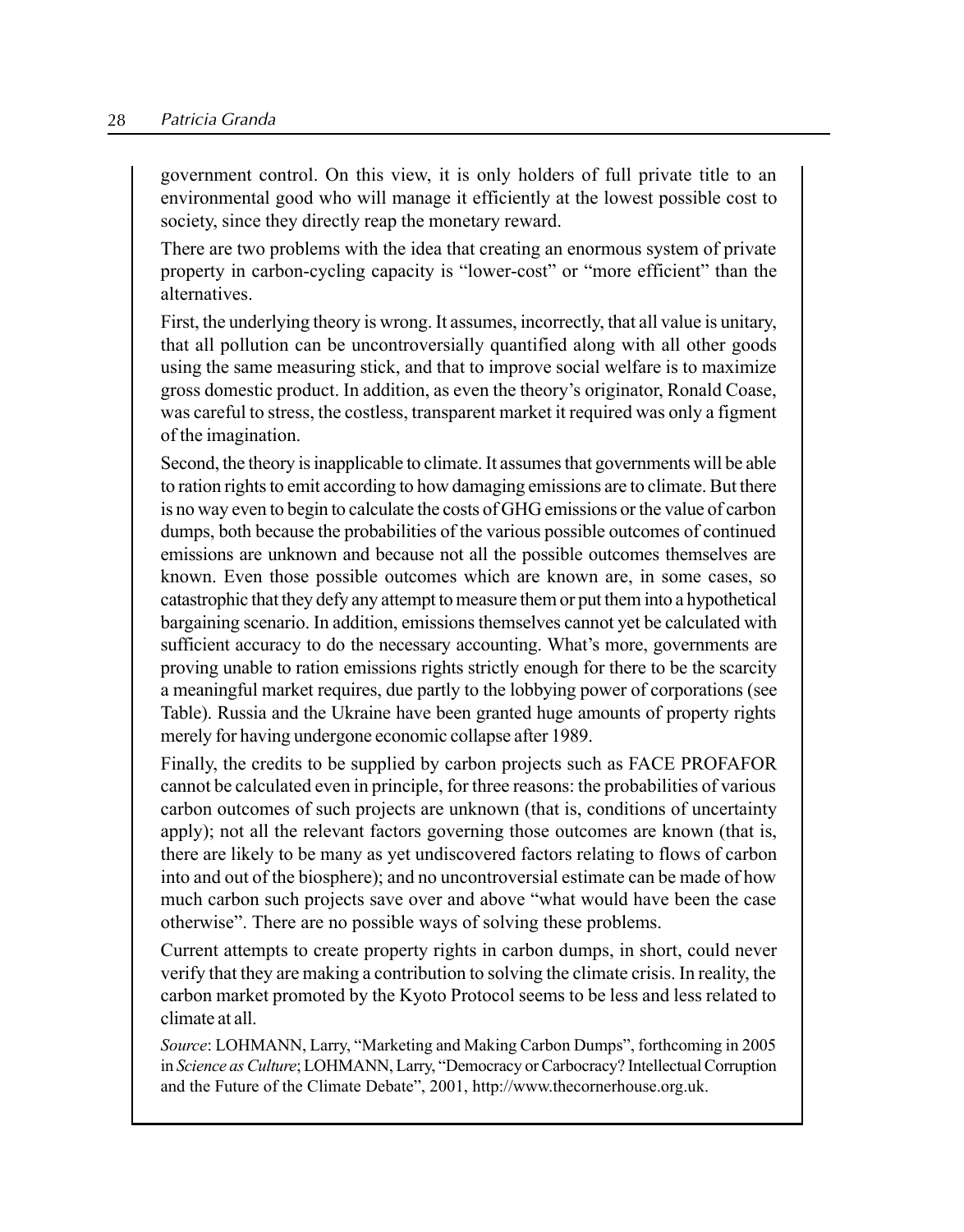According to Ross Gelbspan of the *The Ecologist*, emissions trading resulting from the Clean Development Mechanism can work within nations and individual corporations, if in such contexts it can be accurately quantified and effectively enforced. However, "... at the international level it breaks down, it cannot be monitored effectively" and there is no way to verify compliance with it, in addition to the fact that "it is not enforceable. Moreover it is plagued by irreconcilable equity disputes between the developed and developing economies..." $^{39}$ 

An issue of equity that this author refers to is focused on provisions granted by the Kyoto Protocol that allow industrialized nations to buy limitless amounts of "cheap" reductions in poor countries and to bank them indefinitely into the future. Thus when developing nations are eventually obligated to cut or decrease their emissions they will be left with only the most expensive options. The author qualifies this as a new form of 'environmental colonialism.' 40

<sup>&</sup>lt;sup>39</sup> GELBSPAN, Ross; "Carbon Emmissions Trading, A permit to pollute or a step in the right direction?"; The Ecologist, 22/05/2002.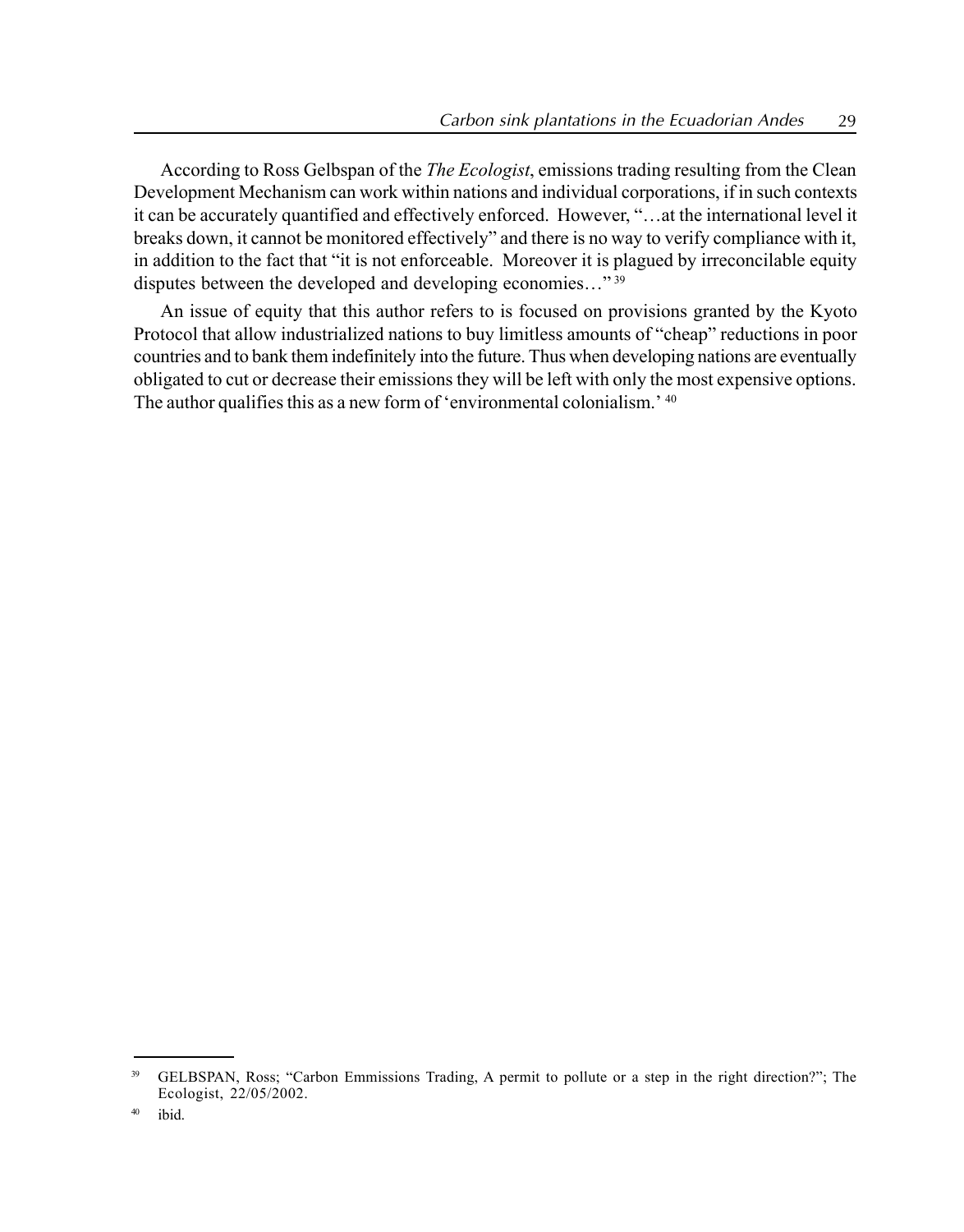# The Forest Stewardship Council 3. Plantation Certification

ì...In spite of the fact that these mechanisms (for carbon trading) vary in complexity and design, they are all animatedly promoted by the flourishing industry... developing to serve these new markets..."  $41$ 

The world timber market has a tendency to link ecological concerns with trade strategies, leading to the appearance of various forms of certification or Green Labelling systems. <sup>42</sup>

Due to the increasing environmental "*awareness*" that occasionally determines options to be taken by certain consumers, the market has now found a way of reconciling environmental concerns with industry interests, and of achieving a "plus" in the price of its products.

> ì...as a result of this demand, certification and self-certification programmes have proliferated for timber products...The Forest Stewardship Council (FSC) has been set up as an international entity to accredit certifying organizations, with the aim of guaranteeing the authenticity of their certifications. In all cases, the certification process is initiated voluntarily by the owners of the forests (or plantations) and those responsible for forest management, who request the services of a certifying organization..."

## 3.1 Is Certification <sup>a</sup> Guarantee?

The Forest Stewardship Council or FSC, grants a "Green Label" to timber or forest exploitation activities and is based on the application of a set of Principles and Criteria that allegedly relate and give equal importance to the economic, social and environmental aspects of forestry and timber exploitation activities. Thus, this Council comprises three chambers that represent these aspects, each having apparently the same weight within FSC policies and decisions.

Forestry certification is presented as a guarantee of Good Management of forestry resources in the eyes of the final consumer. However, it is recognized that the assessment is not necessarily strictly in line with its own Principles and Criteria.

> ì...FSC and FSC-accredited certification organizations will not insist on perfection in satisfying the principles and criteria. However, major failures in an individual Principle will normally disqualify a candidate from certification. These decisions will be taken by individual certifiers ...Some flexibility will be allowed to cope with local circumstances..."  $43$

<sup>&</sup>lt;sup>41</sup> BACHRAM, Heidi, "Climate Fraud and Carbon Colonialism: The New Trade in Greenhouse Gases"; Capitalism Nature Socialism, Vol 15, Number 4. December 2004.

 $42$  Acción Ecológica, Boletín Alerta Verde No 137: "LA INSUSTENTABLE CERTIFICACIÓN FORESTAL", November, 2004.

<sup>43</sup> FSC Principles and criteria for Forest Stewardship, http://www.fscoax.org/pag\_esp.htm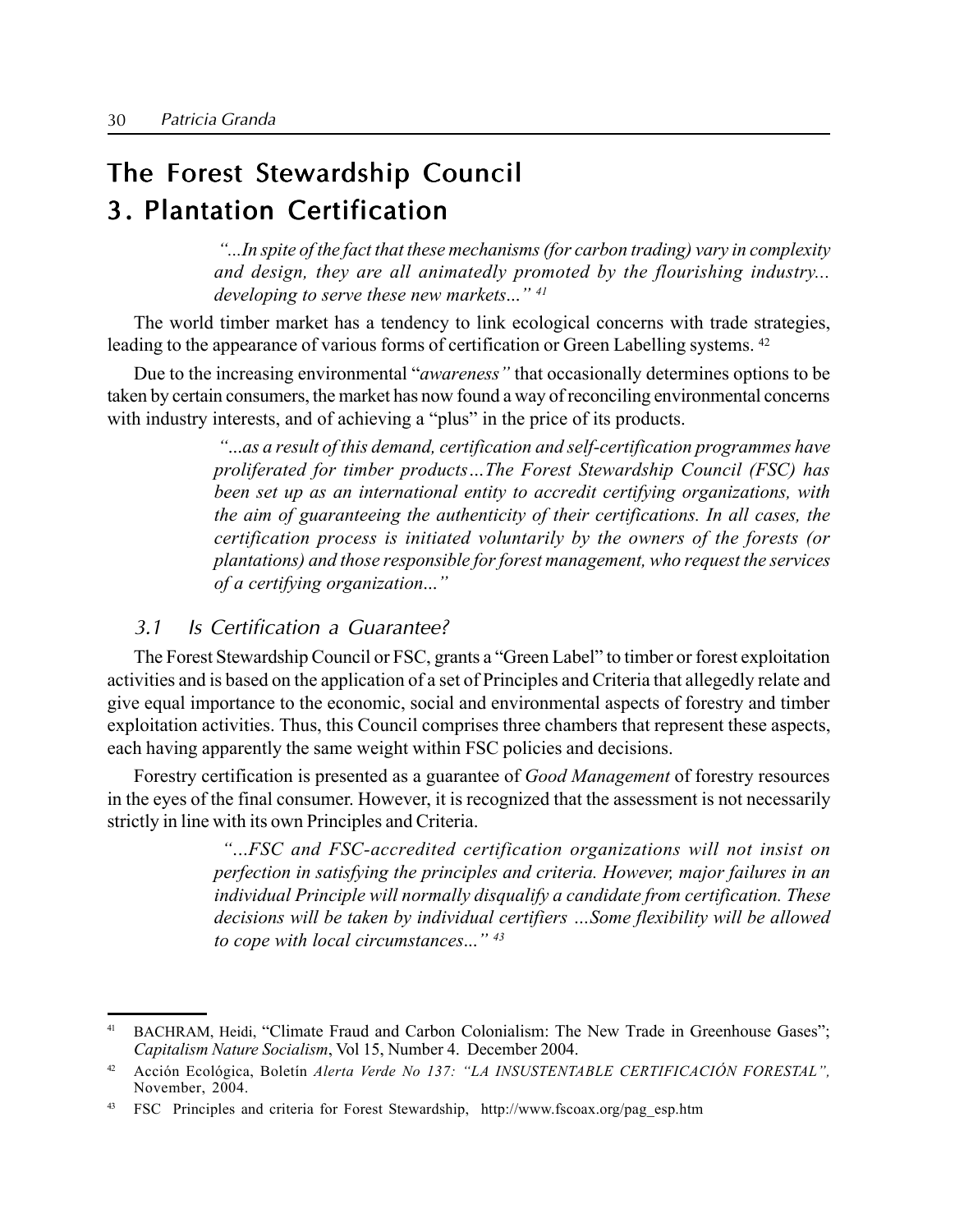The voluntary certification systems for forestry management are able to provide some benefits to companies. Among them, the company that obtains certification and presents a green label is able to improve its public image and credibility – particularly in the international context – regarding its operations and forestry management.

The FSC has promoted 'Buyer Groups' for certified products, creating specific markets for these products. However, Chris Van Dam, an FSC consultant expert affirms that this process has still many outstanding issues: the extra charge for certified products that in some way would compensate the greater costs associated with certification, announced or suggested during the first years, has not been verified (Robinson, 1999). Moreover, the certification process has managed to exclude small groups that cannot comply with the requisites:

> $\degree$ ... Certification is an increasing requirement, but only on the international timber market. It is of no value on national or regional markets, or for non-timber forest products. This means that in general it has scant attraction for poor communities... so far the main clients of FSC have been the large private and public companies that have found a way to differentiate themselves even more from other producers... [other authors] argue that this growth conspires against the credibility of the instrument and against the declared social objectives, as it leaves the weakest along the way and ends up by excluding them $\ldots$  it is unlikely that certification, as a market mechanism will have any effect on small producers and indigenous communities. On the contrary, it seems to be a factor of greater inequality: **a**. Because it excludes the poorest and the weakest as they cannot fulfil the requisites; **b.** Because it improves the conditions of market insertion in the markets of the bigger companies..." $44$

The FSC certificate is granted by "*independent*" certifying companies that are accredited by FSC and hired by the companies interested in acquiring certification. Here, the real independence and transparency of the certification process are in doubt.

FACE PROFAFOR announces that it has been visited by, and that its activities have been verified by, SGS Qualifor, a body independent from FACE, a private company and third party with no link of any kind with FACE, whose independence and quality of judgement are guaranteed due to its experience.

However, we doubt the impartiality of the certifier SGS that in this process becomes both  $\ddot{\theta}$  independicularly in a game of power, on having to decide if a forestry company can be certified at the same time it is hired by the same company. "Any certifying company knows that a too rigid position...means that other potential clients, in the long run, will choose other more lax or more flexible certifiers  $\ldots$ <sup>45</sup> As pointed out by Johansson et al (2000), "*it is as if the students could* hire the teachers to mark them at their exams."  $46$ 

VAN DAM, Chris, "Certificación Forestal, Equidad y Participación" Document prepared for the Electronic Conferenced of the Red Participación CODERSA-EC LNV, 5 August to 1 September 2002. cvandam@elsitio.net

It is not surprising that an important forestry company in Latin America decided, before choosing the company to certify it, to visit Brazilian companies that had been certified by the four most important certifiers at the time, to find out which one would be the most simple. VAN DAM Chris, ibid.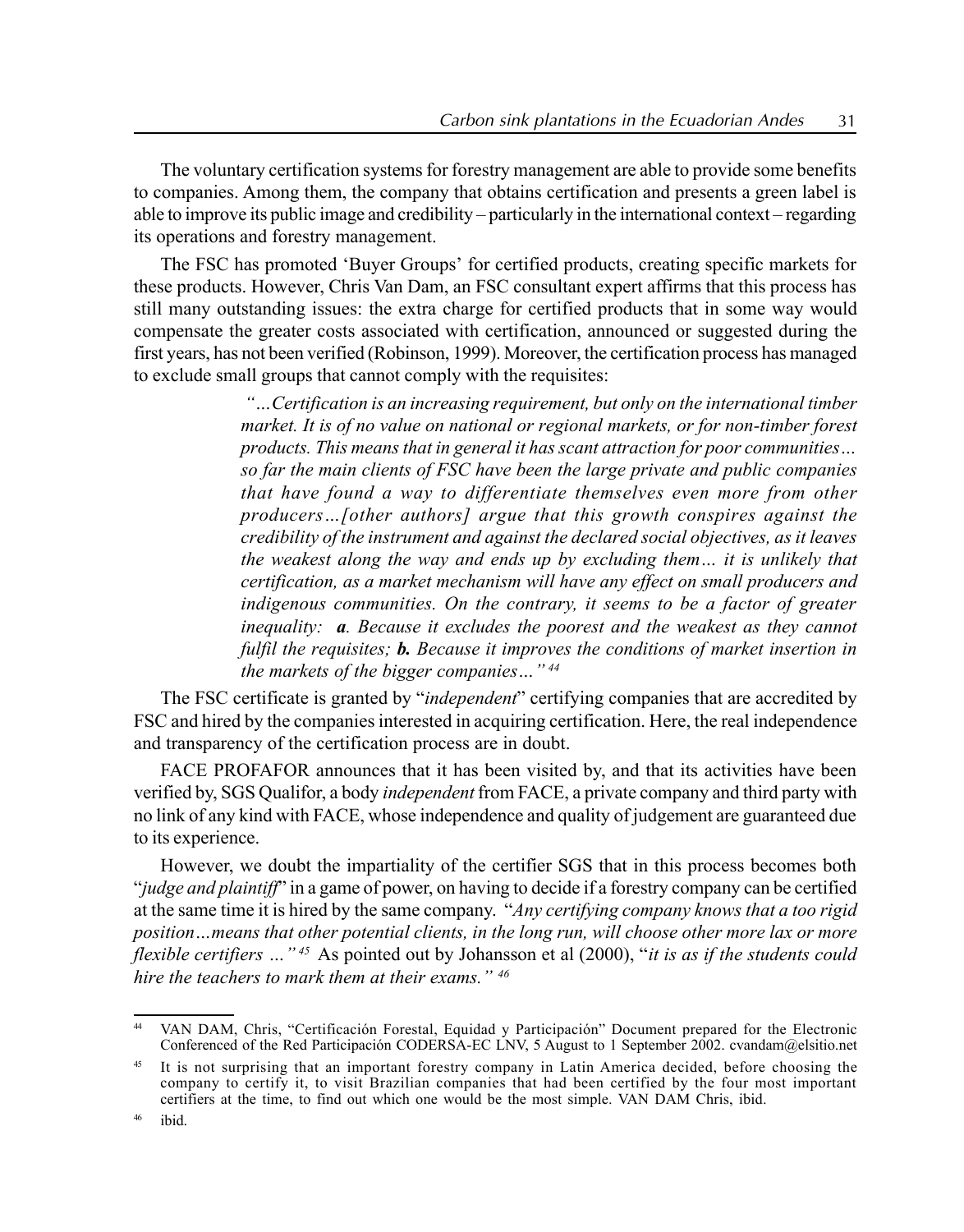#### Certifying and Verification Companies are Private Entities

Verification companies have to make a profit. Among other things, this implies that:

In the first place, there is great interest in promoting rapid growth of the area of plantations and native forests to be certified, even though this is in detriment to issues such as quality, equity, sustainability of the process (and the capacity of FSC to monitor the quality of the certifiers' work). Furthermore, any new client implies an annual income from monitoring for the next five years and if a friendly certifier-client relationship is maintained, a relationship that goes much beyond this.

Secondly, there is an interest in having the most important companies as clients, those having the largest areas of plantations. And even more so if they have plantations and manage them well. All these are conditions facilitating certification and providing an opportunity for better invoicing.

In the third place, in a relatively reduced market (in relation to the number of accredited certifiers, eleven), certifiers compete strongly among each other (De Camino yAlfaro, 1998) – in addition to the competition between FSC and other certification schemesdiately included to the existence of all types of 'commercial strategies' to take the largest portion of what is  $-$  for now  $-$  a limited market. Among other factors, it is a "race towards non-excellence  $-$  dropping standards"  $-$  to attract clients (Bass, 1999).

Öcertifiers do not have any commitment towards the companies they certify and with the fact that they benefit or not from this: some certifiers encourage and tempt producers with a view to certifying them. (Scrase, 2000, De Camino &Alfaro, 1998). Taken from: VAN DAM, 2002 <sup>47</sup>

# 3.2 Certification of FACE PROFAFOR Plantations

In December 2001, PROFAFOR received the certification granted by SGS<sup>48</sup> for the management of 20,000 hectares of plantations in the Ecuadorian Sierra, where most of the forestation projects carried out by PROFAFOR are located.

Plantation management was evaluated in 1999 by SGS Qualifor, and the entity decided that PROFAFOR complies with FSC "Principles and Criteria" and therefore granted it the Forest Certification Label. To keep this certification, the company is subject to annual visits from the verification organization.

Regarding Carbon Absorbing Certification, this same verification company (SGS - Société Générale de Surveillance), hired by FACE PROFAFOR, issued a certificate in the year 2000 on the

<sup>&</sup>lt;sup>47</sup> Chris VAN DAM, "Certificación Forestal, Equidad y Participación" Professor of Environmental Policy and Sustainable Development, National University of Salta, ARGENTINA, Member of FSC. Document prepared for the Electronic Conference of the Red Participación CODERSA-EC LNV, 5 August 1 September 2002.

SGS Societé Generale de Surveillance, A Swiss Certifying Company.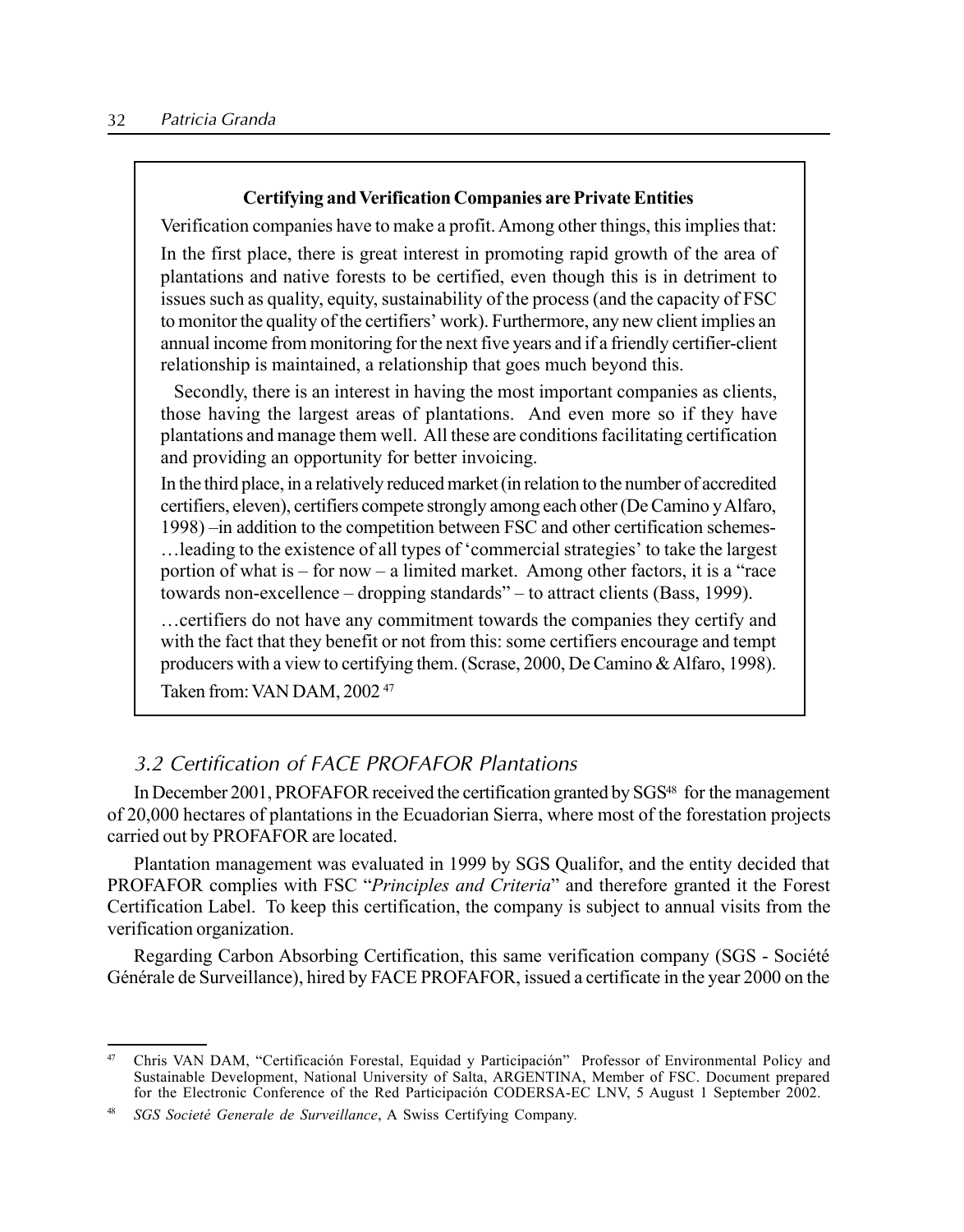Project Design in the name of the Programme FACE de Forestación del Ecuador S.A., PROFAFOR. The projected number of GEG credits<sup>49</sup> or units of emission reduction from the project's activities totalize 2.49 million tons of CO2, not exempt from risk.

According to the company, 132 contracts have been signed within a "voluntary certification group," administrated by PROFAFOR. Certification obtained is group certification, an "umbrella certification," whereby the company is responsible for relations with the verification company and organizes compliance with the aspects that are revised at each yearly visit.

In order to fulfil the requirements of the SGS verification company, PROFAFOR prepared a management plan for each contract and installed monitoring plots. It also maintains that it organized training courses for the technical personnel and partners in the project.

According to PROFAFOR, in its "Voluntary Certification" group:

ìÖall the owners decided to participate, which implied certain benefits for them and certain commitments  $\frac{80}{50}$ 

As we were able to confirm during visits to communities, FSC Certification does not guarantee that the communities within a certified project will receive economic, social and environmental benefits<sup>51</sup>. In the case of indigenous communities in the Ecuadorian Andes, it is precisely the contrary, and rather they are obliged to absorb the investment costs of the certified activities of FACE PROFAFOR.

On obtaining certification, the company achieves, in the international context, a public image showing environmental respect, under the assumption that certification guarantees that an industrial practice is environmentally friendly and that the natural resources are being *correctly* exploited.

Certification makes the negative impacts generated by the project invisible and leaves no place for possible claims by the communities affected by certified projects. It makes their claims invisible and if they do manage to get out and come to public knowledge, their words have to face the strength and the weight of the "Green Label," that weakens the credibility of local communities' reclamations and struggles.

An important requirement for FSC, Principle 1.6, is that:

 $\ldots$  forest managers shall demonstrate a long-term commitment to adhere to the FSC Principles and Criteria..."

In the communities visited, none of those interviewed knew of the existence of the FSC, or of its Principles and Criteria, and even less that a long-term commitment to these Principles and Criteria could be expected.

When a community leader from the indigenous community of Cañar, who has had an agreement with PROFAFOR for over six years, was asked if he knew what "*certification*" of his community's

<sup>49</sup> GEG Greenhouse Effect Gases.

<sup>50</sup> PROFAFOR, Luis F. Jara, Com. Pers.

<sup>&</sup>lt;sup>51</sup> "... The goal of the FSC is to promote environmentally responsible, socially beneficial and economically viable management of the world's forests, by establishing a worldwide standard of recognized and respected Principles of Forest Stewardship." FSC Web page.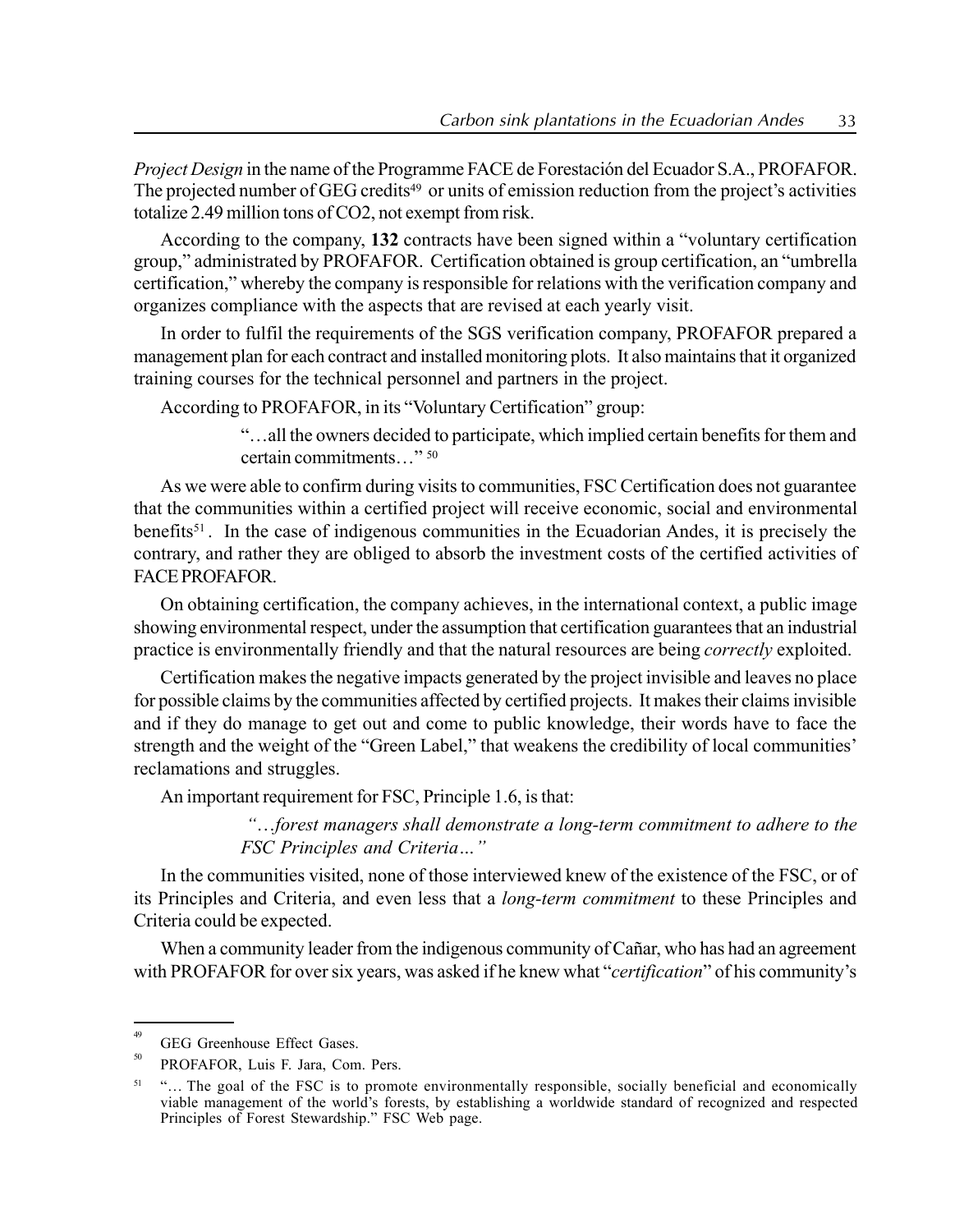plantation meant, he replied that to obtain certification, the community's plantation had to be registered with the Ministry of the Environment.

> $\ldots$ they have to register the plantation with the Ministry of the Environment $\ldots$  to certify... With certification we get them to write in the Ministry's archives that we have the plantation there... if we do not register we could have problems. In the event they want to sue us or claim the land for cattle-raising activities, for them not to damage the plantation or want to work the land..."  $52$

<sup>52</sup> Caguanapamba Commune.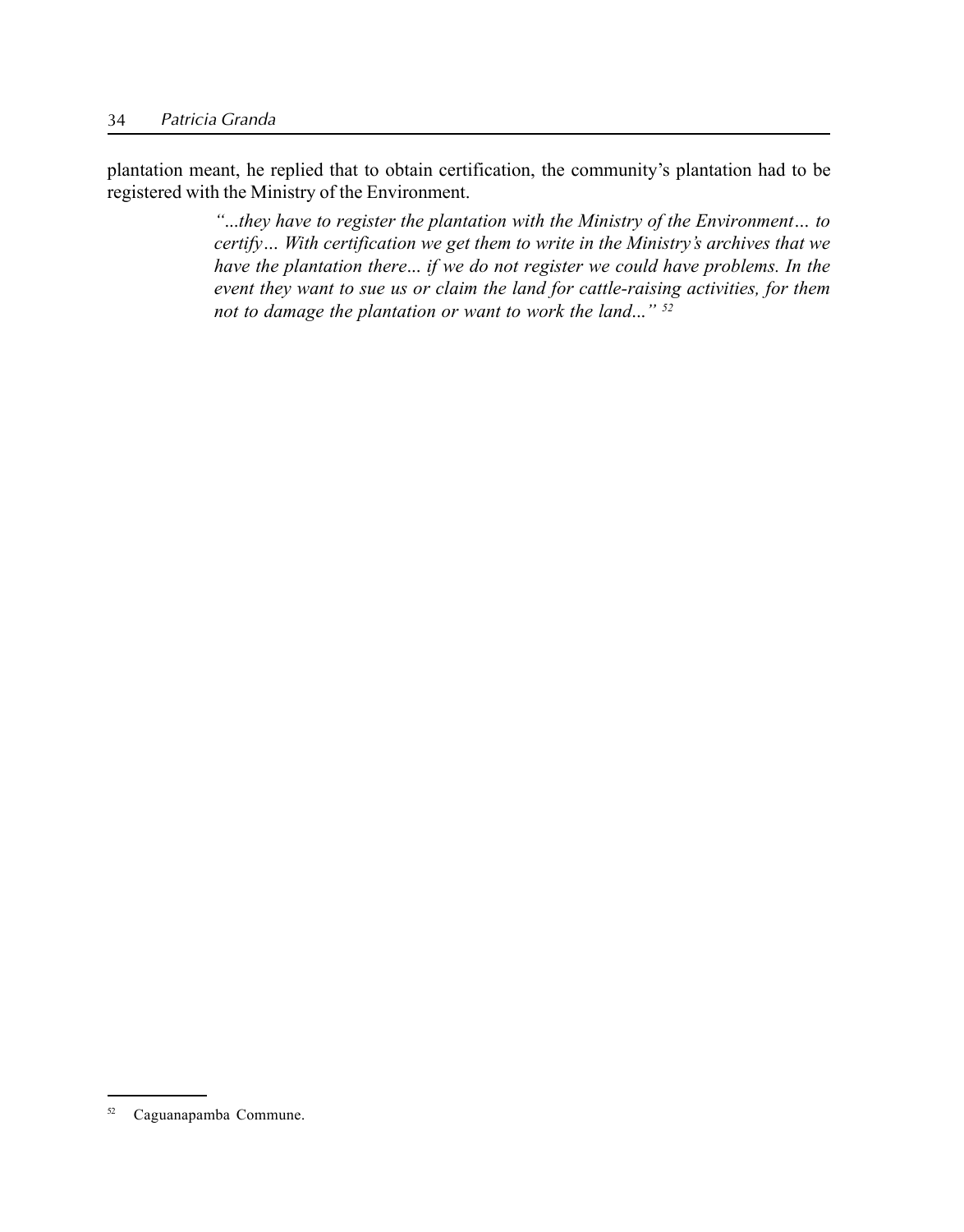On a Local Level

Monoculture Tree Plantations that generate Social and Environmental Impacts  $\degree$ ...On a local level, the CDM creates  $\degree$  perverse incentives" that provoke or prolong carbon emissions, while producing carbon credits for projects originally aimed at reducing emissions..."

CDM Watch

# 4. FACE PROFAFOR's Tree Plantations

4.1 What PROFAFOR Offers the Community

In order to establish forestation contracts, the FACE PROFAFOR company has reached the communities to promote the plantation "business." The forestation project is presented as a net source of income and employment.

> $\mathcal{L}_{\alpha}^{\alpha}$ . Foreigners arrive  $\alpha$  saying that they know that the commune has vast paramos and they want to establish a plantation... they moved us by saying I don't know how many thousands of dollars would come... you know, sometimes we country people, we don't know, we fall for it naively...

> At an assembly this engineer came, he told us that thousands of dollars would enter the commune, and that we are going to have (money) to go and plant trees...Afterwards we are going to have sources of work till after the harvest, that we are going to collect who knows how much money, and we accepted. The Assembly signed $\ldots$ "<sup>53</sup>

To establish the contract, the communities are offered "*incentive*" money per planted hectare; the company also offers to provide the plants, technical assistance and training to carry out the plan. PROFAFOR keeps the carbon fixation rights and property and the timber would be for the community.

According to the manager of FACE PROFAFOR,

ìÖWe have contracts with the land holders and the contract establishes in general terms that PROFAFOR keeps the rights and property of the carbon fixed by the plantations and the beneficiary or la<sup>o</sup>nd holder keeps all the timber and its byproducts, by-products are mushrooms, resins, fire-wood, ornaments, all the wood from thinning and the final harvest..."  $54$ 

<sup>53</sup> Commune of San Sebastián de SigSig.

<sup>54</sup> JARA, Luis Fernando, Com.Pers.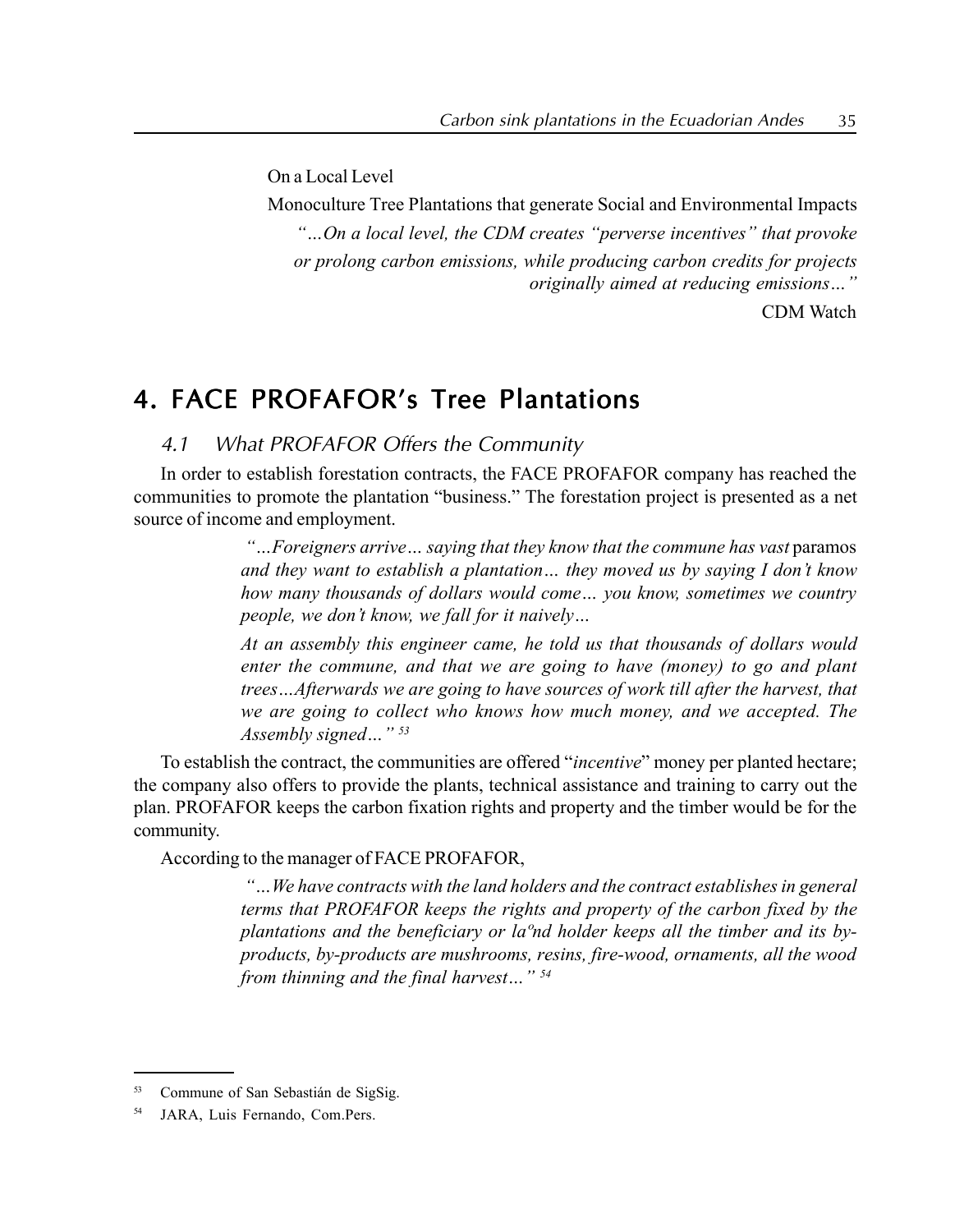#### 36 Patricia Granda

The *paramo* communities are presented with the *possibility* of accessing the total income from the sale of the timber. Within the by-products, fire-wood is a resource that is valued by the indigenous Andean communities that use it as fuel.

The economic incentive offered for the establishment of the plantation – added to the possibility of accessing a new "high performance" productive activity generating employment in the community – becomes the main factor in the communities consenting to sign the agreement and give up their land for the establishment of FACE PROFAFOR plantations.

The possibility of peasant communities receiving economic income from forestry activities is over-dimensioned and they consent to sign the contract without a precise knowledge of the benefits that they will receive from harvesting the timber. As has been documented, PROFAFOR possesses this information from feasibility studies for each contract, but:

> $\degree$ ...this information has not been transferred to the communities  $\degree$ to avoid creating expectations on future income that may not be fulfilled..."  $55$

## 4.2 What the Community Receives:

#### 4.2.1 Economic income?

On promoting the benefits of establishing a contract with PROFAFOR and presenting the amount of money that would enter the community, an amount to be paid per hectare and the number of hectares of communal land that would be devoted to the project, are negotiated. These values are multiplied and figures appear that convince the communities at first sight.

The range of the amounts that FACE PROFAFOR pays the land holders per planted hectare is quite wide and depends on the species and on the zones. In this range, the highest amounts paid by the company go to contracts signed with private coastal region owners for planting native species and the lowest go to pay the planting of pine and eucalyptus by Sierra communities.

Payment per planted hectare up to the year 2002, when new contracts were no longer established

 $\ldots$  varied between \$220 and \$467 dollars per hectare $\ldots$  Payment of \$467 dollars per hectare was for the plantation of native species along the coast, and \$220 dollars per hectare was paid for planting pine and eucalyptus in the Sierra..."  $56$ 

For the communities contacted that signed contracts with the company between the years 1997 and 2000; payment fluctuated between \$100 and \$189 dollars per planted hectare.

After having negotiated the price to be paid per planted hectare and having obtained  $-$  and offered – the total figure of the contribution to the community, the *cost* is deducted of the plants and of technical assistance during the three first years of the establishment of the plantation<sup>57</sup> – both provided by PROFAFOR to the "beneficiaries".

ALBÁN, M. y María Arguello, 2004. Un análisis de los impactos sociales y económicos de los proyectos de fijación de Carbono en el Ecuador: El caso de PROFAFOR-FACE. IIED, London, United Kingdom.

<sup>56</sup> JARA, Luis Fernando, Com.Pers.

PROFAFOR hires the production of seedlings from private nurseries.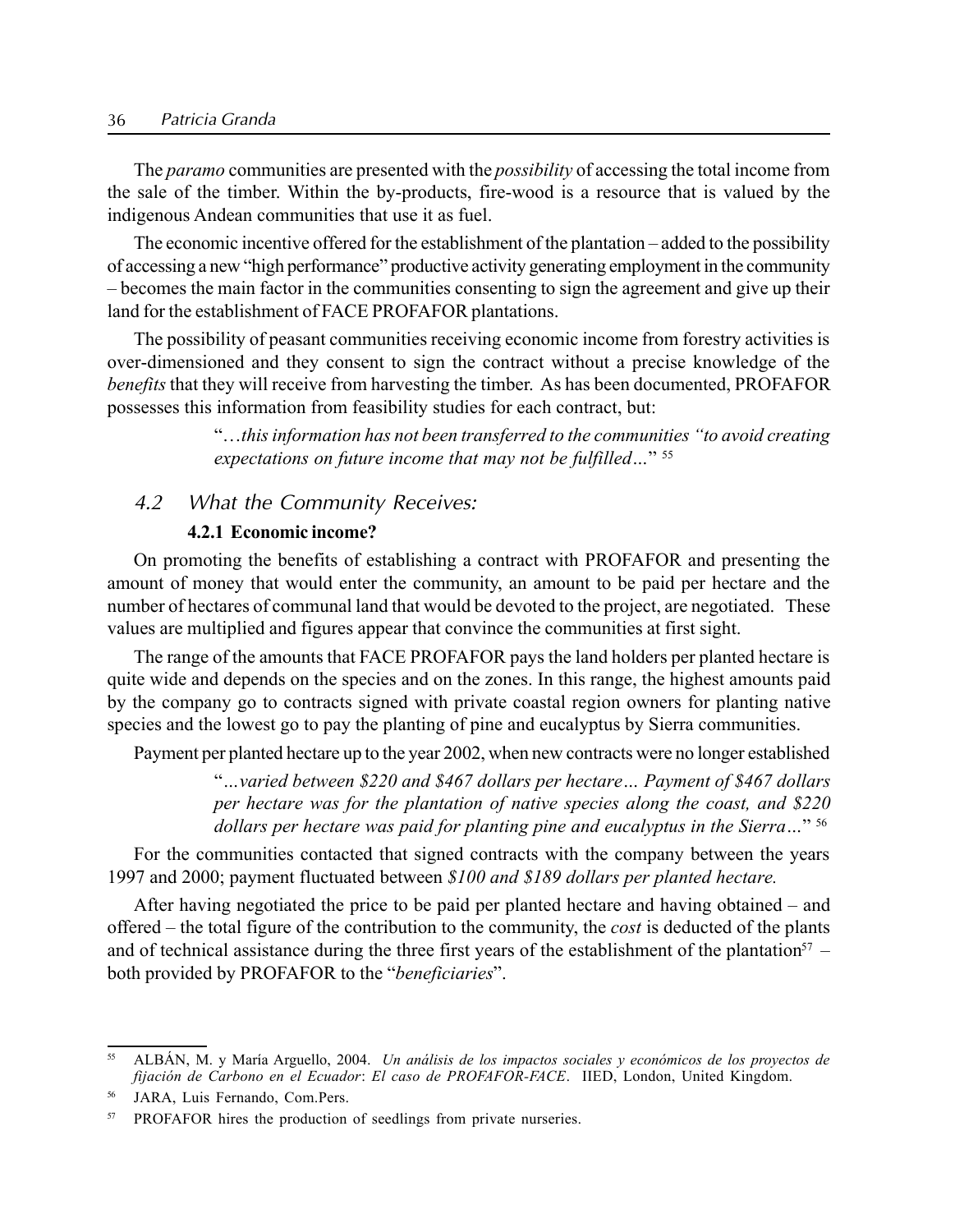This is a skilful discourse that first offers an amount and then deducts values amounting to almost half of the first offer. The communities are paid almost half of what they were initially offered.

| <b>Community</b>                     | Area<br>hired | <b>Payment</b><br>agreed<br>per hectare | <b>Total</b><br>amount<br>offered | Cost of<br><b>Plants and</b><br><b>Technical</b><br><b>Assistance</b><br>deducted | <b>Amounts</b><br>disbursed<br>to the<br>community | Percentage<br>deducted |
|--------------------------------------|---------------|-----------------------------------------|-----------------------------------|-----------------------------------------------------------------------------------|----------------------------------------------------|------------------------|
| San<br>Sebastián de<br><b>SigSig</b> | 400 ha        | \$189                                   | \$75,600                          | \$36,800                                                                          | \$38,800                                           | 49%                    |
| Pisambilla                           | 300 ha        | \$165                                   | \$49,500                          | \$22,500                                                                          | \$27,000                                           | 46%                    |
| Mojandita<br>Avelino<br>Dávila       | 130 ha        | \$165                                   | \$21,450                          | \$9,750                                                                           | \$11,700                                           | 46%                    |

#### Offered Income vs. actual income perceived by the community  $(S = ISS)$

Source: PROFAFOR Forestation contracts / Prepared by Acción Ecológica.

When the Community of SigSig asked to check the accounting of the agreement, it did not get any answer from the company.

> $\degree$ ... I also asked Engineer Jara for a report – if for the Commune's agreement...an amount of 75,000 dollars came out, and they give us an amount of 30,000 and some odd dollars, and what is done with the rest?...let them explain how much a technician earns... He told me that we do not have the order or the capacity to ask for these reports $\ldots$  it is an administrative matter of their own $\ldots$ "

> ìÖAnalyzing we looked for what they had to give according to the agreement, the plants had to come at a low cost... the plants had risen triple the price... they put the price, they had doubled, tripled the price $\ldots$  and even in the contract with the nursery they had to deliver the plants on site...however it was the commune that had to transport the plants..."  $58$

After having deducted the "price" of the plants and of technical assistance<sup>59</sup>, 80 per cent of the resulting amount is delivered in three instalments during the first year following signature of the contract. To receive this percentage, the community must show that it has fulfilled the contracted forestation. One of the clauses of the contract establishes the following:

Commune of San Sebastián de SigSig.

<sup>&</sup>quot;Services" provided by PROFAFOR.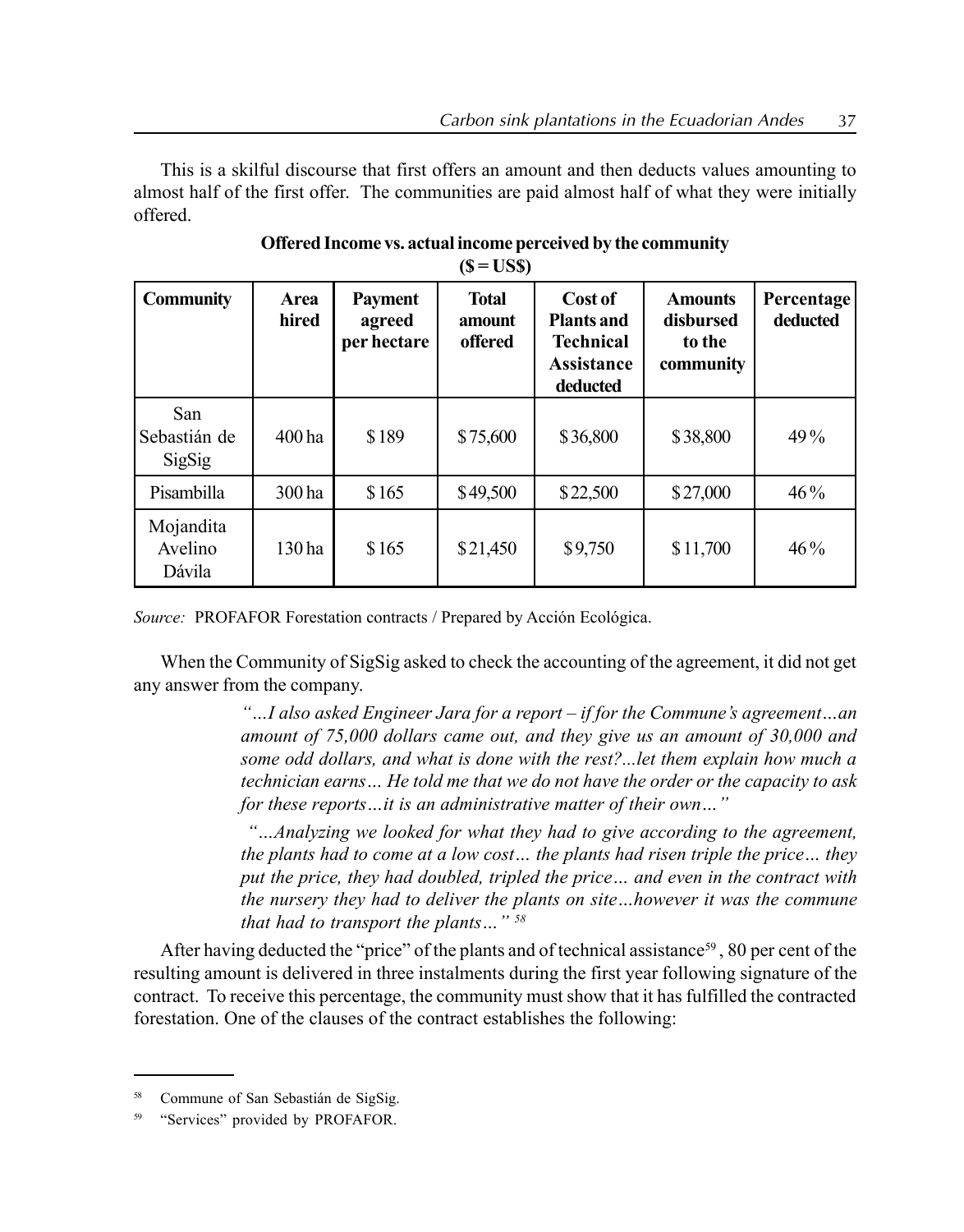$\ldots$  it is considered that the BENEFICIARY has not fulfilled the activities foreseen if it is necessary to replant over 25 per cent of the plants planted..."

The remaining 20 per cent of the money offered is handed over to the community "*following* complete fulfilment of the activities foreseen" by the company for the second and third year following signature of the contract.

According to the contracts, the communities are engaged to use the resources provided by FACE exclusively for the Forestation Contract's objective, in compliance with the PLANS. What happens is that the economic input has not been enough to sufficiently cover the expenses that the communities must incur to complete the establishment of the plantations.

In the case of the Caguanapamba community, the leaders that signed the contract with the company did not manage the funds received appropriately. The community members who worked in the first planting did not receive payment and many seedlings were lost. It should be noted that when plants are lost because they "do not adapt" the community has to take on the cost of new seedlings for re-plantation. This happens quite frequently, either because of the quality of the plants or because of critical climatic conditions, as we are talking of plantation areas located on the slopes of the Andes at altitudes of over 3,000 m.a.s.l., where it is very windy and there are frosts and very low temperatures. Mary Milne, of the Centre for International Forestry Research (CIFOR) has documented the *re-plantation rate* of the PROFAFOR project: "the re-plantation rate for these communities is calculated at between 15 and 30 per cent and costs range between US\$865 and \$5820, which have to be absorbed by the communities."  $60$ 

The present leaders have to take on various commitments. The first and urgent one: to fulfil commitments with the people who work and who are not receiving payment. They also have to fulfil the agreement signed with the company.

In order to service their obligations with the community members, paying "a debt that is not theirsî, they hope to receive the last instalment from PROFAFOR by completing the plantation for the total extension of the contract, including those that were lost in the first planting.

The leader has to pay the wages of his people and complete planting the number of plants agreed on in the contract in addition to fulfilling other tasks established in the Management Plan, among which the construction of a "fire break" for the prevention of fires. For the construction of the fire break – in which the "pajonal"<sup>61</sup> protecting the soil of the Paramo is lifted and strips without vegetation are established surrounding the perimeter of the plantation, leaving the soil totally exposed<sup>62</sup> – he had to rent a machine with community funds<sup>63</sup> and organize a Minga to finish off the job (See box on MINGA).

 $60$  In ALBÁN M, et al. 2004.

 $61$  Translator's note: *pajonalis* the main component of the *paramo*. It consists of grasses of the *Festuca*, *Stipa*, Calamagrostis and Deyeuxia groups and some plants in cushions.

 $62$  It has been estimated that Paramo soils store 1700 tons of carbon per hectare. The Paramo ecosystem, if the soil is considered, can store more carbon than a tropical forest. With bad management of the Paramo, and especially if the soil is exposed to the air, the surface soil dries out and decomposition increases. This results in oxidization of the organic matter and carbon emission to the atmosphere. Hofstede, Serie PARAMO 1.

The community paid US\$600 for fuel and rental of a machine for three days at a cost of US\$12 per hour.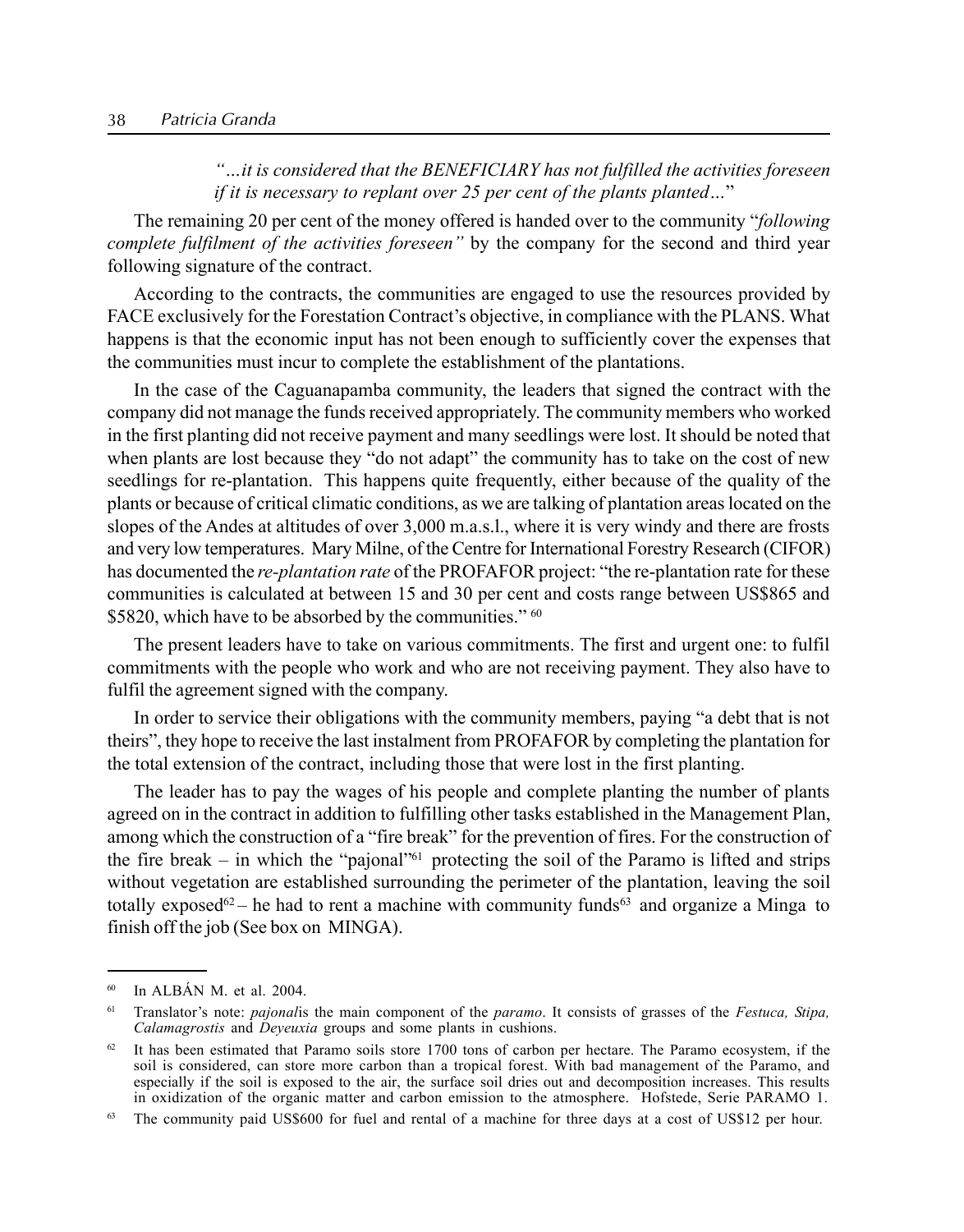He is now waiting to receive the last instalment pending and with this pay the people who worked in the first planting. As he said:

> ìÖPROFAFOR gave us an amount, according to the contract that has been made...there is a part that still has to be collected,  $USS2,600...$  the previous leadership made the companions work offering them payment, the companions worked, they were not paid  $\ldots$  So now what do I have to do, I have to collect the last instalment now... the plants have to be planted, re-planted, to be able to collect what is left... with that pay off someone else's debt... With re-planting I pay the first plantation: re-planting is an additional planting, but the money is not additional.  $"$ 64

PROFAFOR's "*beneficiary partners*" do not receive any real benefit, in one case due to the internal administrative problems of the community; but in general because the form of delivering the *incentive* leads to it being rapidly consumed and not invested in activities other than the running expenses of plantation establishment, for which it is also insufficient, as will be seen further on in the case of another community.

> $\degree$ ...this incentive is the only one that the beneficiaries will receive in the 25 years of life of the plantation and it is delivered in instalments according to reforestation carried out. This form of delivery does not enable the families to save, as most of it is allocated to the payment of running expenses..."  $65$

In the event that the trees manage to survive, harvest will take place after 20 or 30 years. This is a very long time for peasants and local communities, but the project requires their contribution in the form of "work" or labour for the maintenance of the trees. What is more serious is that the partners – which PROFAFOR calls *beneficiaries* – have little or no information on the economic benefits they will receive for harvesting the timber.

## 4.2.2 Training?

An important document throughout the tree plantation activity is the Management Plan. This document, prepared by PROFAFOR establishes activities planned for the next 10 years, and sets out explicitly the actions the community must take for the establishment and maintenance of the plantation over this period. The preparation of this Plan obeys Principle 7 required by the certifying body, the FSC, that requires it be written, implemented and up-dated. It clearly establishes management objectives and the means to reach these objectives<sup>66</sup>.

<sup>&</sup>lt;sup>64</sup> Commune of Caguanapamba.

ALBÁN, M. y María Arguello, 2004. Un análisis de los impactos sociales y económicos de los proyectos de fijación de Carbono en el Ecuador: El caso de PROFAFOR-FACE. IIED, London, United Kingdom. Page. 32.

According to FSC requirements, the Management Plan shall provide:

a) Management objectives.

b) Description of the forest resources to be managed, environmental limitations, land use and ownership status, socio-economic conditions, and a profile of adjacent lands.

c) Description of silvicultural and/or other management system, based on the ecology of the forest in question and information gathered through resource inventories.

d) Rationale for rate of annual harvest and species selection.

e) Provisions for monitoring of forest growth and dynamics. f) Environmental safeguards based on environmental assessments.

g) Plans for the identification and protection of rare, threatened and endangered species.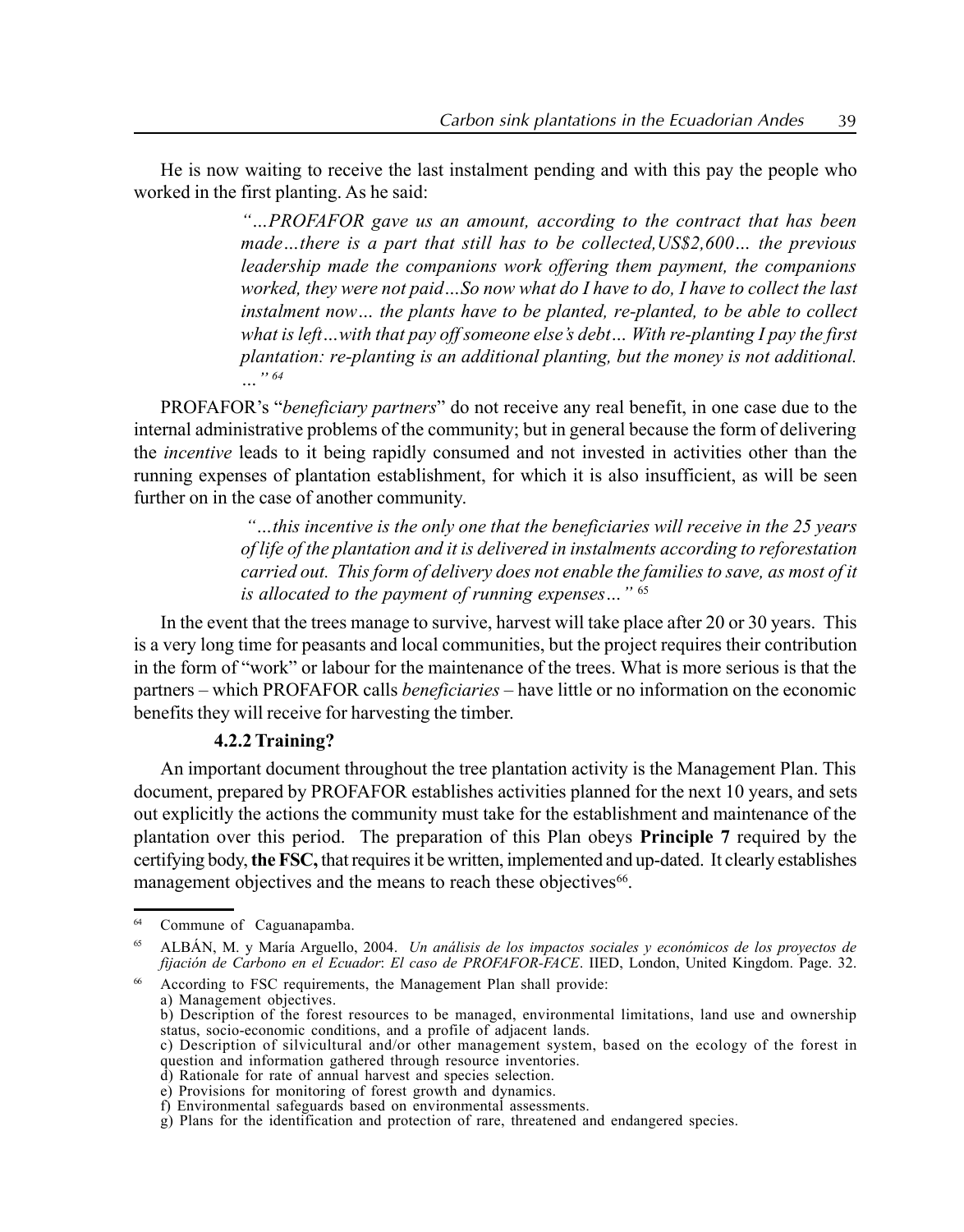Item 7.3 of FSC regulations provides that:

ìÖForest workers shall receive adequate training and supervision to ensure proper implementation of the management plan..."

PROFAFOR organizes and sponsors regional training workshops inviting two members of the leadership of each community. These workshops are held in hotels or on other premises in nearby cities. Due to the annual rotation of community leaders, in most cases the training process cannot be effectively maintained. Furthermore, training is seen as insufficient by the population because it involves theoretical aspects of plantation management. This is the reason why the communities find they have no other option than to hire people from outside their locality to carry out the tasks required by the Contract and Management Plan. One of the people interviewed stated:

> "...Those who are hired also need technical assistance...it would be good to hire people from here, but trained...not only technical training, but field training on the trees themselves, this is the training we want, going to the plantation... technical and practical, both things are fundamental  $\ldots$ ."  $67$

#### 4.2.3 Employment?

The offer of "job generation" in this plantation project is not only fictitious but in fact has become a negative impact that has to be absorbed by the community economy in order to fulfil the contract with FACE PROFAFOR.

The communities have had to hire people from outside to carry out some of the activities, either because they do not possess the necessary skills to perform the work in conformity with the technical specifications required by the company in the management plans<sup>68</sup>, or because the plantations are located in land that is hard to access and under extreme climatic conditions. Thus, according to an inhabitant of the commune of Chuchuqui:

> " $\ldots$  they paid for dibbling – only for Pine did they pay, not for Eucalyptu – they did not pay me, I worked for Minga... Here we could not work, they hired people from Quito and Chimborazo and the community paid the workers, another part was done for Minga... at that time it was raining, you couldn't work in the Paramo $^{1969}$

Therefore what happened was that the funds received were allocated to hire and pay people from outside the community<sup>70</sup>. If in spite of this, the forestation activities the community had engaged itself to carry out were not completed, the community appeals to "Minga" to fulfil its

h) Maps describing the forest resource base including protected areas, planned management activities and land ownership.

i) Description and justification of harvesting techniques and equipment to be used.

Chuchuquí Community, Province of Imbabura.

<sup>68</sup> Forestation activities are totally foreign to the Andean communities that practice grazing and subsistence farming.

<sup>69</sup> ChuchuquÌ Community, Province of Imbabura.

 $70$  In a clear breach of FSC PRINCIPLE No. 4, on COMMUNITY RELATIONS AND WORKERS' RIGHTS and particularly item 4.1 which states that the communities within, or adjacent to, the forest management area should be given opportunities for employment, training, and other services.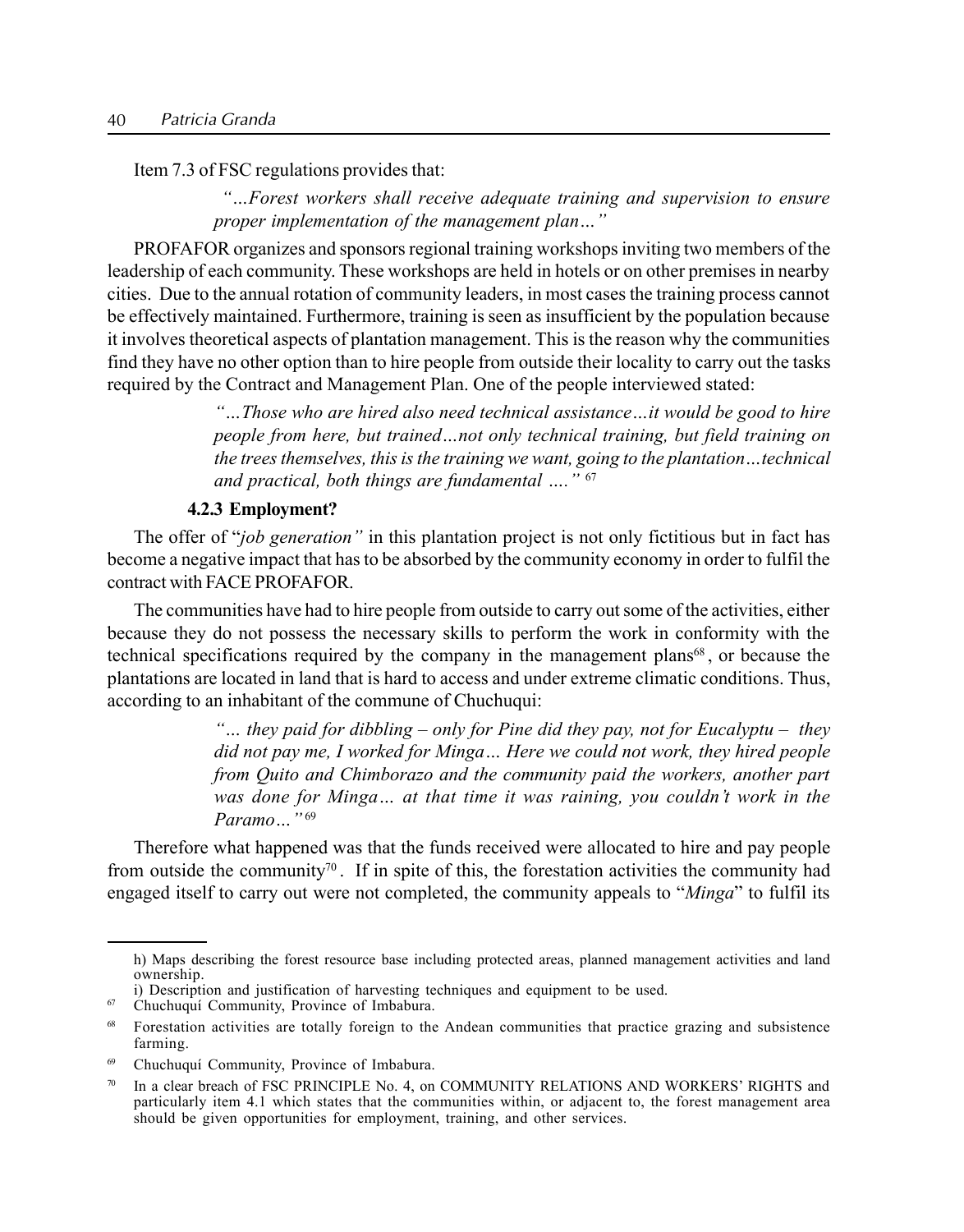contractual obligations. A study by IEED on the economic impacts of forestation *sponsored* by PROFAFOR coincides with this finding:

> $\degree$ ... employment in the plantations is temporary and in most cases done through Mingas $\cdots$ "<sup>71</sup>

## **MINGA**

Minga is an old resource, typical of the indigenous communities of the Andes. Among the Quichuas of the Andes, the Mingas join efforts and work, seeking to obtain a specific collective material objective. It is a complex and complete mechanism for social interaction in which the whole community is mobilized: adults, women and children, and one day of labour is dedicated exclusively to this activity

Generally the Sierra communities establish one day a week for Minga, and it is thus that various tasks required by the community are carried out (i.e. such as the construction of access routes, irrigation channels, a school or a health centre, in addition to community agricultural activities such as planting and harvesting).

By definition Minga does not receive a monetary remuneration and it is rather a kind of "reciprocity" within the system. When Minga is granted to achieve individual purposes, it has to be "returned." The nexus or relation between the *Mingado* – or beneficiary – and the *Mingueros* – or workers – implicitly maintains the reversal of these roles in the future.

## 4.2.4 Coercive and Unequal Contractual Conditions

On signing the contract the community engages itself to take on the care and maintenance of a tree plantation for periods of between 20 and 30 years. The more recent contracts established by PROFAFOR establish longer terms, of up to 99 years. This is of concrete utility to the company that has to find a way of guaranteeing the *permanence* of the carbon it intends sequestering from the atmosphere and later trade as Credits on the international market.

Within the negotiation process irregularities may be found. According to the company, the procedure for the establishment of a contract between PROFAFOR and a community requires the approval of the majority of the Assembly. However a community clearly maintained that the agreement signed with the company was not valid. It had been signed by 50 people at a time when the community had over 200 families.

> $\degree$ ...when the agreement was signed in 1998, it was only signed by the Assembly and 50 people...the explanation by the Engineer was that at that time there were

ALBÁN, M. y María Argüello, 2004. Un análisis de los impactos sociales y económicos de los proyectos de fijación de Carbono en el Ecuador: El caso de PROFAFOR-FACE. IIED, London, United Kingdom.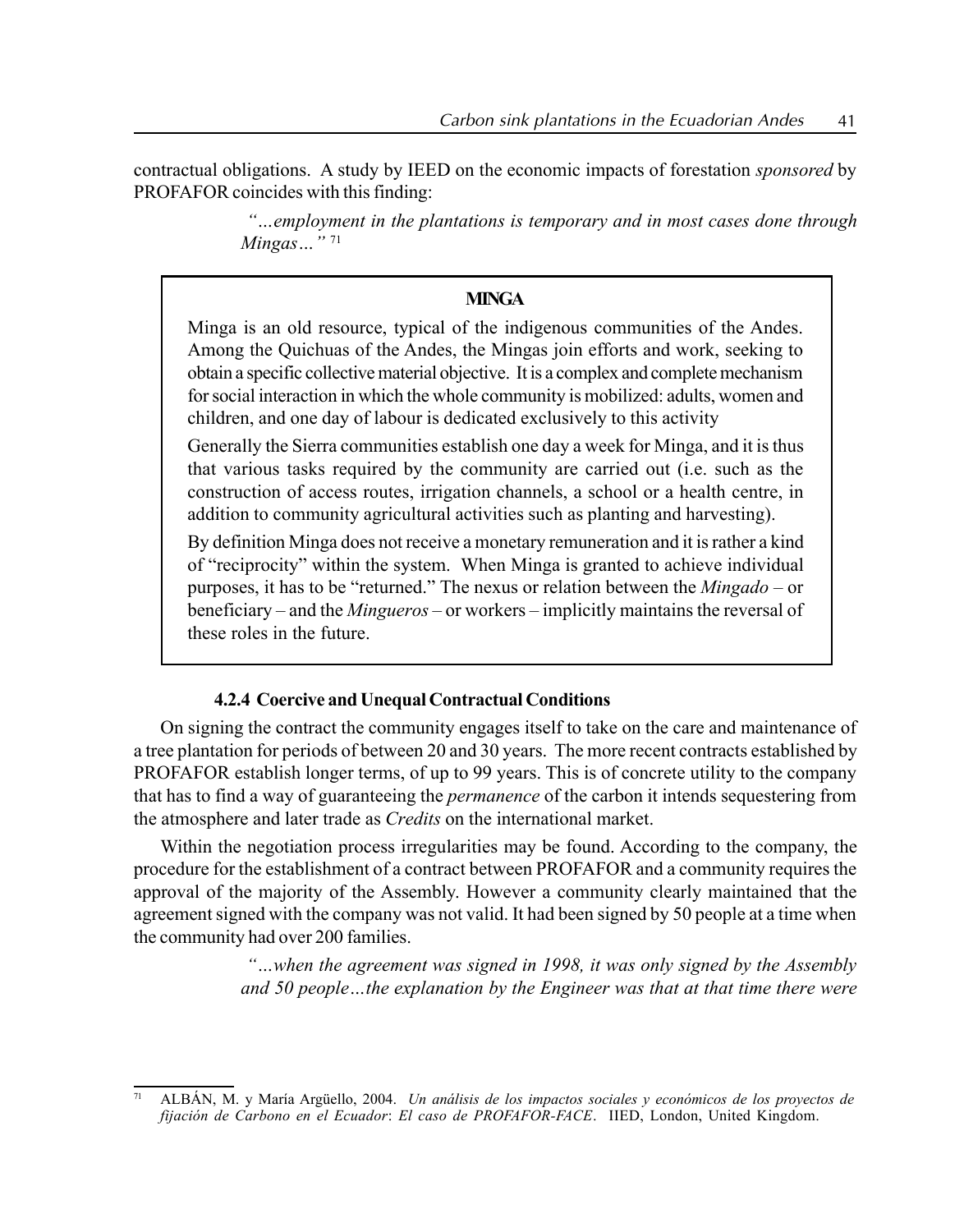only 50 people...I was secretary in 1997, at that time we had registered over 200 community members, and after that they signed the agreement with 50. The majority were not there...î <sup>72</sup>

In the revised contracts, the company has taken certain precautions to discourage a breach of contract. According to Clause Five:

> $\lq$ The RESIDENT ENGINEER may terminate a ...Forestation Contract ahead of time and unilaterally in the case of a breach of obligations by the BENEFICIARY $\ldots$ and claim payment of the COMPENSATION by way of the penalty clause established under Clause Six<sup>33</sup>

Clause Six or the Penalty Clause engages the communities to pay disproportionate economic values in the event of a breach in the obligations derived from the contracts.

Through this clause PROFAFOR acquires the right to unilaterally terminate a contract and demand as COMPENSATION the payment of amounts that are greater than those initially offered and that treble the amounts disbursed to the communities, as will be seen from the following table:

| <b>Communities</b>       | <b>Amounts</b><br>initially<br>offered | <b>Amounts</b><br>disbursed to the<br><b>Community</b> | <b>Amount</b><br><b>of the</b><br><b>Penalty Clause</b> |       |
|--------------------------|----------------------------------------|--------------------------------------------------------|---------------------------------------------------------|-------|
| Caguanapamba             |                                        | 15,716                                                 | 42,660                                                  | 271\% |
| San Sebastián de SigSig  | \$75,600                               | 38,800                                                 | \$108,000                                               | 278%  |
| Pisambilla               | 49,500                                 | 27,000                                                 | 81,000<br>S.                                            | 300%  |
| Mojandita Avelino Dávila | \$21,450                               | 11,700                                                 | 35,100                                                  | 300%  |

## Penalty Clause Amount (\$ = US\$)

Source: PROFAFOR Forestation Contracts / Prepared by Acción Ecológica

This clause converts the contract into a tool for coercive contracting that obliges the communities to serve company interests.

> ìÖwhen I told the Engineer Franco Condoy that we wanted to undo the agreement, he told us: 'You cannot rid yourselves of the agreement, the Commune is mortgaged  $\ldots$ ,  $\frac{74}{1}$

 $72$  Commune of San Sebastián de SigSig.

 $<sup>73</sup>$  "In particular, but not exclusively, breaches of obligations by the BENEFICIARY are considered to be the</sup> following:

the lack of execution of any of the activities foreseen in the plans.

anticipated use or sale...of forestry resources.

any act or omission that places in jeopardy the subsistence of forestry resources.

delays in depositing in the BANK ACCOUNT the percentage of the product of use or sale of forestry resources from the AREA ..." Taken from: PROFAFOR, Forestation Contract.

<sup>74</sup> Commune of San Sebastián de SigSig.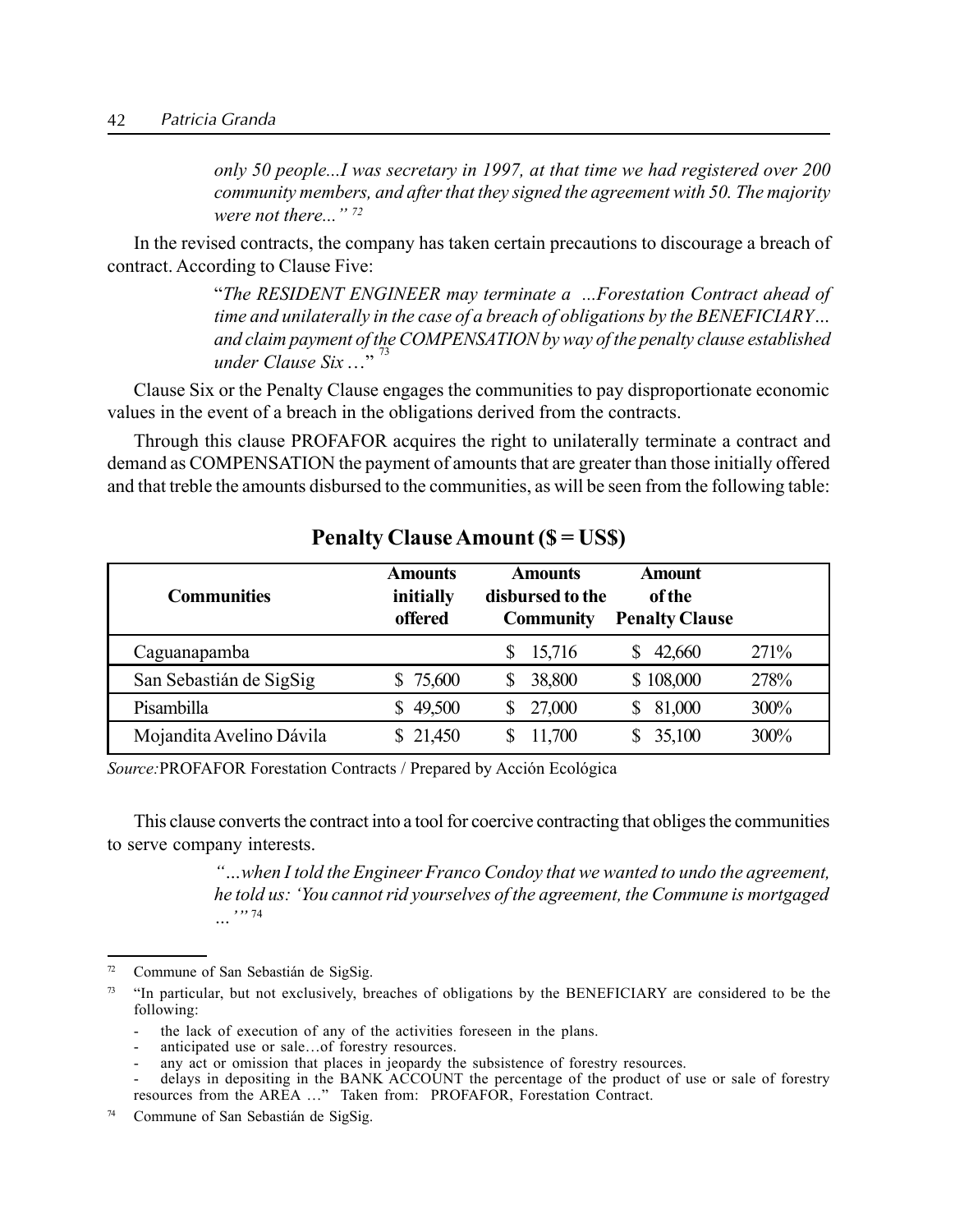It is mistake by the engineer representing PROFAFOR to maintain that the commune  $i$ is mortgaged", as communal property in Ecuador is not subject to mortgages. However, this overpowering affirmation should be understood in a context of relations of power, where the interests of a company and the situation of peasants are in conflict.75

In the year 2001 SGS Public Summary, when PROFAFOR obtained FSC certification, the verification company had already identified deficient capacity (or insufficient training) of FACE PROFAFOR Technical Assistants in providing adequate support to the communities in relation with social implications of the contracts<sup>76</sup>. This same document sets out as one of the PROFAFOR project's strong points "The participation of local communities in decision-making..."  $77$ 

## 4.3 What PROFAFOR obtains from the Communities

When a community signs a Forestation Contract with FACE PROFAFOR it is accepting various unequal conditions, concealed under the promise of receiving future income for an unknown activity such as timber exploitation.

Conditions are unequal because FACE PROFAFOR reserves 100 per cent of the Rights for Carbon absorbed, while the Communities take on the totality of the Responsibilities for Maintenance of the Sink for 30 or more years.

## 4.3.1 The Land

 $\degree$ ... We cannot touch or do anything on the area signed over..." <sup>78</sup>

In its public discourse, PROFAFOR maintains that forestation activities are carried out on lands suitable for forestation, *degraded from excessive use and where subsistence activities such* as agriculture or cattle raising are not profitable. <sup>79</sup>

The plantations of the communities we visited are located in the communal property *paramos*<sup>80</sup> where agriculture is difficult mainly due to the extreme climatic conditions and because of the distance from populated centres $81$ , but in no case are they *degraded* soils.

<sup>&</sup>lt;sup>75</sup> Relations of power that reproduce long-standing defects inherited from domination systems – *such as the* Hacienda System in Ecuador – that determined and still determine the matrix of certain inter-ethnic relations in the American continent.

<sup>76</sup> Which obtained a qualification of MINOR CAR 7.3, (CAR: Minor Corrective Action), which did not prevent certification and is similar to an *admonition*. The company must amend or at least offer to try to amend.

<sup>77</sup> QUALIFOR Programme. FM Main Assessment Report: AD65. April 2000 Page 25.

<sup>&</sup>lt;sup>78</sup> Commune of San Sebastián de SigSig.

<sup>79</sup> FACE ANNUAL REPORT 1995.

<sup>80 &</sup>quot;The word Paramo refers to "high altitude plains or barren plateaus, without woodlands." This word was brought to South America by the Spaniards and is applied to the unprotected zones of the Andean Cordillera, above the tree-line, in areas covered by grasses, which also give it the name of "Andean Pajonales". In fact, the Paramo is a high Andean belt where, because of its orographical and climatological factors, a type of vegetation called "Paramal" has originated. It is also the denomination of a specific ecological formation (natural upper Andean grasses) of the Northern Andes (North of Peru, Ecuador, Colombia and Venezuela). It is an altitudinal band to be found at between  $3,200$  metres above sea-level and the nival belt, some  $4,700 -$ 4,800 m.a.s.l. in Ecuador, although generally speaking it is said to be between 3,000 and 4,800 metres. It is distinguishable from the "Puna" (which is a South American indigenous voice also referring to the high Andean plateaus), basically because of the xerophytic (dry) nature of the Puna vegetation, geographically corresponding to the Southern Andes (Peru, Bolivia, North of Chile and Argentina). The climate in the Puna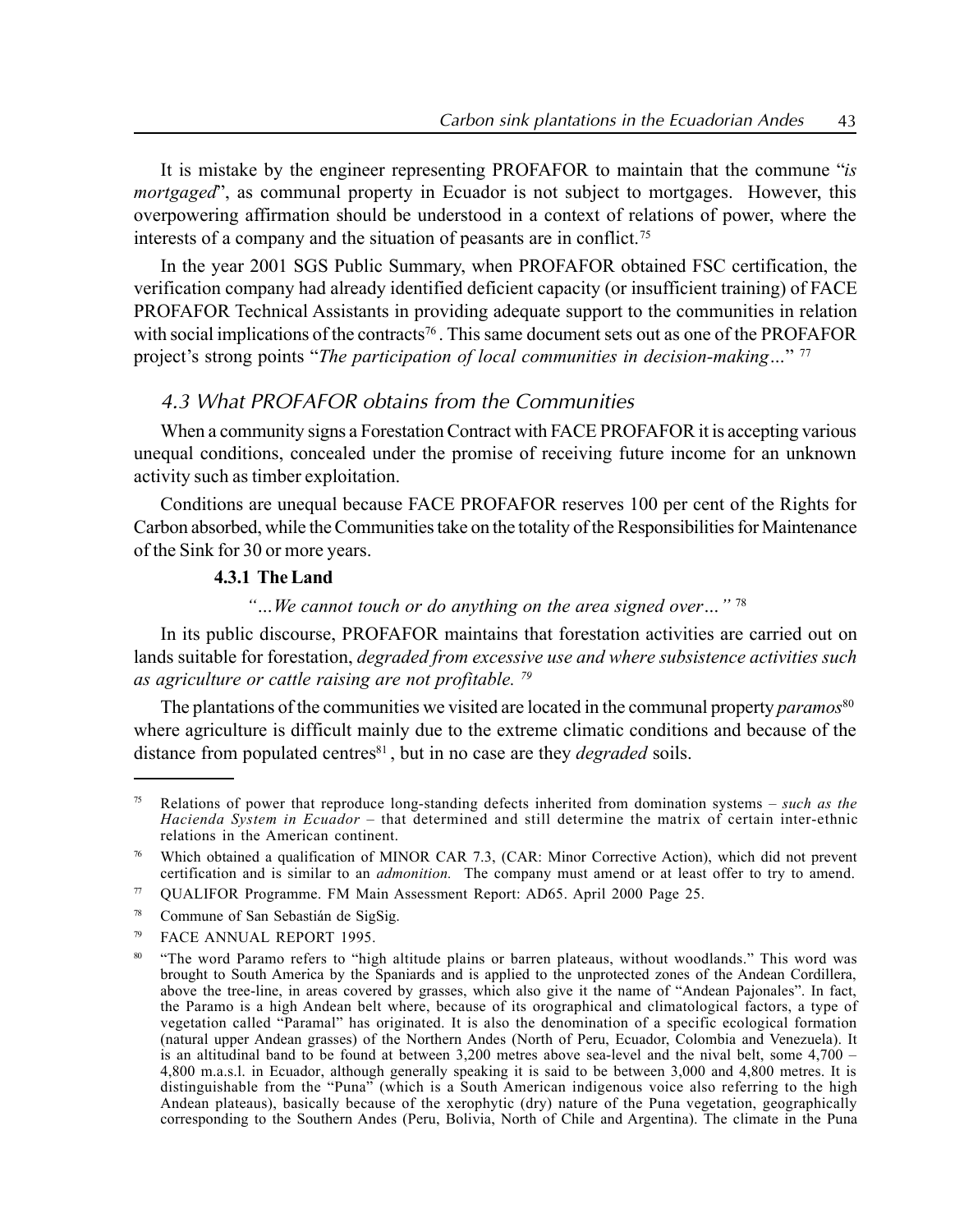#### 44 Patricia Granda

These are areas where productive activities do take place, such as grazing, but the communities assigned the land for the establishment of plantations because in other zones of communal property the land has been divided up and the families grow their crops there. In the signed contracts, it is required that the land devoted to forestry activities should not be used for any other activity except maintenance of the plantation for the 25 to 30 year term of the contract.

> $\ldots$ *Even putting a low rent, let us say 50 cents per hectare per year, for 20 years,* we will see how much it is, to see if we are going to earn money or lose it..."  $82$

These are lands for which FACE PROFAFOR pays no type of rent but it is precisely where the ìCarbon Fixation and Absorptionî that they are trading on the international market, takes place. Tracts of land owned by the community are being assigned for forestation with exotic species for the production of Carbon Credits for terms of between 25 and 30 years.

According to what has been signed in the contracts and for the purposes of carbon certification, the land assigned to forestation may only be used for this purpose. No other productive activity is permitted on these lands.

#### 4.3.2 The Community's Work and Money

According to the International Labour Organization, decent work:

Decent work sums up the aspirations of people in their working lives. It involves opportunities for work that is productive and delivers a fair income, security in the workplace and social protection for families, better prospects for personal development and social integration, freedom for people to express their concerns, organize and participate in the decisions that affect their lives and equality of opportunity and treatment for all women and men.<sup>83</sup>

According to the above definition the "*work*" offered and promoted by FACE PROFAFOR<sup>84</sup> is very far from being decent or dignified.

Over six years after having signed the contracts with the communities, the funds offered by PROFAFOR have already been consumed, in the attempt to establish the plantations, with tasks still to be completed.

The "incentive" amounts offered to the *beneficiary* communities should have covered, at least the totality of the daily wages or salaries of all the people participating in activities for the establishment of the plantations – plotting, dibbling, planting, re-planting and construction of the fire-break barrier – and at least the expenditure on food and transport arising from these activities.

This has not happened and the communities, in addition to having displaced their own productive activities such as grazing and social resources such as the Minga, to the service of PROFAFOR;

is dry and cold, with great temperature variations throughout the year, while the climate of the Ecuadorian Paramos does not have such extreme variations in temperature and humidity is very high. VIDAL p.29.

<sup>&</sup>lt;sup>81</sup> In the case of the two communities visited a two to three-hour walk was calculated to reach the location of the plantation.

<sup>82</sup> Commune of San Sebastián de SigSig.

<sup>83</sup> http://www.ilo.org/public/english/decent.htm

<sup>&</sup>lt;sup>84</sup> In its web page, PROFAFOR maintains that it "... Employs close on 700,000 days of work in the Ecuadorian communities...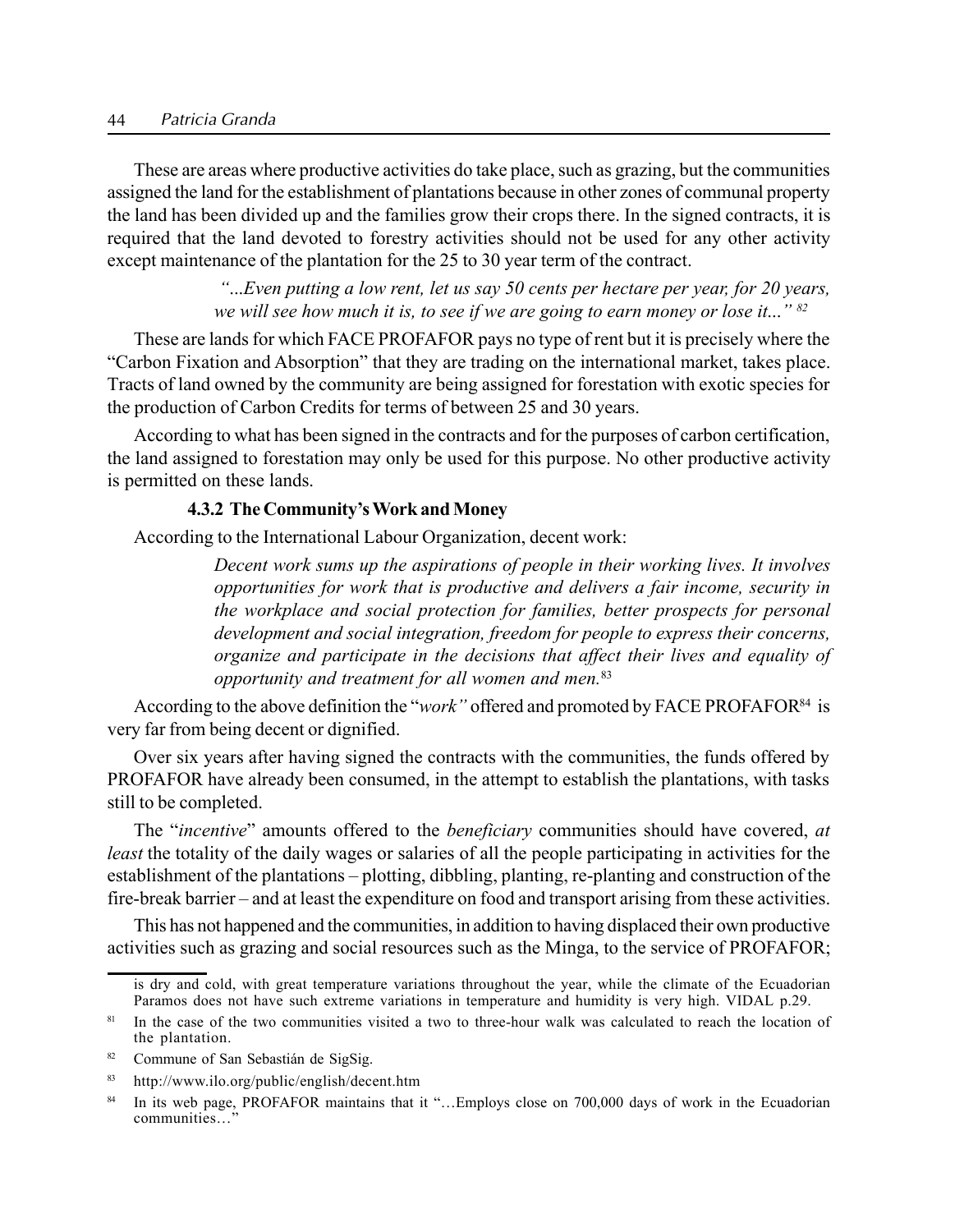have allocated community money to cover the cost of establishment and maintenance of the plantation, attempting to fulfil their contractual obligations.

The San Sebastian commune of SigSig  $-$  in the Province of Azuay  $-$  signed a forestation contract with FACE PROFAFOR in 1998 for 400 hectares. According to initial calculations supplied by the company, the commune was to receive about \$75,000 dollars for the plantation of 400 hectares of pine trees.

According to people interviewed, the agreement is not legitimate as it is signed by a quarter of the number of community members  $\overline{\phantom{a}}$  fifty signed when there were over two hundred registered  $\overline{\phantom{a}}$ and not by the majority of the Assembly, a body governing communal society. <sup>85</sup>

The plantation area is located in a place called Amorgeo<sup>86</sup>, at approximately  $3.700$  m. above sealevel. The location is a three to four-hour walk from the populated centre.

Work for the establishment of the plantation (plotting, dibbling, planting and construction of the fire-break) was carried out between June 1998 and December 1999 for the totality of the hectares included in the contract. The species of trees planted was *Pinus patula*. A percentage of the plants did not take and re-planting was hired out by the community with the funds supplied by PROFAFOR. The community built a house in the area of the plantation mid-1999 and a guard service was hired for the first two years.

In 2000 a fire took place that affected a little over 86 hectares of the plantation, and in 2004 some 80 hectares more caught fire according to PROFAFOR technical reports. According to the community, the fires have burnt down close on 300 hectares so far, and what is still standing amounts to 100 hectares.

When the first fire took place, the community took on the costs of re-planting. As this was not foreseen in the agreement, PROFAFOR supplied the plants and the community provided labour, including transportation and food for the people working in this activity.

With the first payment provided by PROFAFOR (80 per cent of the contract) the community paid for three plantings: one for the establishment of the plantation  $-$  of 400 hectares in 1998 and 1999 – and two re-plantations, one due to non-adaptation and the other to the fires.

According to the original agreement, 20 per cent of the funds agreed on still have to be disbursed. This should have been paid to the community three years after the signature of the contract. Six years later, these funds have still not been received. Furthermore, to disburse the remaining percentage, the company is suggesting that the contract be modified and the extension hired reduced to 300 hectares. According to the community the company argues that it has "over paid" and is even requesting a refund.

When the second fire broke out in 2004, the community was requested to work in another replantation:

> ì...Engineer Franco Condoy demanded that we proceed to re-plant, I said no, we are not going to do it... one season we already accepted, this was when he said

The agreement was signed using as a reference a document from the Property Registry and some false Title Deeds. This information has now been recovered in new Deeds.

This is the location of the Amorgeo Project for catchment and distribution of water to fourteen communities in the zone (Gutun, Pucundel, Tuyupamba, Nari, Chobshe, Pamarcay, La Unión, Puente Toral, San Antonio, Matacar, Habaspamba, Tudahuaico, Ualliro, Cerro Negro).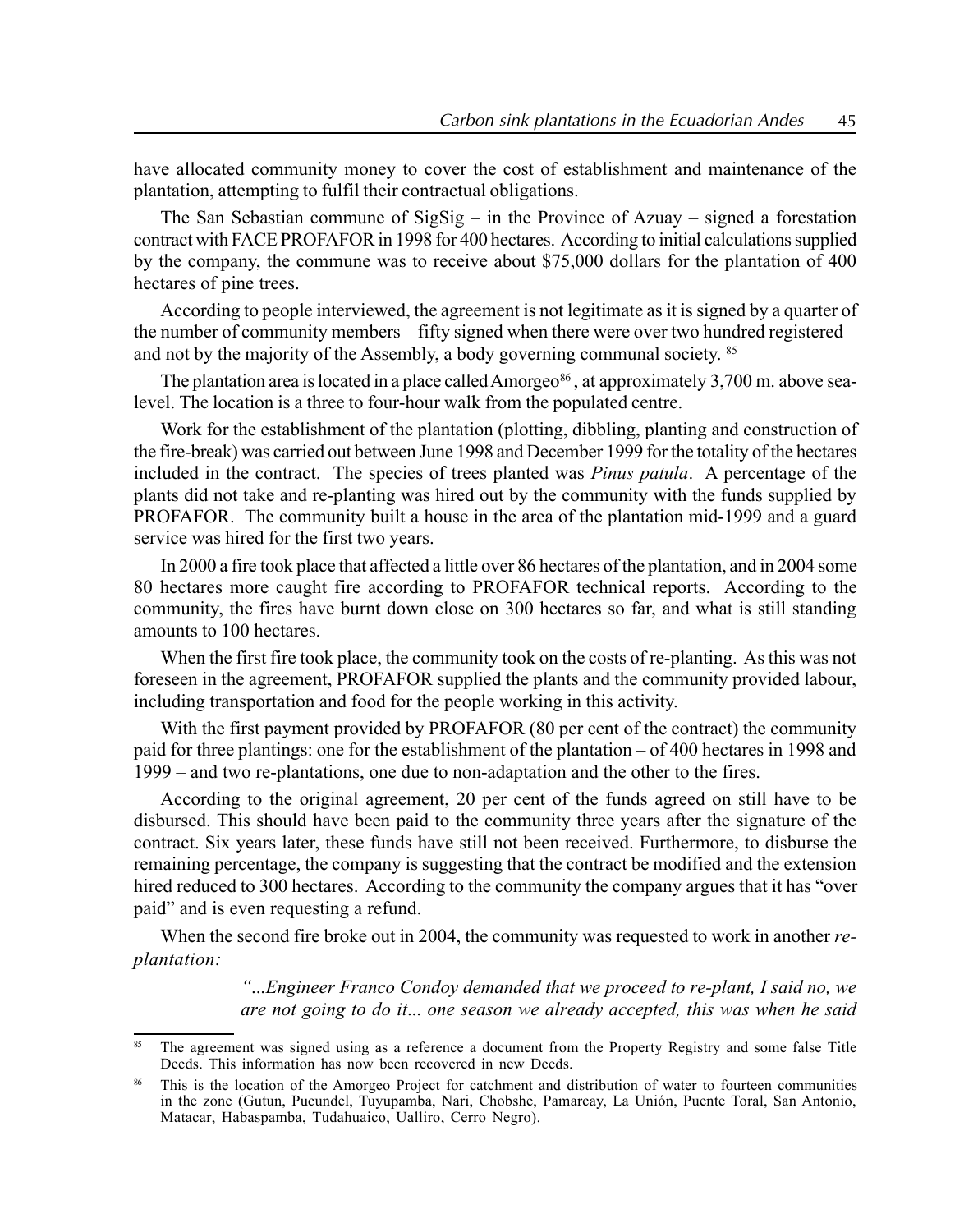that the commune was mortgaged, we almost accepted, from the fright of the mortgage..."

The community of SigSig proposed analyzing the forestation contract. They saw that the company financed the plants and the technical assistance with the money initially offered to sign the contract. After having incurred in much expense and effort only to complete the establishment of the plantation, work is still needed and the plantation has to be maintained for nearly 15 more years until the time foreseen for the harvest. At that time, if they do not want to continue carrying out forestation activities for the company in their Paramos they must hand over almost one third of the income generated from the sale of the timber to PROFAFOR.

They found that CLAUSE FOUR of the contract establishes that once the harvest is made, one of the OBLIGATIONS OF THE BENEFICIARY is to deposit the equivalent of 30 per cent of the total income from use or sale of the forestry resources in PROFAFOR's bank account if they do not want to renew the contract.

In the event that the *Beneficiary* with its own means carries out a further plantation of the area on the basis of a new Forestation and Management Plan approved by the company, the above mentioned amount would be refunded to the community. That is to say, if the community does not wish to continue planting its Paramos after the harvest, it will lose 30 per cent of the income.

They also investigated the impacts on soil and hydrology of pine plantations. Then they decided not to continue with forestation activities.

> $\ldots$ The money came, people were paid to plant $\ldots$  our money ended. We made an assessment and we were surprised... it was like a bucket of cold water. According to us we had earned money, but on doing accounts we realized how much money we have put in from our organization, and the plants are still small...it has been six years. If now we have no money left, we still have to care for the plants for another twenty years, we have to look for a warden to look after the plants and pay him, we have to prune, we have to put down manure, all the care and then the harvest. They also said they would not be responsible for finding a company to buy the timber, we ourselves had to look for the market, so it was an absurd situation. If we do not want to continue with them or to continue planting pine there, we have to give 30 per cent of the harvest to PROFAFOR, and we will keep 70 per cent. How is that! We are depleting our land, we are providing labour, harvesting and also giving  $30$  per cent..."

During the workshops that took place with the communities, a participative exercise took place, seeking to give a dimension to the *exchange* between PROFAFOR and the communities.

A matrix was prepared considering the activities required for each stage of the plantation: Establishment, Maintenance and Harvesting.

Work was done with the community of the Commune of San Sebastián de SigSig and activities that the community had carried out in accordance with the Management Plan were revised one by one. An attempt was made to set down the approximate cost of each activity and the following information was obtained: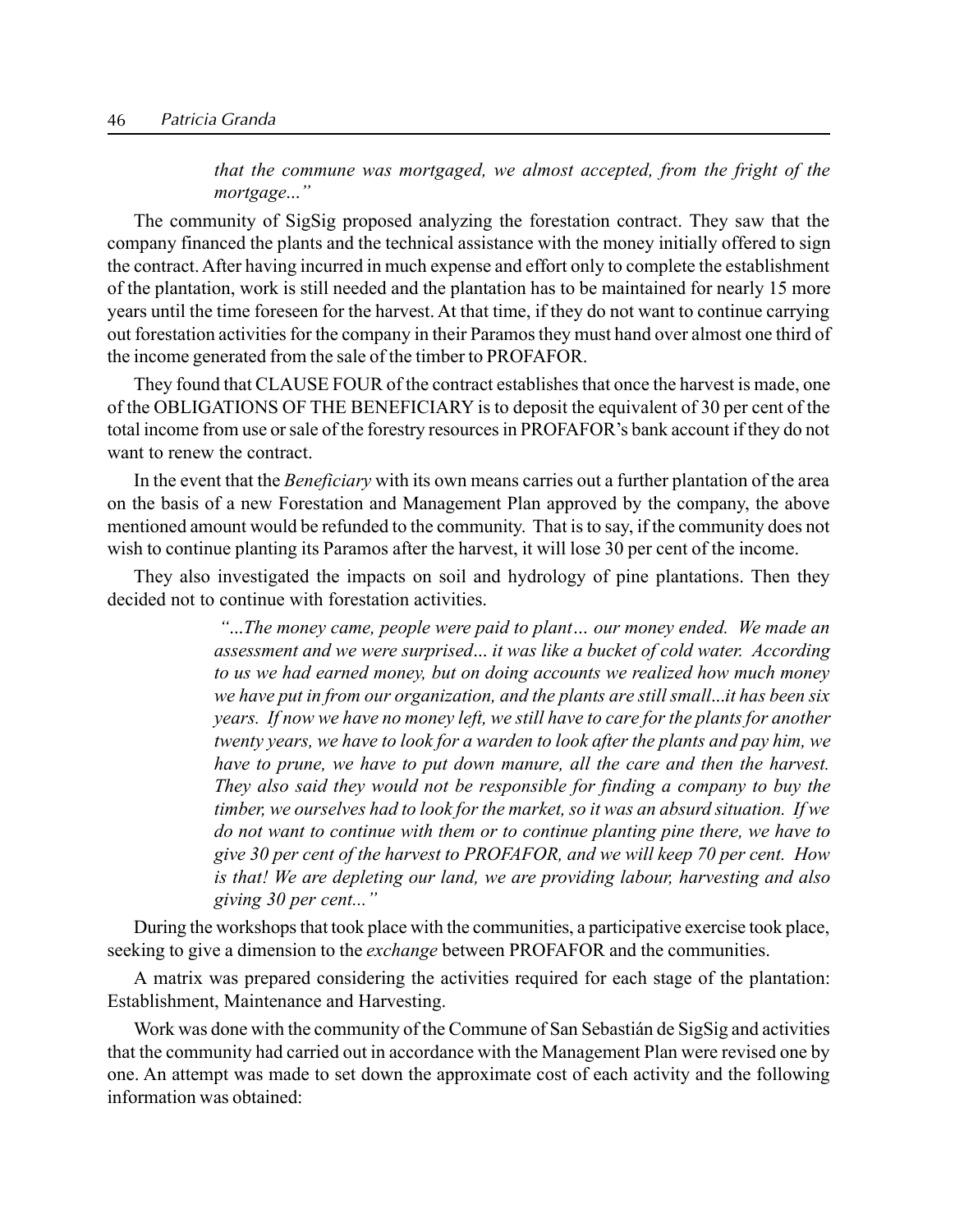# FISCAL YEAR EXECUTED ACTIVITIES - PLANTATION OF SAN SEBASTIÁN DE SIG SIG COMMUNE

| <b>ACTIVITIES CARRIED OUT</b>                                                           | <b>Amounts</b> Year<br>US\$  |      |                                                                                                                                                                                                                                                                                                                                                                                                                                                                                                                                                                                                                                                               |
|-----------------------------------------------------------------------------------------|------------------------------|------|---------------------------------------------------------------------------------------------------------------------------------------------------------------------------------------------------------------------------------------------------------------------------------------------------------------------------------------------------------------------------------------------------------------------------------------------------------------------------------------------------------------------------------------------------------------------------------------------------------------------------------------------------------------|
| <b>ESTABLISHMENT OF THE PLANTATION</b>                                                  |                              |      |                                                                                                                                                                                                                                                                                                                                                                                                                                                                                                                                                                                                                                                               |
| Access                                                                                  | 833                          | 1998 | Access to the plantation area was along an already built access route. How-<br>ever legal action against the community had been filed regarding this route.<br>With the money provided by PROFAFOR, the "Right of Way" was paid.                                                                                                                                                                                                                                                                                                                                                                                                                              |
| Plotting<br>Dibbling<br>Construction of a Fire-Break                                    | 15 000                       | 1999 | Execution of these tasks for establishment were outsourced. PROFAFOR<br>coordinated with the contractor who was also responsible for transporting<br>and feeding the workers who were not from the community.                                                                                                                                                                                                                                                                                                                                                                                                                                                 |
| Replanting (due to non adaptation)<br>Labour<br>Transport<br>Food<br>Tools (individual) | 7.500<br>360<br>2.250<br>800 | 2000 | Re-planting due to non adaptation of the seedlings was done under Minga.<br>Three or four hundred people went up every Saturday for 5 weeks, that is<br>to say 1500 days of work. During this time the wage for a day of work was<br>5 dollars.<br>Three trucks were hired to transport the people, at 24 dollars each.<br>Regarding food, we calculate one dollar fifty per person per day.<br>Each community member took his own tool, if we calculate "usage," per-<br>haps some 100 hand hoes were damaged – or what it would cost to pur-<br>chase them at a cost of 6 to 8 dollars. If someone did not have one "to go<br>to work, it had to be bought" |
| Purchase of plants for re-establish-<br>ment due to non adaptation                      | 2 7 2 7                      | 1999 | The community had to take on this expense, not PROFAFOR                                                                                                                                                                                                                                                                                                                                                                                                                                                                                                                                                                                                       |
| Construction of a Communal<br>Dwelling                                                  | 3 000                        |      | A dwelling was built in the plantation area - that has still not been finished<br>- that will serve to house the warden guarding the plantation. The total<br>approximate cost is 3,000 dollars, including materials, transport and food<br>for the people who took part in the Minga for the construction.                                                                                                                                                                                                                                                                                                                                                   |
| Fiesta                                                                                  | 600                          |      |                                                                                                                                                                                                                                                                                                                                                                                                                                                                                                                                                                                                                                                               |
| <b>MAINTENANCE</b>                                                                      |                              |      |                                                                                                                                                                                                                                                                                                                                                                                                                                                                                                                                                                                                                                                               |
| Warden                                                                                  | 1800                         | 2000 | Two years of wardianship were hired (two people)                                                                                                                                                                                                                                                                                                                                                                                                                                                                                                                                                                                                              |
| Clearing of the Fire Break                                                              | 810                          |      | Three people worked for six weeks, with a weekly salary of forty-five<br>dollars.                                                                                                                                                                                                                                                                                                                                                                                                                                                                                                                                                                             |
| Subsequent clearing of the Fire Break                                                   | 1 3 5 0                      |      | On six occasions. They were ten weeks of work for three people per time.                                                                                                                                                                                                                                                                                                                                                                                                                                                                                                                                                                                      |
| Traineeships                                                                            | 540                          | 2003 | College students who have to carry out forestation activities for their gradu-<br>ation. It is the equivalent of four weeks work by 3 people at a weekly sal-<br>ary of \$45.                                                                                                                                                                                                                                                                                                                                                                                                                                                                                 |

 $\frac{4}{\sqrt{2}}$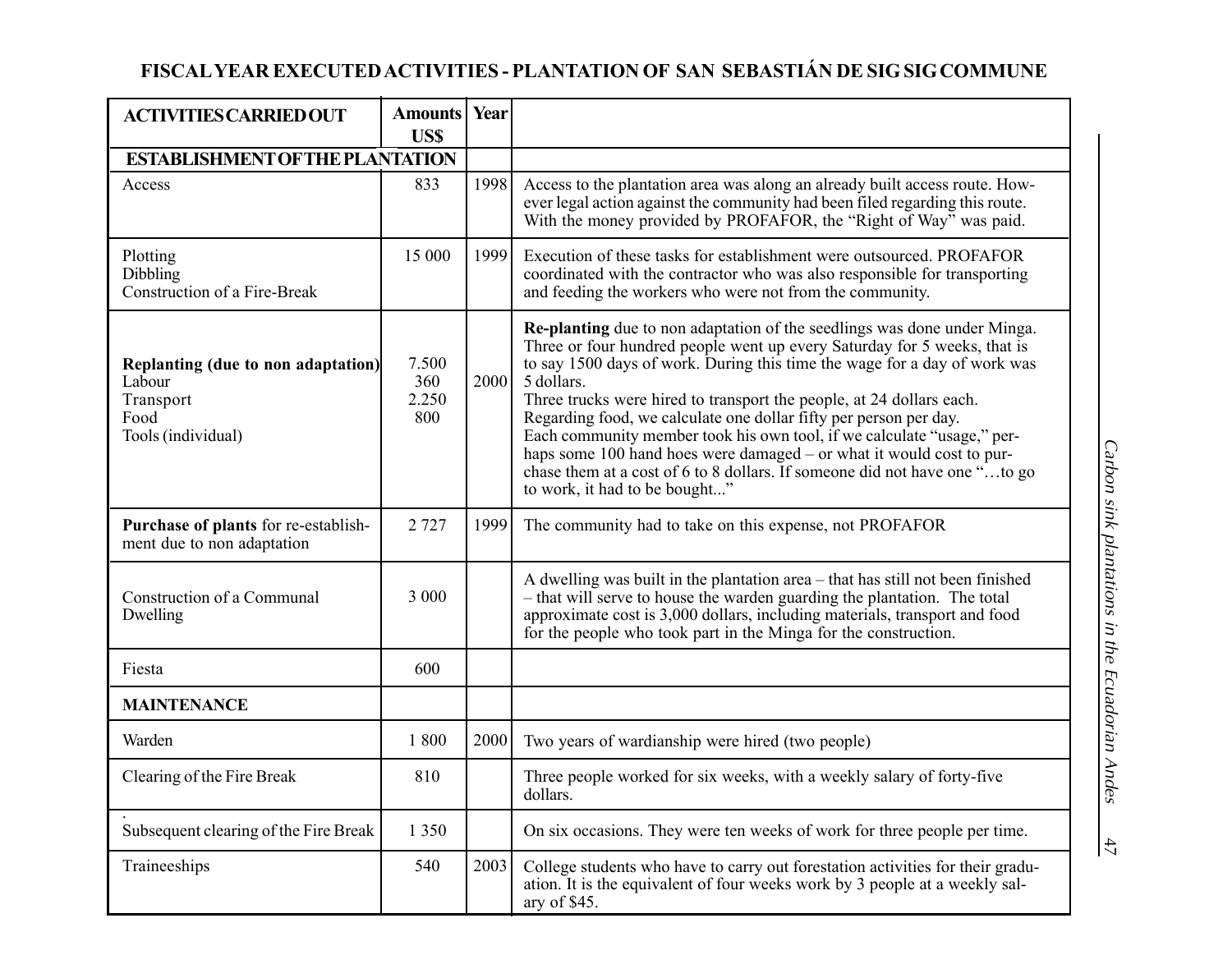| Replanting (because of fire)              | 1 100 |  | After the first fire (100 ha) a Contractor was hired again, who cleared the<br>land and re-planted the one hundred hectares lost, for an amount of 1,100<br>dollars.                                                                                                                                                                                                                                                                                                                                                                                                                                       |  |  |  |
|-------------------------------------------|-------|--|------------------------------------------------------------------------------------------------------------------------------------------------------------------------------------------------------------------------------------------------------------------------------------------------------------------------------------------------------------------------------------------------------------------------------------------------------------------------------------------------------------------------------------------------------------------------------------------------------------|--|--|--|
| Reception for commission                  | 500   |  | Expenses to receive the PROFAFOR Commission that was visiting the area.                                                                                                                                                                                                                                                                                                                                                                                                                                                                                                                                    |  |  |  |
| Expenditure fires                         | 500   |  | Patricia Granda<br>Payment to firemen, transport                                                                                                                                                                                                                                                                                                                                                                                                                                                                                                                                                           |  |  |  |
| Organization and Management work          | 3 000 |  | Unforeseen management and coordination expenses and other expenses<br>caused by the fires. An estimation of the work over all that time could<br>amount to 3,000 dollars. "We have not collected for commission or for the<br>management work."                                                                                                                                                                                                                                                                                                                                                            |  |  |  |
| 42 670<br><b>SUBTOTAL</b>                 |       |  | This is an estimate that tries to "put a price" on some activities that cannot<br>be valued, such as the Minga and the work of the community leadership. It<br>should not be forgotten that here, factors such as land use and some exter-<br>nalities or environmental liabilities related with forestry activities have not<br>been taken into account.<br>The utility of the figure supplied emerges by comparing it with the total<br>amount of money received from PROFAFOR so far, which is \$32,000 dol-<br>lars. This is the context in which this exercise and results should be under-<br>stood. |  |  |  |
| <b>ACTIVITIES STILL TO BE CARRIED OUT</b> |       |  |                                                                                                                                                                                                                                                                                                                                                                                                                                                                                                                                                                                                            |  |  |  |
| Replanting because of fires               |       |  | These are activities that the contract foresees over a term of 15 years.                                                                                                                                                                                                                                                                                                                                                                                                                                                                                                                                   |  |  |  |
| Payment of fire insurance                 |       |  | At this time we do not know if its execution will be outsourced once again or                                                                                                                                                                                                                                                                                                                                                                                                                                                                                                                              |  |  |  |
| Maintenance Firebreaks                    |       |  | if it will be done under other Mingas involving transportation costs, food<br>and wages not received by the community members.                                                                                                                                                                                                                                                                                                                                                                                                                                                                             |  |  |  |
| Wardenship                                |       |  | It is possible that inputs (manure, pesticides) and tools for future forest                                                                                                                                                                                                                                                                                                                                                                                                                                                                                                                                |  |  |  |
| Pest control                              |       |  | management will have to be purchased. In the event of harvesting, opera-<br>tional costs will have to be covered by the commune. It will also have to                                                                                                                                                                                                                                                                                                                                                                                                                                                      |  |  |  |
| Fertilizing                               |       |  | seek markets to trade the timber.                                                                                                                                                                                                                                                                                                                                                                                                                                                                                                                                                                          |  |  |  |
| Pruning                                   |       |  | The only certain thing at this point is that PROFAFOR provides the "tech-                                                                                                                                                                                                                                                                                                                                                                                                                                                                                                                                  |  |  |  |
| Thinning                                  |       |  | nical indications" for these tasks, but expects the community to carry them<br>out at their own cost.                                                                                                                                                                                                                                                                                                                                                                                                                                                                                                      |  |  |  |
| <b>Harvest</b>                            |       |  |                                                                                                                                                                                                                                                                                                                                                                                                                                                                                                                                                                                                            |  |  |  |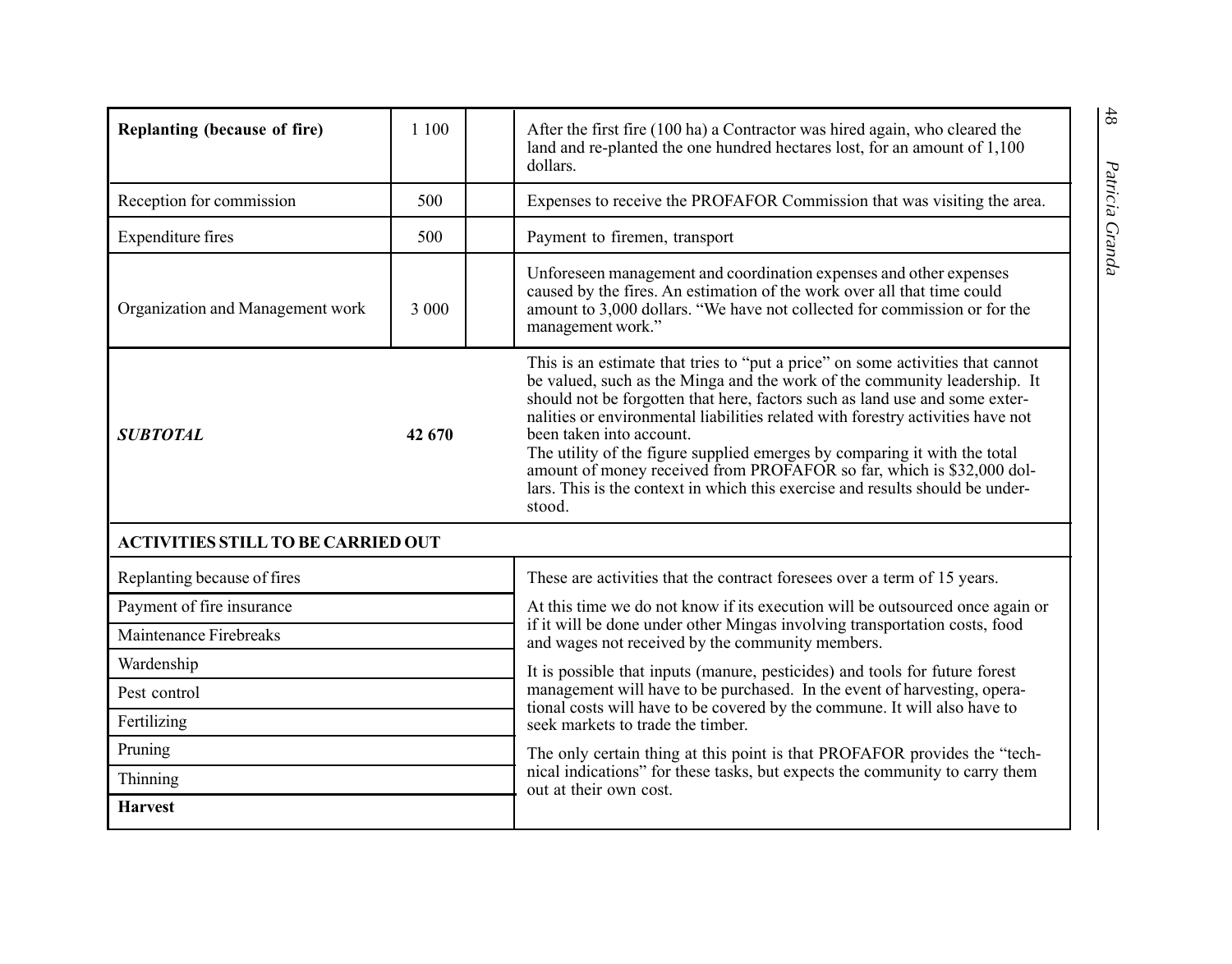According to the above estimate, six years after signature of the plantation contract, the community has absorbed a negative balance  $\overline{\phantom{a}}$  in terms of work and money  $\overline{\phantom{a}}$  of approximately \$10,000 US dollars. The maintenance tasks, lasting for a 15-year term, have not yet been completed.

In addition to having absorbed the above mentioned balance, the community has also got to finance a "*new re-planting*" of the burnt hectares, deposit periodical payments in PROFAFOR's bank account for *fire insurance* – thought up by the company and financed by payments by the  $b$ eneficiaries – do maintenance work on the firebreak for the prevention of fires and due to the distant location of the plantation, continue to pay a warden service.

In maintenance eventually the time will come for pest control  $-$  this is not unusual as it is a monoculture pine plantation – the spreading of manure and pruning and thinning the plants – with the consequent purchase of inputs and tools. After 15 years, if all this works out well, harvest the timber, transport it and try to trade it.

The only certain thing at this stage is that PROFAFOR provides the "technical indications" for these tasks but expects the community to carry them out on their own account as, according to the contract, "harvesting and re-establishment of the plantation are the *beneficiary's* responsibility."

All this takes place under the umbrella of FSC certification, which in its Principle No. 5 clearly demands that forest management "should strive to strengthen and diversify the local economy," and in Principle No. 4 that forest management "shall maintain or enhance the long-term social and economic well being of forest workers and local communities."

Although the Public Summary of December 2001, the date on which Certification was issued, the SGS verification company maintained that:

> ì...all the potential benefits of the forest are still a future concept. PROFAFOR still does not have long term planning for harvesting and marketing activities... The partners in the project are not aware of the potential economic implications when they start producing timber. The relationship between expected income and future costs has not been clearly defined or presented to the partners in the contracts...<sup>"</sup>

## PROFAFOR obtained FSC Certification.

The result is that FACE PROFAFOR's project to sequester carbon "*fixes and absorbs*" carbon by absorbing the work and funds of peasant communities in the Ecuadorian Sierra.

This is an unequal exchange of goods and services between PROFAFOR and the communities. PROFAFOR reserves 100 per cent of the rights over carbon absorbed, and the communities take on all the responsibilities deriving from forest management – an activity they are not familiar with and therefore cannot correctly assess – that has not presented any real or concrete benefits but rather has managed to displace productive activities in direct prejudice to the peasant economy.

## 4.4 Paramo Communities absorb externalities

#### 4.4.1 Loss of a form of savings

Given that because of the plantation, activities such as grazing are forbidden, families owning cattle may have to rent lands for their animals, an expense that previously did not exist. It is also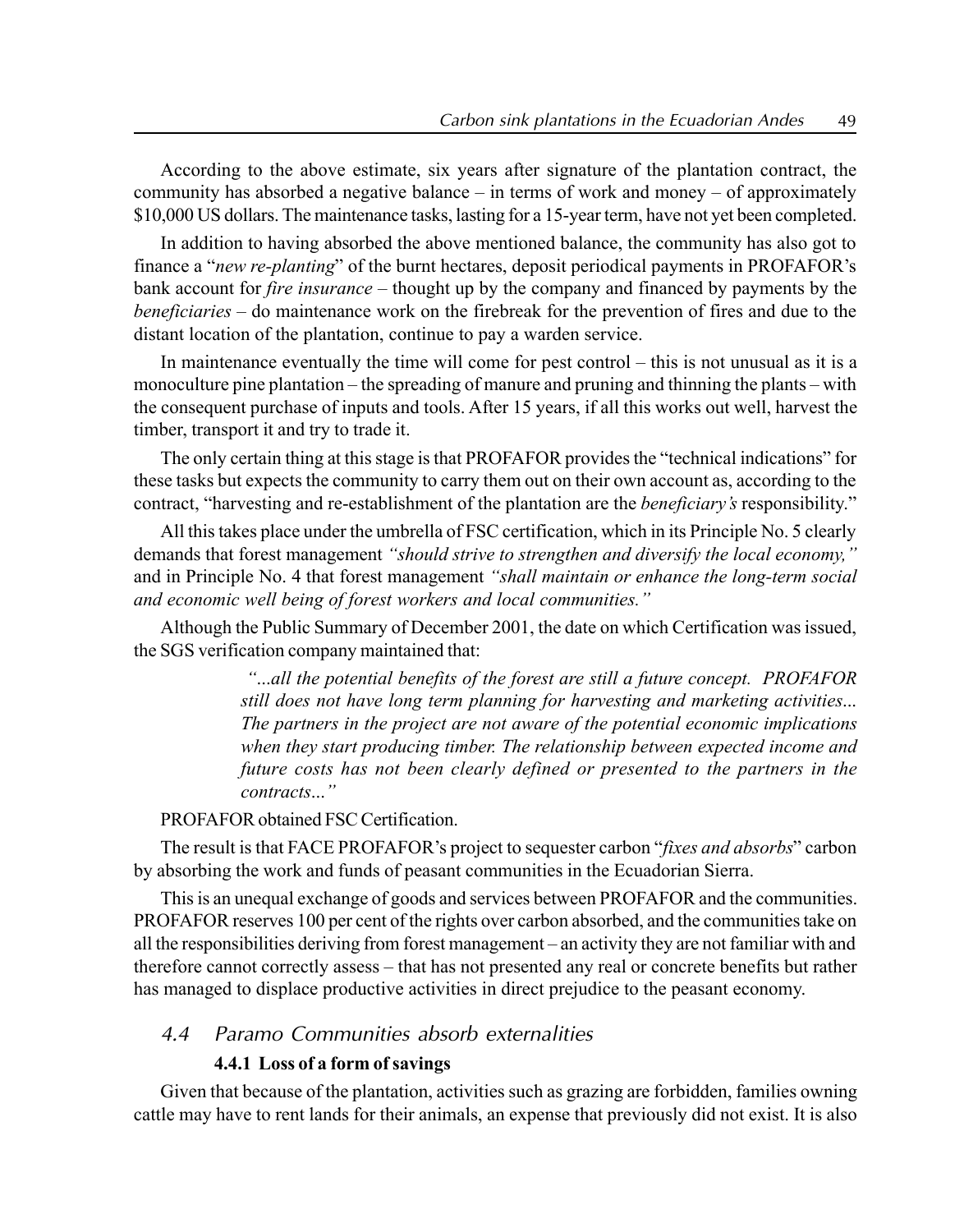possible that due to lack of pasture land, they may have to reduce the number of heads of cattle.

According to Montserrat Albán, cattle ownership is a traditional form of savings for peasant families and indigenous communities in the Sierra, within what she considers to be an important characteristic of community economy: *flexibility*. In this respect, she maintains that:

> ì...small scale producers use flexible survival strategiesto facethe difficult and changing environmental, social and economic situations...short-cycle crops, cattle and sheep, and temporary work is part of a rationale for production that generates income from various sources and decreases the vulnerability of peasant economies... "87"

On analyzing the concrete case of PROFAFOR's economic impacts, she writes:

ì...in all the cases analyzed... the economic activity that suffers a direct impact from the plantation is cattle and sheep-raising. There are two related problems: displacement of the activity with the related costs of renting land and purchasing fodder for the animals and the decrease in the number of heads of cattle obliges the families to do without a traditional form of savings ..." 88

## 4.4.2 Environmental Impacts

## 4.4.2.1 Prior consultation and publicly accessible information

The communities affected by the establishment of PROFAFOR's tree plantations were not adequately consulted before the implementation of the project. The company's advertising did not present the "risks" and "benefits" derived from a large-scale tree plantation of exotic species in a clear way.

"Prior consultation" is not the same as "promoting" the future concept of non-quantified income or benefits from lumbering activities. It is related above all to the need for the population that will receive the impacts to be fully and adequately informed and aware of the risks that it is exposing itself to.

This is not only a problem for FACE PROFAFOR but it has strong implications for the transparency and credibility of the certification process in general.

Chris Van Dam, FSC consultant, writes the following:

ì...A dimension of the certification process is the question of public consultation prior to the main evaluation, and the public dissemination of the reports following the granting of certification.

The principle is clear: given that the assessment process is a short process and necessarily partial and incomplete, there is nothing better than enabling all those actors ... before or after the assessment, to make themselves heard.

However... both clients and certifiers  $-\nu$  who owe themselves to the former  $-\hbar$  have distorted this principle, for example by not consulting all those involved..., or

ALBÁN, M. y María Arguello, 2004. Un análisis de los impactos sociales y económicos de los proyectos de fijación de Carbono en el Ecuador: El caso de PROFAFOR-FACE. IIED, London, United Kingdom, page 39.

<sup>88</sup> ALBÁN, M. y María Arguello, 2004. Un análisis de los impactos sociales y económicos de los proyectos de fijación de Carbono en el Ecuador: El caso de PROFAFOR-FACE. IIED, London, United Kingdom, page 42.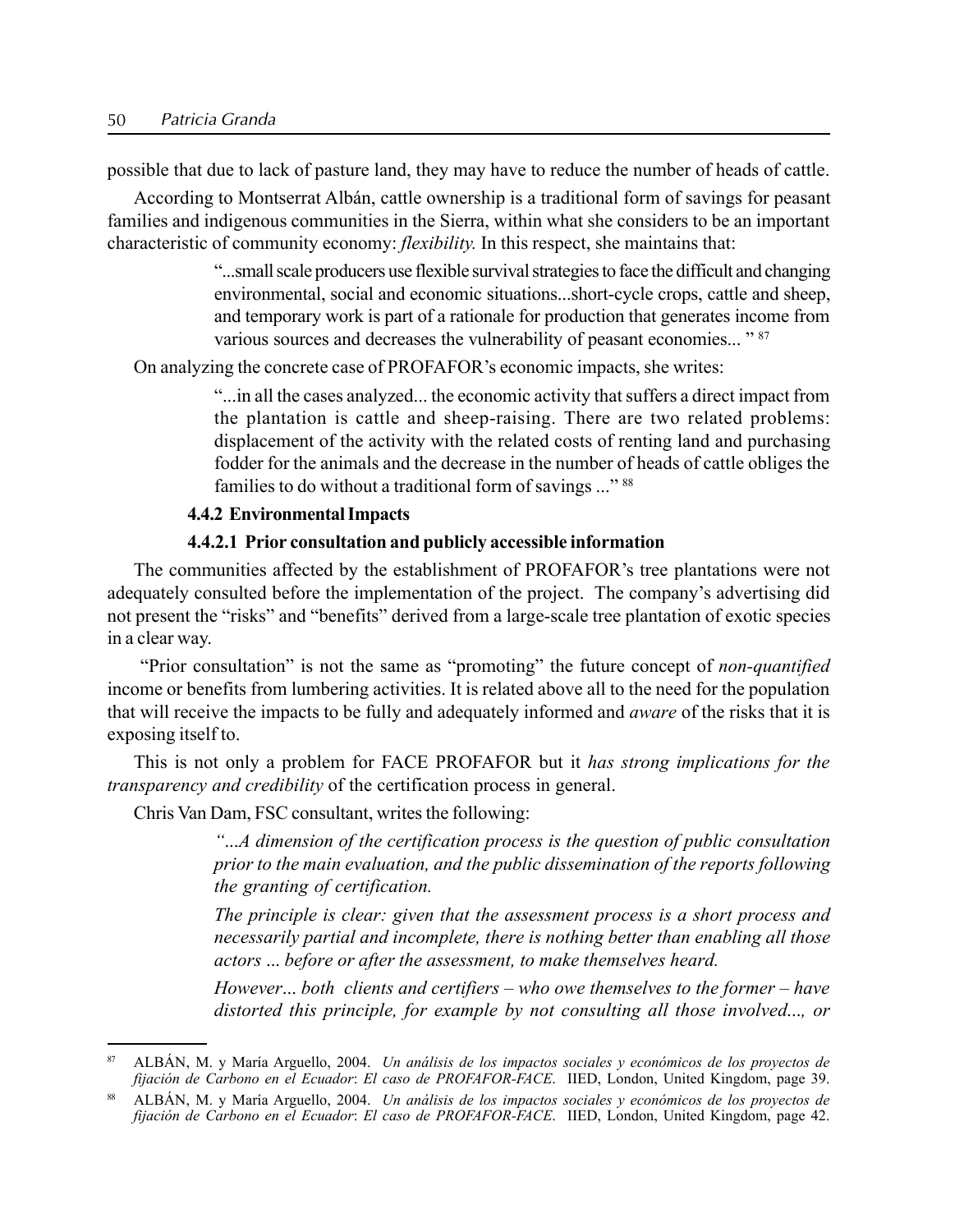doing so with very little warning, disseminating only a summary of the assessment report, or only by the Internet and in English, knowing that the affected parties do not have access to the web or do not speak this language...

The certifiers allege that this is due to the need to ensure confidentiality of the  $information - the commercial secrecy of their clients - and of their own assessment$ methods and techniques vis-à-vis other certifying companies.

All this has been accepted by the FSC, and conspires against one of the principles of certification: the possibility that all the actors involved or affected participate in the process." $89$ 

FACE PROFAFOR technicians arrive in the communities and promote the establishment of plantations, saying that they "pay to plant" and present a future of income and employment. The possible partners are not fully informed about the obligations they will take on, on signing the contract. None of the people interviewed from the communities visited had knowledge of various important issues, such as for example, no knowledge of the existence of the penalty clause hanging over each community in the event of a breach of contract, nor of the amounts that the community had been engaged to honour.

The public summaries of the visits by the verification company are available on the internet only up to the visit of the year 2000, and in English. When FACE PROFAFOR is asked for information " $at$  its office", the company comes up with a series of bureaucratic obstacles and requirements, such as that the person requesting information should do so by memorandum, listing the required information; then an answer is received requiring that this memorandum should be signed by the representative of the organization. Once these requirements had been fulfilled, PROFAFOR gives evasive answers, which do not provide the information requested.<sup>90</sup>

## 4.4.2.2 Environmental ImpactAssessment

FACE maintains in its public discourse that on establishing tree plantations it achieves "the improvement of soil structure and the restoration of soils degraded by extensive use." Unfortunately, there are no indications that this is fulfilled in practice and FACE obtained certification in spite of not having submitted an Environmental Impact Assessment of its activities.

According to FSC any forestry activity must have an environmental and social impact assessment. Regarding environmental impacts, according to FSC, forest management *shall conserve* biological diversity and its associated values, water resources, soils, and unique and fragile ecosystems and landscapes..."

FSC hopes that by fulfilling these objectives, ecological functions may be maintained. The certifying entity requires that an environmental impact assessment be completed for the management system. Although it does not prohibit the use of exotic species, it does in fact demand that they be carefully controlled and rigorously monitored.

VAN DAM, Chris, "Certificación Forestal, Equidad y Participación" Member of FSC. Professor of Environmental Policy and Sustainable Development, National University of Salta, ARGENTINA.

According to the note sent by PROFAFOR FACE 617/04 to Acción Ecológica, dated 21 September 2004.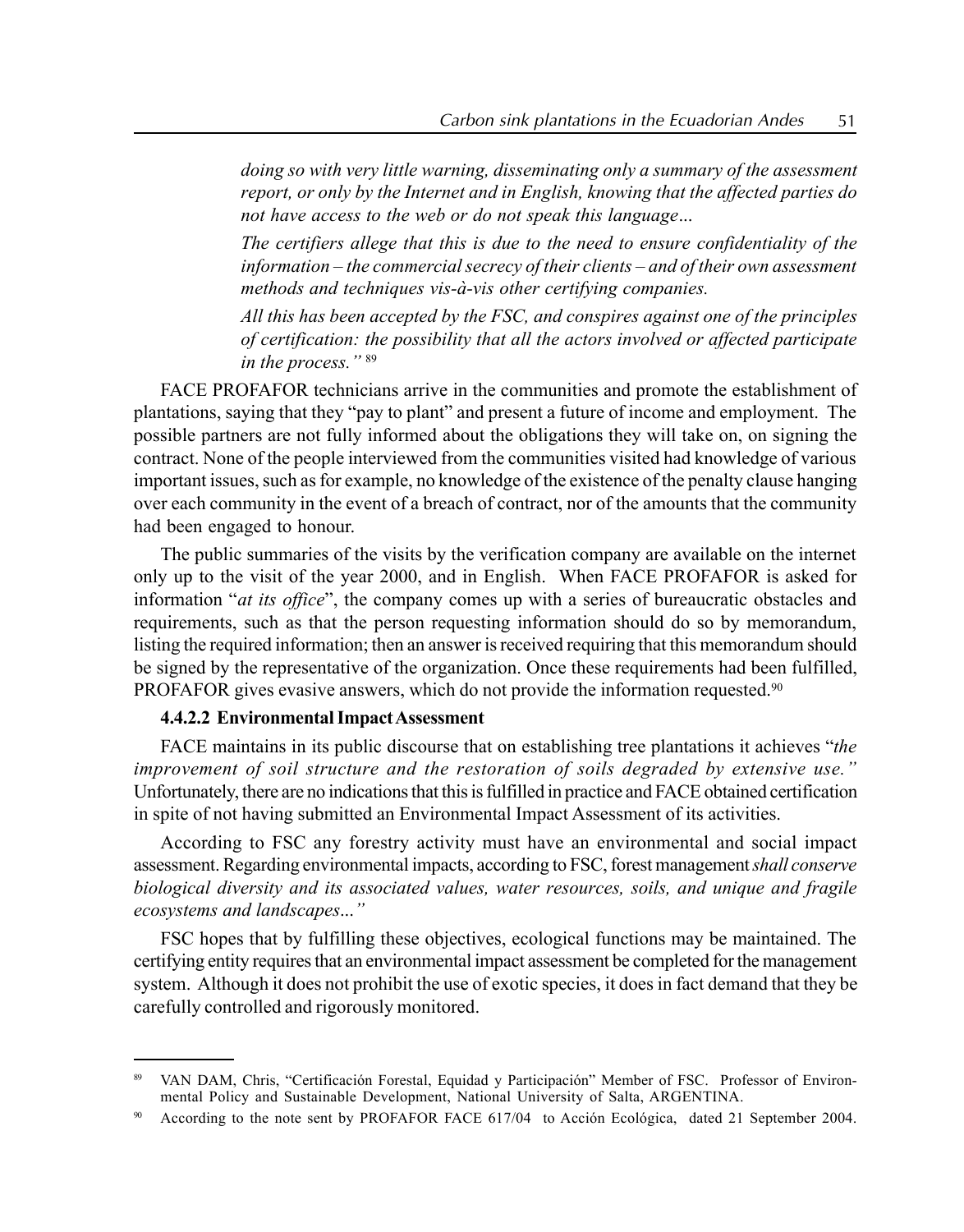#### 52 Patricia Granda

The "Public Summary" document for the year certification was granted recognizes that the management and forestation plans do not identify rare, threatened or endangered species, nor do they identify protection zones. No specific measures aimed at the protection of such species are presented nor are stipulations made for nurseries or in the plantation contracts in relation to the use of chemicals<sup>91</sup>

These aspects received the qualification of Major Corrective Action, which did not prevent the FSC "Green Label" being granted in the year 2000.

#### 4.4.2.3 Assessment of Social Impacts

FACE-PROFAFOR technicians designed a forestation contract and determined the obligations to be taken on by the community. In spite of the fact that they are qualified by the company as beneficiaries, the communities must take on the work required for plantation management with the promise of obtaining non-specified income in the future.

The company offers "*initial funding*" that has proved insufficient for the plantation activities required in the management plans, but it is an incentive for the communities to sign the contract.

The incentives become a useful tool for the project rather than for the community: it is easier to gain acceptance in the community by offering an incentive with an immediate financial value than to carry out sound work based on explaining the benefits of forestation. Giving incentives places the donor organization staff in an "agreeable position of power" through the control of resources: resorting to incentives is a means to gain supporters and influence people.<sup>92</sup>

In this way, forestry technicians can enjoy an "agreeable position" within the game of power of social interactions with the indigenous and peasant communities, which sometimes leads to excesses in their comments (such as in the case of the commune of SigSig, with the threat by the company representative that the commune was "mortgaged".

Social impact for the total duration of the execution of the contracts (following the first three years of establishment) has not been assessed and the company's energy has mainly been aimed at fulfilling technical specifications and follow-up of the plantation in accordance with its guidelines93 . The social evaluation of the FACE PROFAFOR project submitted to obtain FSC certification is a simple description of current conditions in the field, not an evaluation of expected or possible social impacts.

<sup>&</sup>lt;sup>91</sup> This was documented in the April 2000 Public Summary and was the object of various qualifications for corrective action. At the time of obtaining certification, the verifying body saw no evidence that PROFAFOR had carried out any in situ environmental impact assessment. Therefore no evidence was seen of the implementation of Technical Regulations concerning environmental impact assessment. There is no evidence that the management plans and forestation plans have identified rare, threatened and endangered species, nor were –site-specific measurements directed to the protection of such species found. The contracts which PROFAFOR uses with nurseries do not make any stipulations in relation to chemical usage, nor do the contracts with the communities. QUALIFOR Programme, Public Summary Information Face Foundation / Profafor, FM Main Assessment Report, April 2000.

 $92$  Smith's hypothesis, in VIDAL.

<sup>93</sup> QUALIFOR Programme, Public Summary Information Face Foundation / Profafor, FM Main Assessment Report, April 2000.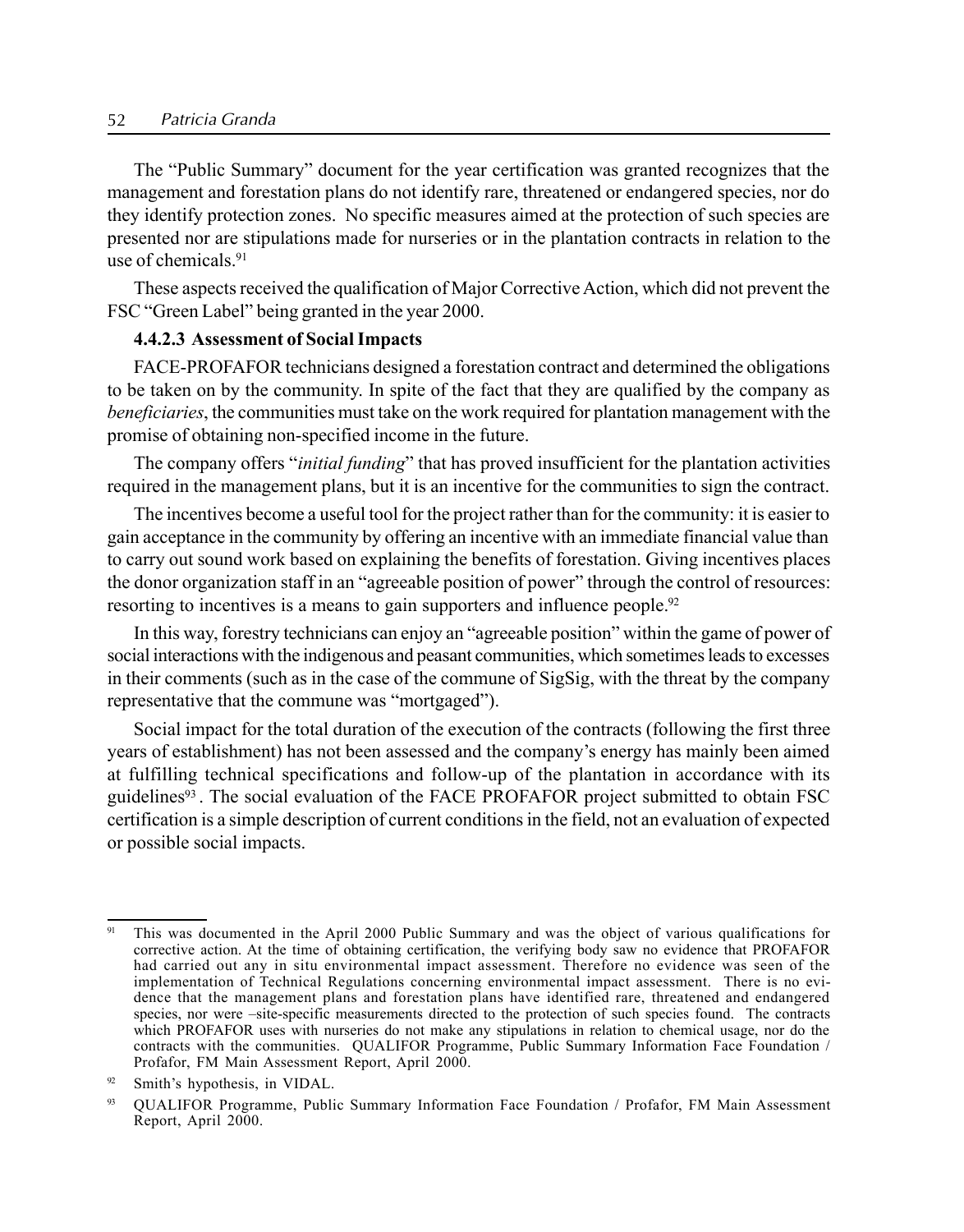## 4.4.2.4 Species used and difficulties in adapting to theAndean environment

In the plantations partially sponsored by the PROFAFOR programme, the species planted are:

90% Pine 4% Eucalyptus and Cypress  $5 - 6\%$  Native species<sup>94</sup>

PROFAFOR promotes large-scale plantation of exotic species of trees in the Andes. It tries to justify this on maintaining that it carries out its activities on degraded lands and at altitudes where agriculture is not possible and grazing is not profitable. It has been said that FACE operates with  $a$ <sup>a</sup> is a straingt ignorance" in maintaining that in Ecuador, at altitudes of between 2400 and 3500 m.a.s.l, agriculture is no longer possible and livestock farming is less profitable. Joan Martínez Alier, of the Autonomous University of Barcelona writes: "...Quito lies at 2800 m, Cuzco, much farther south from the Equator, at 3,400 m, the Sacred Valley below Cuzco, a shrine of Andean agriculture, at about 3000 m. FACE started out with a strong prejudice against Andean agro-pastoral practices, and against the indigenous inhabitants of such regions – perhaps a form of 'environmental racism'". (Martínez Alier, 2002).

On referring to the species planted, FACE justifies the use of exotic species arguing that it recommends the use of native species but that forestation is done with Pine and Eucalyptus  $-$  in order to restore soils and prevent erosion – because in Ecuador, according to FACE "the majority of native species have almost disappeared, and local knowledge of indigenous tree species has been lost with the trees.<sup>"95</sup>

In spite of the serious problem of deforestation in Ecuador, it is hard to believe that native species and the traditional knowledge related to them have disappeared. This is an affirmation that is far from reality. The study "Plantas Nativas Para Reforestación en Ecuador" (Native Plants for Reforestation in Ecuador) published in 1990, found 335 species and 54 non-timber uses for species of native trees in the Ecuadorian Andes.96

In the Paramo communities visited, towards the end of the workshops, participants were informally asked to name native species and to briefly describe their uses. In San Sebastián de SigSig, in less than ten minutes, the participants were able to name and describe uses for at least thirteen species of native trees of the area.

When PROFAFOR obtained FSC certification, the SGS verifier mentioned in its public summary that exotic species are not necessarily suitable for environmental protection, particularly of degraded soils. They also recognize that Eucalyptus and Pine may contribute to the degradation of soils rather than to protect them. Attempts to restore forests with native species are therefore of importance<sup>97</sup>.

Luis Fernando Jara, Com. Pers.

www.stichtingface.nl

BORJA, C. & LASSO, S. 1990. "Plantas Nativas para Reforestación en el Ecuador". Fundación Natura. Quito. 208p. http://www.fao.org/documents/show\_cdr.asp?url\_file=/docrep/t2354s/t2354s0w.htm

<sup>&</sup>lt;sup>97</sup> QUALIFOR Programme, Public Summary Information Face Foundation / Profafor, FM Main Assessment Report, April 2000.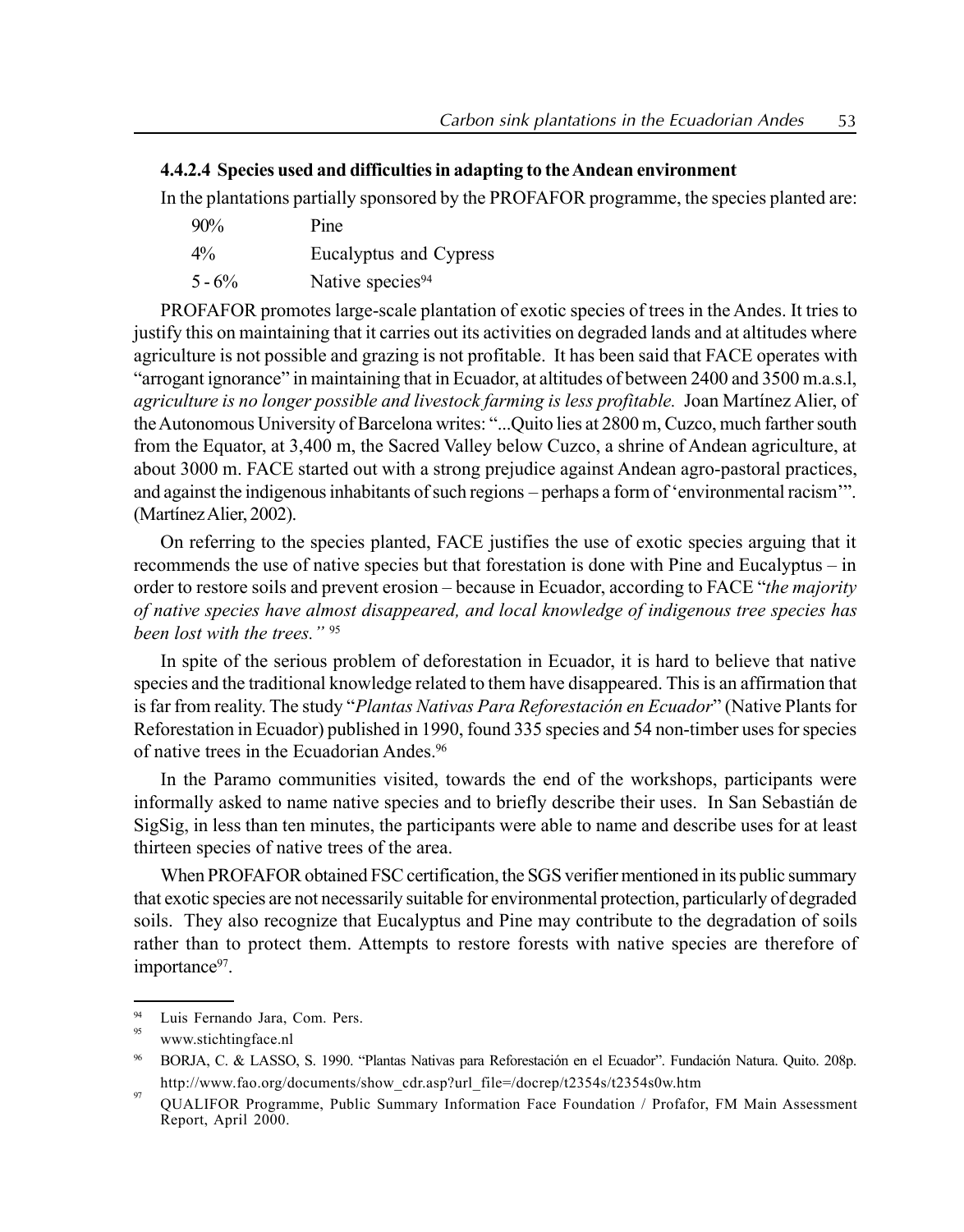#### 54 Patricia Granda

Since 1999 native species are included in FACE PROFAFOR forestry projects, in a scantly significant proportion, under the concrete utility of enabling FACE to have access to certification. In order to maintain this certification, during the Surveillance Visits by the verifier, it defends as one of the strengths of the organization, its continued "commitment" to use native species.<sup>98</sup>

FACE PROFAFOR insists on planting Eucalyptus and Pine. So far it has maintained that research has been carried out on the impacts of pine on the soil and the hydrology but due to the ìhigh variability of the results obtained, it cannot be categorically stated that pine is noxious for Paramo soils". 99 In its international public discourse, FACE "accepts" the plantation of exotic species in its projects, under the *condition* that the areas are replanted with native species after the timber has been harvested.100

The introduction of exotic species in high altitude environments such as the Paramo, damages the soil structure, affects the fauna and the flora and also determines that the plantation has a deficient production, resulting in prejudice to the carbon fixation that was sought to be achieved. This was seen in visits to the Paramo in the Commune of San Sebastian.

## Observations during the visit to FACE plantations in the Paramo Commune of San Sebastian de SigSig

#### Burnt plantations

The plantation has been affected by fires, resulting in the death of most of the affected trees and scant possibility of subsequent growth of the plants that did not die. Given the following conditions, it is not surprising that the plantations were burnt and fires may be repeated:

- 1. Lack of permanent wardens and fire-fighting equipment
- 2. Totally inadequate firebreaks, both regarding quantity and dimension (too) narrow)
- 3. A strong and permanent wind, making it easy for the fire to cross over the firebreaks
- 4. Easily combustible natural vegetation (pajonal vegetation characteristic of Paramos)
- 5. Traditional grass burning practices for better cattle use
- 6. This is a Pine plantation, trees that are inclined to catch fire

<sup>98</sup> Qualifor SGS, Informe de Visita de Vigilacia de Manejo Forestal para PROFAFOR FACE, Visita de Vigilancia No 1, octubre 2002.

<sup>99</sup> Luis Fernando Jara, Com. Pers.

<sup>100</sup> FACE Public Summary 1995.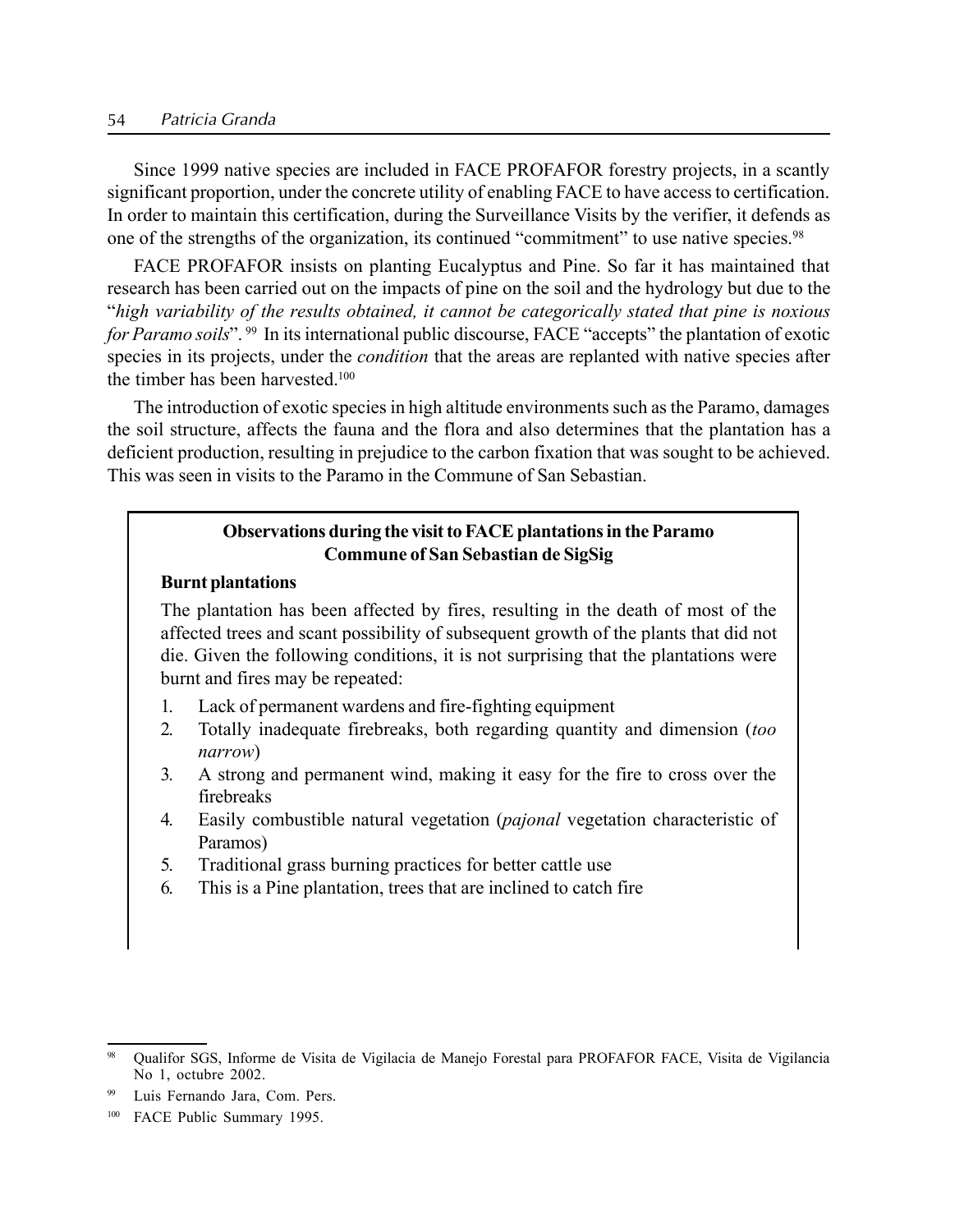## Chlorotic trees

Among the remaining trees, numerous stands of *Pinus patula* with vellowish leaves were observed, indicating the plant's poor adaptation to this environment.

Although detailed research is required on the matter, this condition may be due to three causes:

- 1. That the plants coming from the nursery were not inoculated with mycorrhizal fungi (that fulfils a symbiotic function at root level and that facilitates the plant's nutrient absorption)
- 2. That this fungus does not naturally exist in Paramo soils
- 3. That the soils lack some nutrient vital to the normal development of pines (boron or some other element)

## Broken off tree tops

Many trees have the terminal shoot broken off at varying heights (almost at the foot of the plant in some cases, up to a height of one metre). Given the characteristics of the cut, it is assumed that it is probably due to some animal present in the area (rabbits, hares, cattle, horses). This has given rise to a bushy growth with many lateral shoots, competing to become the new terminal shoot. These trees run the risk of not developing trunks suitable for the saw mill.

#### Slow and uneven growth

In a six-year plantation such as this one, growth may be considered deficient, with few trees exceeding 2 metres, while most are an average of 1 metre high. To this is added low density, hindering the formation of sufficient thickness for the plantation to close its canopy and the trees to start growing faster competing for light.

Taken from: Observaciones de la Visita a Plantaciones FACE en el Páramo, (OBSERVATIONS DURING THE VISIT TO FACE PLANTATIONS IN THE PARAMO) Ricardo Carrere, August 2004 (Annex 1).

#### 4.4.2.5 Impacts on the Paramo environment: the soil

Following the Spanish conquest, the indigenous population retreated to high altitudes due to the expansion of the Hispanic and mestizo population in the inter-Andean valleys and the expansion of lands accumulated in the Spaniards' large estates or private ranches<sup>101</sup>.

This has been called "handing over of indigenous property to the Spaniards." These were determining factors in displacing the native populations to the high slopes, to the outskirts of those large estates and haciendas. Ramón 1987:150, quoted in HESS, 1992, and HESS, 1992. In VIDAL 1999.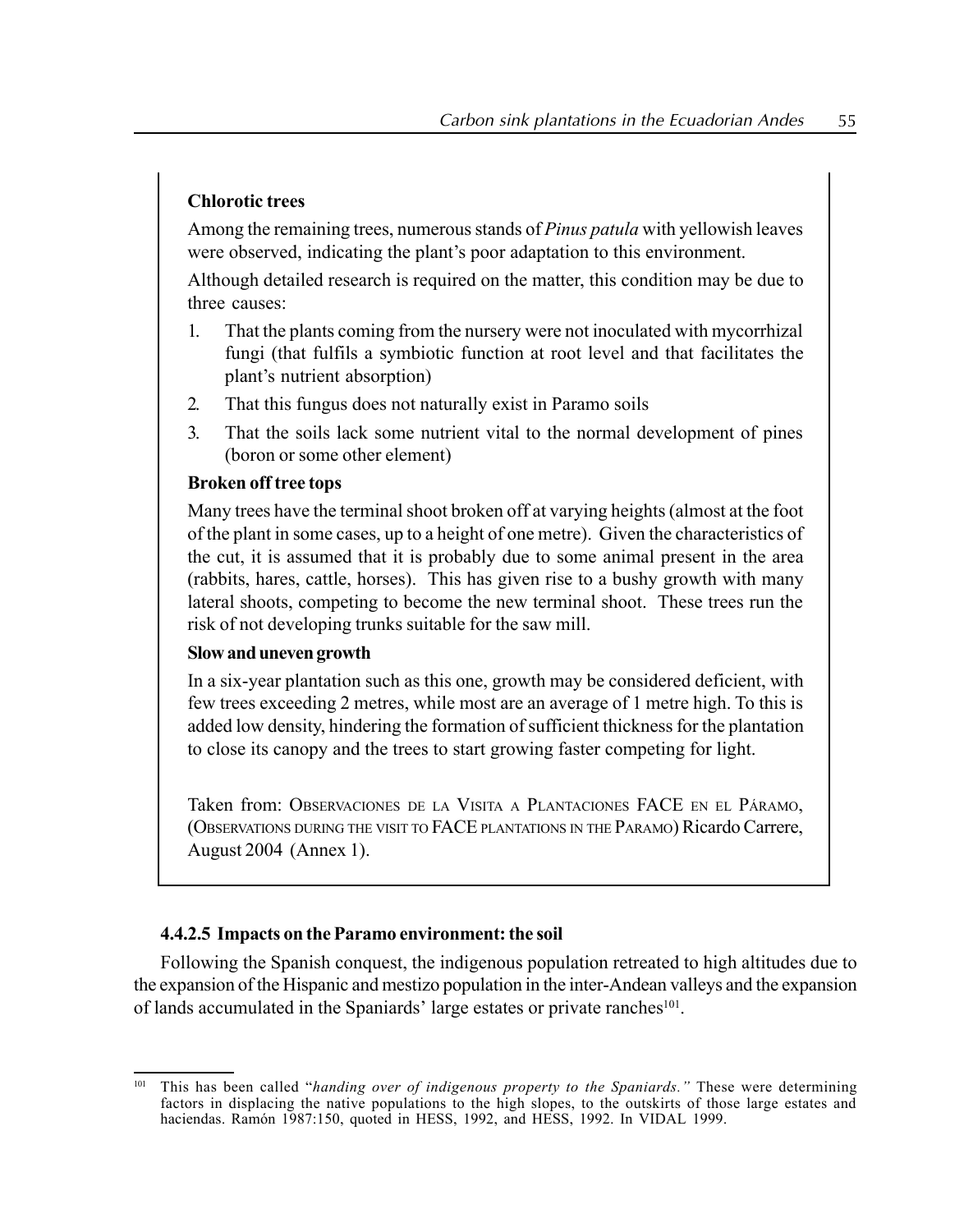The 1964 and 1973 Land Reform Laws contributed to intensify the exploitation of the Paramo,

 $\ldots$  transfer of land from the large haciendas to the indigenous peoples was largely restricted to the high, less productive parts and sometimes reserved for extensive cattle-raising: in other words, the reform mainly delivered the Paramos of the haciendas to the peasants. Presently, the sub-Paramos are almost completely cultivated (up to  $3,600 - 3,900$  m.a.s.l.), while the high Paramos still serve as natural pasture land for extensive cattle raising up to  $4,500$  m.a.s.l.<sup>n 102</sup>

Paramo soils have complex inter mineral and organic particulates that retain water and protect the humus from decomposition, implying that they have a high content of organic matter and retain a lot of water.

Because Pinus plantations use more water, the soil under the plantations tends to dry out. Thus the soils lose the connection between mineral and organic particulates, the content of organic matter decreases and the soils are transformed from water retainers to water repellents.

In Andean soils at 3000 m in Cundinamarca, Colombia, following the implantation of conifers (Pinus patula and Cupressus sp) and Eucalyptus viminalis, it was found that the established plantations caused a transformation in the structure of the soils, accompanied by severe cracking, a change in the soil's humidity regime and a variation and considerable decrease in the soil's biological activity.

According to Robert Hofstede, of  $EcoPar<sup>103</sup>$ , there is a general trend that *Pinus* plantations are related to sites with less organic matter, less humidity and a coarse texture. A general phenomenon is that the soil's pH decreases under the plantation, acidifying the soil. Repellence to water has been documented in pine plantations in Colombia104 . This is attributed to the exudation of resinous substances by the pine roots; this resin also makes the pines prone to catching fire.

In spite of the fact that so far the impact of these plantations on natural ecosystems is not absolutely clear, there are more indications of deterioration than restoration. Hofstede concludes:

> ì...The negative impact of commercial plantations on the hydrology, proven in innumerable studies, is really what is of most concern, but also the effect on soil fertility and on the diversity of a region.

> Many studies have not been carried out in the Paramo but they have in other countries or continents. However, there is no reason to expect that a negative

Verónica Vidal, Impactos de la aplicación de políticas sobre cambio climático en la forestación del páramo de Ecuador, *Ecología Política*, 18:49-54, 1999, quotes the original source of this finding: G. Medina and P. Mena, El páramo como espacio de mitigación de carbono atmosférico, Serie Páramo, 1. GTP/Abya Yala, Quito, 1999. Also in: El Comercio (Quito), 3 Nov. 1999.

<sup>&</sup>lt;sup>103</sup> ECOPAR previously "Ecología Páramo"(Paramo Ecology), now "Proyecto de Investigaciones de Ecosistemas Tropicalesî(Research Project on Tropical Ecosystems). An organization initially established as a project of the University of Amsterdam, with initial funding from FACE. PROFAFORO initially entrusted studies on the performance of native species and monitoring of ecological impacts of exotic species plantations, and for a while was the "Research Division of PROFAFOR", but according to Hofstede, following the certification process, research was focused on issues necessary for the maintenance of the licence. In: ALBÁN 2004.

Jaramillo & Herrón, (1991). This phenomenon is also reported by Cortés et al. (1990). Both in HOFSTEDE.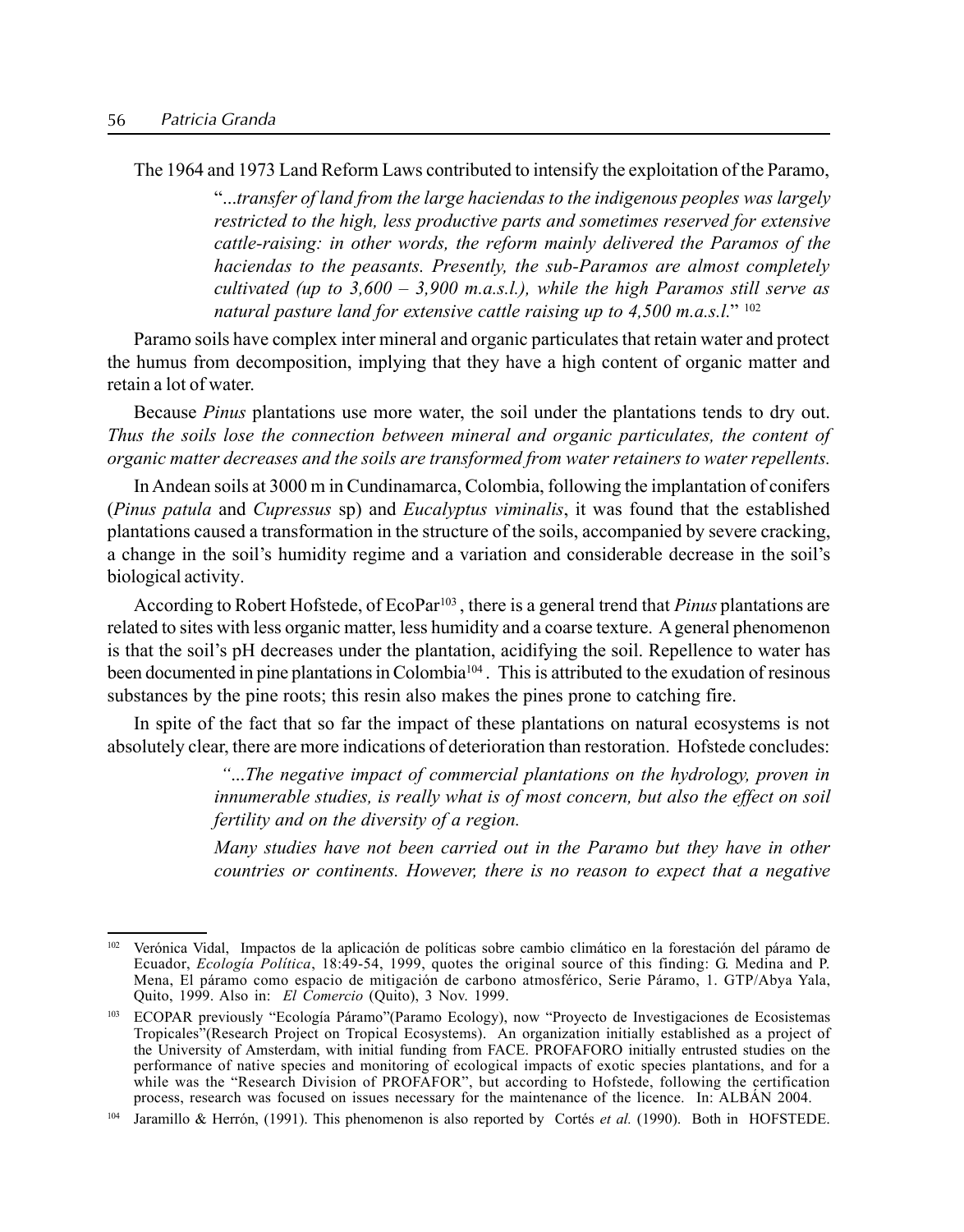effect found in the majority of the cases, will be positive in the Paramo. A plantation with exotic species cannot be justified as an ecological measure.

In countries with more forestry technology than Ecuador, it is recognized by forestry technicians that pine has an environmental impact, and instead of putting effort into denying it, they rather put more effort into mitigating it.

In view of the high ecological, hydrological and landscape value of the Paramo, it is not recommendable to plant exotic species...A strong recommendation is to change the type of forestation in the Ecuadorian Sierra. If the native flora above 3,000 metres contains 330 species of trees, why does forestation only use three species that are foreign to the continent?...  $\cdot$ " 105

#### 4.4.2.5.1 Hydrology

The same author quoted above, Hofstede, explains that the importance of the Paramo ecosystem may be divided into three components, an ecological function, an agricultural function and a hydrological function.

Paramos are fundamental for the regulation of regional hydrology and are a source of water for most of the population of the Andes ("the hydrological function"). Paramos are considered to be water "factories", the "sponges" to store water or the "cradle" of the water system.<sup>106</sup>

In the Paramos, the climate is cold and generally damp. The great humidity is not shown so much by high rainfall. In addition to vertical precipitation (rain), quite a lot of water reaches the ecosystem from horizontal precipitation: the interception of fog. Due to the cold and the heavy cloudiness at that altitude, evaporation is very low and thus there is a high water output.

Decomposition of organic matter in the Paramo is very low, due to the low temperatures and high humidity. For this reason, in situations with very little human disturbance, moist soils will be found: the large quantities of organic matter make these soils have considerable water retention.

Part of the water in the soil remains immobile, contained in very thin capillaries, while another part is mobile and is retained for a limited time. The mobile part is established during damp seasons: it is retained in the soil and released during dry seasons. Although the soil's capacity to retain water is much higher than that of the vegetation, the presence of a layer of constantly humid plants is important to maintain good water retention during the dry season.

The natural balance in vegetation zones above 3200 m.a.sl. in the Andes is very fragile. This balance is frequently altered by agriculture. All agricultural practices (crops, cattle-raising and tree plantations) result in the vegetation cover disappearing during a certain time. The disappearance of protective vegetation causes exposure of the soil to air and increases the evaporation in the surface soil. The mutual effect between water and organic matter tends to be interrupted: with less

<sup>&</sup>lt;sup>105</sup> HOFSTEDE R., "Impactos ecológicos de plantaciones forestales", EcoPar. Adapted verion of the article with the same title in the book: R. Hofstede, J. Lips, W. Jongsma & J. Sevink. 1998. Geografia, Ecología y Forestación de la Sierra Alta del Ecuador. Revisión de Literatura. Editorial Abya Yala, Ecuador. 242 p.

<sup>&</sup>lt;sup>106</sup> HOFSTEDE R., "La Importancia Hídrica Del Páramo Y Aspectos De Su Manejo", EcoPar, August, 1997.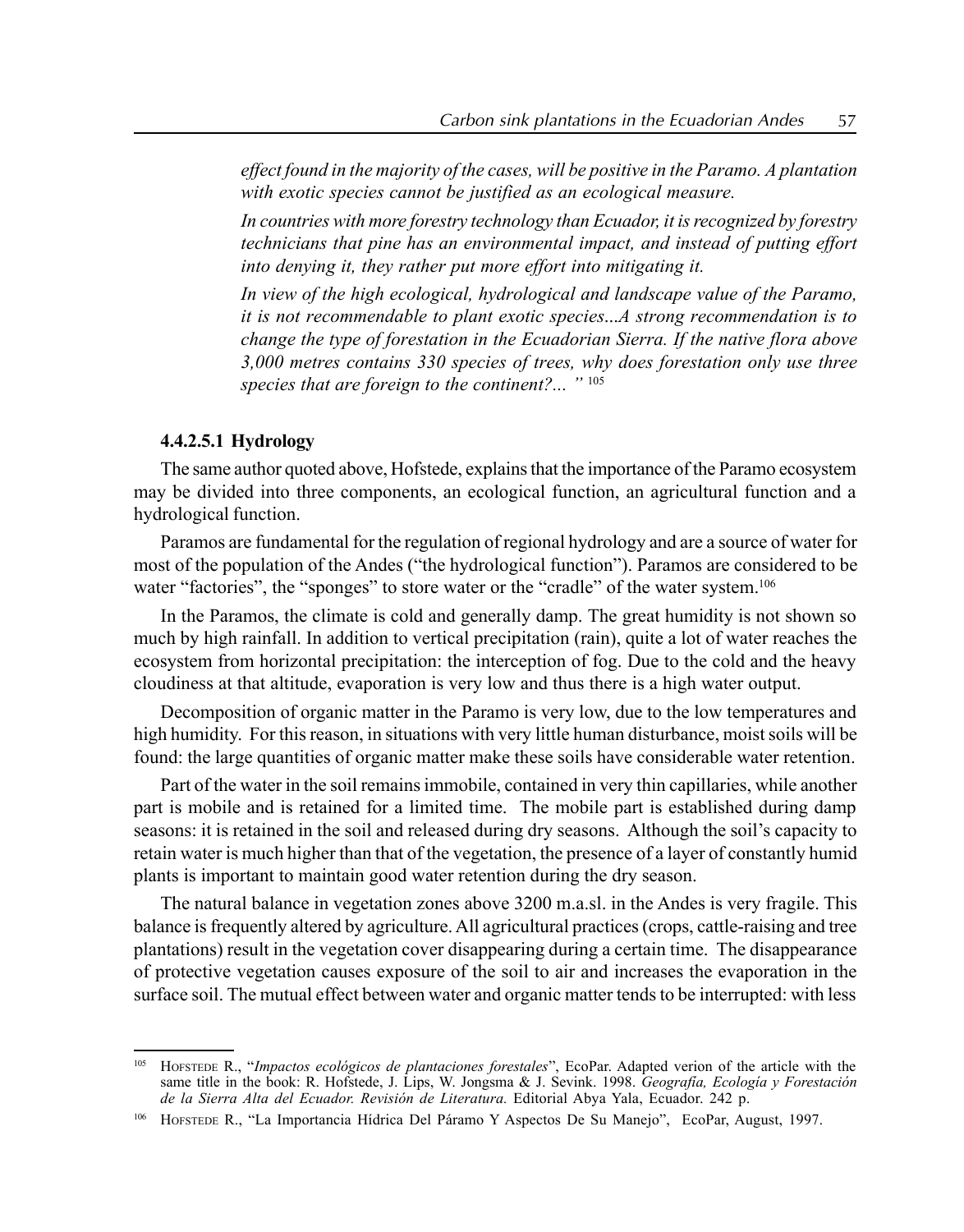#### 58 Patricia Granda

humidity there is an increase in decomposition, resulting in less organic matter in the soil, and in turn, a lower capacity to retain water. This effect is significant, because scantly developed volcanic soils (such as those found in most Paramos), dry up irreversibly and do not recover their original morphology when they get wet again. With repetitive agricultural practices, without long periods of fallow, this cycle of dryness and decreased organic matter may develop in such a way as to result in a dry, sandy soil lacking organic parts.

The implantation of trees, exotic to the Paramo, does NOT favour the ecosystem's stability.<sup>107</sup> During implantation, (part of) the existing vegetation is removed and the soil is altered. More of concern are the effects during growth of the plantation.

Species such as pine consume a lot of water, lessen water output and dry the soil, generating more decomposition. This is not compensated by an entry of new organic matter, because pine litter fall is very uniform and resistant to micro-organisms. Under many conditions, the soil under a pine plantation is less organic and drier than the Paramo soil.<sup>108</sup>

According to other authors, tree plantations have a maximum effect on the hydrology of those zones of high precipitation, particularly if they are sources of water for users in lower lying land. The introduction of non-native species in a determined area may reduce the flow in dry seasons to less than the historical levels. This can be seen if the plantation covers a significant proportion of catchment areas<sup>109</sup>

The Paramos are water reservoirs for the population in the Andean Sierra. In the case of the SigSig commune, the Paramo zone where the plantation has been established is a catchment area for water that directly serves fourteen communities. Trees from the plantation may be observed near water courses and reservoirs. When PROFAFOR obtained certification, the verifier observed that no technical regulations exist with regards to minimum planting distance from watercourses and natural vegetation (Major CorrectiveAction 5.5/6.5/10.2).

#### 4.4.2.5.2 Carbon sequestration or more emissions?

The Paramo ecosystem is a great carbon reservoir and conserving it avoids more emissions to the atmosphere. In the Paramo the soils are typically very dark and humid. Due to the cold climate, high humidity and the fact that the soils are formed from recent volcanic ash, decomposition of organic matter is very slow.

There is a great quantity of carbon stored in a thick layer. In the case of the Paramos of El Angle, it is up to 2 metres deep. If this extreme case of Carchi is considered, it may be calculated that 1700 tons of carbon is stored per hectare. If the soil of the Paramo ecosystem is considered, it can store more carbon than the tropical forest. With poor Paramo management, particularly if the soil is exposed to the air, the surface soil dries up and decomposition increases. This results in an oxidization of organic matter and carbon emission to the atmosphere. With a change in land use in

<sup>&</sup>lt;sup>107</sup> Although it is said that more biomass is created and with this the plant cover would increase with more organic matter entering the soil.

Cortés et al., 1990; Hofstede & Jongsma, 1997.

<sup>&</sup>lt;sup>109</sup> E.K.S. "Plantations, Farm Forests And Water". CSIRO Forestry Products & RIRDC Rural Industries Research and Development Corporation. Union Offset Printing. Canberra. November 2001.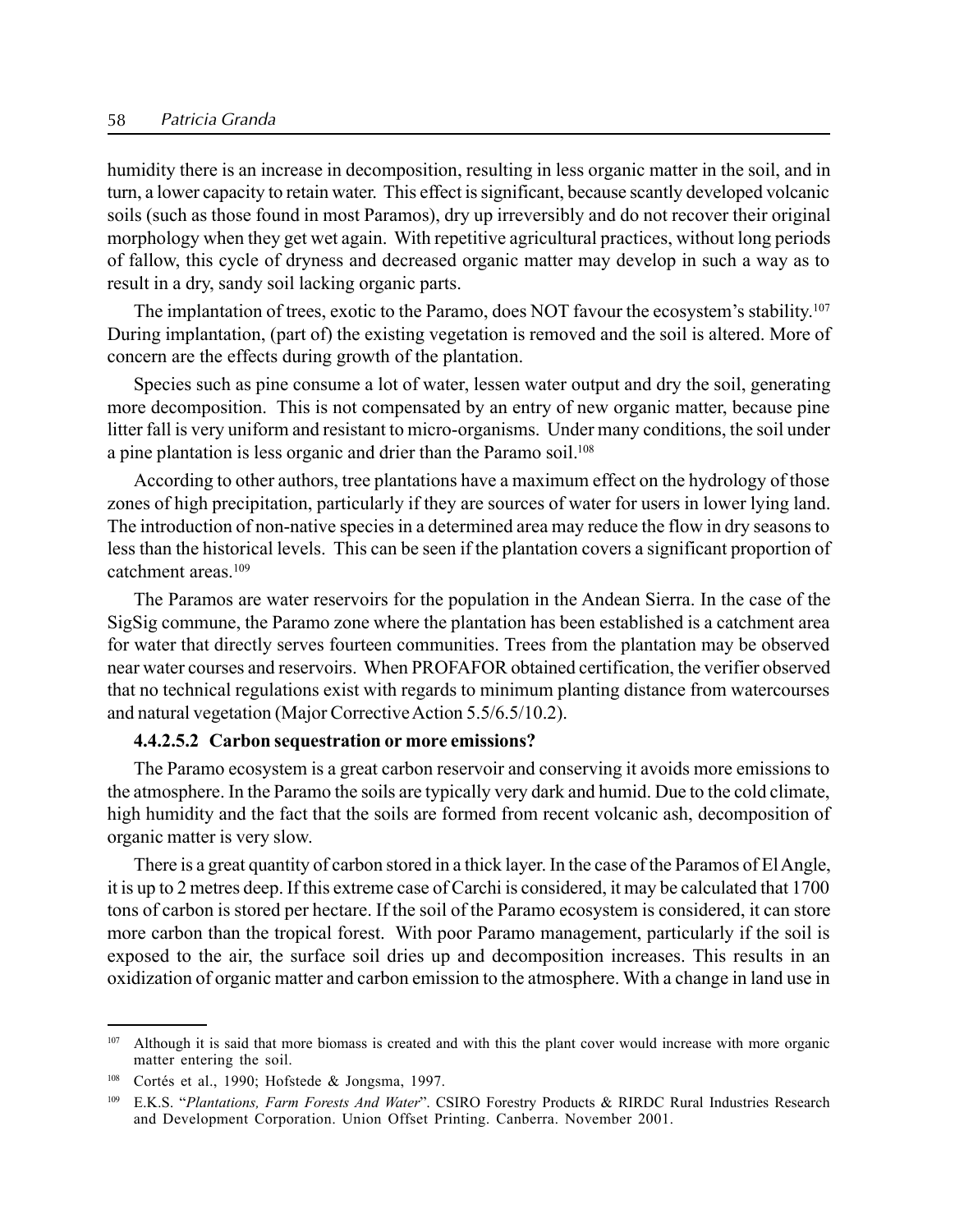the Paramo, such as plantations, the loss of organic matter is not compensated by an input of new litter. It is an illusion to think that organic matter in the soil is very stable and that inappropriate management does not release a lot of carbon into the atmosphere.

> ì...There is also concern over PROFAFOR activities in Ecuador, because so far, the majority of the plantations have been done with fast-growing exotic species. Species such as pine and eucalyptus are not naturally elements of the Andes and for this reason the plantation is not in a natural ecological balance. There is concern that because of its rapid growth it will need much water and therefore dry out the soil. With a drier soil some of the organic matter will disappear, not to be compensated by litter fall, because it is cuticulous, homogenous and foreign to the soil fauna. Thus there is a fixation of carbon by the trees above the soil, but a loss of carbon in the soil..."  $110$

The construction of firebreaks is an important cause of erosion and it would not be surprising if it were to result in serious erosion processes (gully erosion). The firebreaks have not been constructed following the contour lines, but rise and fall following the uneven geography of the zone. As they are kept free of vegetation by hoeing, this facilitates soil particulates being swept away by runoff, as observed during the visits.<sup>111</sup>

The area of Paramo covered by "pajonal" were never covered by forests, and therefore the plantation of hundreds of hectares of trees (and exotic ones at that) will necessarily result in serious impacts on the flora, fauna, soils and hydrological regime of the zone.

In the plantation of one of the communities visited, the area at the source of springs had been planted with a native species, Polylepis incana, to avoid the drying up that the pines might cause there. The commune is interested in the species because it is a tree that gives "the best fire-wood". Clearly this use is contrary to the objectives of carbon fixation and trapping.

In spite of the fact that *Polylepis incana* is an Andean tree species, it is being used for the forestation of complete areas, becoming a monoculture tree plantation on the fragile Paramo soil, where the natural vegetation is the pajonal. In this same plantation it was seen that the leaves of most of the small plants were eaten by a parasite or an insect, which could eventually wipe out the plantation as it is a monoculture plantation. In this zone, Polylepis incana should be considered as an exotic species because it does not seem to occur naturally in the Paramo, but grows in the sub-Paramo, associated with other tree species that grow in patches of Andean forest.

> Thus, the cost of obtaining an economic benefit, by cultivating above the soil, is the loss of two of the Paramo soil's important environmental benefits: water and  $carbon<sup>112</sup>$

<sup>110</sup> HOFSTEDE, Robert. "El páramo como espacio para la fijación de carbono atmosférico". Proyecto EcoPar. Non-modified version taken from: Medina, G. & P. Mena (Eds.). 1999. *"El páramo como espacio de* mitigación de carbono atmosférico" Serie Páramo 1. GTP/Abya Yala. Quito.

<sup>&</sup>lt;sup>111</sup> CARRERE, R. "Observaciones de la visita a las plantaciones de FACE en el páramo" August 2004.

<sup>112</sup> Hofstede & Aguirre, 1999.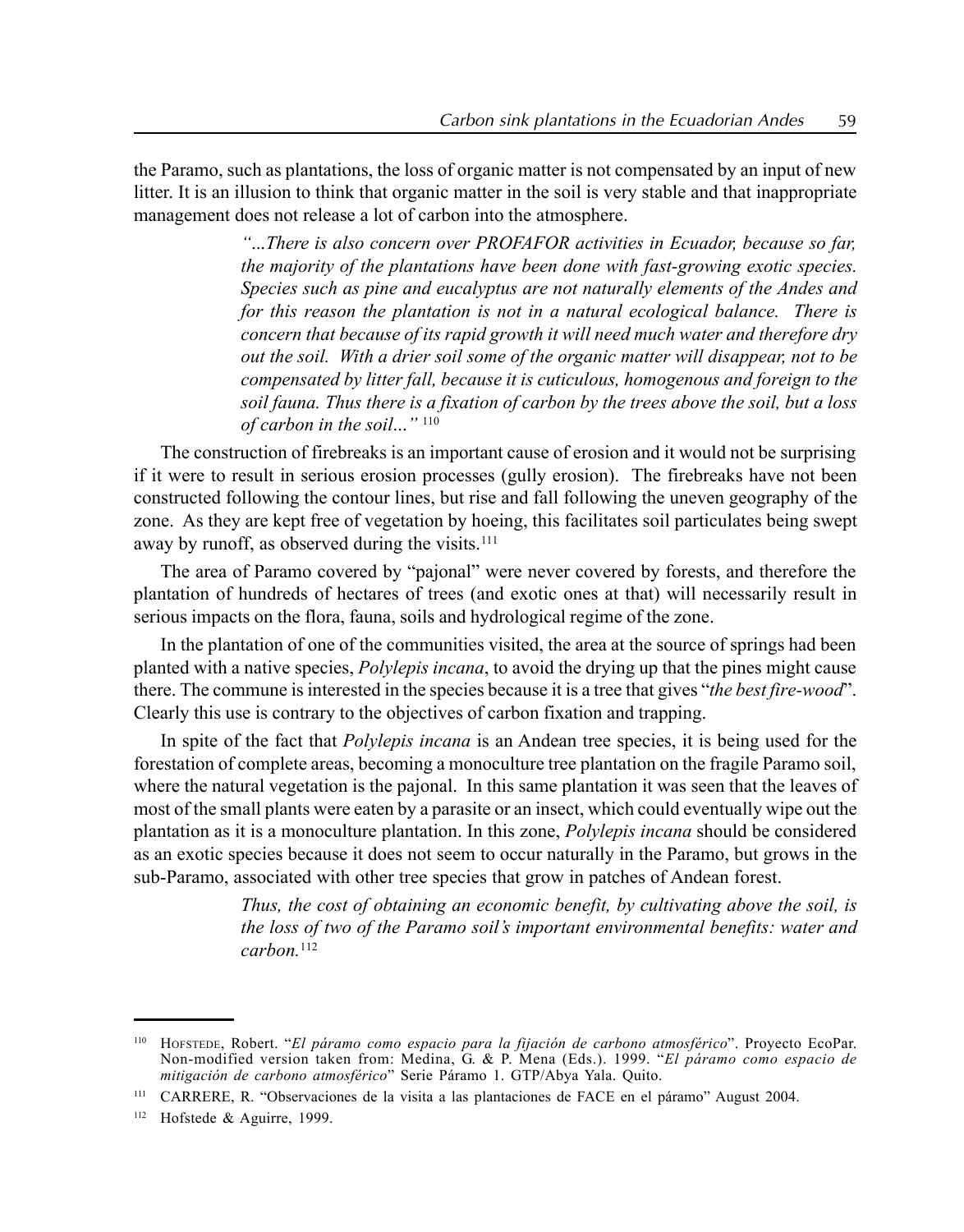## CONCLUSIONS

It is estimated that 345 million hectares in the world may be forested or re-forested, and it is considered that this would be an important contribution to reduce greenhouse effect gases present in the atmosphere. International confidence in emissions trading and the Kyoto Protocol would seem to represent an "institutionalized negation" of the magnitude of the challenge of fighting climate change, and it would rather seem that emissions trading is no more than an instrument favouring the economies of the North: a) because it enables them to evade their real responsibilities vis-‡-vis climate change; and b) because in this way they have access to a new market of incalculable proportions.

The problem is that the Clean Development Mechanism is a market, not a development fund or a mechanism to promote renewable energies. Therefore the criteria governing projects to be implemented under the "Clean Development Mechanism" do not really represent a change in the structures that generated poverty and inequality nor do they guarantee any kind of sustainability.

In the case of the FACE carbon sequestration project in Ecuador, there are many and very serious environmental and social consequences generated by the establishment of tree plantations.

Although the project has been granted the Green Label of certification by the Forest Stewardship Council, its implementation does not guarantee that local populations shall have access to economic, social and environmental benefits from forestry activities, and it is rather the company's excesses and abuses that are protected and legitimized.

## 5.1 Social impacts: the problems for the local population

FACE PROFAFOR acquires rights over carbon dioxide fixation and absorption from the atmosphere through forestation executed by land holders and local communities. In fact, the FACE PROFAFOR carbon sequestration project "fixes and absorbs" carbon, if at all, only by absorbing labour and funds of the peasant communities in the Ecuadorian Sierra.

FACE PROFAFOR promotes the establishment of tree plantations in the Ecuadorian Paramo communities in exchange for the offer of an economic incentive. The possibility of receiving income from forestry activities convinces the peasant communities who sign forestation contracts with FACE. These contracts engage the communities to provide maintenance of the plantations for terms of between 15 and 30 years, to be responsible for harvesting and trading the timber following PROFAFOR's technical indications. All this takes place in lands that are community property, under the promise of receiving unspecified income at some future date from the sale of the timber.

The incentives provided by the company are insufficient to cover expenses that the communities have to incur to complete the establishment of the plantations. This means that less than six years after signing the contract the Paramo communities have already had to devote their own productive activities and institutions  $-$  such as grazing and social resources such as the Minga  $-$  to the service of PROFAFOR.

This is an unequal exchange of goods and services between PROFAFOR and the communities. PROFAFOR reserves 100 per cent of the Carbon Absorption Rights and the communities take on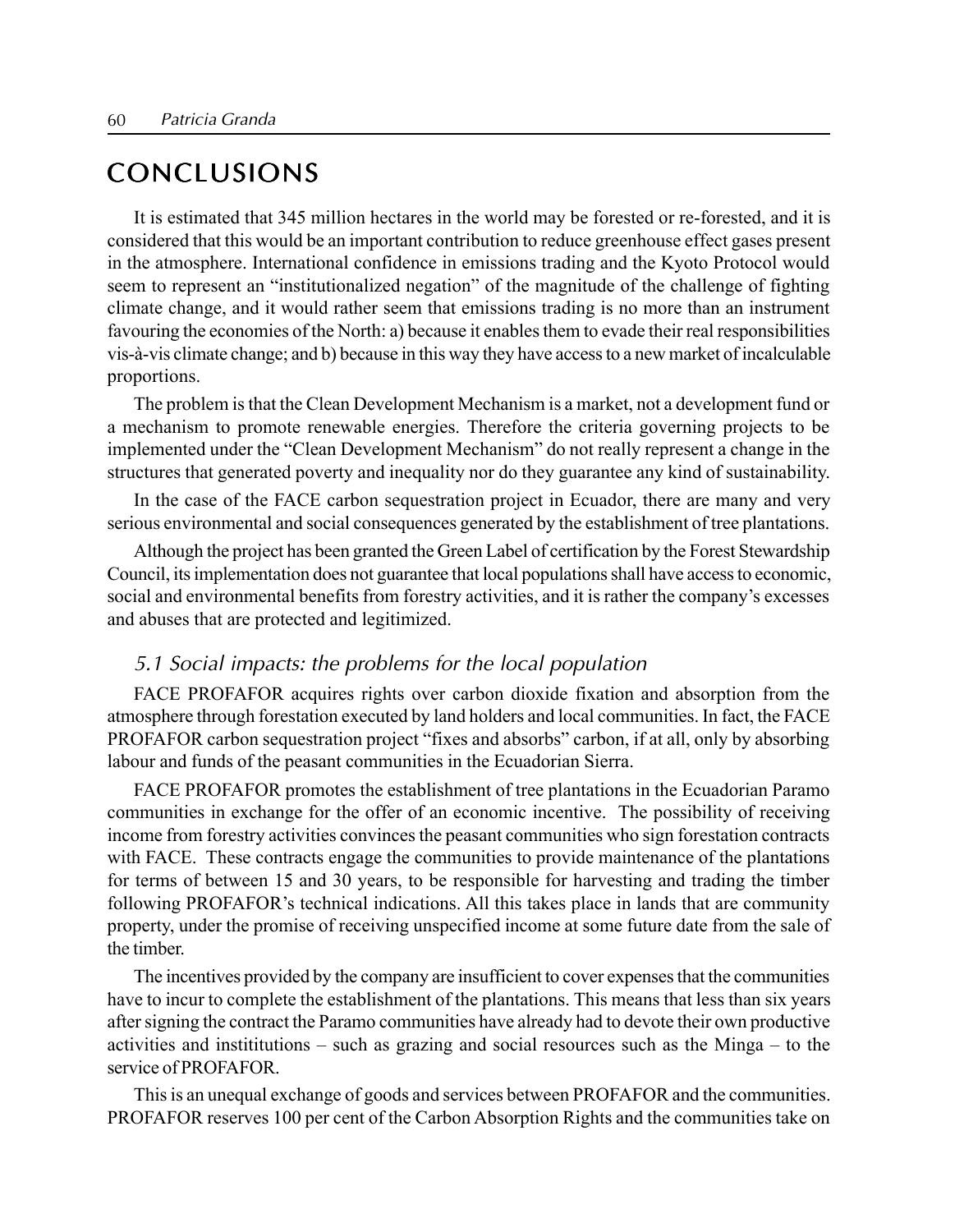all the responsibilities derived from plantation management, an activity that has not shown real benefits but that has managed to displace productive activities in direct prejudice to peasant economy.

## 5.2 Environmental issues: Impacts on the Paramo

In spite of what FACE has stated publicly, regarding its commitment to plant native species as a guarantee of its *environmental responsibility*, 94 per cent of what has been planted has been done so with exotic species.

FACE continues to plant Mexican Pine in the Ecuadorian Andes, because *allegedly* the plantations seek to restore soils that have been "degraded by extensive use" and because ìknowledge of the use of native species has been lostî in Ecuador. The truth is very different. FACE introduces Pine plantations in primary ecosystems, not in degraded soils. The plantations are established in a very fragile ecosystem of great hydrological importance: the Paramo.

Paramos are fundamental for regional hydrological regulation and are a source of water for most of the population of the Andes. Paramos are said to be the "cradle" of the water system. Their great quantity of organic matter enables these soils to retain a lot of water. Plantation of exotic trees in the Paramo does NOT favour ecosystem stability. The soil structure is very fragile and is seriously altered with the introduction of exotic trees, more so if this is a plantation. In addition to the destruction of the system of cushions  $-$  characteristic of the Paramo  $-$  soil structure is transformed and severe cracking occurs due to the changes in the water regime and an appreciable decrease in biological activity.

The Paramo is a great carbon reservoir and conserving it avoids more carbon emissions to the atmosphere. During the establishment of plantations the vegetation is removed and the soil altered. On exposing the soil, large quantities of carbon are released. In spite of wanting to fix carbon with the trees, in fact the carbon stored in the soil is being released. The Paramo soil is also exposed by the construction of firebreaks, which will result in serious erosion processes.

The introduction of a monoculture pine plantation in a fragile high altitude environment such as the Paramo destroys the water regime and soil structure. It also acidifies the soil, detaining the growth of other plant species, converting these plantations into a food desert for the local fauna.

## 5.3 Forestry issues: the disaster of plantations

Tree plantations are prone to catch fire. This risk is considerably increased in the case of the FACE plantations. In the first place, this is because they are pine plantations, and pines because of their resin are prone to catching fire. Secondly, it is because these plantations are surrounded by easily combustible natural vegetation (the pajonal that is characteristic of the Paramo) and are constantly exposed to strong winds, and it is therefore easy for fires to reach the trees. It should not be forgotten that fires are present in the Paramos due to the traditional Andean practice of slashing and burning the clumps of grasses, to use the place for cattle-grazing.

Furthermore, the trees show deficient growth. The pines, introduced into a high altitude environment with extreme climatic conditions, are showing clear indications of poor adaptation to the environment, and are becoming *chlorotic*. This poor growth implies a low carbon uptake.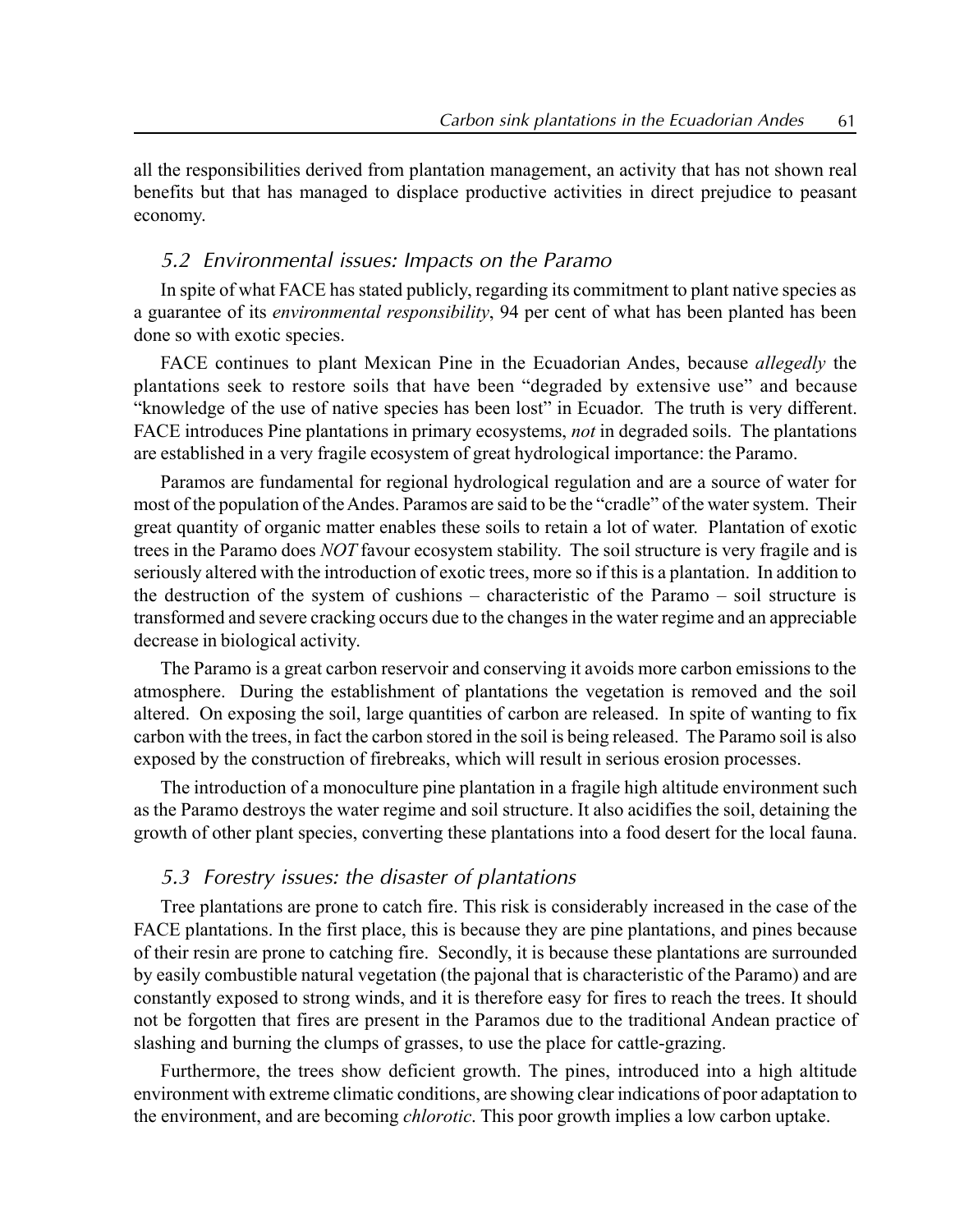### 62 Patricia Granda

The introduction of species such as *Pinus patula* in the Paramo appears to be senseless. An explanation may be that the Andean communities are being used in an experiment with the performance of exotic species at high altitudes.

The only Andean tree species that is being used by the PROFAFOR project is *Polylepis* incana for the forestation of complete areas, making it a monoculture tree plantation on the fragile soil of the Paramo. Equally, difficulties have been found in performance and growth of this species.

The result to be obtained by PROFAFOR's *beneficiary partner* communities at the end of the contract in 30 years or more will be a harvest with very few good quality trees.

## 5.4 Certification: How can these plantations have been certified?

In order to reconcile environmental concerns with industry interests, the market has designed certification systems. Due to the increasing "*awareness*" that occasionally determines options to be taken by certain consumers, timber exploitation industries have opted to achieve certification, obtaining a Green Label that upholds their public discourse of environmental respect, and with it, they obtain a "plus" in the price of their products.

FSC certification does not guarantee that the beneficiary communities in the FACE project will receive economic, social and environmental benefits. Rather a considerable  $-$  and questionable  $$ flexibility in the application of the Principles and Criteria is to be observed. Eight years after starting its activities, FACE obtained certification; it was of scant relevance that for the establishment of its plantations primary ecosystems were destroyed, nor did it matter that mitigation measures for the impacts generated were not demonstrated.

In the year 2000 when certification was granted the verification body SGS observed FACE PROFAFOR's deficient capacity to provide adequate support to the communities regarding the social implications of the contracts. SGS did not require an Environmental Impact Assessment to be made as a condition to grant certification. FACE had not identified rare, threatened or endangered species or environmental protection zones in eight years of work. The verification team admitted that exotic species were not necessarily best indicated for environmental protection – not even for degraded soils. It also recognized that Eucalyptus and Pine can contribute to the degradation of soils rather than to their protection.

We need to ask ourselves how FACE obtained certification. Perhaps we will find the answer in the fact that certifiers and verifiers are private bodies whose rationale is profit and competition among themselves, leading to a "race towards non-excellence, lowering standards to attract clients."

The certification of FACE PROFAFOR does not guarantee appropriate social and environmental practices. Rather, certification merely improves FACE's image in the carbon market.

## 5.5 The dangerous challenge of attempting to fix carbon in trees prone to catch fire

In spite of considerable scientific uncertainty and ignorance regardingthe real effectiveness of terrestrial carbon sinks in the mitigation of climate change, in the countries of the North industries prefer to use carbon sequestering mechanisms as they are the cheapest short term "solution" to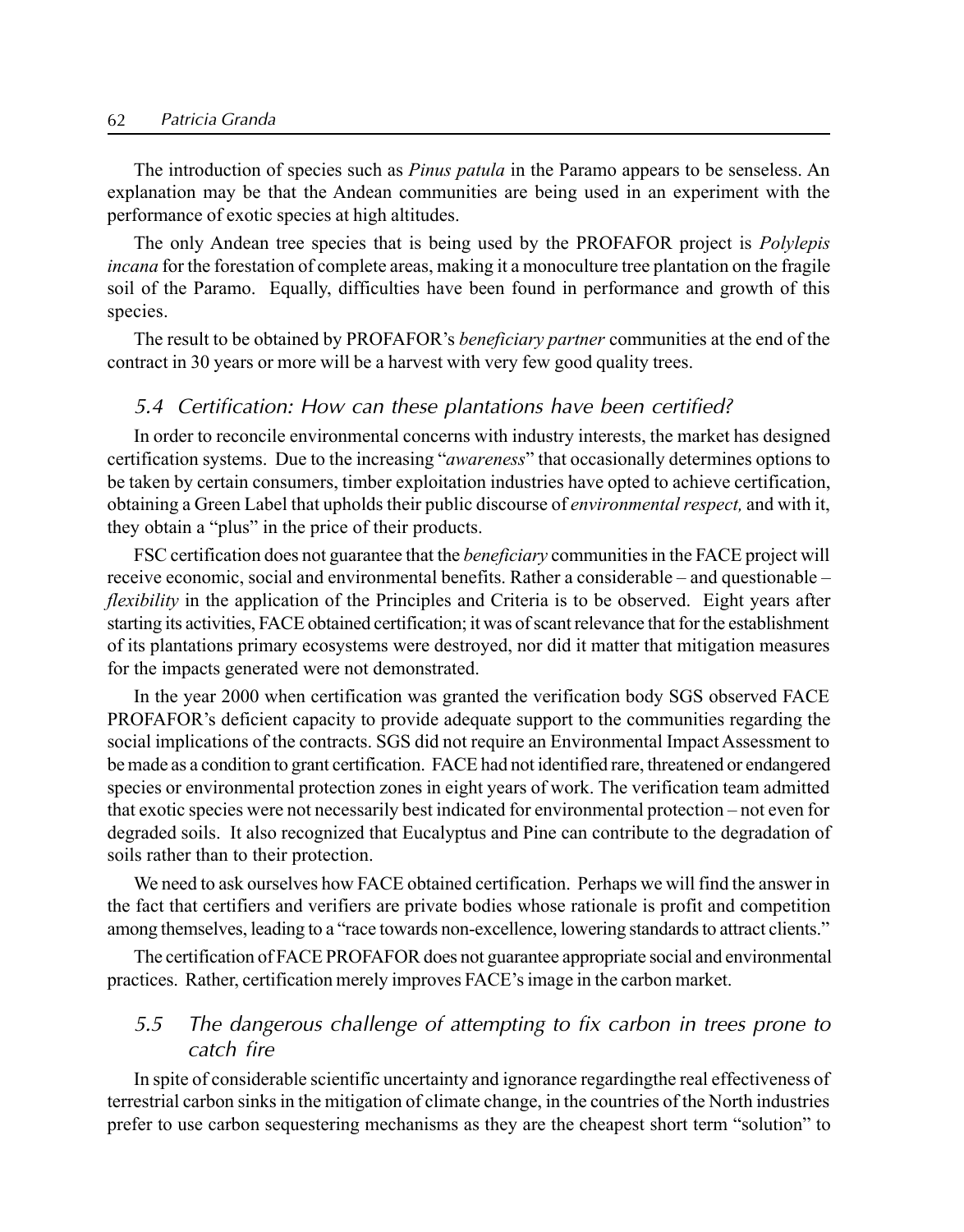fulfil their commitments to reduce carbon emissions within the Kyoto Protocol. The cost of a ton of carbon absorbed through tree plantations in the tropics may be up to 200 times lower than the same ton reduced in those industries or *at the source*.

Having within their reach the cost-effective possibility of sequestering carbon, developed economies will not reduce their emissions. Thus local communities will have pressure put on them to introduce tree plantations of *fast growing* species in primary ecosystems, degrading them and releasing more carbon into the atmosphere, in exchange for perverse economic incentives.

It is dangerous to think that carbon fixation will take place through the destruction of the Paramo ecosystem. PROFAFOR is attempting to fix carbon in plantations showing deficient growth and of exotic species prone to catching fire. The only native species planted in plantations sponsored by PROFAFOR is *Polylepis incana*, which the communities choose because later its timber becomes "one of the best fire-woods."

## 5.6 <sup>A</sup> Dutch absurdity on Ecuadorian lands

FACE PROFAFOR maintains that it provides thousands of jobs or daily wages to the indigenous communities in Ecuador. In no way are these jobs real or decent. They are rather tasks that the communities find themselves *obliged* to take on, through contracts signed between FACE and the indigenous communities, these take on a debt that converts the contract into a tool of coercive hiring, obliging the communities to serve the interests of the company, because their only option to comply with their contractual commitments is to provide work in a non-remunerated way.

The Dutch foundation FACE is attempting to "sequester" carbon in pine plantations established in primary ecosystems in Ecuador. FACE retains 100 per cent of the carbon sink credits while the local communities take on all the responsibilities arising from their maintenance and environmental impacts.

Thus, the sequestration of carbon is cheap because it absorbs labour and environmental costs in Ecuador, while unverifiable carbon credits are sold to companies and governments with industrialized economies.

The FACE PROFAFOR project is an absurd idea, seeking to increase land carbon sinks and that only manages to divert financial and political resources from a restructuring of the use and generation of energy.

We do not know what criteria regulate PROFAFOR's activities in Ecuador. They cannot be classed as a CDM project as it was established before the year 2000, nor are they a AIJ because they are not an initiative established between governments. We are seriously concerned over PROFAFOR's "status" as private investment trading carbon credits, saying it is governed by the criteria for CDM projects, and that it recognizes only FSC as a regulating body. The latter in fact reveals its laxness in certifying FACE PROFAFOR activities.

Once again the North is bringing "coloured beads" which hide a new mechanism to profit from and ransack the South's resources.

The CDM is now the centre of attention of climate negotiations. The countries responsible for most of the emissions that generate climate change have managed to divert attention from the fundamental point – their responsibility to reduce greenhouse gas emissions at the source.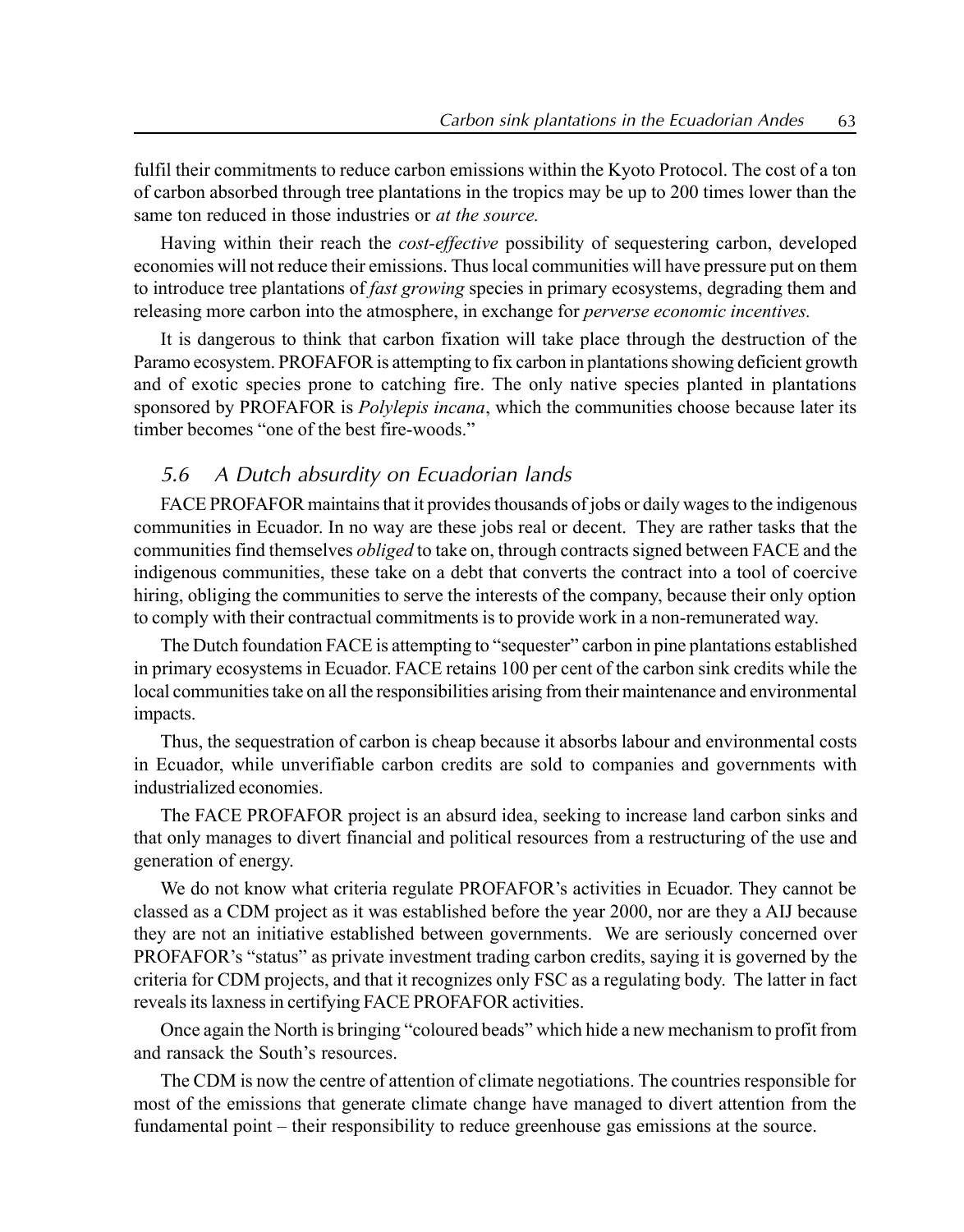CDM initiatives funded by industrialized countries attract the attention of the governments of the South under the promise of receiving income for their fragile economies. These projects are cheaper in the South due to the low cost of land use and of their peoples' work, and because they do not consider the important environmental costs absorbed by the developing countries, the alleged beneficiaries of such projects: loss of water and destruction of primary ecosystems.

The North exacerbates its ecological footprint in the South.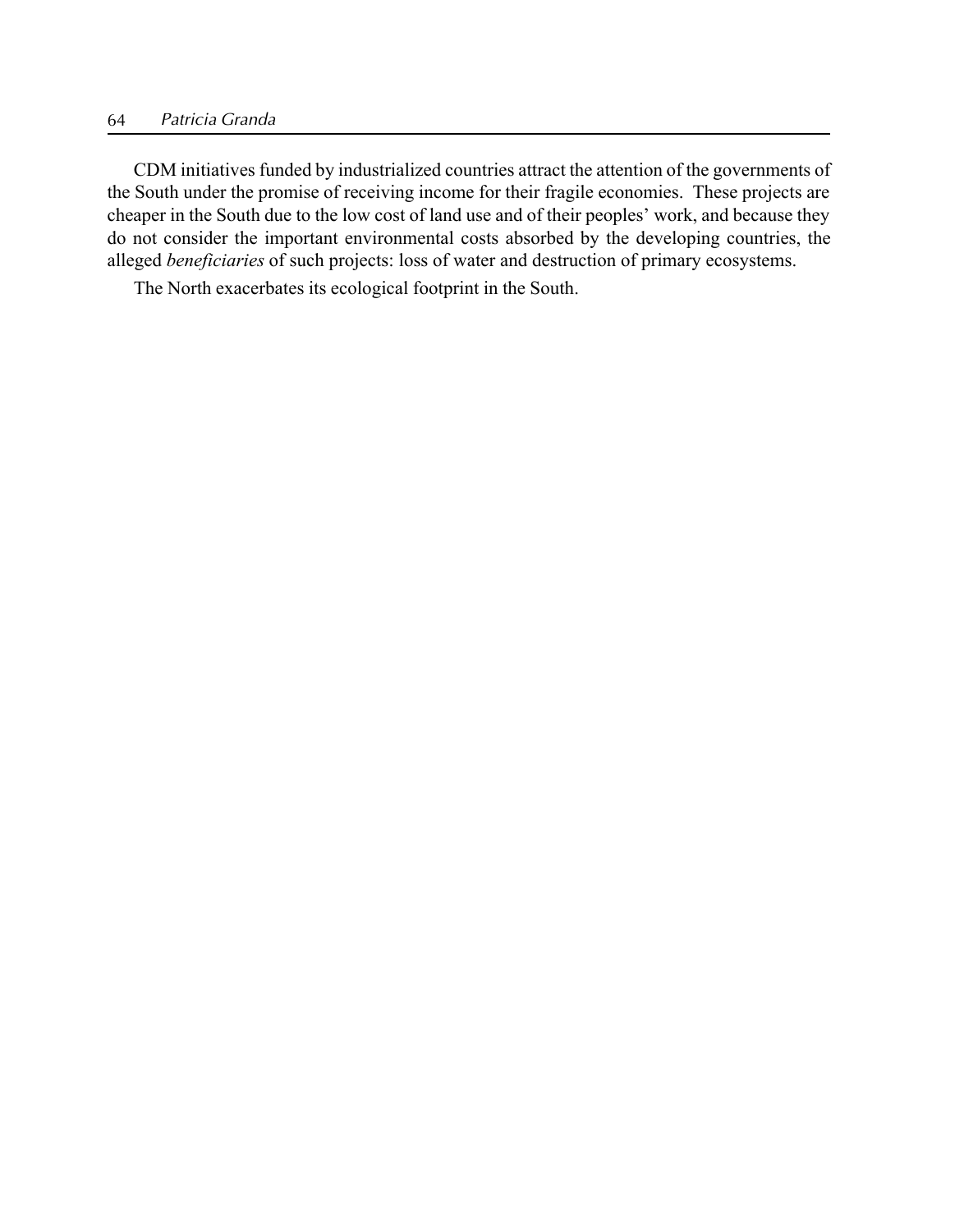# ANNEX 1

## Some observations made during a visit to FACE plantations in the Paramo Ricardo Carrere, August 2004

#### General observation

The Paramo area we visited was never covered by forests, and therefore the plantation of hundreds of hectares of trees (exotic ones at that) will necessarily result in serious impacts on the zone's flora, fauna, soils and hydrological regime. From an environmental standpoint, the plantation of Mexican pine in the Ecuadorian Paramo is the equivalent of deforesting the Amazon forest to substitute it with monoculture crop plantations. The Paramo contains a unique and diverse type of vegetation that in turn protects the soil, feeds the fauna and regulates the water cycle. For their part, monoculture pine plantations are devoid of food for the local fauna, eliminating (once their crowns have covered the soil) all the underlying vegetation and thus facilitating erosive processes and substantially modifying the hydrological system (greater consumption by the trees, less infiltration to the water table and sedimentation processes). The following are some observations made regarding two areas planted by the FACE-PROFAFOR project.

## Commune of San Sebastián de SigSig-Azuay

**Burnt plantations.** Between a quarter and half of the *Pinus patula* plantation has been affected by fires, resulting in the death of most of the affected trees and in a scant possibility of subsequent growth of the plants that did not die. Given the following conditions, it is not surprising that the plantations were burnt and fires may be repeated:

- 1. Lack of permanent wardens
- 2. Lack of fire-fighting equipment
- 3. Totally inadequate firebreaks, both regarding quantity and dimension (too narrow)
- 4. A strong and permanent wind, making it easy for the fire to cross over the firebreaks
- 5. Easily combustible natural vegetation
- 6. Traditional grass burning practices for better cattle use
- 7. Trees that are prone to catching fire such as pine

Chlorotic trees. It was possible to observe numerous stands of *Pinus patula* with yellowish leaves, indicating the plants' poor adaptation to this environment. Although detailed research is required on the matter, this condition may be due to three causes:

1. That the plants coming from the nursery were not inoculated with mycorrhizal fungi (that fulfil a symbiotic function at root level and that facilitate the plants' nutrient absorption)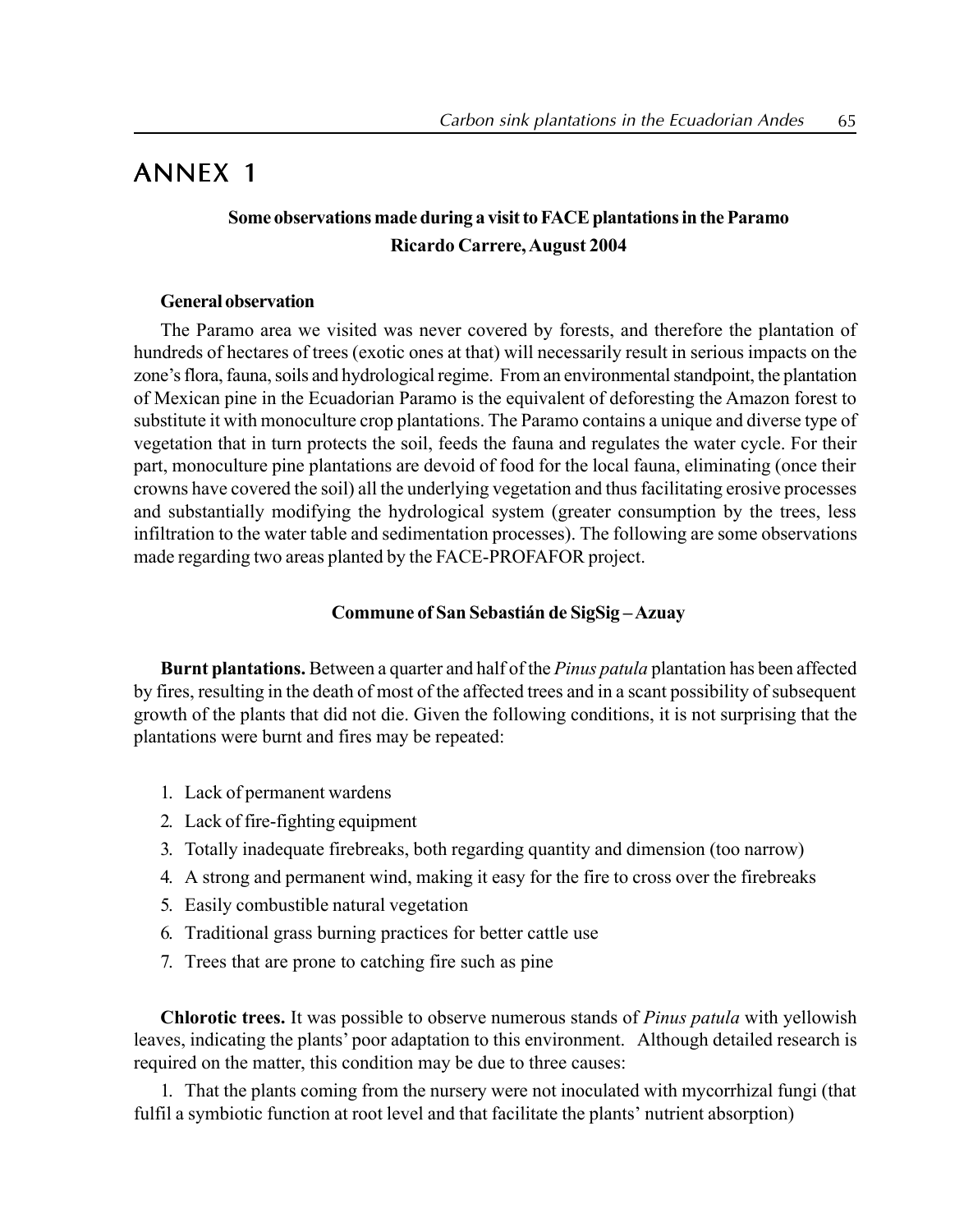2. That this fungus does not naturally exist in Paramo soils

3. That the soils lack some nutrient vital to the normal development of pines (boron or some other element)

Broken off tree tops. Many trees have the terminal shoot broken off at varying heights (ranging from almost at the foot of the plant in some cases, to up to a height of one metre). Given the characteristics of the cut, it is assumed that it is probably the work of some animal present in the area (rabbits, hares, cattle, horses). This has given rise to a bushy growth with many lateral shoots competing to become the new terminal shoot. Unless formative pruning is done shortly, these trees run the risk of not developing trunks suitable for the saw mill.

Slow and uneven growth. In a six-year plantation such as this one, growth may be classed as deficient, with few trees exceeding 2 metres, while most are an average of 1 metre high. To this is added low density, hindering the formation of sufficient thickness to enable the plantation to close its canopy and the trees to start growing faster, competing for light.

Erosion. The firebreak is an important cause of erosion and it would not be surprising if it led to serious erosion processes (gully erosion). The firebreaks should have been constructed following the contour lines. However this was not the case and they rise and fall following the uneven geography of the zone. As they are kept free of vegetation by hoeing, this facilitates soil particulates being swept away by runoff, as observed during the visit.

Kawanapamba – El Tambo, Cañar. In this case, the plantation of *Pinus patula* looked much better, with no chlorotic trees and better growth. However, here too many individuals had the top broken off and the same observations may be repeated concerning the danger of fires and the problem of erosion resulting from the poor design of the firebreaks. At the same time, a low density of trees was observed, with the exception of an area of the slope protected from the wind, where the plantation was denser and the trees showed better growth. Nevertheless, this area seemed to be a relatively small percentage of the total area under plantation.

Quinua (Polylepis incana). We were informed that the area at the source of the springs had been planted with "native species" to avoid the drying up that the pines might cause there. The final objective would be the production of firewood and charcoal. However, we were able to see that in fact it was a monoculture tree plantation of a single species: *Polylepis incana*. At the same time, it was also observed that the leaves of the majority of the small plants were being eaten by some type of insect (we found and photographed an insect that may be the plant-eater responsible for this), that could eventually wipe out the *Polylepis incana* plantation, particularly because it is a monoculture plantation. It is important to note that in this zone Polylepis incana should be considered as an exotic species because it does not seem to occur naturally in this Paramo.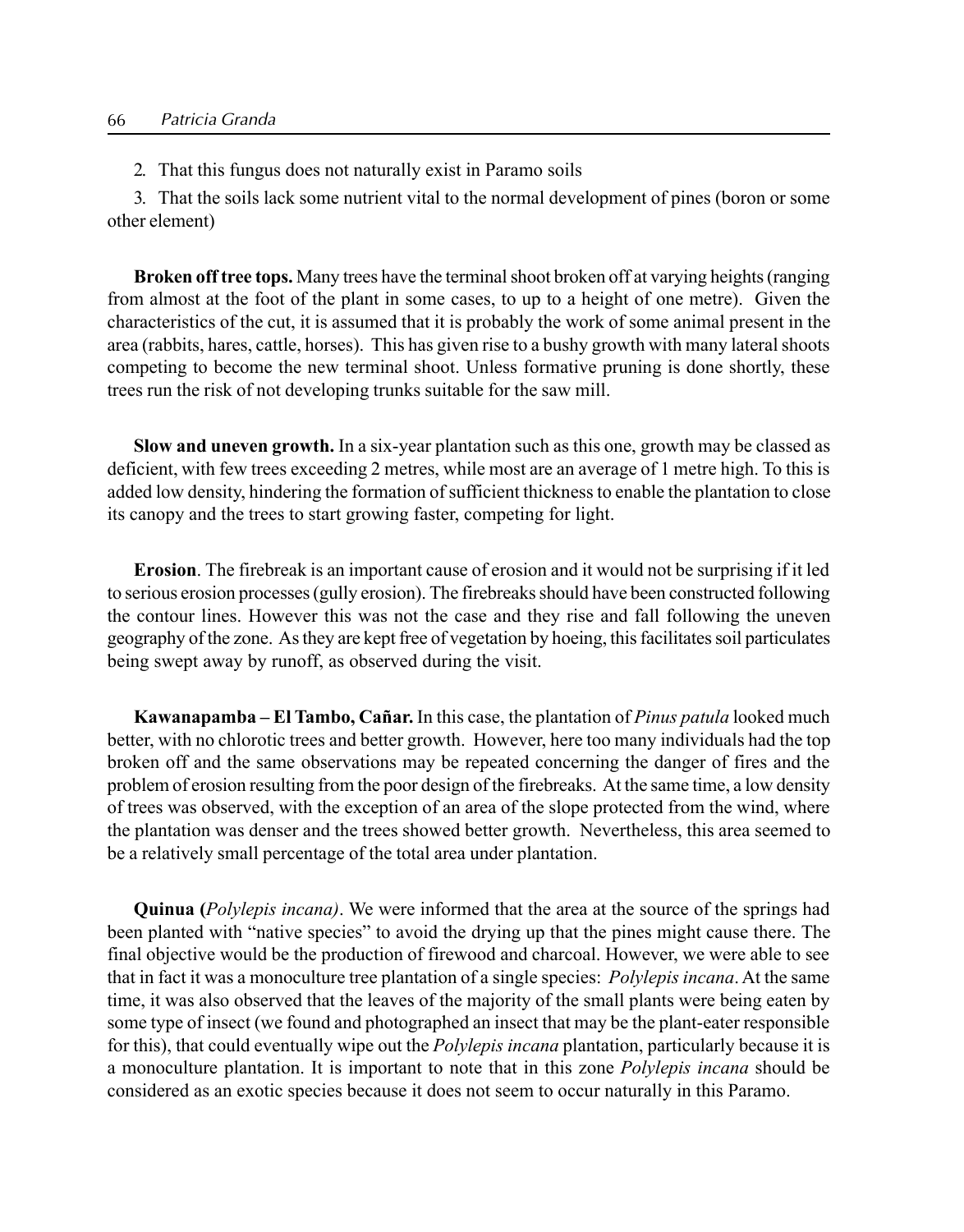## ANNEX 2

### Net carbon balance in PROFAFOR plantations\*

The CO2FIX model, already commented on in section 4, calculates the production of biomass in plantations on the basis of "possible" data. In the case of Ecuador, as the necessary data on eucalyptus and pine productivity do not exist, data from New Zealand and Australia were used. A subsequent study by Ecopar in the belt where PROFAFOR works  $(3,000 - 3,800 \text{ m})$ , showed some primary results on the quantity of carbon fixation in pine tree plantations (see Table 1, Annex V) (Aguirre & HOFSTEDE, in MEDINA et al., 1999: 30-34):

In 25 years a P. radiata plantation<sup>1</sup> can absorb up to 130 Tm C/ha<sup>2</sup>. On an average it is estimated that it absorbs between 50 and 80 Tm C/ha. The annual average, in a well managed plantation absorbs 2.5 Tm of C/ha/year.

A P. patula plantation absorbs an average of 39.7 Tm C/ha at the end of rotation, with an annual average of 1.59 Tm C/ha/year.

 For these calculations data from a large variety of plantations were used, showing a very wide range of productivity<sup>3</sup>, possibly due to the difference in soils of such plantations. It would seem that the best productivity of P. radiata is to be found in the north, where humid andisols<sup>4</sup> prevail with a high content of organic matter, while *P. patula* shows higher productivity in the central provinces of Chimborazo and Cotopaxi, which have young and drier volcanic soils (Aguirre & HOFSTEDE, in MEDINA *et al.*, 1999: 32). In the southern provinces, the two species show much lower productivity. The lack of management in the majority of the plantations may have an influence on the volume of wood, but no evidence has been found. On the contrary, in the industrial plantation of P. patula at 3,250 m in La Paz (province of Azuay), which has often been shown as an example of a plantation with certified seeds and good management, productivity was found to be the same or lower than in other cases (Aguirre & HOFSTEDE, in MEDINA *et al.*, 1999:33).

<sup>3</sup> For the calculation of carbon fixation through productivity data, the following formulas were used: Volume =  $DBH<sup>i</sup>$  x height x constant (factor of the form of the tree) ii **Mass of wood** = estimated volume x density of the species  $(0.40 \text{ Mg/m3})8$ , tabulated values + mass of the crown of the tree (branches and needles)<sup>iii</sup> **Organic carbon** = total mass  $x = 0.50$ , a value that is extrapolated to 25 years. Where: <sup>i</sup> DBH: diameter at breast height. ii Values tabulated in Condoy & Imaycela, 1997, quoted in HOFSTEDE et. al 1999. ii Value tabulated in Nabouurs & Mohren, 1993, quoted in HOFSTEDE et. al 1999.

<sup>&</sup>lt;sup>1</sup> It is considered that following the first rotation (25 years in the case of pine) annual rate of growth is not so high.

<sup>&</sup>lt;sup>2</sup> 1 Tm = 103 Kg = 106 g = 1Mg

<sup>&</sup>lt;sup>4</sup> Andisols (Soil Taxonomy, "andosoles" according to FAO-UNESCO). Dark coloured soils, generally developed from volcanic matter(PORTA, J. et al, 1994).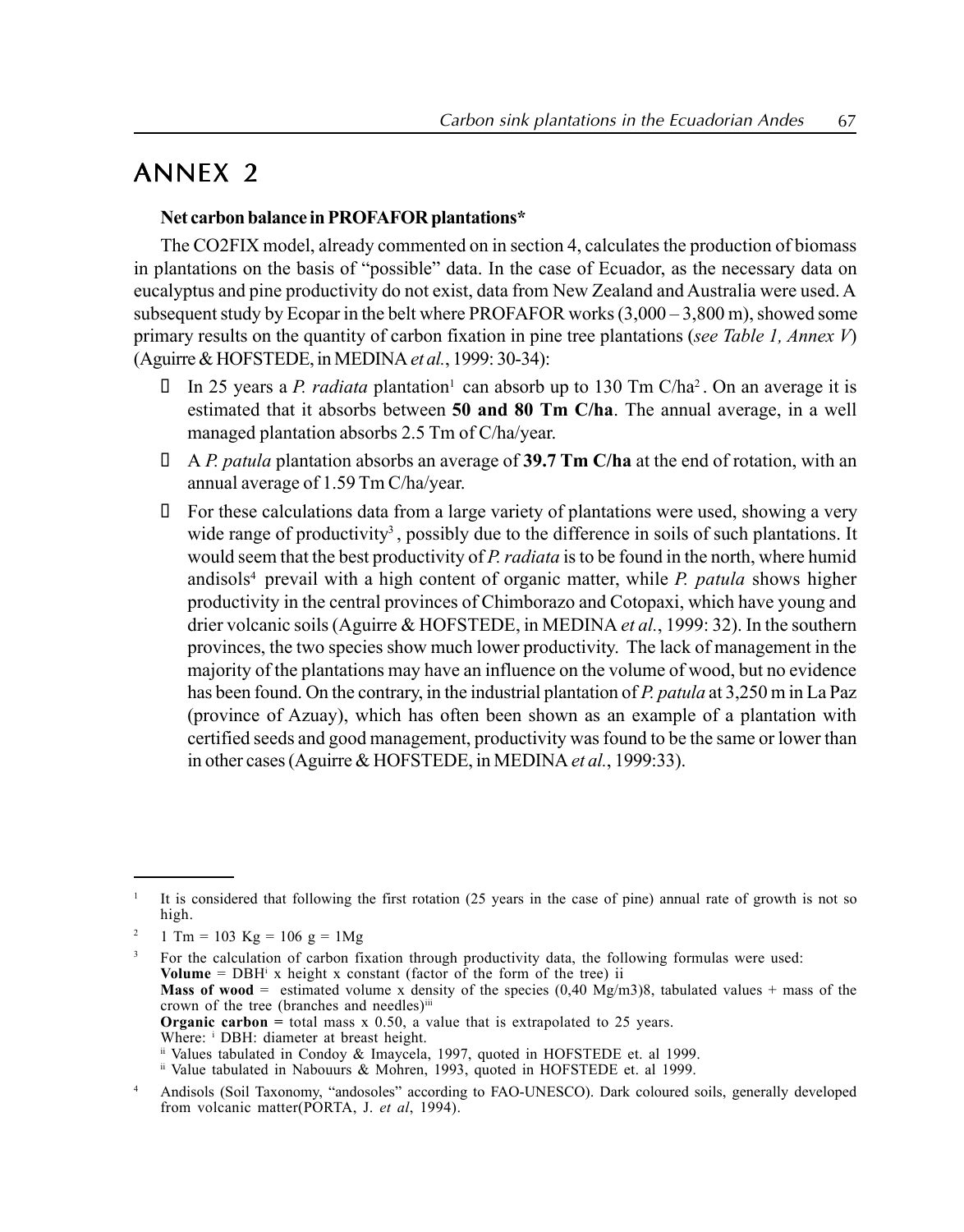#### 68 Patricia Granda

At all events, absorption calculated in pine plantations is much lower than the minimum absorption stipulated by PROFAFOR  $(5.5 \text{ TmC/ha/year})$ , as the data on pine productivity  $(P$ . radiata), in Ecuador almost never reaches 3 Tm C/ha/year (Aguirre & HOFSTEDE, in MEDINA et al., 1999:32). And, in fact, in New Zealand they showed an annual fixation of 3.68 Tm C/ha.

The ECOPAR study also compared various plots of native forests in a secondary stage of natural regeneration (as presently there are no mass plantations of native species). The results showed that a mono-specific forest of alder trees had the highest productivity, with an average amount of 3 Tm/ha/year. Polylepis incana forests showed figures of approximately 2 Tm/ha/year, and mixed forests showed a lower productivity of close on 1 Tm/ha/year (Aguirre & HOFSTEDE, inMEDINAet al., 1999:34-39).

According to ECOPAR research, the plantations with high tree density show greater initial growth and absorb more CO<sub>2</sub> per tree than plantations with lower density. However those with a higher density increase the amount of soil organic matter and with the same amount of trees (if greater areas are covered) possibly capture more  $CO<sub>2</sub>$  (ECOPAR, 1997:10).

More recent research shows the quantity of carbon retained by the Paramo ecosystem. The Paramo pajonal has a maximum of 40 tons per hectare of dry matter in the vegetation or, what is the same, 20 tons of elemental carbon per ha (MEDINA et al, 1999: 4-5).

| Country | <b>Projected scenario</b>      |        |       | <b>Base scenario</b> |     | <b>Additional</b> |                      |
|---------|--------------------------------|--------|-------|----------------------|-----|-------------------|----------------------|
|         |                                | ton. C |       | ton. $C$   ton. $C$  |     | ton. $CO2$        | ton. CO <sub>2</sub> |
|         |                                |        |       |                      |     |                   | annual               |
|         | Ecuador   <i>Pinus radiata</i> | 267    | grass | 128                  | 138 | 507               |                      |

#### Figure 0.1: Carbon fixation in the change from grasslands to plantation

Source: VERWEIJ, 1997:10

We can compare this fixation with the **250 tons** of elemental carbon that a rainforest contains in the vegetation or with the 267 Tm estimated by FACE as a projection of fixation in Ecuador and we will see that ECOPAR calculations are very far from obtaining these targets.

We can also include the calculation of the soil carbon content (not only in the humus as in the CO2FIX model), that in a well conserved Paramo soil, such as in the Angel Paramos, may reach a figure of 1,700 Tm/ha (MEDINA et al, 1999: 4-5). In an average calculation<sup>5</sup> we may consider that the Paramo soil absorbs 1,000 Tm/ha. Compared to forest soil (some 50 Tm/ha), this implies that the Paramo may be retaining 4 times more carbon than a rainforest (MEDINA et al, 1999: 4).

<sup>5</sup> The Comercio, 22 June 1999. Information from Onno Heerma, coordinator of the Paramo Project.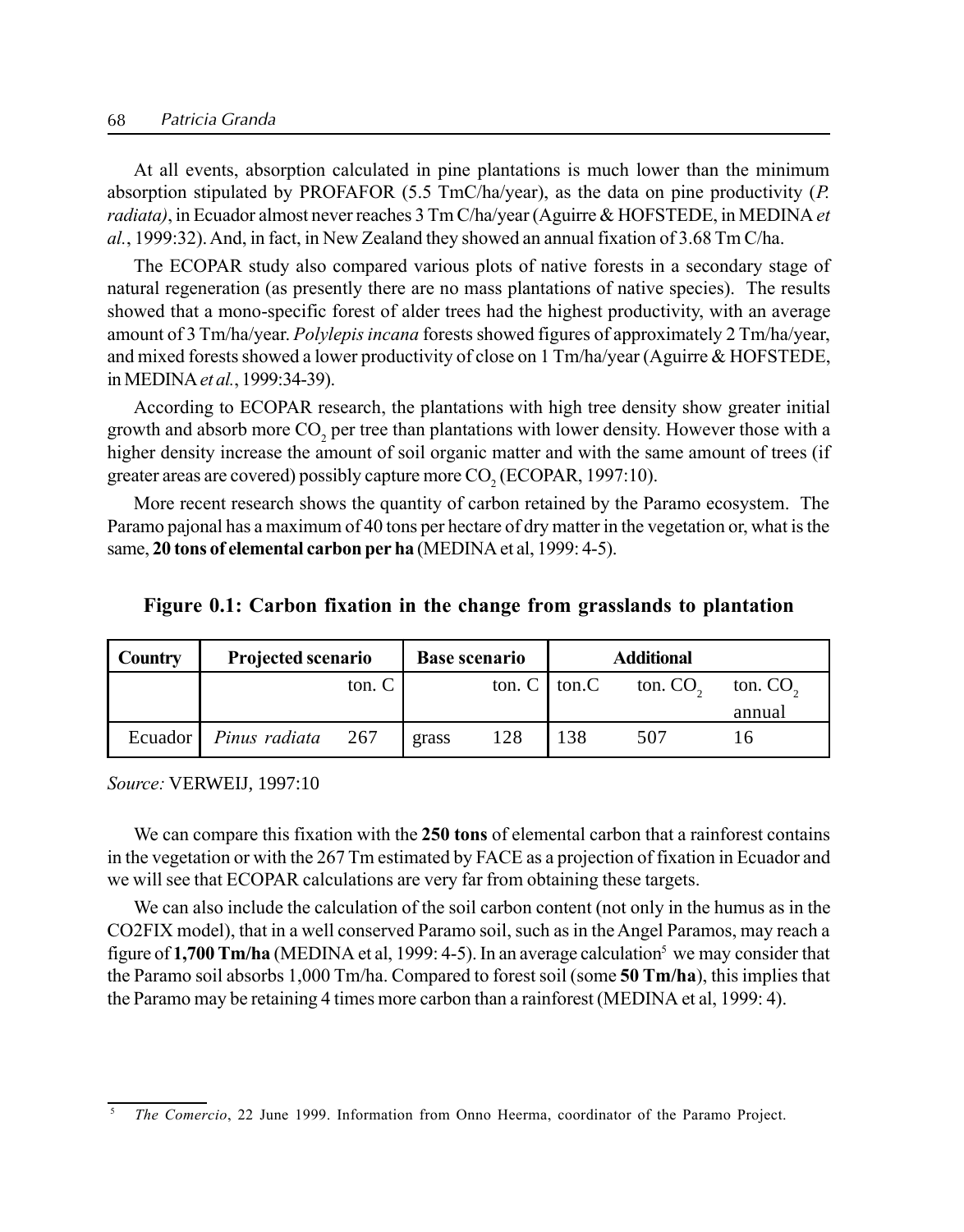This great storage of carbon in Paramo soils is due to the slow decomposition of organic matter resulting from the low temperatures, high humidity and volcanic soil composition. The radicular system of the Paramo has already been commented on.

Given that the plantation in a Paramo ecosystem may be drying and at the same time, oxidizing the soil organic matter, it can be seen that the net carbon balance in PROFAFOR plantations may become negative. This means that the application of the CDM in the case of Ecuador might be giving results in which all lose. We are facing a lose-lose case, in which those who will most lose are the future generations that will have to face climate change problems.

\* Taken from:

VIDAL, Verónica, "LAAPLICACIÓN DE POLÍTICAS SOBRE CAMBIO CLIMÁTICO EN EL SECTOR FORESTAL DEL ECUADOR", Memoria de Investigación Doctorado en Gestión Ambiental y Economía Ecológica, UAB.

# ANNEX 3

## The World Carbon Cycle\*

| Emissions from fossil fuels:         | 5.5 Gt C/year   |
|--------------------------------------|-----------------|
| Emissions from deforestation         | $1.6$ Gt C/year |
| Fixation by photosynthesis + oceans: | 3.7 Gt C/año    |

On this basis the following are defined:

#### Sinks:

A sink is considered to be a carbon deposit that is presently accumulating carbon in a net way

## Reservoirs (or reserves):

The natural stock of carbon existing in vegetation that would suddenly be released if this vegetation were to disappear or to be eliminated is considered to be a reservoir.

\* Taken from:

VIDAL, Verónica, "LAAPLICACIÓN DE POLÍTICAS SOBRE CAMBIO CLIMÁTICO EN EL SECTOR FORESTAL DEL ECUADOR", Memoria de Investigación Doctorado en Gestión Ambiental y Economía Ecológica, UAB.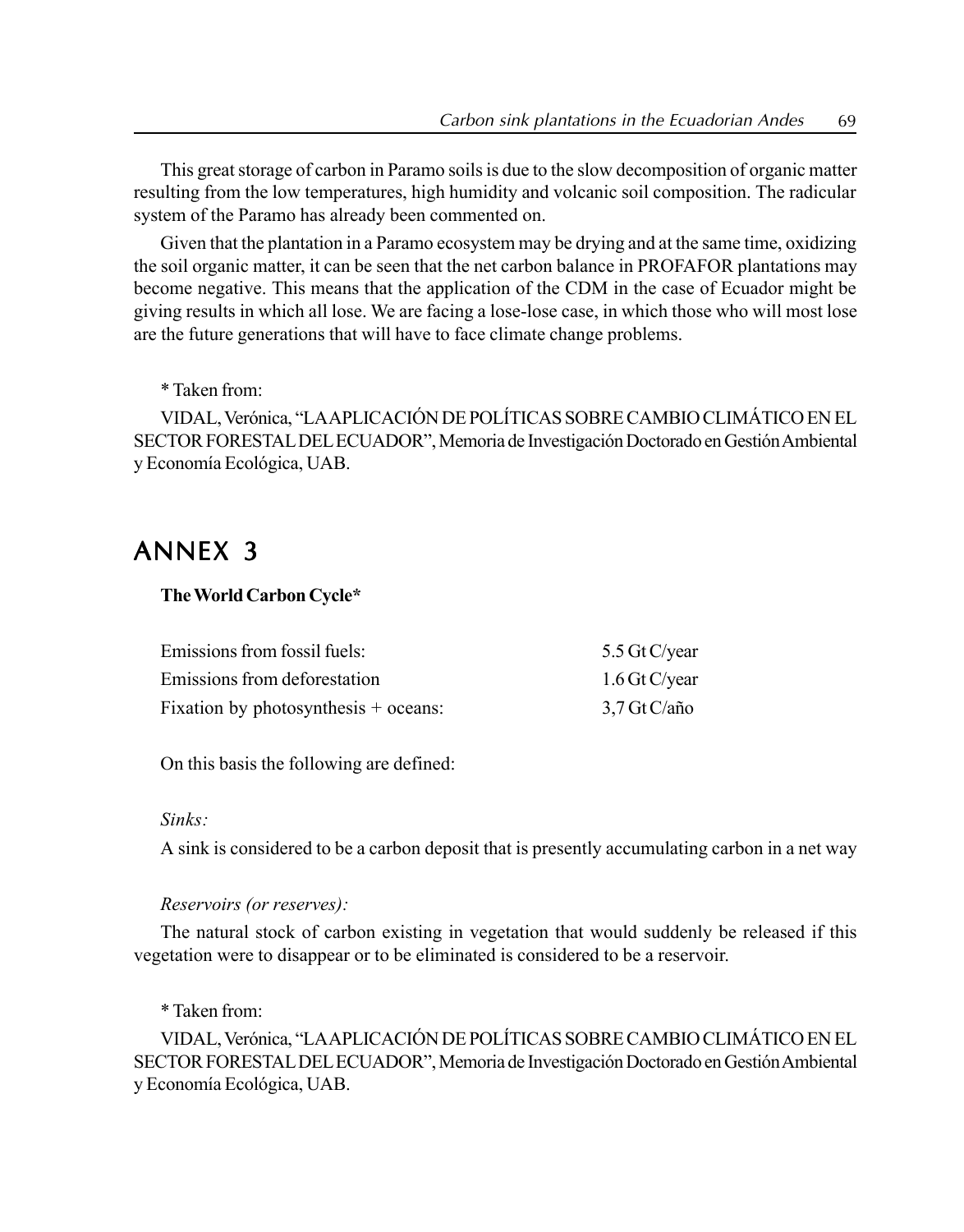# ANNEX 4

#### Some forest species used in Ecuador to obtain non-timber forest products

Source: Borja, C. & Lasso, S. 1990. Plantas Nativas para Reforestación en el Ecuador. Fundación Natura. Quito. 208p.

http://www.fao.org/documents/show\_cdr.asp?url\_file=/docrep/t2354s/t2354s0w.htm

#### **GREENMANURE**

Caryodendron orinocense Lupinas pubescens Solanum crinitipes

#### OILS

Attalea colenda Bursera graveolens Calophyllum brasiliense Carapa guianensis Caryodendron orinocense Jessenia bataua Persea americana Pithecelleobium sp

#### **FOODSTUFFS**

Buddleja incana Carludovica palmata Ceiba pentandra Conostegia centronioides Erythrina poeppigiana Evodianthus funifer Hesperomeles heterophylla Lupinas mutabilis Oreocallis grandiflorum Pachira aquatica Phytelephas microcarpa Theobroma cacao

#### PILLOWS,MATRESSES

Cochlospermum vitifolium Ochroma pyramidale Poulsenia armata Ceiba pentandra

## **HANDICRAFTS**

Brosimum guianense Cedrela montana Crescentia cujete Escallonia myrtilloides Hesperomeles heterophylla Phythelephas microcarpa Zizyphus thyrsiflora

**WALKINGSTICKS** Brosimum guianense

**BUTTONS** Juglans neotropica Phytelephas microcarpa

**BRUSHES** Pithecellobium arboreum

CORDS, ROPES, Bixa orellana Furcraea andina Guazuma ulmifolia Mauritia flexuosa Muntingia calabura Ochroma pyramidale Trema micrantha

SHIPCAULKING Castilla tunu Chlorophora tinctoria Symphonia globulifera

DANDRUFF Genipa spruceana

#### **RUBBER**

Castilla elastica Hevea guianensis

## BAITFORFISH

Astrocaryum jauari Ceiba pentandra Hevea guianensis

## **BASKETWORK**

Astrocaruym jauari Evodianthus funifer Ischnosiphon cerotus Jessenia bataua Oreocallis grandiflorum

#### RIBBONS, BELTS

Gossypium barbadense

## **COLOURINGS**

Alnus acuminata Arrabidaea chica Bixa orellana Buddleja incana Cassia canescens Chlorophora tinctoria Cyphomandra hartwegii Escallonia myrtilloides Genipa spruceana Geonoma heinrichsiae Hypericum laricifolium Juglans neotropica Persea americana Picramnia sellowii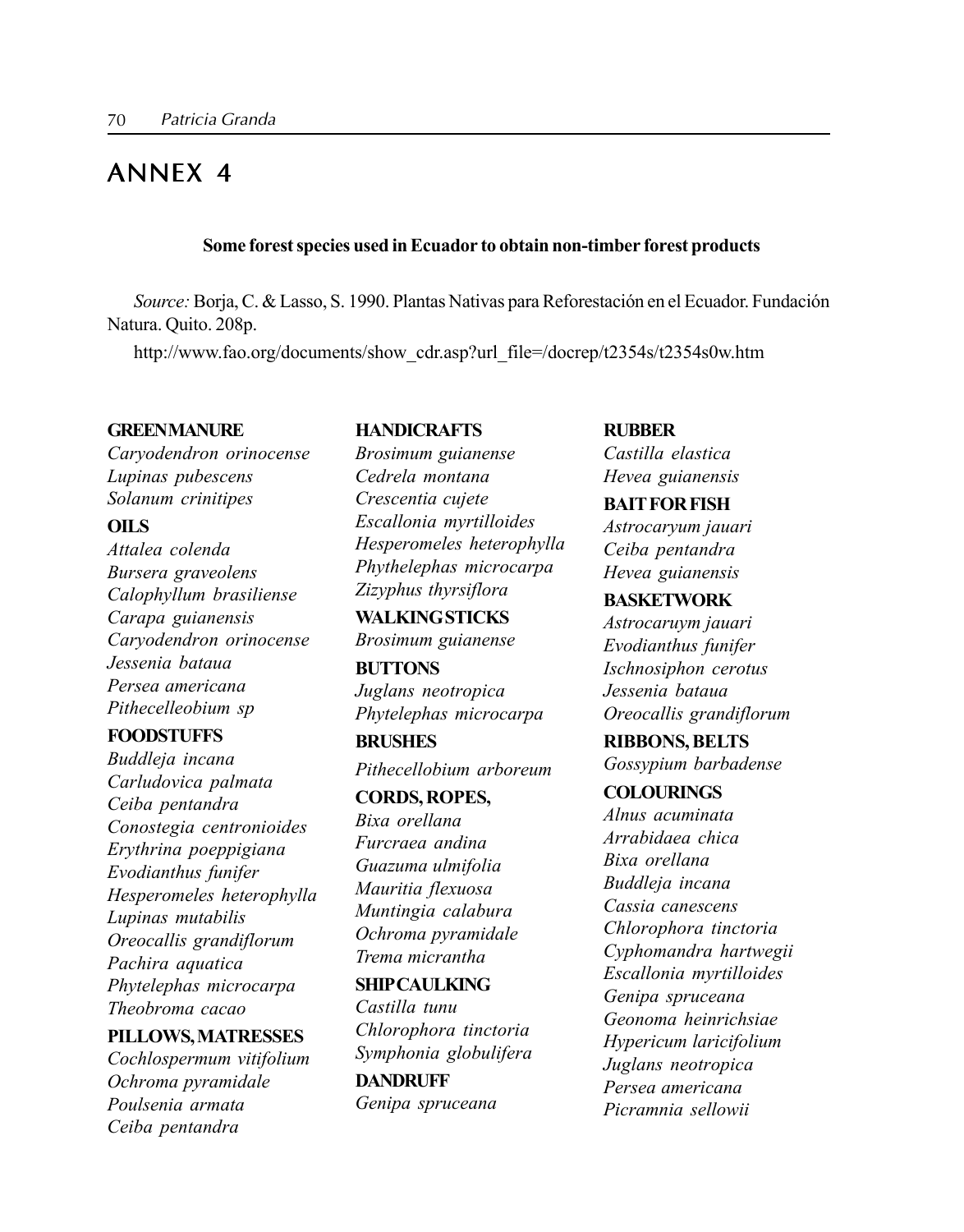Picramnia spruceana Pithecellobium sp Polylepis lanuginosa Rheedia madruno Vismia baccifera Vismia obtusa

# NECKLACES

Astrocaryum jauari Astrocaryum murumuru

## **CONDIMENTS**

Bixa Orellana Ocimum micranthum

#### **COSMETICS**

Caryodendron orinocense Persea americana Theobroma cacao

## **TYRES**

Ficus maxima Furcraea andina

## SPOONS Alnus acuminata Polylepis lanuginosa

#### **TANNING**

Caesalpinia spinosa Carapa guianensis Psidium guajava Weinmannia glabra

**CHILLIES** Lacmellea floribunda

# BROOMS

Phythephas microcarpa Spartium junceum

## **FIBRESFOR HANDICRAFTS**

Astrocaryum chambira Astrocaryum murumuru Carludovica palmata Castilla elastica

## FORAGE

Acacia macracantha

Agave americana Alnus acuminata Brosimum lactescens Buddleja incana Calophyllum brasiliense Caryodendron orinocense

Chusquea uniflora Guazuma ulmifolia Leucaena leucocephala Mimosa quitensis

Pithecellobium dulce Prosopis juliflora

## EDIBLEFRUITS

Abuta grandiflora Annona cherimolia Annona muricata Astrocaryum chambira Astrocaryum murumuru Bactris gassipaes Brosimum lactescens Caryodendon orinocense Cocos mucifera Cyphomandra betacea Genipa americana Genipa spruceana Guazuma ulmifolia Inga edulis Inga heterophylla Inga marginata Inga spectabilis Iriartea deltoidea Jessenia bataua Juglans netropica Lacmellea floribunda Matisia coloradorum Miconia prasina Muntingia calabura Parkia balslevii Parkia nítida Passiflora mixta Persea americana Pithecellobium dulce

Platymiscium pinnatum Poulsenia armata Pourouma chocoana Pourouma guianensis Pouteria caimito Pouteria lucuma Prunus serotina Psidium guajava Rheedia madruno Rollinia mucosa Solanum auitense Spondias mombin Spondias purpurea Symphonia globulifera Tetrathylacium macrophyllum Vitex gigantea

## $GIM$

Bixa orellana Cordia lutea

## LEAFSFORBATHS

Matisia coloradorum

## **HORTICULTURE**

Cochlospermum vitifolium

### **ICHTHYOTOXICS**

Cupania cinerea Erythrina poeppigiana Minquartia guianensis Piscidia carthaginensis

## INCREASEDPASTURE **PRODUCTIVITY**

Leucaena leucocephala

## INSECTICIDES Annona muricata Caladium bicolor Socratea exorrhiza

## MUSICALINSTRUMENTS Ceiba pentandra

Guazuma ulmifolia Iriartea deltoidea Platymiscium pinnatum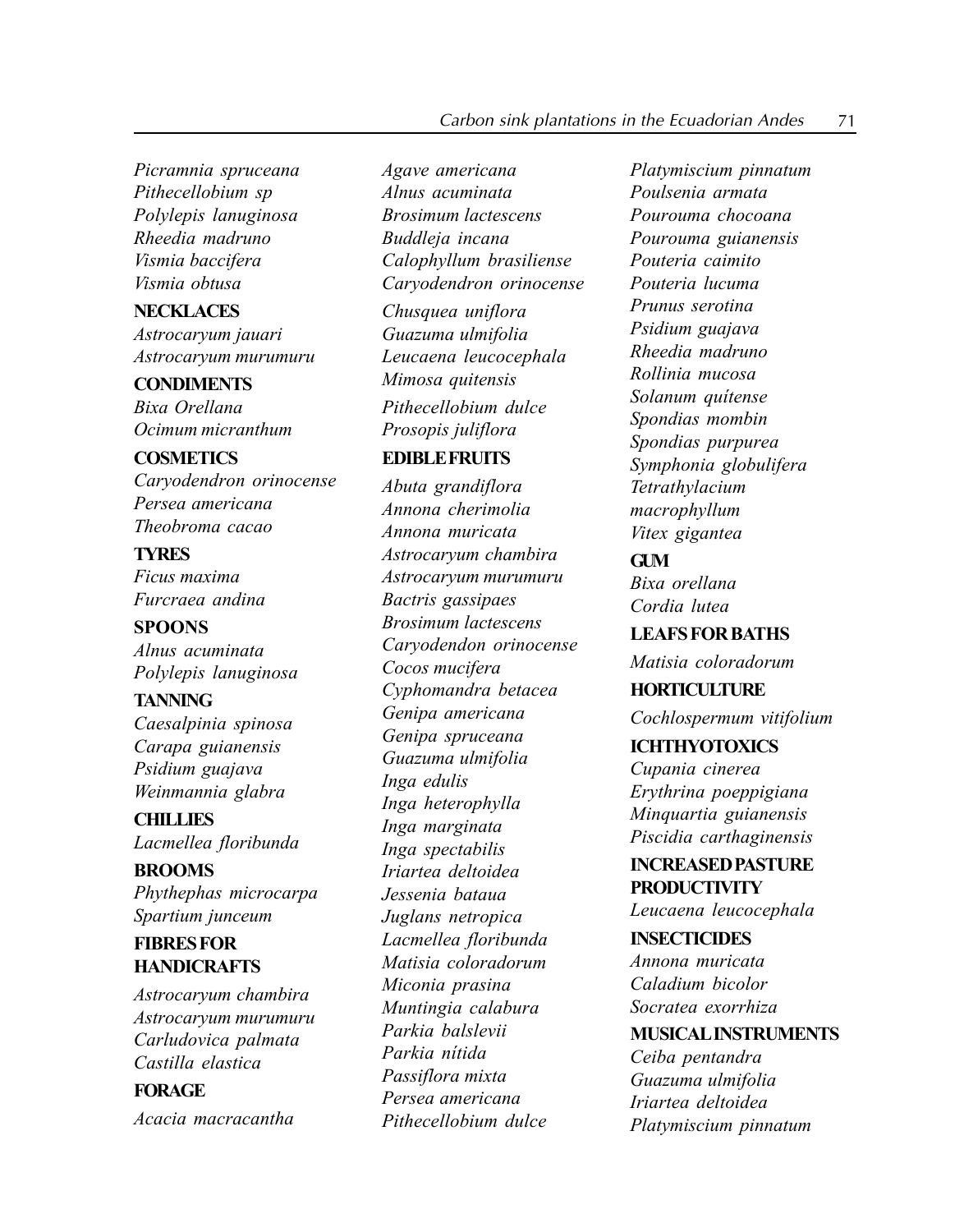#### **SOAPS**

Agave americana Carapa guianensis Caryodendron orinocense Ceiba pentandra Furcraea andina Schinus molle Virola sebifera

### **TOYS**

Ceiba pentandra Ochroma pyramidale Vismia baccifera Vismia obtusa

## WOOL

Ceiba pentandra Ceiba trichistandra

## LATEX

Brosimum lactescens Caryodendron orinocense Hevea sp

## LIQUOR

Agave americana Oenocarpus mapora

#### MEDICINAL

Abata grandifolia Aegiphila alba Alnus acuminata Andira inermis Annona muricata Bactris gussipaes Bambusa guadua Bixa orellana Brosimum utile Brownea ariza Brownea herthae Brugmansia aurea Brugmansia sanguinea Buddleja incana Caesalpinia spinosa Calophyllum brasiliense Carapa guianensis Caryodendron orinocense

Casearia sylvestris Cassia canescens Cedrela odorata Cestrum racemosum Chlorophora tinctoria Chondrodendron tomentosum Chuquiraga jussieui Cleome glandulosa Cochlospermum vitifolium Conocarpus erectus Cordia alliodora Crescentia cujete Croton wagnerii Escallonia myrtilloides Ficus insipida Grias tessmanii Guanzuma ulmifolia Hedyosmum racemosum Hesperomeles heterophylla Hevea guianensis Jatropha curcas Jessenia bataua Juglans neotropica Laguncularia racemosa Minquartia guianensis Myrcianthes hallii Myrica pubescens Neurolaena lobata Ocimum micranthum Oreocallis grandiflorum Oreopanax sp Parkia balslevii Persea americana Phythelephas microcarpa Polylepis lanuginosa Pouteria caimito Protium nodulosum Psidium guajava Rheedia madruno Rhizophora mangle Rollinia mucosa Salix humboldtiana

Schinus molle Simarouba amara Spartium junceum Spondias mombin Symphonia globulifera Theobroma cacao Trema mirantha Trichanthera gigantea Vallea stipularis

#### HONEY-MAKING

Andira inermis Avicennia nitida Bixa orellana Calliandra angustifolia Capparis flexuosa Casearia sylvestris Cedrela odorata Ceiba pentandra Cochlospermum vitifolium Cordia alliodora Genipa americana Laguncularia racemosa Pachira aguatica Persea americana Pithecellobium arboreum Pithecellobium sp Platymiscium pinnatum Prosopis juliflora Trichanthera gigantea

## WALLS<sub>1</sub>

Bambusa guadua

## PERFUMES

Clusia dixonii Myroxylon balsamum Ocimum micranthum Schinus molle

PRESERVATIVE Rhizophora mangle

INSECTREPELLANT Bixa orellana Bursera graveolens Carapa guianensis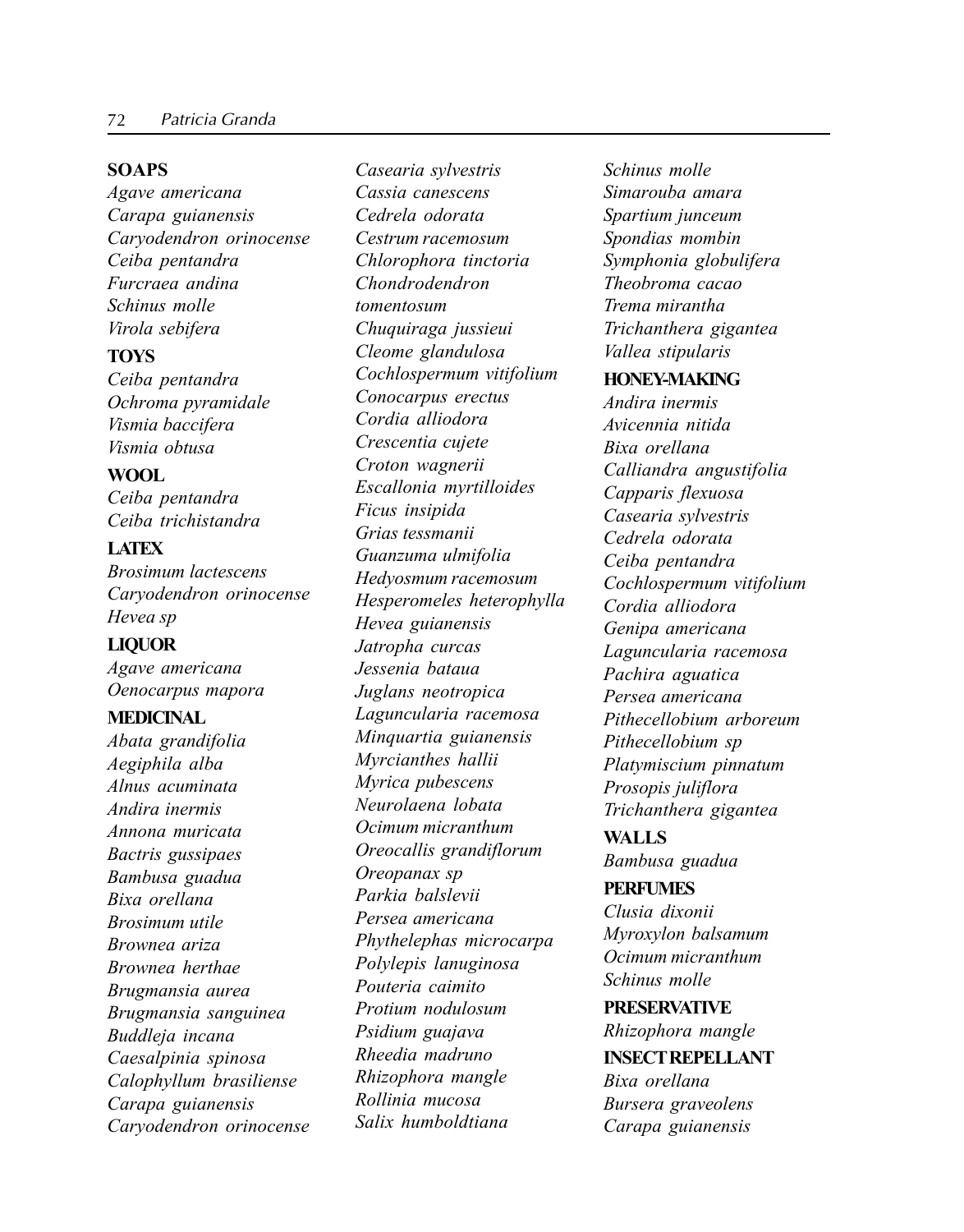### Melia azedarach

**RESINS** Caryodendron orinocense Protium modulosum

**SALT** Avicennia nítida

SILK Pseudobombax millei

#### EDIBLESEEDS

Avicennia nítida Brosimum lactescens Caesalpinia spinosa Erythrina edulis Leucaena leucocephala Parkia balslevii

### **HATS**

Carludovica palmata Ochroma pyramdale

## **PROPS**

Bambusa guadua

## TANNINS

Avicennia nítida Caesalpinia spinosa Carapa guianensis Caryodendron orinocense Conocarpus erectas Laguncularia racemosa Rhizophora mangle Schinus molle Wrinmannia fagaroides

#### ROOFS

Agave americana Attalea colenda Bambusa guadua Carludovica palmata Cassia canescens Iriartea deltoidea

Mauritia flexuosa Phytelephas microcarpa Simarouba amara

## **WEAVING**

Attalea colenda Brosimum utile Castilla elastica Castilla tunu Ceiba pentandra Ficus maxima Gossypium barbadense Mauritia flexuosa Poulsenia armata

## PLATFORMS

Oreocallis grandiflorum

## POISONSFORHUNTING

Cespedesia spathul

# ANNEX 5

#### **METHODOLOGY**

#### FACE-PROFAFORPROJECTINTHEECUADORIANSIERRA

## Social and Environmental Impacts of a False Solution to Climate Change on Indigenous Communities in theAndes

Acción Ecológica, 2004

### **MAINORIECTIVE**

To determine the social and environmental impacts of the FACE – PROFAFOR project on communities in the Ecuadorian Sierra.

## SPECIFICOBJECTIVES

1. To obtain up-dated information on the execution and dimensions of the FACE- PROFAFOR Project in the Ecuadorian Sierra, to enable the initiation of monitoring of the application of international policies on Climate Change in the forestry sector of Ecuador.

- To determine the perception of members of indigenous communities in the Ecuadorian Sierra who have established forestation contracts with PROFAFOR, regarding the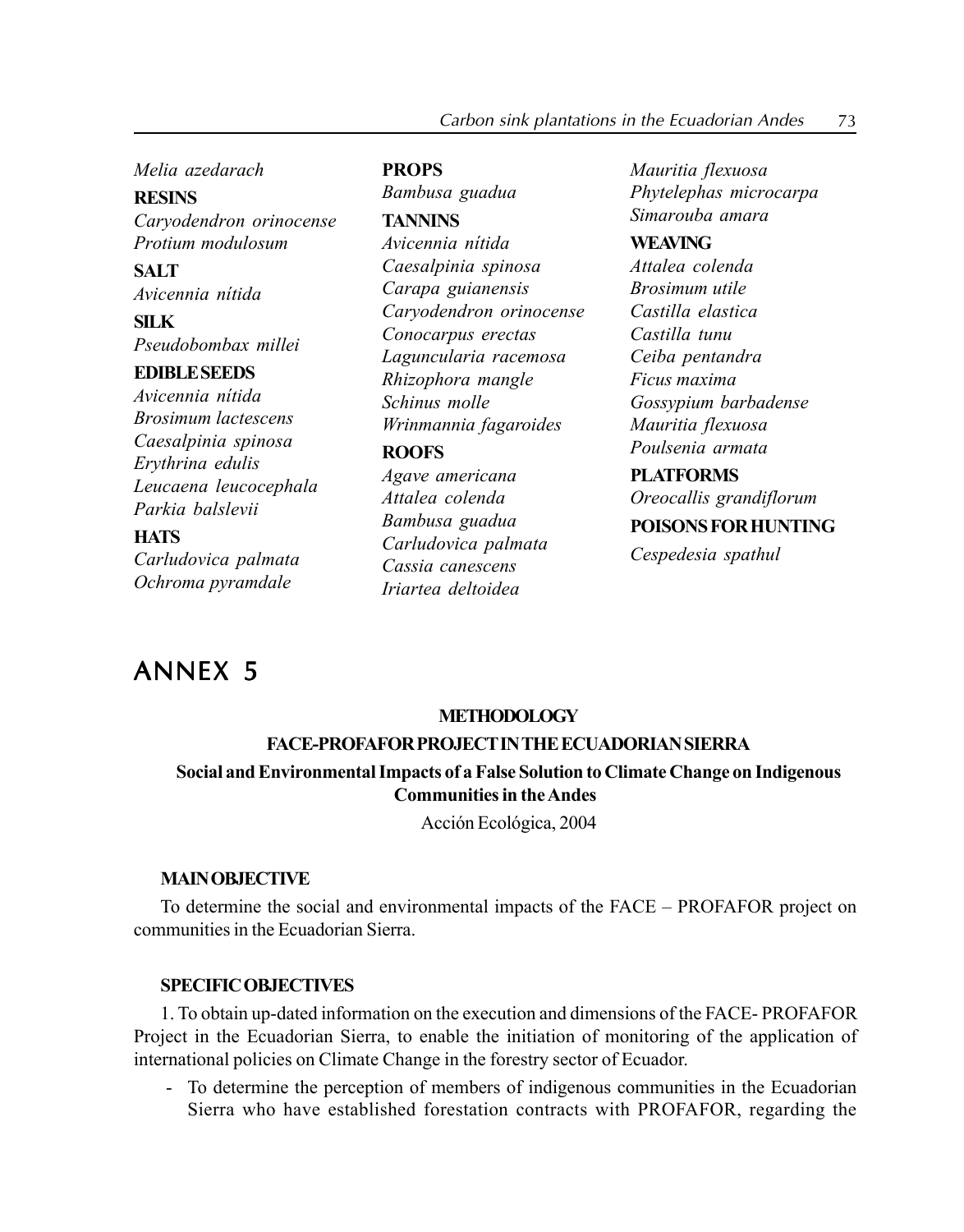relationship between the communities and the company and regarding the REAL benefits derived from these contracts.

- To determine the impacts of the establishment of plantations on land tenure and access both present and future – regarding the land of the local inhabitants.
- To determine the relationship between the establishment of plantations and the availability of water resources, biodiversity and subsistence resources for the inhabitants and local communities.

2. Analysis of certification granted by FSC to the FACE – PROFAFOR Project, comparing the information obtained during field work with FSC Principles and Criteria.

- Analysis of the political consequences of certification and its relationship with the local capacity for land use, access and tenure and with the capacity for mobilization.

#### JUSTIFICATION

The usefulness of this work will be reflected in:

 The production of reliable and up-dated information on the impacts and execution of the FACE- PROFAFOR project in communities of the Ecuadorian Sierra.

Identify those affected by the FACE – PROFAFOR project.

### METHODOLOGY

Due to the subject matter of interest, the idea was to carry out an exploratory study that, through 3-5 case studies, would enable us to obtain up-dated qualitative information on the diverse social and environmental impacts generated by the activities related with the implementation of the FACE-PROFAFOR Project.

In the preparation of this study the methodological orientation of the field work used the importance of in situ verification of fulfilment of the FSC Principles and Criteria as a reference, together with the guarantee they seek to offer to achieve social and environmental benefits.

On revising FSC and SGS documents available in their electronic portals, we saw that the Public Summery Report on Certification, the Checklists and the document of the first Surveillance Visit, assert different aspects of difficult – and doubtful – application in the community context of the Ecuadorian Andes.

Likewise, a compilation was made of the literature on issues relating to Emissions Trading and Climate Change negotiations, Forest Certification and the impacts of Plantations or monoculture tree plantations, together with the characteristics of the fragile Andean ecosystem where such plantations are being established: the Paramo.

With the information gathered, guidelines were established for interviews with qualified informers and community workshops were prepared.We were able to gather the most useful information for this study during the workshops. A participatory exercise was carried out at the workshops with the communities, seeking to give a dimension to the exchange between PROFAFOR and the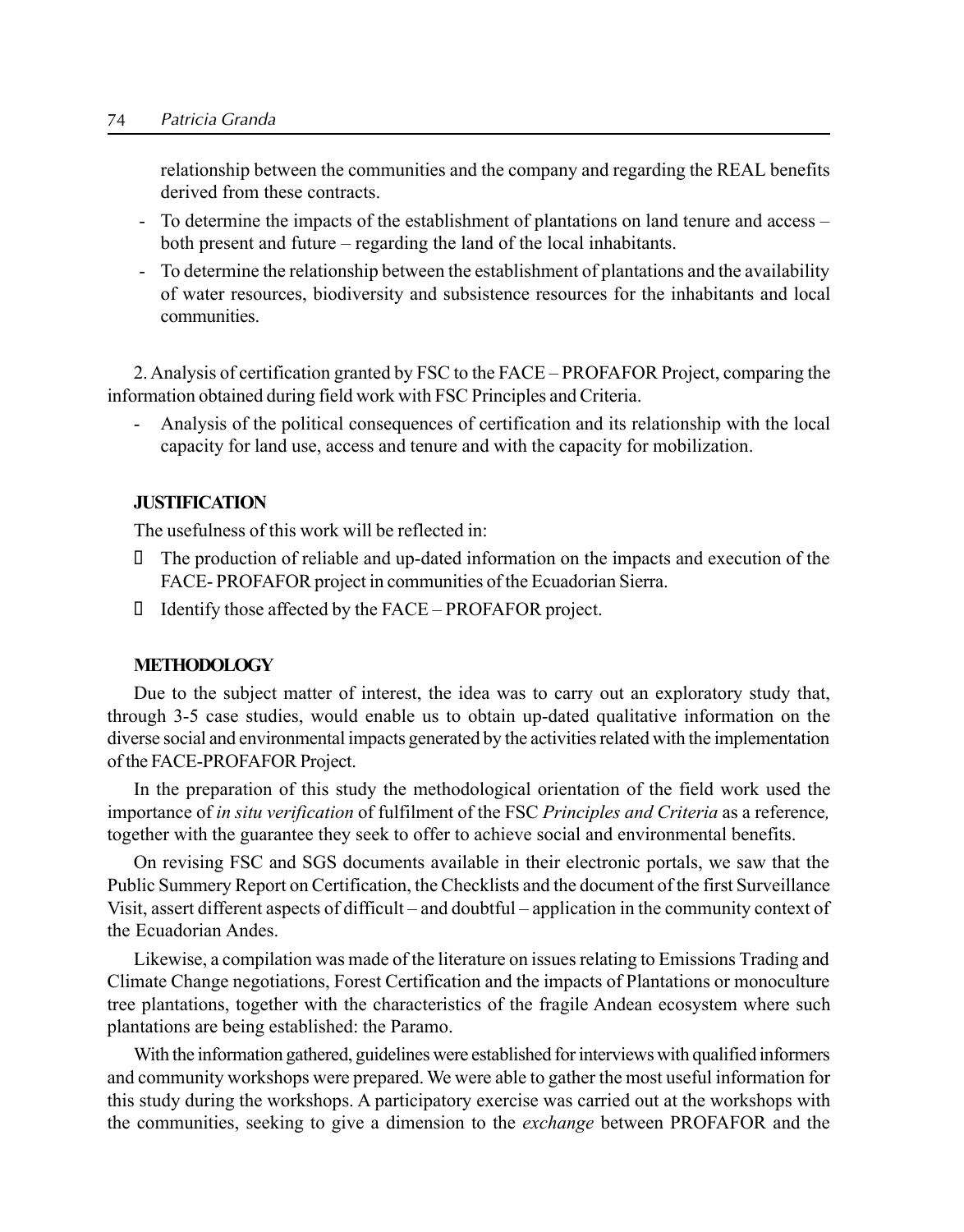communities. A matrix was prepared taking into account the activities required for each stage of plantation: Establishment, Maintenance, and Harvesting.

Trips were also made to the plantations of the communities visited.

The sample selected for this study includes communities from the North Sierra, Province of Imbabura and Pichincha, and the Southern Sierra of Ecuador, the Provinces of Cañar and Azuay.

In spite of the fact that this study gathers the experience of the communities in the abovementioned regions, the work with communities affected by PROFAFOR has not concluded and presentlyAccion Ecologica is carrying out monitoring and follow-up work with the communities of the Central Sierra of Ecuador.

| <b>INTERVIEWS</b>            |                                                                                                                                                                                                                                                                                                                           |
|------------------------------|---------------------------------------------------------------------------------------------------------------------------------------------------------------------------------------------------------------------------------------------------------------------------------------------------------------------------|
| Montserrat Albán             | Co-author of "Un análisis de los impactos sociales y<br>económicos de los proyectos de fijación de Carbono<br>en el Ecuador: el caso de PROFAFOR-FACE" ("An<br>analysis of the social and economic impacts of<br>projects for Carbon sequestrarion in Ecuador: the<br>PROFAFOR-FACE case") EcoCiencia/IIED, March<br>2004 |
| Luis Fernando Jara           | Manager of FACE PROFAFOR                                                                                                                                                                                                                                                                                                  |
| Andrés Yupa Caguana          | President of the Caguanapamba Community                                                                                                                                                                                                                                                                                   |
| <b>Father Rafael Cabrera</b> | Parrish priest of the San Sebastián de SigSig<br>Commune                                                                                                                                                                                                                                                                  |

### INTERVIEWSANDWORKSHOPS

## **WORKSHOPS**

г

Assembly San Sebastián de SigSig Commune. Province of Azuay. June and August 2004

Pisambilla Community, Cayambe. Province of Pichincha. June 2004

Leaders of the Caguanapamba Community. Province of Cañar. August 2004

Leaders of the Calpaquí and Mojandita Avelino Dávila Communities. Province of Imbabura. August 2004

Assembly ChuchuquÌ Community. Province of Imbabura. August 2004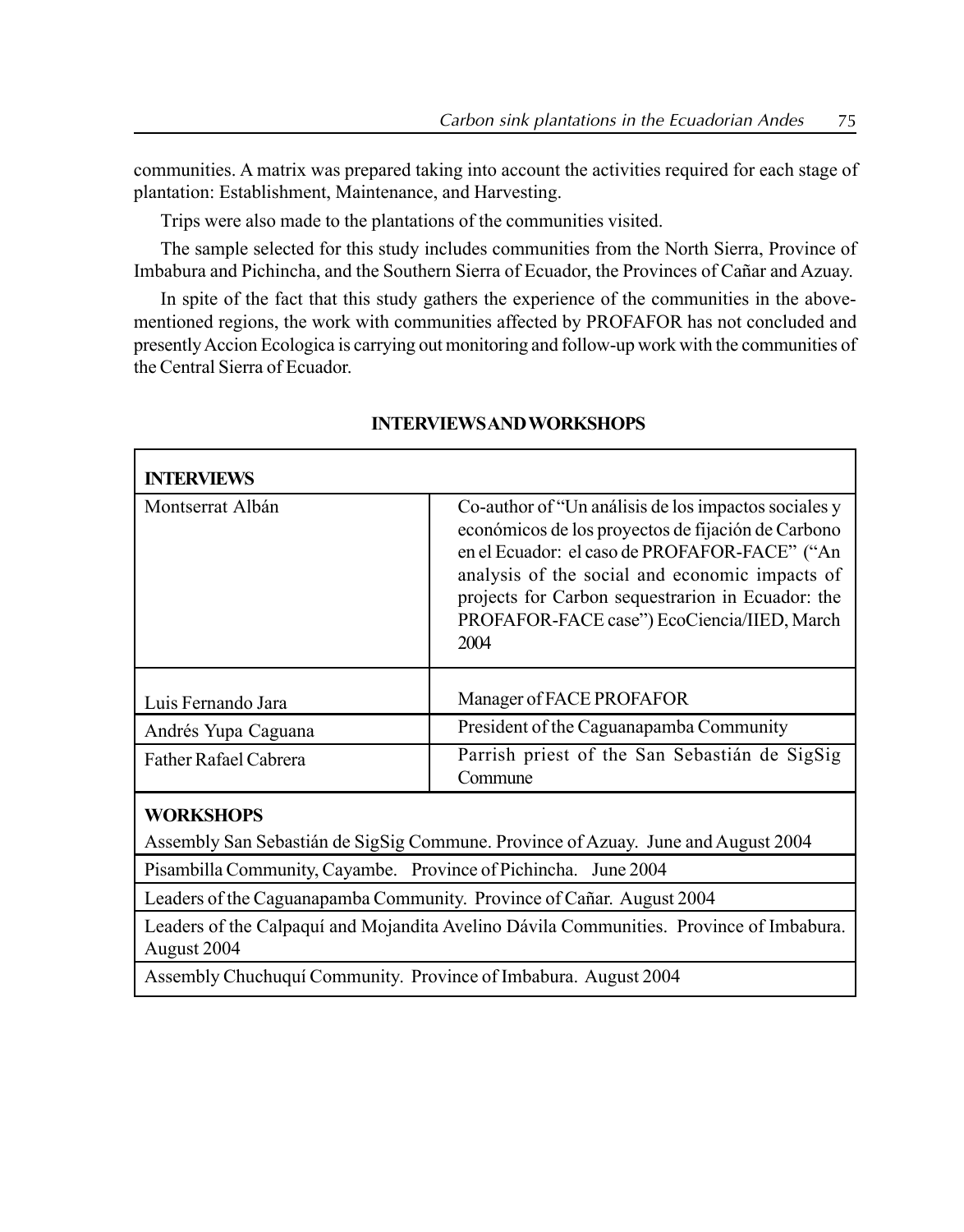# **BIBLIOGRAPHY**

1. Acción Ecológica.- "LA INSUSTENTABLE CERTIFICACIÓN FORESTAL", Boletín Alerta Verde *No 137.* Noviembre, 2004.

2. ALBÁN, M. y María Arguello. "Un análisis de los impactos sociales y económicos de los proyectos de fijación de Carbono en el Ecuador: El caso de PROFAFOR-FACE". IIED, Londres, Reino Unido. 2004.

3. BACHRAM, Heidi. "Climate Fraud and Carbon Colonialism: The New Trade in Greenhouse Gases"; Capitalism Nature Socialism, Vol 15, Number 4. December 2004.

4. BORJA, C. y LASSO, S. "Plantas Nativas para Reforestación en el Ecuador". Fundación Natura. Quito, 1990, 208p. http://www.fao.org/documents/show cdr.asp?url file=/docrep/t2354s/t2354s0w.htm

5. CARRERE, Ricardo. "Observaciones de la visita a las plantaciones de FACE en el páramo" Agosto 2004.

6. CDM Watch. "Is the CDM and carbon market working?" www.cdm.org

7. David Victor - "The Collapse of the Kyoto Protocol and the Struggle to Slow Global Warming" Princeton University Press, 2001, pp.14-17.

8. FACE ANNUAL REPORT 1995.- www.stichtingface.nl

9. FACE Public Summary 1995 .- www.stichtingface.nl

10. FSC.- http://www.fscoax.org/pag\_esp.htm

11. GELBSPAN, Ross. "Carbon Emmissions Trading, A permit to pollute or a step in the right direction?"; The Ecologist, 22/05/2002.

12. Hofstede R. "Impactos ecológicos de plantaciones forestales", EcoPar. Versión adaptada del artículo con el mismo título en el libro: R. Hofstede, J. Lips, W.

13. Hofstede R. "La Importancia Hídrica Del Páramo Y Aspectos De Su Manejo", EcoPar, Agosto, 1997.

14. Hofstede, Robert. "El páramo como espacio para la fijación de carbono atmosférico". Proyecto EcoPar. Versión no modificada tomada de: Medina, G. & P. Mena (Eds.). 1999. "El páramo como espacio de mitigación de carbono atmosférico" Serie Páramo 1. GTP/Abya Yala. Quito.

15. OIT-Organización Internacional del Trabajo.- http://www.ilo.org/public/spanish/decent.htm

16. "Initiative of Joint Implementation". Nota de Prensa EPA y Departamento de Energía de los EUA, Washington D.C., 20 de abril de 1995.

17. JARA, Luis Fernando. "EXPERIENCIAS EN LA VERIFICACIÓN Y CERTIFICACIÓN DE CARBONO DE PROFAFOR S.A". http://cd4cdm.org/countries%20and%20regions/Latin%20America/ Ecuador/Training%20Workshop%20-%20Reforestation%20and%20Bioenergy/docs/viernes/ vi\_1\_verify\_certif.pdf

18. JONGSMA & J. SEVINK.- "Geografía, Ecología y Forestación de la Sierra Alta del Ecuador". Revisión de Literatura. Editorial Abya Yala, Ecuador. 1998, 242 p.

19. LOHMANN, Larry. Background Paper To "COMMODIFYING CARBON: CONSEQUENCES AND STRATEGIES", Septiembre, 2004.

20. LOHMANN, Larry. NOTE ON CLIMATE AND PROPERTY RIGHTS.

21. MARTINEZ ALIER, Joan. "Introduction of the concept of Ecological Debt". VODO Conference  $\mathrm{Rio}$  + 10. Brussels 2002.

22. MILNE, Mary. "TRANSACTION COSTS OF FOREST CARBON PROJECTS". Center for International Forestry Research (CIFOR); www.une.edu.au/febl/Economics/carbon/CC05.PDF

23. PROFAFOR FACE. Oficio 617/04 remitido a Acción Ecológica, con fecha 21 de Septiembre, 2004.

24. QUALIFOR Programme.- Public Summary Information Face Foundation / Profafor, FM Main Assessment Report, April 2000.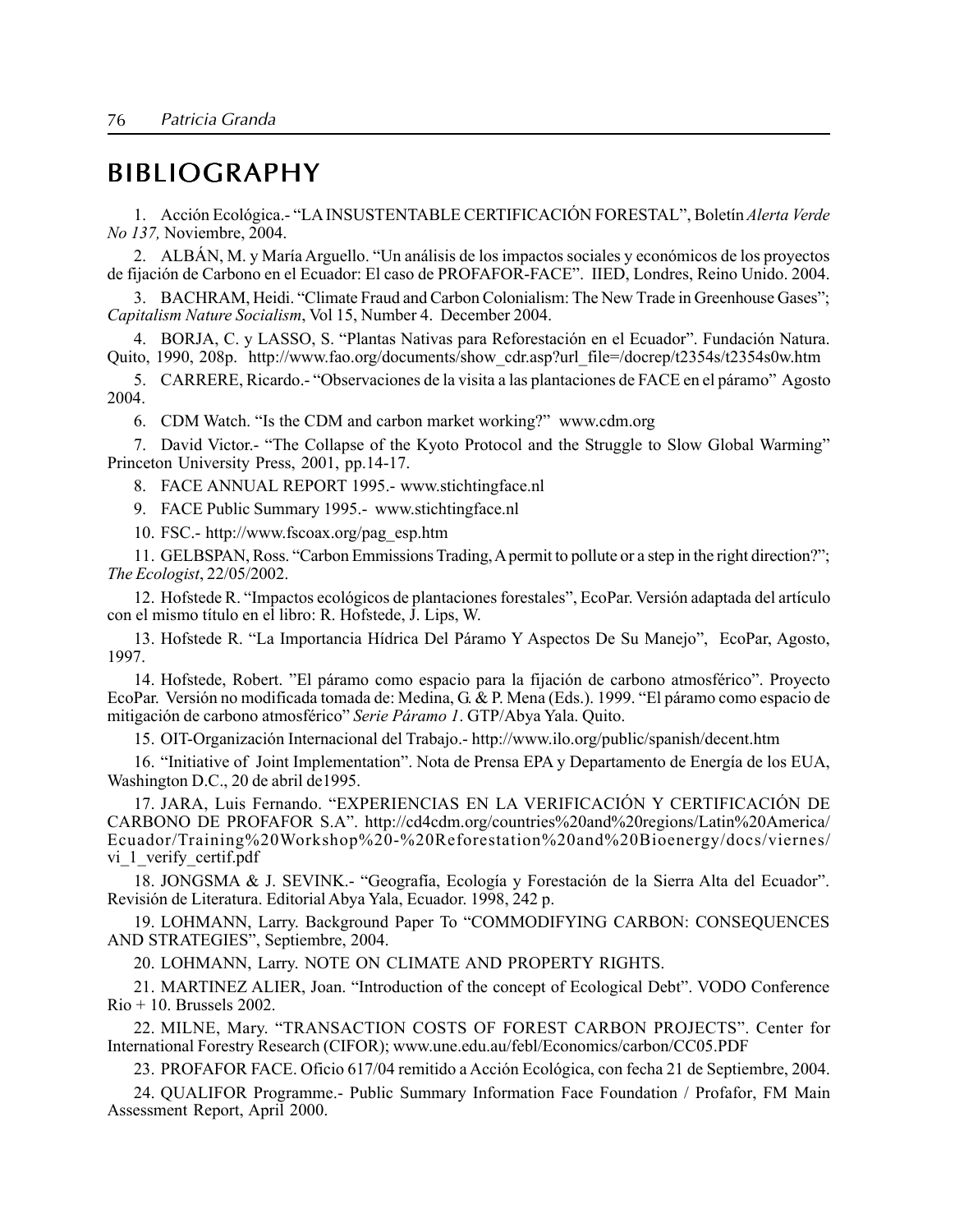25. Qualifor SGS. Informe de Visita de Vigilancia de Manejo Forestal para PROFAFOR FACE, Visita de Vigilancia No 1, octubre 2002.

26. THE ROYAL SOCIETY, "The Role of Land Carbon Sinks in Mitigating Global Climate Change". Policy Document 10/01. July, 2001 www.royalsoc.ac.uk

27. Unión Mundial Para La Naturaleza Oficina Regional Para América Del Sur (UICN SUR) Programa Regional De Bosques Y Corporación De Gestión Científica Y Tecnológica Sobre El Ambiente (OIKOS).- "EL MECANISMO DE DESARROLLO LIMPIO Y LOS PROYECTOS FORESTALES: IMPACTO DE LOS PROYECTOS FORESTALES DENTRO DE LA AIC EN AMÉRICA LATINA: ANÁLISIS COMPARATIVO DE 4 PROYECTOS". Quito, Ecuador, Marzo 2001.

28. VAN DAM, Chris. "Certificación Forestal, Equidad y Participación" Documento preparado para la Conferencia Electrónica de la Red Participación CODERSA-EC LNV, 5 de agosto al 1 de Septiembre 2002. cvandam@elsitio.net

29. VIDAL Verónica. "Impactos de la aplicación de políticas sobre cambio climático en la forestación del páramo de Ecuador", Ecología Política, 18:49-54, 1999.

30. VIDAL. Verónica. "LA APLICACIÓN DE POLÍTICAS SOBRE CAMBIO CLIMÁTICO EN EL SECTOR FORÉSTAL DEL ECUADOR" Memoria de Investigación. Doctorado en Gestión Ambiental y Economía Ecológica. UAB. Octubre 1999.

31. www.profafor.com

32. World Rainforest Movement. "Certifying the Uncertifiable. FSC Certification of Tree Plantations in Thailand and Brazil", http://www.wrm.org.uv/actors/FSC/uncertifiable.html